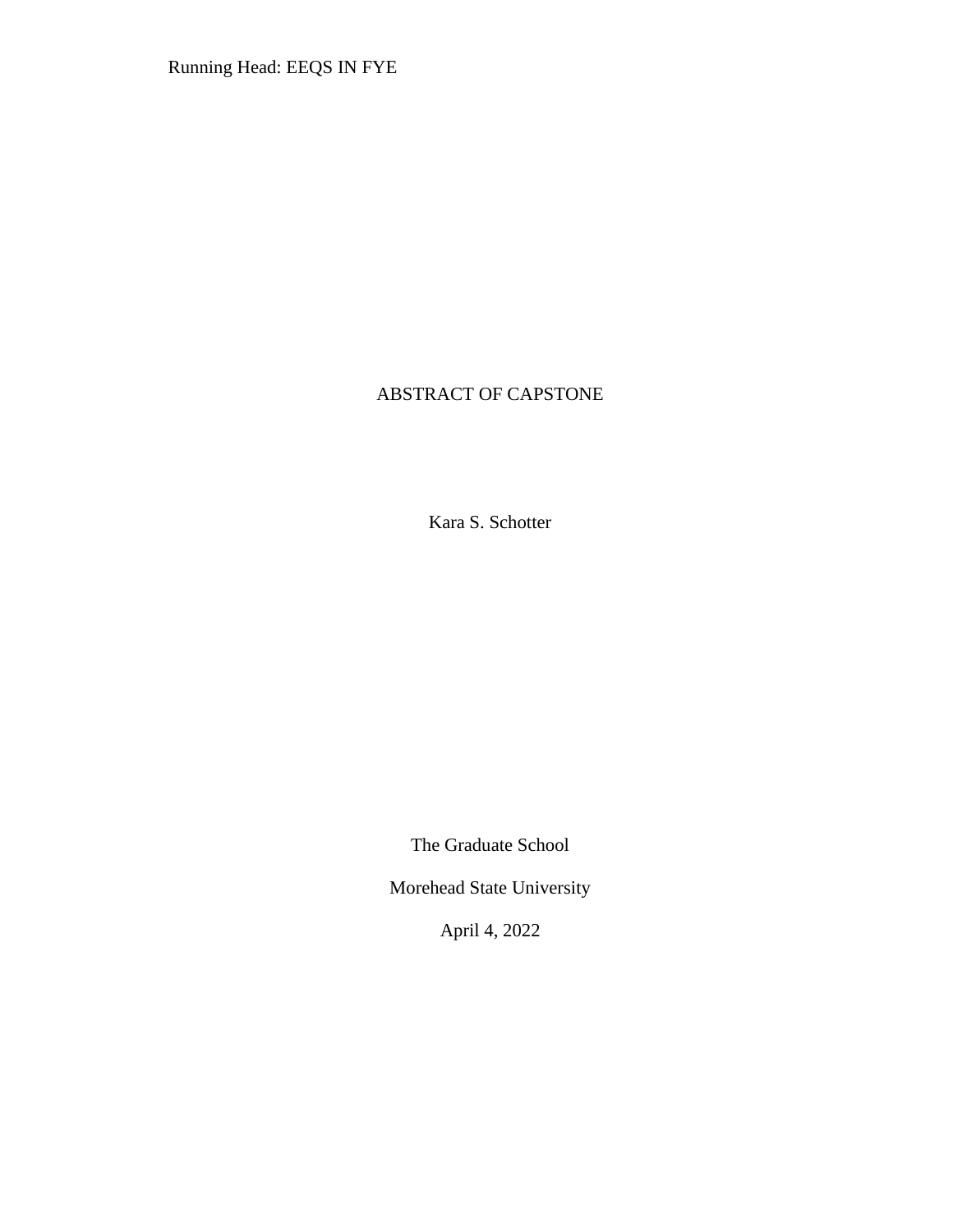# STUDENT PERCEPTION OF ESSENTIAL EMPLOYABILITY QUALITIES IN A FIRST-YEAR EXPERIENCE COURSE

Abstract of Capstone \_\_\_\_\_\_\_\_\_\_\_\_\_\_\_\_\_\_\_\_\_\_\_\_\_\_\_\_\_\_\_\_\_

\_\_\_\_\_\_\_\_\_\_\_\_\_\_\_\_\_\_\_\_\_\_\_\_\_\_\_\_\_\_\_\_\_

A capstone submitted in partial fulfillment of the Requirements for the degree of Doctor of Education in the Ernst and Sara Lane Volgenau College of Education At Morehead State University

By

Kara S. Schotter

Corydon, Indiana

Committee Chair: Dr. Fujuan Tan, Associate Professor

Morehead, Kentucky

April 4, 2022

Copyright © Kara S. Schotter, April 4, 2022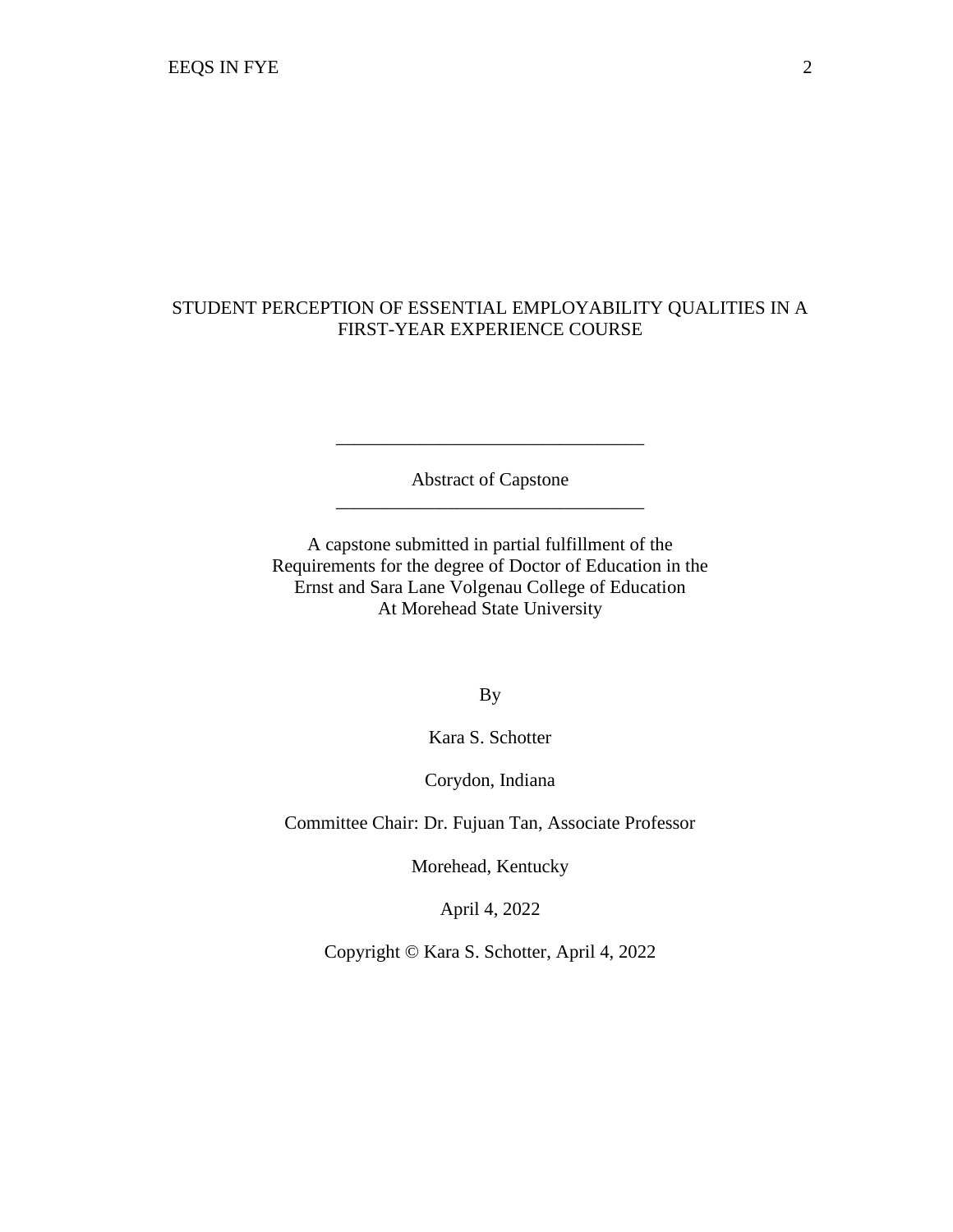### ABSTRACT OF CAPSTONE

## STUDENT PERCEPTION OF ESSENTIAL EMPLOYABILITY QUALITIES IN A FIRST-YEAR EXPERIENCE COURSE

Essential Employability Qualities, also known as soft skills, are becoming just as important for new college graduates to demonstrate during the hiring process as job-specific skills (Hart Research Associates, 2018; National Association of Colleges and Employers, 2018). A review of the literature reveals that employers (Ahmad, 2019; Chhinzer & Russo, 2018; Durrani & Tariq. 2012; Finch et al., 2013; Gruzdev et al., 2018; Robles, 2012; Ortiz, 2016), college faculty (Cotronei-Baird, 2020; Huang et al., 2016; Paterson, 2017; Tang, 2019), and students (Ahmad, 2019; Jackson, 2015; Maguire, 2018; Pheko & Molefhe, 2017) recognize the importance of soft skills during the hiring process, however a gap exists in the research focusing specifically on student perception of soft skills during enrollment in a first year experience course. First-year experience courses have been implemented at institutions of higher education in an effort to lay the foundation for student growth throughout the remainder of the college experience (Hatch & Bohlig, 2016). However, first year experience courses often do not explicitly introduce essential employability qualities.

The purpose of this qualitative study was to explore student perception of essential employability qualities during enrollment in a first-year experience course at Jefferson Community and Technical College and compare and contrast the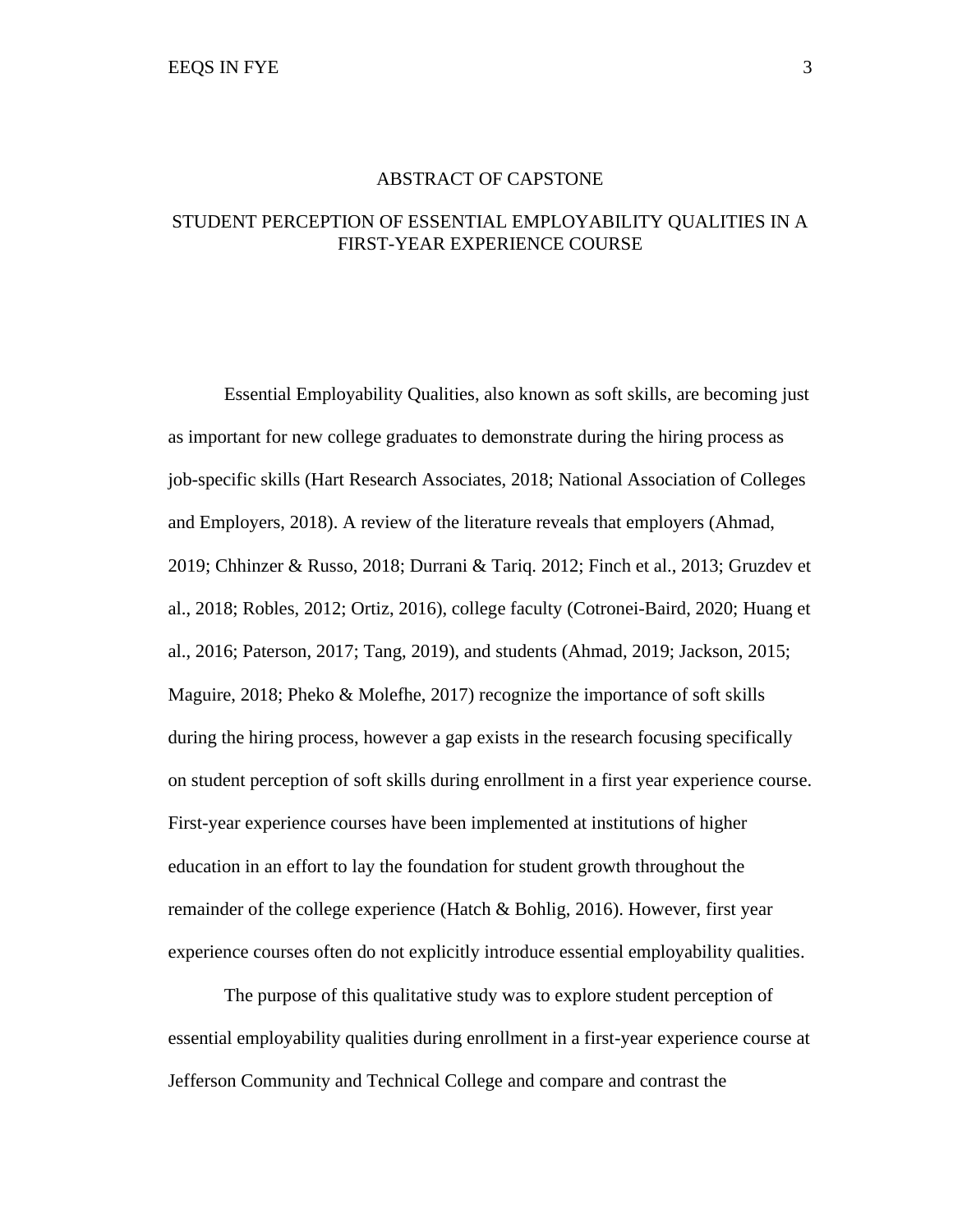perceptions to employer perceptions within the literature. The main findings indicate that the study participants recognized the importance of both job-specific skills and soft skills in the hiring process. In contrast to employer expectations found in the literature (Hart Research Associates, 2018; National Association of Colleges and Employers, 2018), the participants felt adequately prepared with necessary soft skills and placed emphasis on their expected development of job-specific skills during the process of earning a college degree.

KEYWORDS: Essential employability qualities, soft skills, job-specific skills, firstyear experience, employability, student perception

> \_\_\_\_\_\_\_\_\_\_\_\_\_\_\_\_\_\_\_\_\_\_\_\_\_\_\_\_ Candidate Signature

\_\_\_\_\_\_\_\_\_\_\_\_\_\_\_\_\_\_\_\_\_\_\_\_\_\_\_\_ **Date**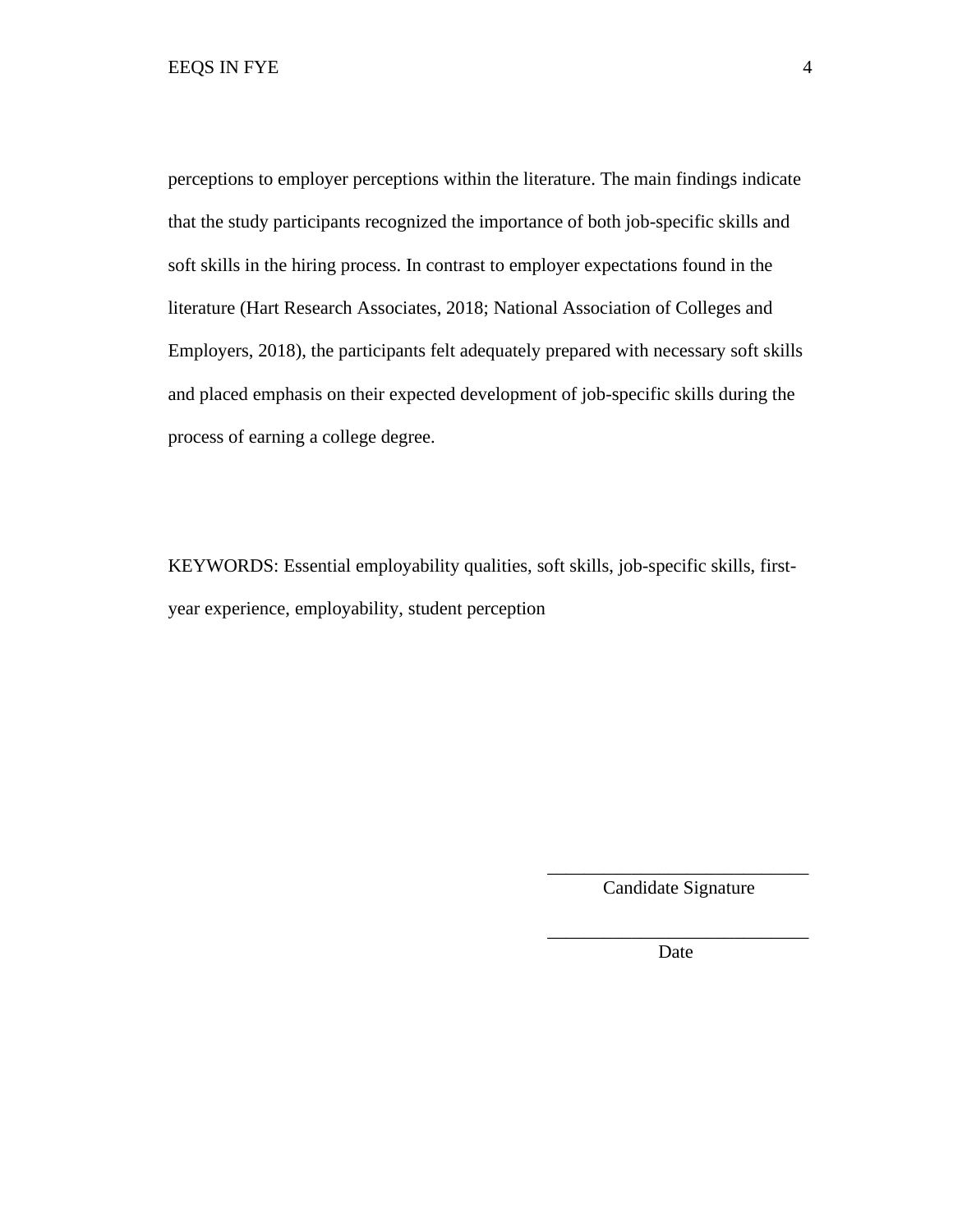## STUDENT PERCEPTION OF ESSENTIAL EMPLOYABILITY QUALITIES IN A FIRST-YEAR EXPERIENCE COURSE

By

Kara S. Schotter

Approved by

Dr. Daryl Privott Committee Member Date

\_\_\_\_\_\_\_\_\_\_\_\_\_\_\_\_\_\_\_\_\_\_\_\_\_\_\_

\_\_\_\_\_\_\_\_\_\_\_\_\_\_\_\_\_\_\_\_\_\_\_\_\_\_\_

\_\_\_\_\_\_\_\_\_\_\_\_\_\_\_\_\_\_\_\_\_\_\_\_\_\_\_

\_\_\_\_\_\_\_\_\_\_\_\_\_\_\_\_\_\_\_\_\_\_\_\_\_\_\_

Dr. Brittany Inge Committee Member Date

Dr. Fujuan Tan Committee Chair Date

Dr. Timothy Simpson Department Chair Date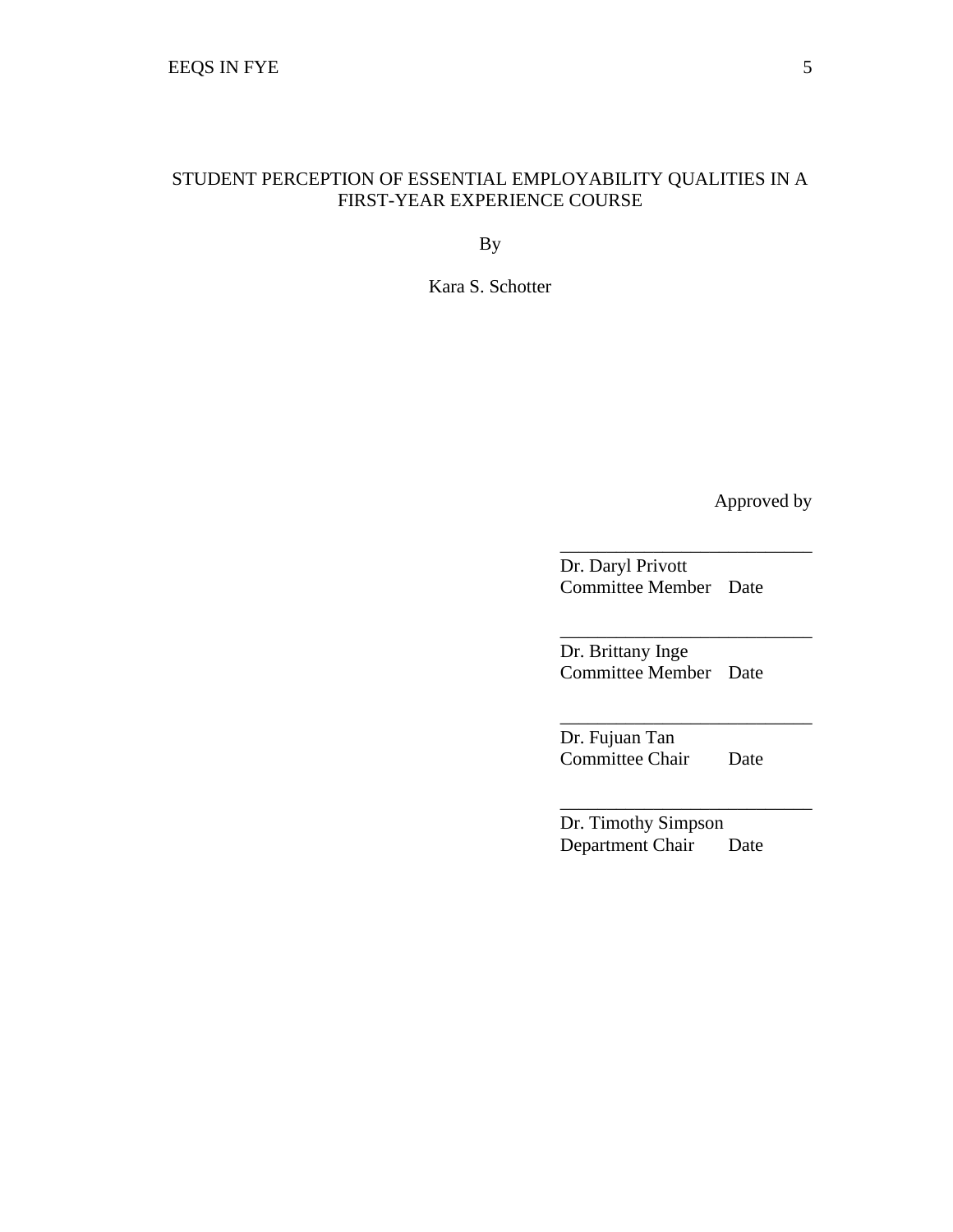## RULES FOR THE USE OF CAPSTONES

Unpublished capstones submitted for the Doctor's degree and deposited in the Morehead State University Library are as a rule open for inspection, but are to be used only with due regard to the rights of the authors. Bibliographical references may be noted, but quotations or summaries of parts may be published only with the permission of the author, and with the usual scholarly acknowledgements.

Extensive copying or publication of the capstone in whole or in part also requires the consent of the Dean of the Graduate School of Morehead State University.

A library that borrows this dissertation for use by its patrons is expected to secure the signature of each user.

| <b>Name</b> | Date |
|-------------|------|
|             |      |
|             |      |
|             |      |
|             |      |
|             |      |
|             |      |
|             |      |
|             |      |
|             |      |
|             |      |
|             |      |
|             |      |
|             |      |
|             |      |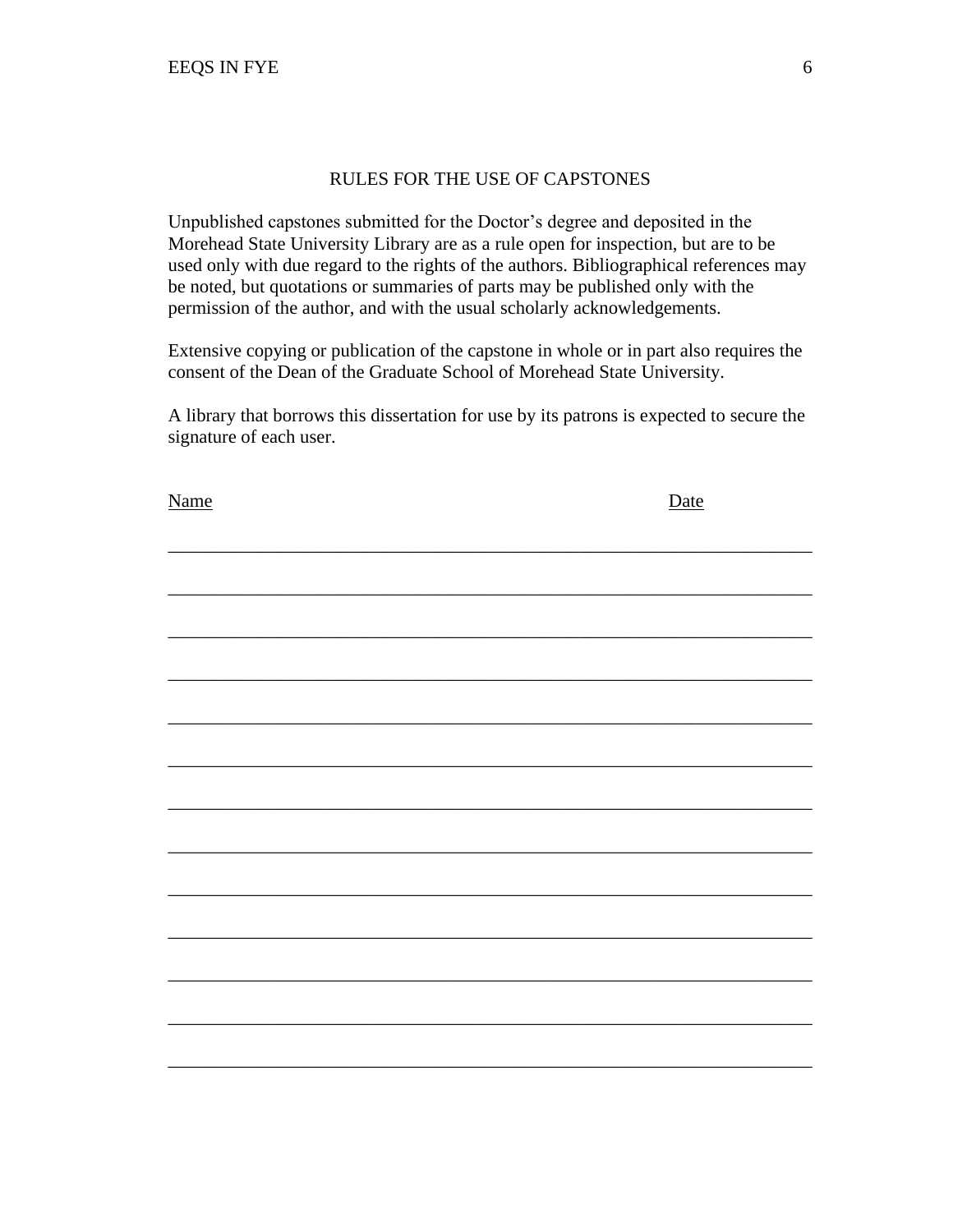CAPSTONE

Kara S. Schotter

The Graduate School

Morehead State University

April 4, 2022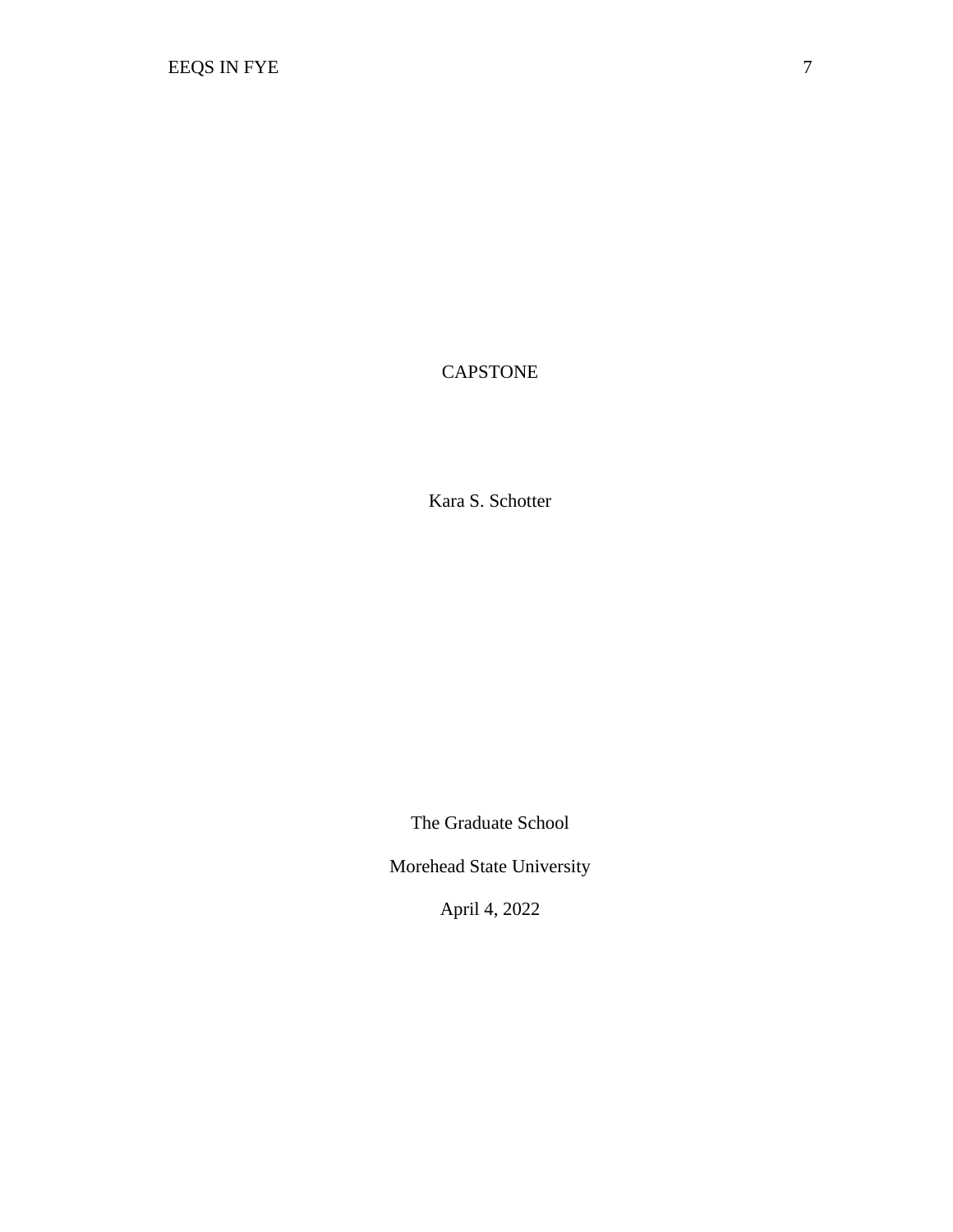# STUDENT PERCEPTION OF ESSENTIAL EMPLOYABILITY QUALITIES IN A FIRST-YEAR EXPERIENCE COURSE

Capstone \_\_\_\_\_\_\_\_\_\_\_\_\_\_\_\_\_\_\_\_\_\_\_\_\_\_\_\_\_\_\_\_

\_\_\_\_\_\_\_\_\_\_\_\_\_\_\_\_\_\_\_\_\_\_\_\_\_\_\_\_\_\_\_\_

A capstone submitted in partial fulfillment of the Requirements for the degree of Doctor of Education in the Ernst and Sara Lane Volgenau College of Education At Morehead State University

By

Kara S. Schotter

Corydon, Indiana

Committee Chair: Dr. Fujuan Tan, Associate Professor

Morehead, Kentucky

April 4, 2022

Copyright © Kara S. Schotter, April 4, 2022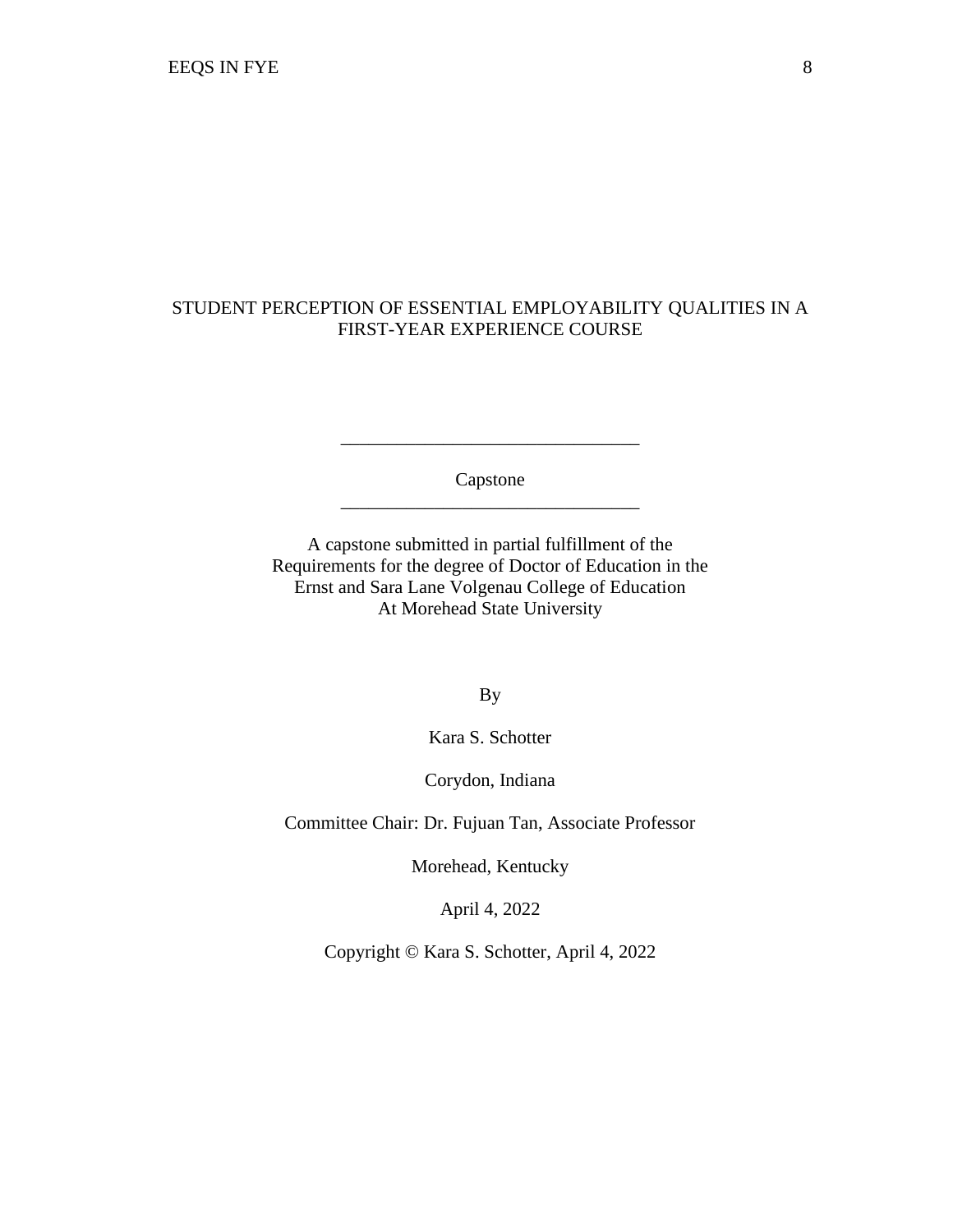### DEDICATION

To my husband Steven who has stood by me, supported me, did all the household chores, and reassured me that I would make it through this program. To Owen and Henry, your smiles, hugs, and kisses gave me strength to carry on and get the work done. To my mother, my first teacher, for always being there to listen, provide words of advice, and support me in my never-ending desire to learn and do more. To my mother and father in-law, who agreed to let me move in with them 10 years ago so that I could pursue my dreams of being a college professor full-time. Thank you for all the hours of baby-sitting, giving us property to live on next door, and the love and support. To my favorite teacher, mentor, and surrogate father, Charles Mills. Thanks for pushing me to become a teacher when Pharmacy school did not work out. You were right, teaching has turned out to be way more rewarding than counting pills.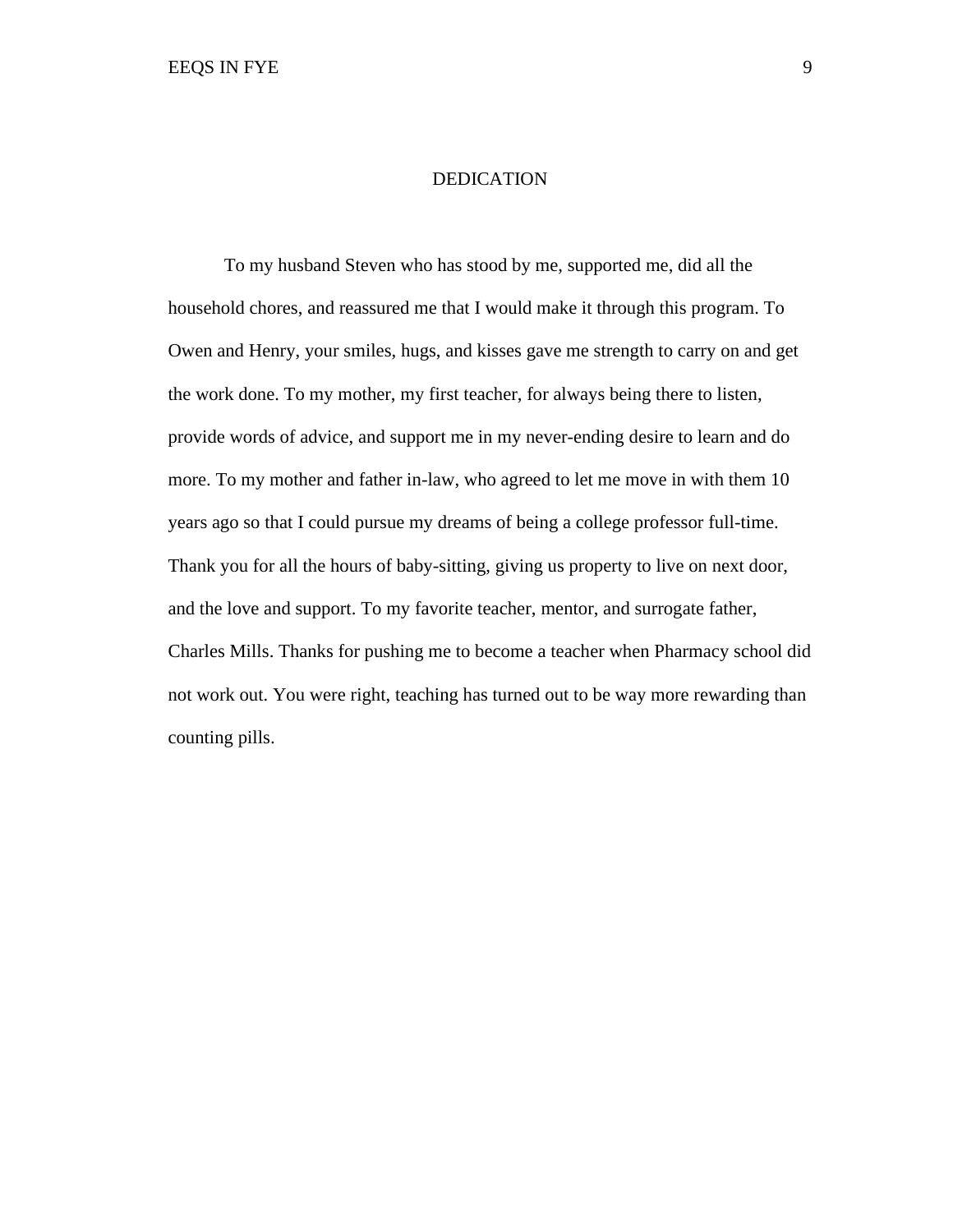#### ACKNOWLEDGEMENTS

My academic journey would not have been as successful without the support and encouragement of many people. I would like to acknowledge my doctoral committee chair, Dr. Fujuan Tan, and my doctoral committee members Dr. Brittany Inge and Dr. Daryl Privott. I have truly appreciated your guidance, feedback, and encouragement throughout this process.

Thank you to all of my friends and colleagues at Jefferson Community and Technical College, especially those in the Allied Health department, for supporting me on this journey. Working with all of you every day to change the lives of students is truly a joy. A special thank you to Dr. Telly Sellars, for supporting me, giving me opportunities to grow my skill set, and demonstrating what being a good leader looks like.

I would also like to acknowledge Karin Admiraal, Karol Johansen, and Amanda Hedrick. Entering this program, I had no idea that I would form a bond with three beautiful souls that would support and encourage me throughout this process. Together we are and will always be Boundaryless.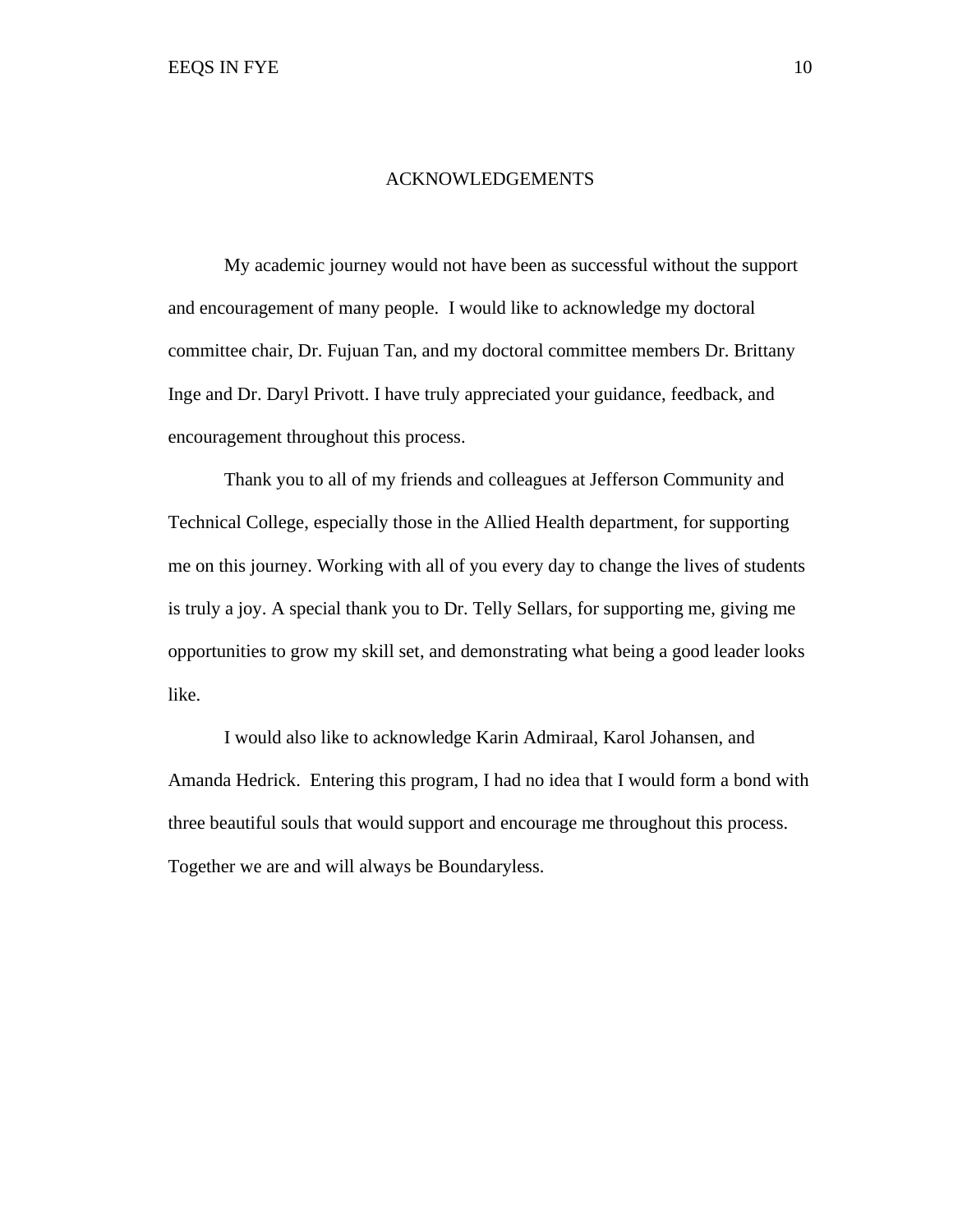## TABLE OF CONTENTS

| Page |  |
|------|--|
|      |  |
|      |  |
|      |  |
|      |  |
|      |  |
|      |  |
|      |  |
|      |  |
|      |  |
|      |  |
|      |  |
|      |  |
|      |  |
|      |  |
|      |  |
|      |  |
|      |  |
|      |  |
|      |  |
|      |  |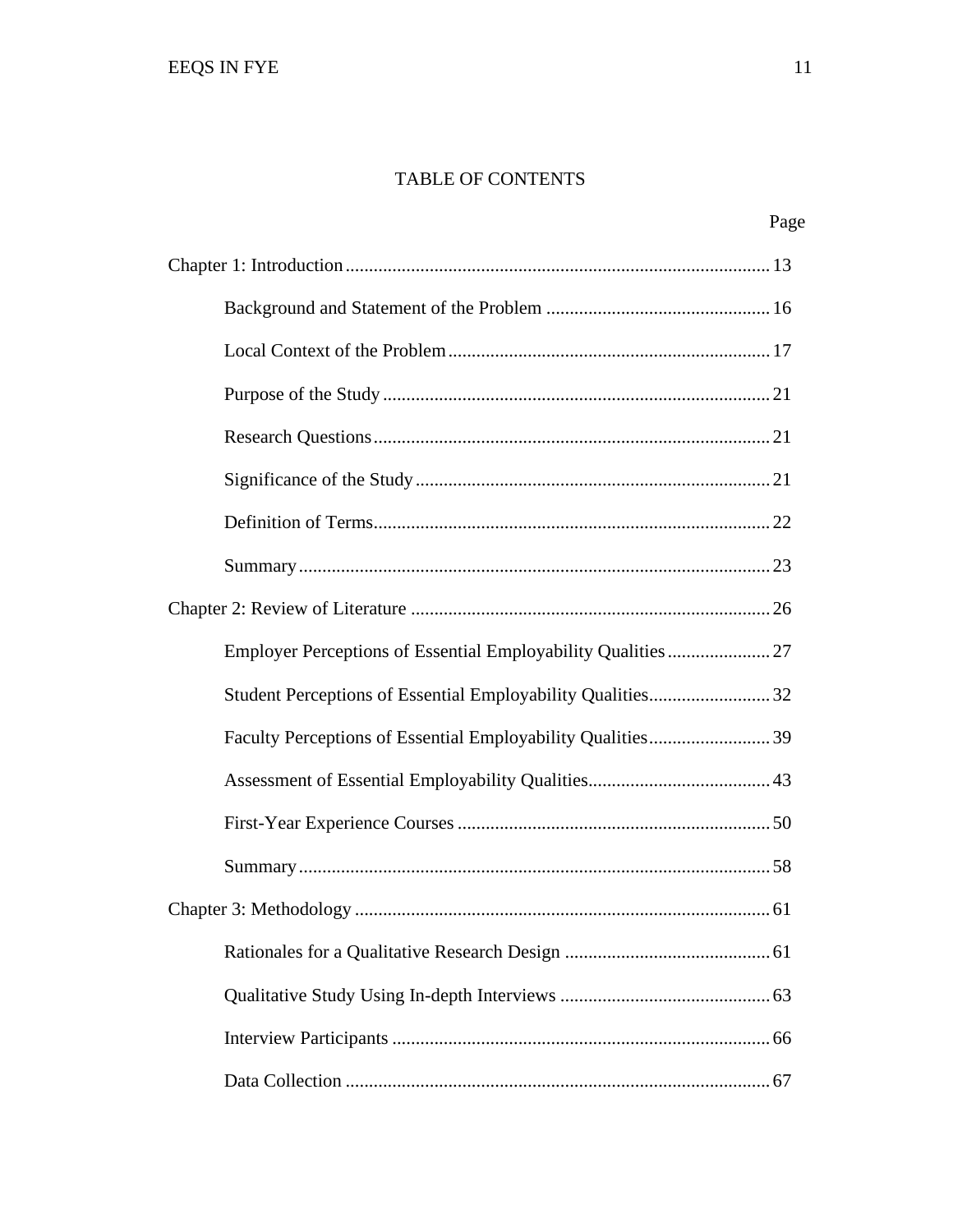| Appendix B |
|------------|
| Appendix C |
| Vita       |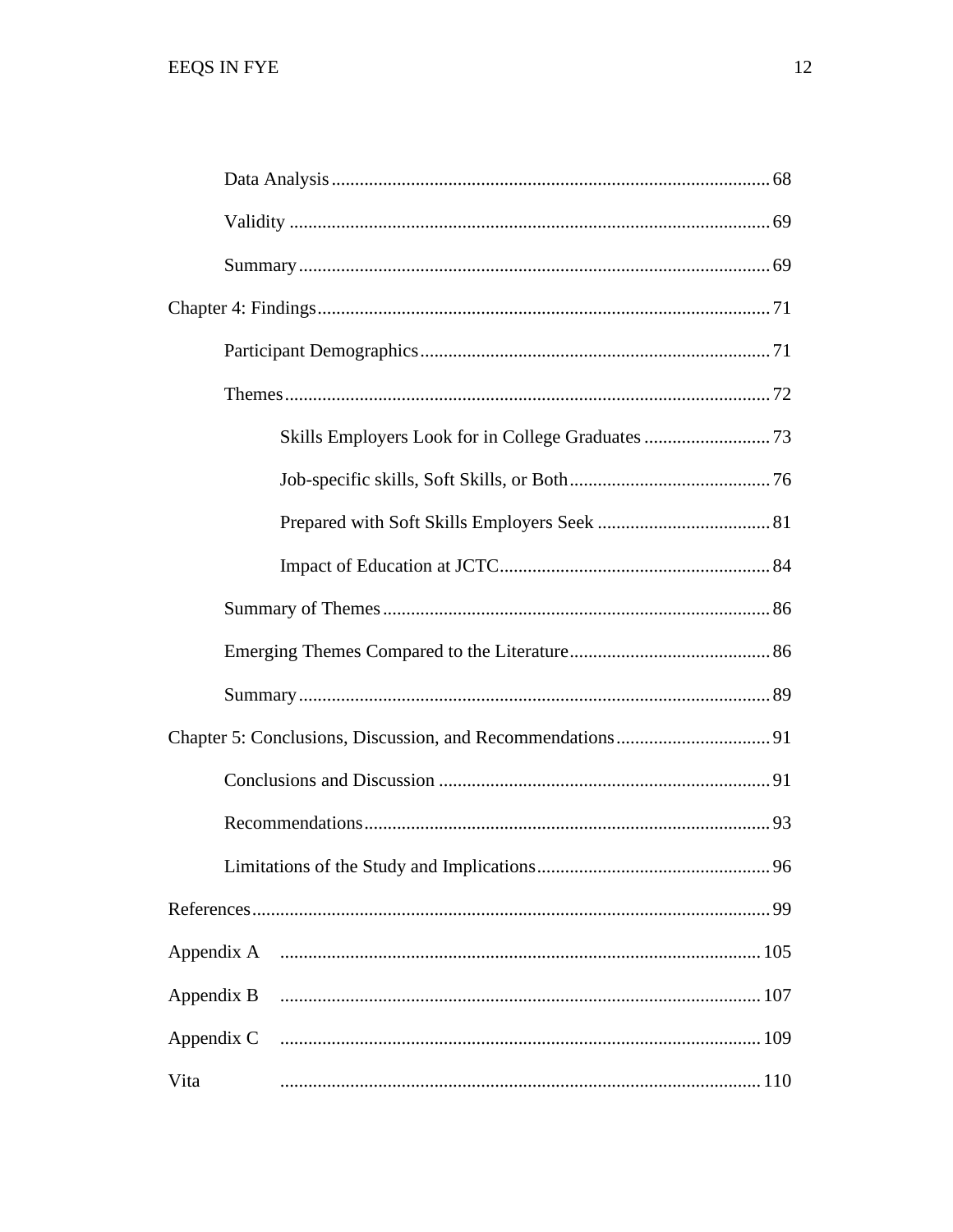#### **Chapter 1**

#### **Introduction**

For new graduates seeking employment, the ability to demonstrate essential employability qualities (aka soft skills) is becoming just as important as having a college degree (Gruzdev et al., 2018; Velasco, 2012; Finch et al., 2013). Essential employability qualities typically sought by employers during the hiring process include communication, teamwork, inquiry, collaboration, critical thinking, numeracy, and problem solving (Durrani & Tariq, 2012; Gruzdev et al., 2018; Quality Assurance Commons, 2019; Robles, 2012). Within current literature, employers (Ahmad, 2019; Chhinzer & Russo, 2018; Durrani & Tariq. 2012; Finch et al., 2013; Gruzdev et al., 2018; Robles, 2012; Ortiz, 2016), students (Ahmad, 2019; Jackson, 2015; Maguire, 2018; Pheko & Molefhe, 2017), and college graduates (Velasco, 2012) alike have identified a need for institutions of higher education to enhance curricula to include the explicit introduction of essential employability qualities.

Employers often use a set of essential employability qualities to filter resumes and the ability of college graduates to demonstrate these soft skills during a job interview often have an impact on the hiring decision. Despite the impact that essential employability qualities can have on a college graduate's chances of getting a job, not all college students have the same perception of the skills that are necessary for employment. In exploration of student perception of essential employability qualities, Pheko and Molefhe (2017) conducted a study with students enrolled in Psychology courses and found that the skills and attributes perceived as important for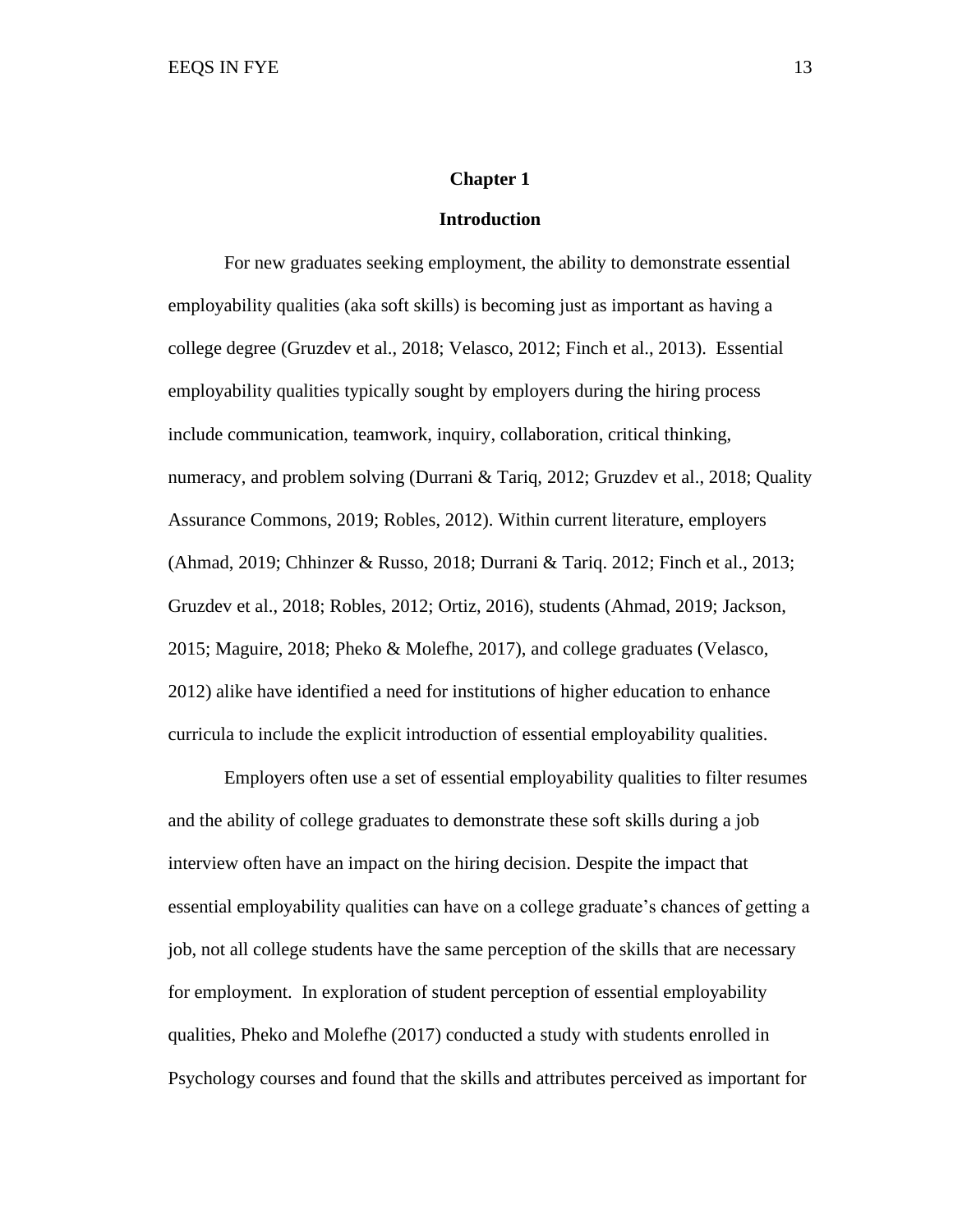employability included job-specific skills, commitment, and personal presentation. In contrast, Paterson (2017) conducted a study with business administration and economics students and found that the employability skills perceived as important included assertiveness, critical thinking, communication skills, and language skills. Pheko and Molefhe and Paterson demonstrate the inconsistency that exists in current literature related to student perception of essential employability qualities.

The inconsistency in student perception of essential employability qualities is amplified by the results of research conducted by McGraw Hill Education in 2018. In the McGraw Hill Education (2018) study, 60% of the students surveyed at two- and four-year institutions nationally indicated that they leave college feeling underprepared for the workforce. In addition, the students indicated that their college instructors and the courses they completed had the biggest impact on their preparation for the workforce. Within this study and others, an obvious parallel exists between the completion of college courses and the impact an instructor can have on a student's preparation for the workforce (Huang et al., 2016; Nitecki, 2011; Paterson, 2017).

In response to the parallel that exists between student preparation for the workforce, course completion, and instructor impact, many institutions of higher education have begun exploring ways to enhance student exposure to essential employability qualities within college curricula. To provide students, the best college learning experience and preparation for the workforce, Kuh (2008) recommends that institutions of higher education create opportunities for all college students to engage in at least two high impact practices during their undergraduate coursework. High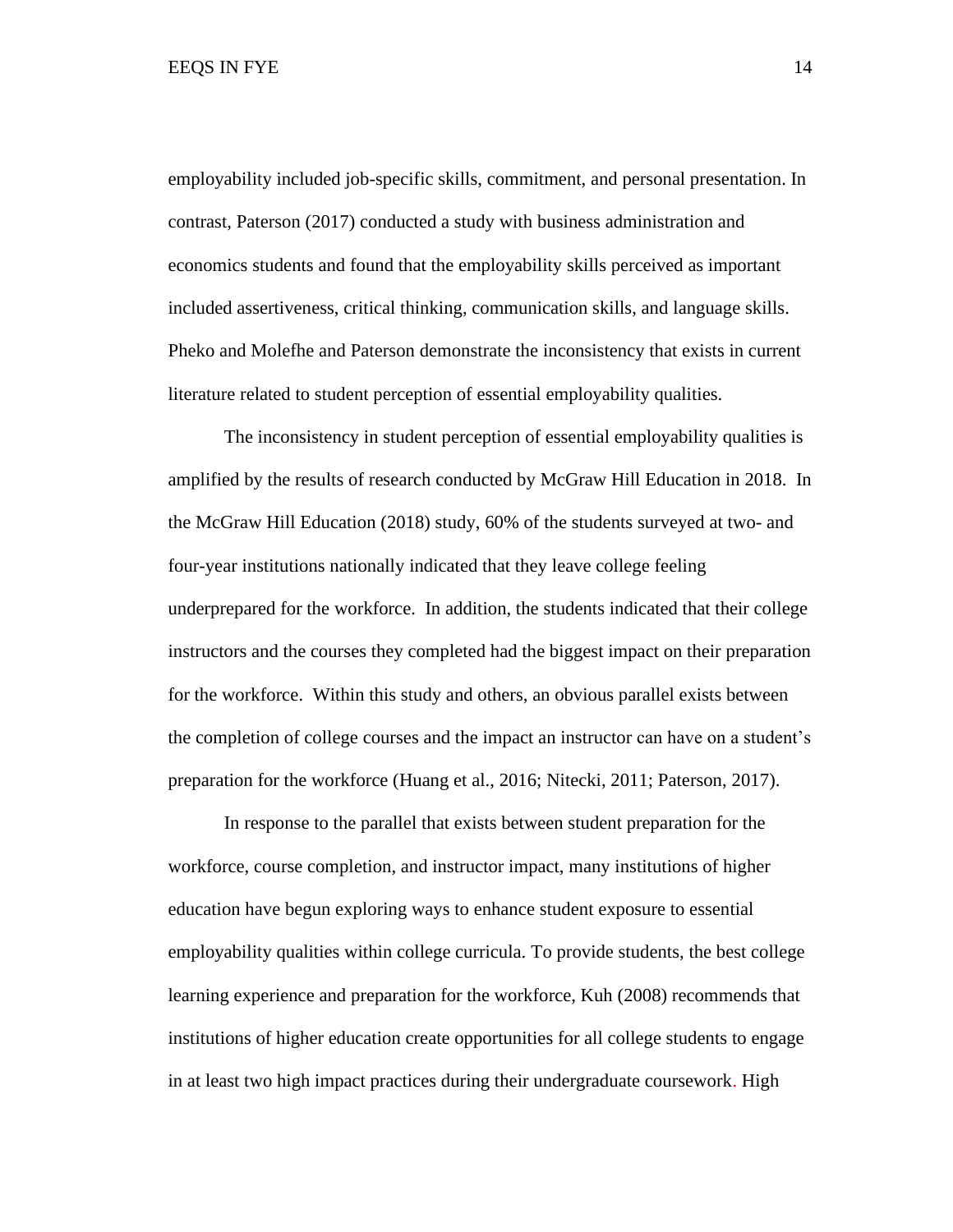impact practices include "first year seminars and experiences, common intellectual experiences, learning communities, writing-intensive courses, collaborative assignments and projects, undergraduate research, diversity/global learning, service learning/community-based learning, internships, and capstone courses and projects" (Kuh, 2008, pp. 9-11). More specifically, Kuh recommends that students participate in one high impact practice during their first year of college and one within their chosen field of study.

In alignment with the high impact practice recommendations provided by Kuh (2008), many institutions of higher education have implemented first-year experience courses that are designed to equip students with general skills and knowledge that assist the student in overcoming obstacles to attending college. The content and focus of a first-year experience course varies from one institution to another (Hatch  $\&$ Bohlig, 2016). Even though there are numerous models for creating first-year course curricula, first-year experience courses are typically designed to provide first-time college students with knowledge about campus resources, career paths, and study skills.

It is often assumed that among the foundational elements of college success and career-planning students enrolled in a first-year experience course are introduced to the essential employability qualities; however, current research is not available to support this assumption. This study will focus on this gap within instruction of the first-year experience course at Jefferson Community and Technical College. Specifically, students enrolled in the first-year experience course at Jefferson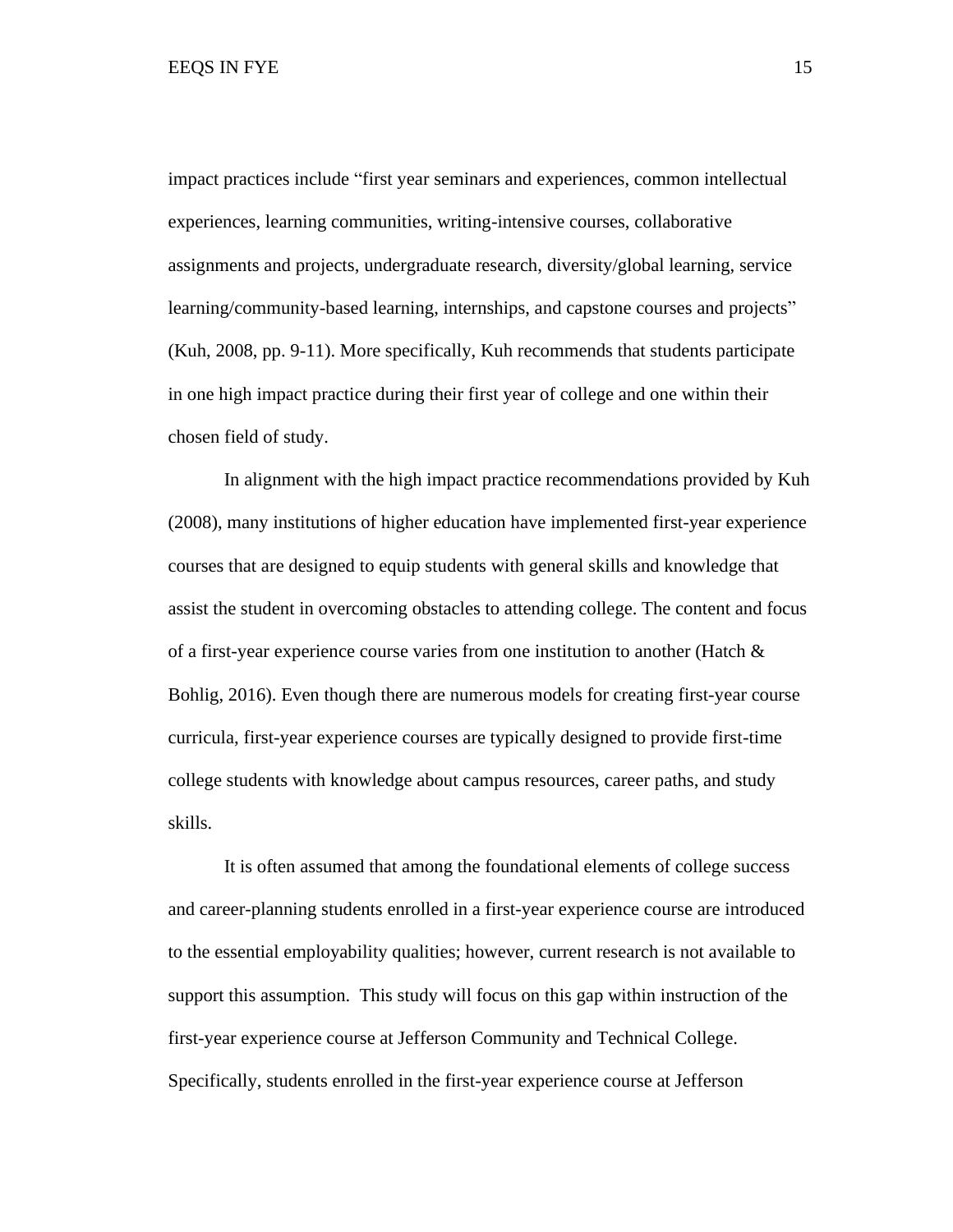Community and Technical College will be introduced to essential employability qualities alongside introduction to career pathways, campus resources, and study skills. Once students enrolled in the specified sections of the first-year experience course have been introduced to essential employability qualities, student perception of essential employability qualities will be explored via a qualitative interview with the researcher.

## **Background and Statement of the Problem**

A review of current literature revealed a variety of research focusing on student engagement in first-year experience courses. Research has been conducted in the following areas related to first-year experience courses: student perception of a first-year experience course completed at a community college (Acevedo-Gil & Zerquera, 2016), student perception of intrusive academic advising during the firstyear of community college (Donaldson et al., 2016), the impact participation in a first-year seminar course has on student retention (Ben-Avie et al., 2012), and the benefit of campus resource identification during a first-year experience course (Wismath & Newberry, 2019).

The problem being addressed in this study is that it is often assumed that students are introduced to essential employability qualities during the first-year experience course to a level that is sufficient for students to understand the importance of soft skills development throughout their college experience. This study will address the lack of research by exploring student perception of the essential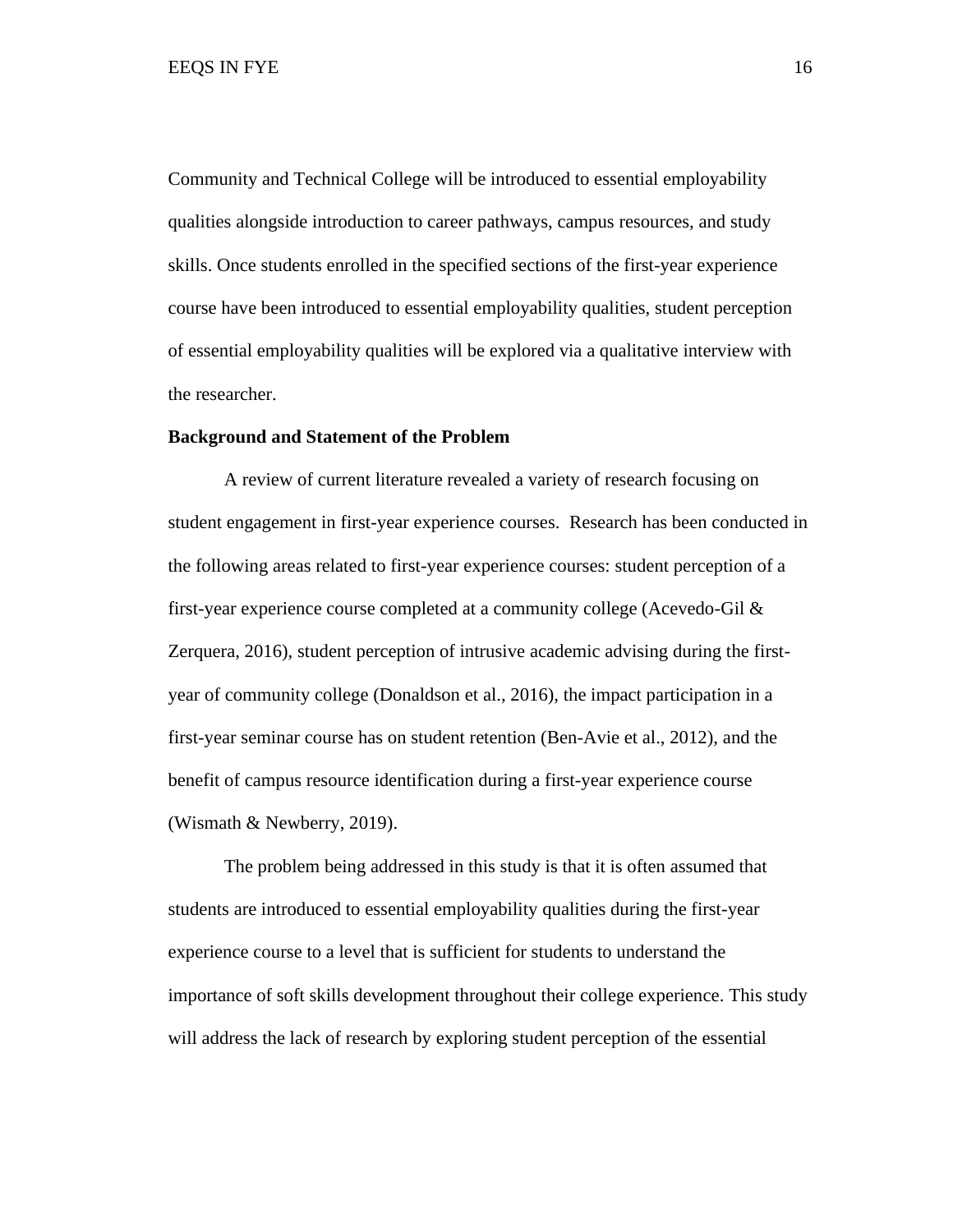employability qualities during student enrollment in a first-year experience course at Jefferson Community and Technical College.

## **Local Context of the Problem**

Jefferson Community and Technical College (JCTC) serves approximately 10,000 students in and surrounding metropolitan Louisville, Kentucky. The institution's values include accessibility and collaboration. The institution strives to provide all students with meaningful educational opportunities, and is committed to preparing graduates with skills that meet the expectations of local employers. These skills include essential employability qualities. In an effort to explore the preparation of program graduates with essential employability qualities as well as the faculty perspective of essential employability qualities, JCTC participated in a Kentucky Council for Postsecondary Education (CPE) initiative with the Quality Assurance Commons.

During the 2018-2019 and 2019-2020 academic years, the Kentucky Council for Postsecondary Education (CPE) engaged programs at six institutions throughout the state in the Quality Assurance Commons Essential Employability Qualities Certification and the Essential Employability Qualities Faculty Fellows. Three programs at Jefferson Community and Technical College including Medical Assisting, Computer Information Technology, and Advanced Manufacturing were engaged in the intensive review process and two faculty were engaged in the Quality Assurance Commons Faculty Fellows.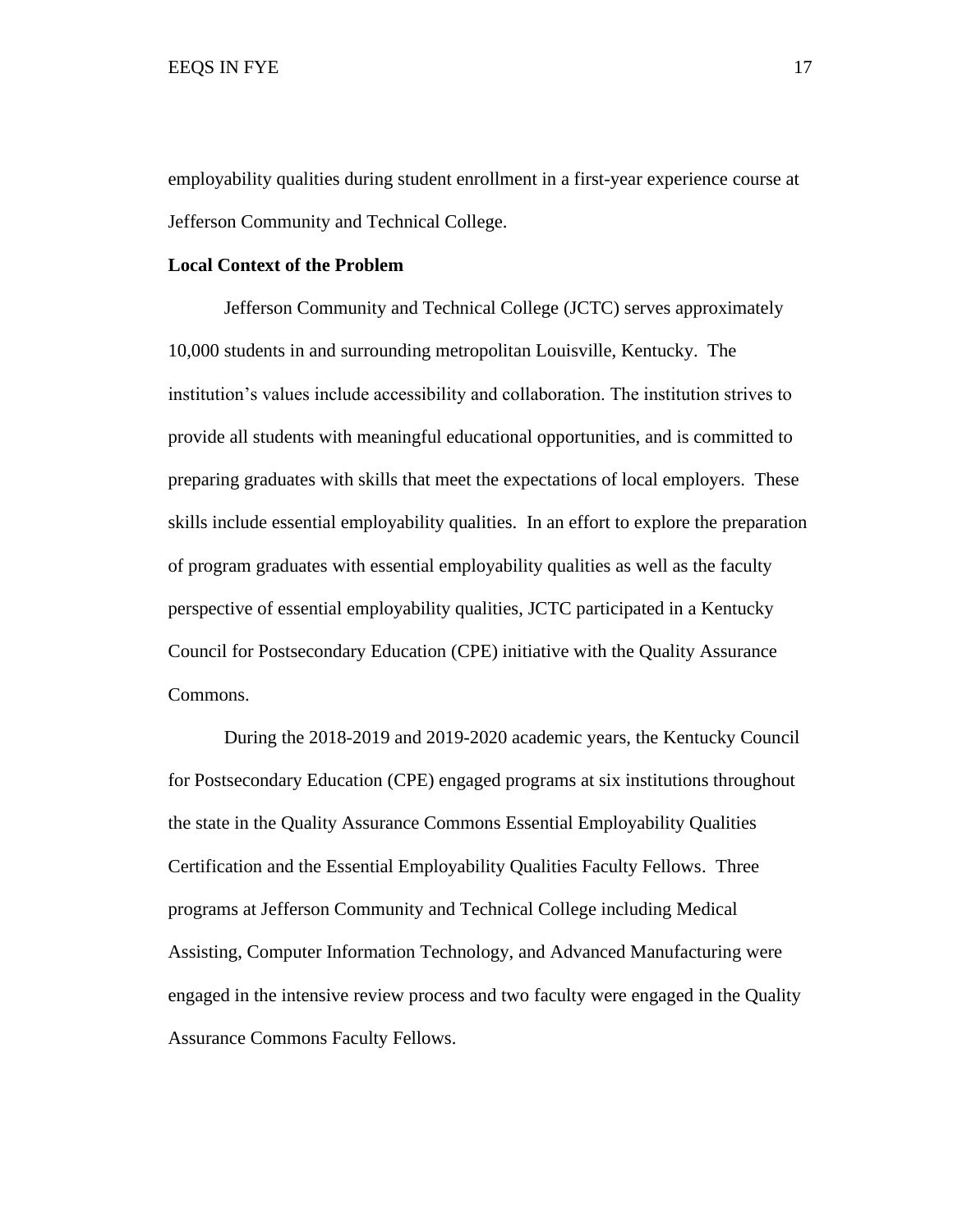All of the programs engaged in the Quality Assurance Commons Essential Employability Qualities Certification were required to create a curriculum map that included the identification of the Quality Assurance Common's eight essential employability qualities within course learning outcomes. The eight essential employability qualities included communication, critical thinking, inquiry, teamwork, adaptability, ethical, professional, and lifelong learning. In addition to identifying the essential employability qualities within the curriculum, each program submitted artifacts that demonstrated graduate preparation, student career development and support, employer engagement, student and alumni engagement, and the program information that is provided to the public.

All of these elements were compiled within a comprehensive report that was submitted to the Quality Assurance Commons for review by a team of experts. The experts then reviewed each program's curriculum map and artifacts and determined the proficiency level to which graduates from each program are being prepared with essential employability qualities. In the spring of 2020, 10 programs within the state of Kentucky that participated in certification process were granted the Essential Employability Qualities Certification. Two of the three programs from JCTC received the Essential Employability Qualities Certification including the Medical Assisting program and the Advanced Manufacturing program.

The two faculty that were engaged in the Essential Employability Qualities Faculty Fellows, including the researcher proposing this study, conducted an internal scan at Jefferson Community and Technical College focusing on the depth and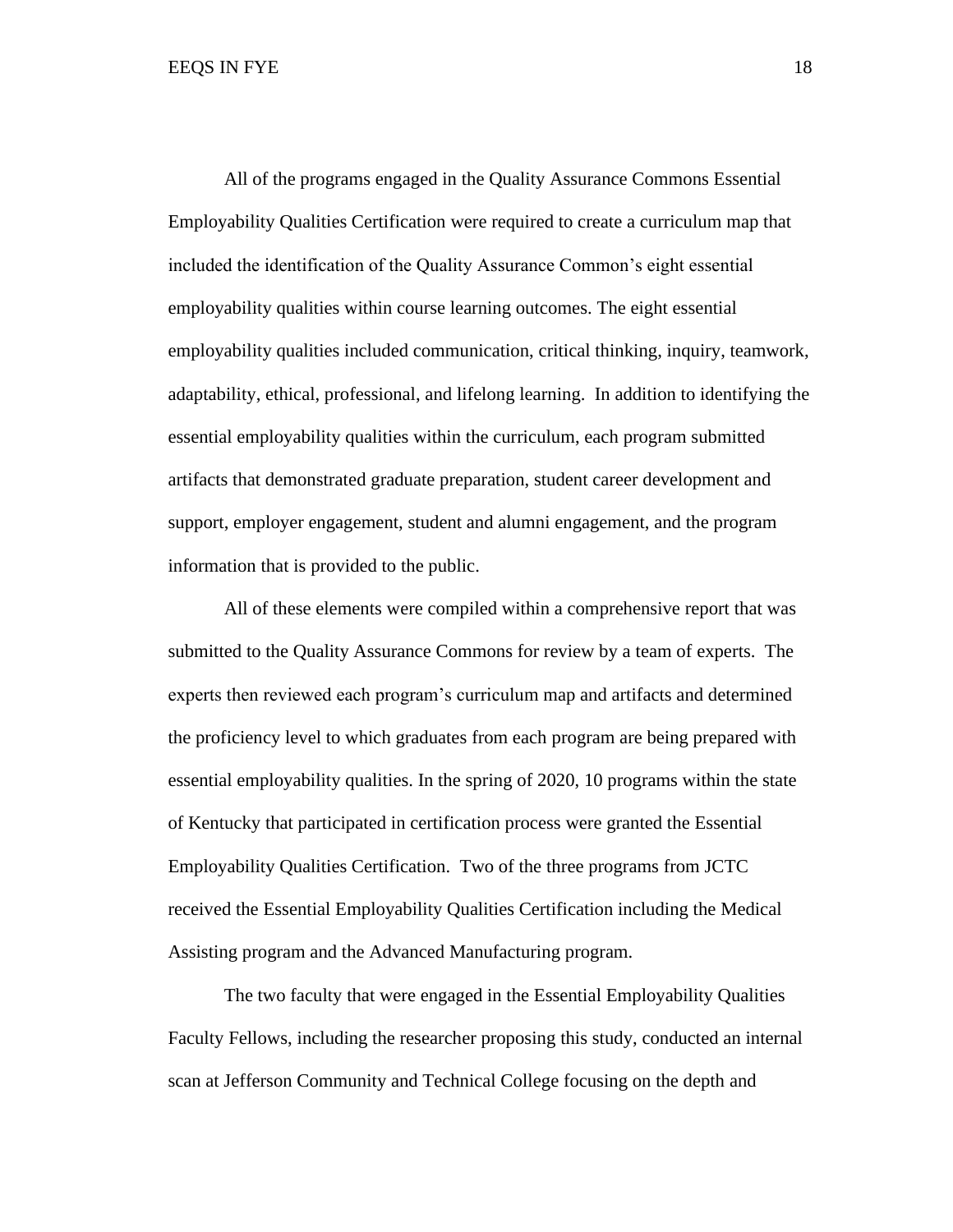breadth of essential employability qualities within courses and programs offered at the college and met with two local healthcare employers to discuss their perception of essential employability qualities and the preparation of JCTC's graduates for the workforce. From the internal scan and the discussions with the healthcare employers, the researcher and her colleague identified a need for the consistent introduction of essential employability qualities throughout the student experience at JCTC. The internal scan revealed that the introduction of essential employability qualities depends on course learning outcomes specific to each course and the instructor teaching each course. Therefore, each student's engagement and development of essential employability qualities varies.

During engagement with the Quality Assurance Commons Faculty Fellows, the researcher and her colleague realized that the first-year experience course is the only course that the majority of first-time students are required to complete. The researcher proposed the idea of introducing the essential employability qualities to students enrolled in the course as a starting point for embedding the essential employability qualities in all courses offered at JCTC. The enhancement of essential employability qualities within instruction of the first-year course was the focus of a proposal drafted by the researcher and her colleague as their culminating project for the Quality Assurance Commons Faculty Fellows.

The first-year experience course (FYE 105) is required for completion of an Associate of Arts or Associate of Science degree. The first-year experience course is also completed by the majority of students pursuing an Associate of Applied Science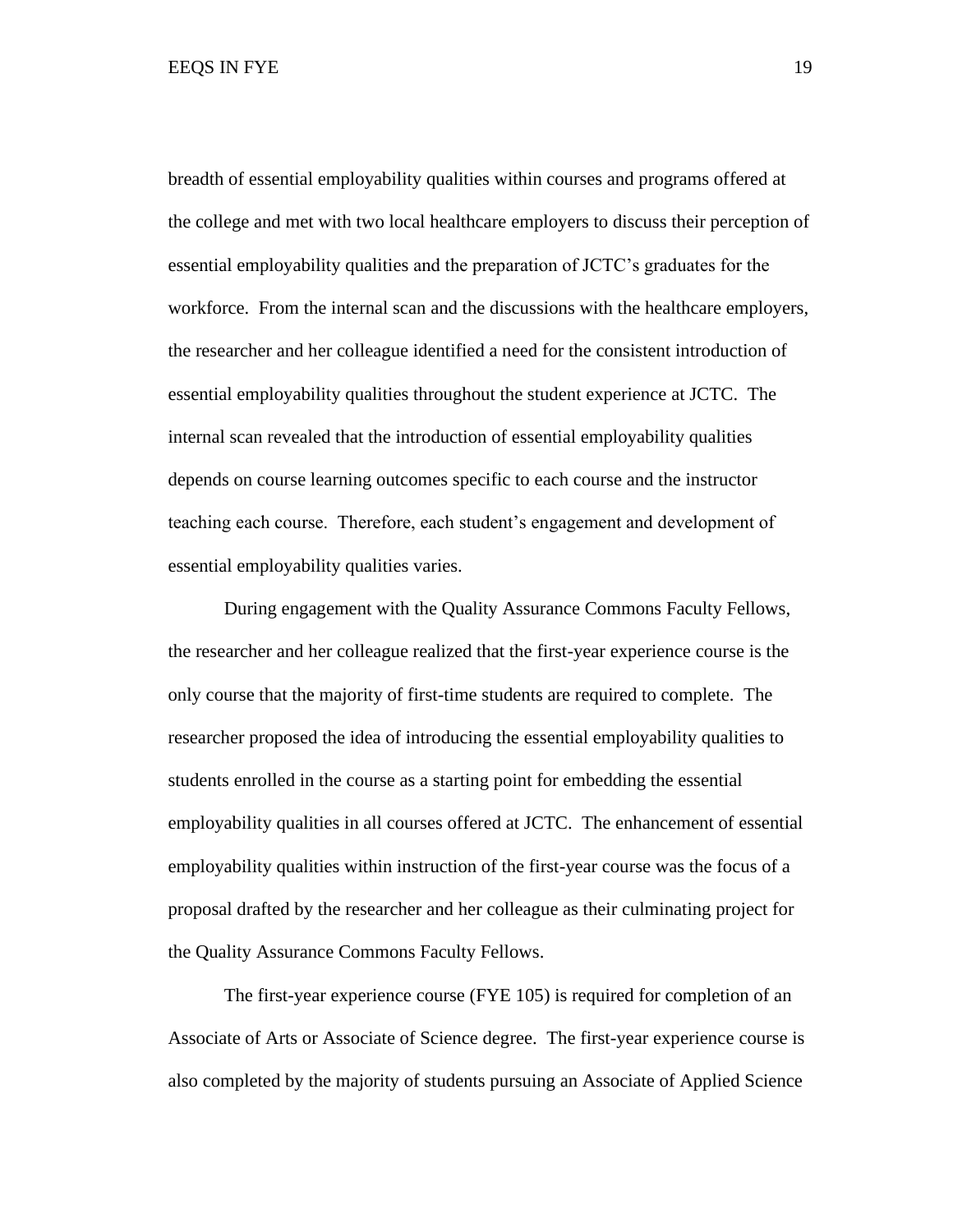degree. During the fall 2020 semester 1600 students were enrolled in the course and in the spring of 2021, 723 students were enrolled in the course. The student learning outcomes of the course that have been vetted by the faculty of the Kentucky Community and Technical College System include:

- 1. Develop an educational plan that leads to a career path.
- 2. Research and understand career choices.
- 3. Research and understand transfer options.
- 4. Locate and utilize campus resources.
- 5. Demonstrate use of information technology (KCTCS email, Blackboard, Student Self-Service/PeopleSoft, and college website).
- 6. Develop self-management skills
- 7. Develop strategies for academic success.

Based on these student-learning outcomes, there are underlying assumptions that students will develop essential employability qualities within this course, but the explicit understanding of the qualities is not a current requirement for this course. In order to embed the development of essential employability qualitiesthroughout college curricula, a strong foundation and understanding of essential employability qualities is necessary within the first-year experience course. In alignment with the purpose of this study, and the learning outcomes of the course, the essential employability qualities were introduced during the instruction of all sections of the first-year experience course offered at the College. After the introduction of the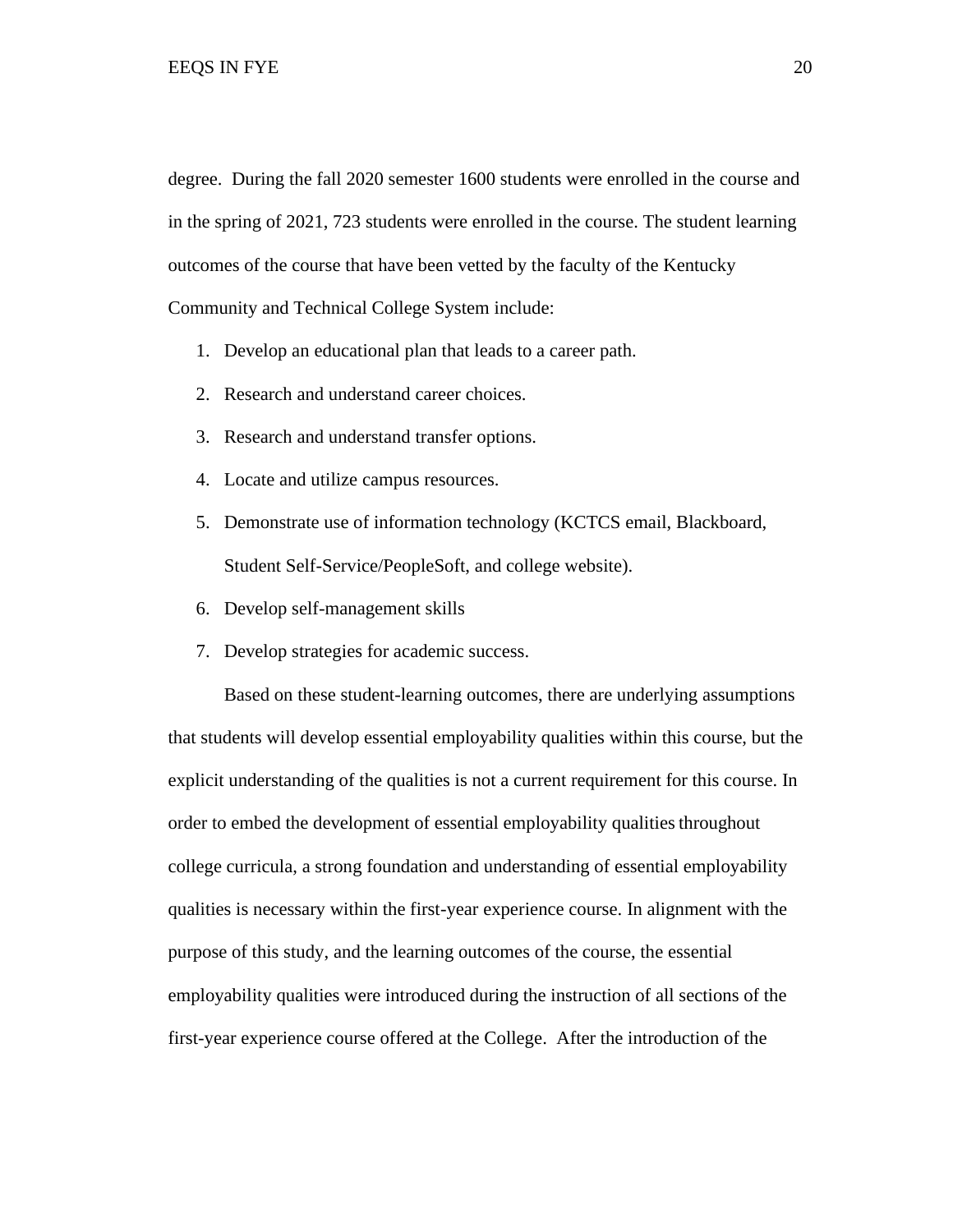majority of the course learning outcomes, student perceptions of essential employability qualities were collected by the researcher via individual interviews.

#### **Purpose of the Study**

The purpose of this study was to explore student perception of essential employability qualities during enrollment in a first-year experience course.

### **Research Questions**

The research questions for this qualitative study are grounded in the understanding that students will have some knowledge of soft skills prior to enrollment in a first-year experience course at JCTC, but the level of understanding has not been explored. The research questions for this qualitative study were:

- 1) What skills do students enrolled in a first-year experience course at JCTC perceive that employers are looking for in college graduates?
- 2) How are the perceptions of students in a first-year experience course at JCTC of essential employability skills similar to or different than the skills employers are seeking in new graduates (as demonstrated in the literature)?

### **Significance of the Study**

The significance of this study was that the exploration of student perception of essential employability qualities within the first-year experience course would provide a baseline from which curricula could be developed to assist students in the growth of their knowledge and ability to demonstrate essential employability qualities throughout other courses within the programs offered at JCTC. Explicit introduction to essential employability qualities throughout college coursework beginning with the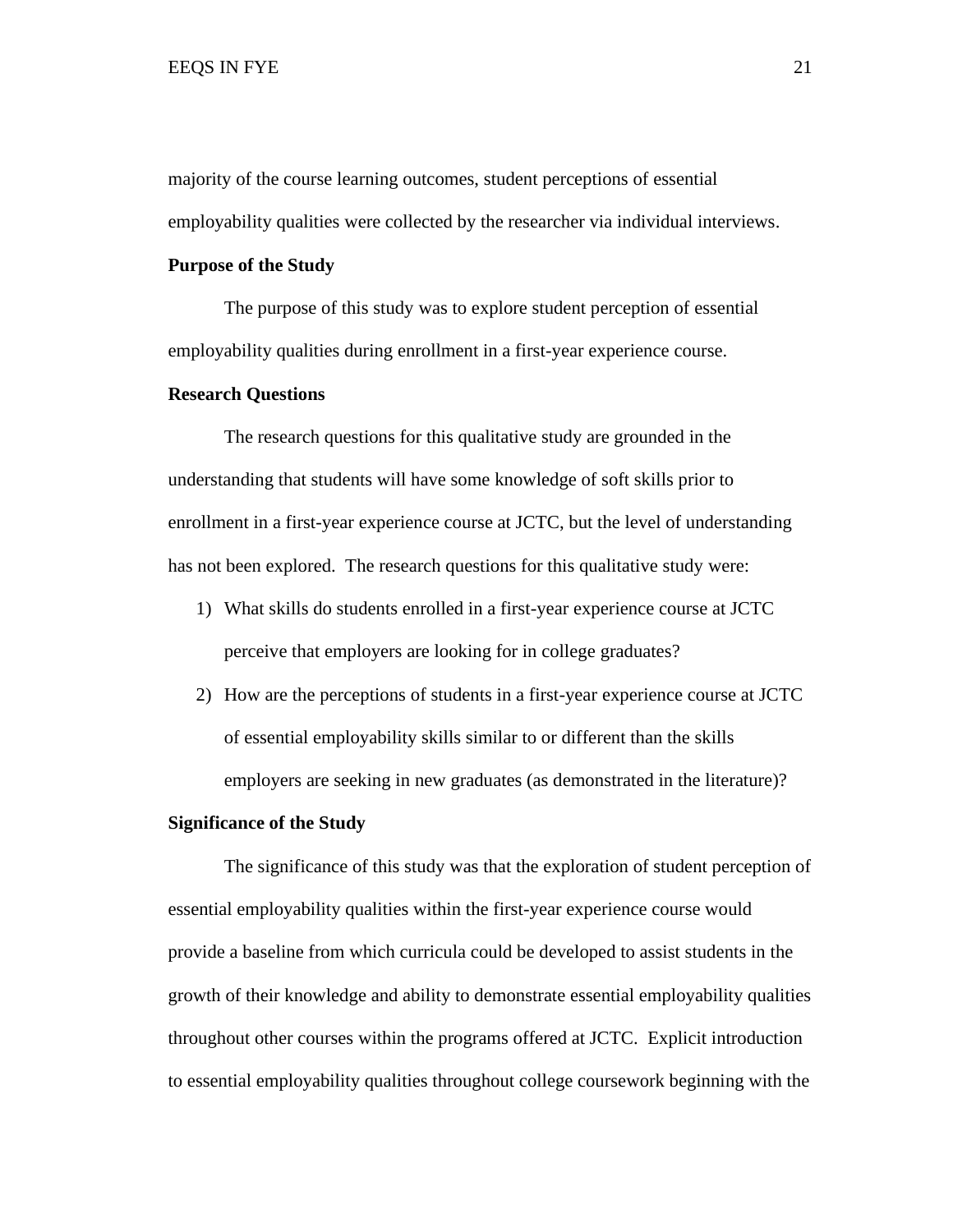first-year experience course will make students more prepared for future careers. This research also contributed literature to the field of higher education by specifically focusing on student perception of essential employability qualities within the firstyear experience course. Current literature does not exist that explores student perception of essential employability qualities within a first-year experience course to employer perception of essential employability qualities.

### **Definition of Terms**.

**Essential Employability qualities**- also known as soft skills, include skills such as: communication, problem solving, inquiry, teamwork, responsibility, ethics, and lifelong learning.

**First-year experience**- course or intentional experience completed by first-time college students during their first year of college for the purposes of increasing student retention and completion of a college credential.

**High impact practices**- intentional experiences such as first-year experiences, common intellectual experiences, learning communities, writing-intensive courses, assignments and projects that require collaboration, global learning, e-portfolios, community-based learning, internships, and capstone projects with the goal of increasing student retention, success, and career preparation.

**Job-specific skills**: often called technical skills include skills learned during college course work within a specific field of study represented by completion of a college degree within the field of study. For example, if a student earns a college degree in nursing, they will know how to take a person's blood pressure. If a student earns a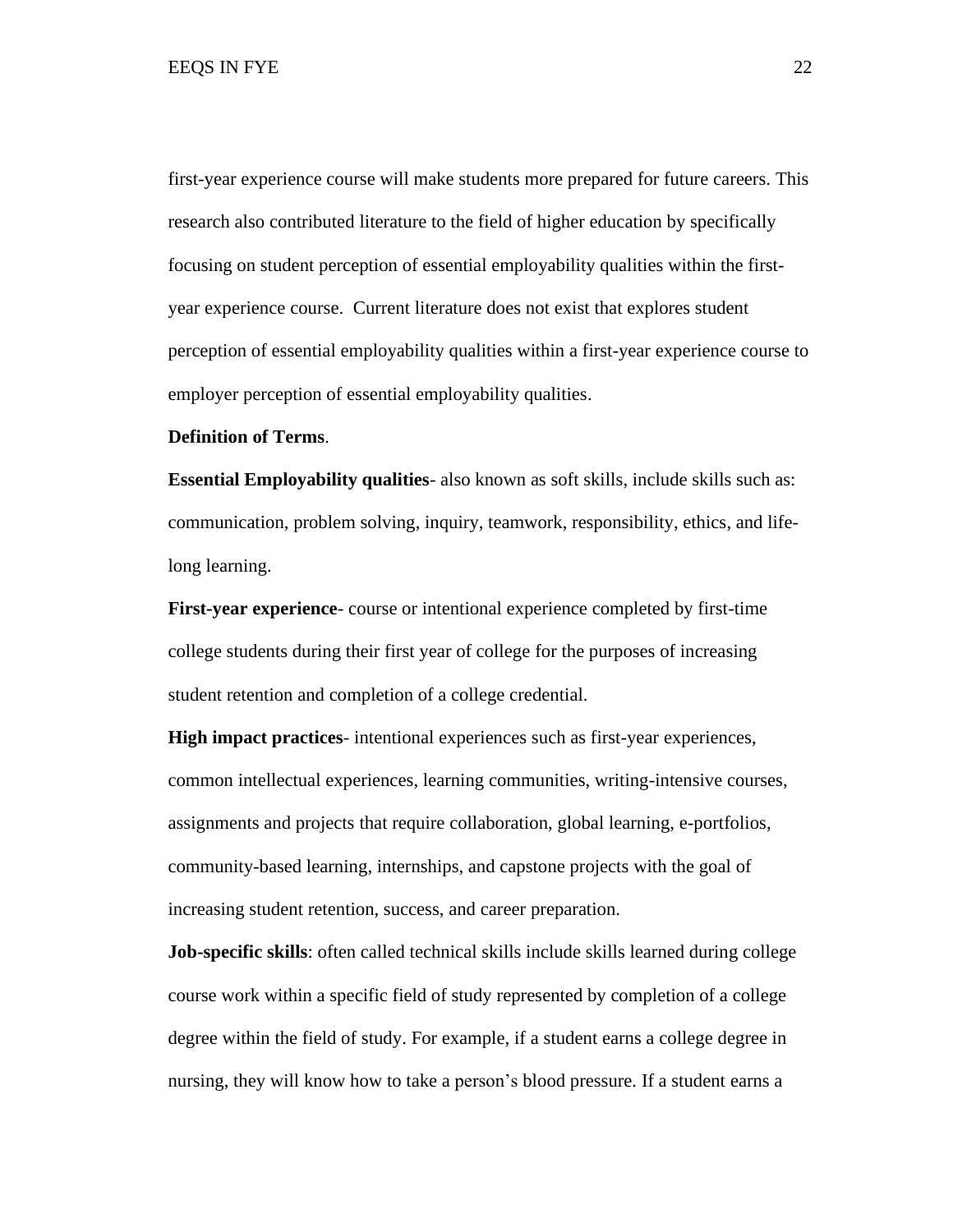degree in construction technology, they know how to use a hammer to frame a structure like a house.

#### **Summary**

Numerous employers have expressed college graduate awareness and demonstration of soft skills such as communication, teamwork, inquiry, numeracy, and critical thinking do not meet their expectations (Durrani & Tariq, 2012; Finch et al., 2013; Gruzdev et al., 2018; Quality Assurance Commons, 2019; Robles, 2012; Velasco, 2012). As a result of increased scrutiny from employers in relation to graduate preparation for employment, many institutions including of higher education, including Jefferson Community and Technical College are evaluating how soft skills are embedded in student experiences and program curricula (Quality Assurance Commons).

In order to provide meaningful learning experiences and career preparation for all graduates, Kuh (2008) recommends that institutions of higher education create opportunities for undergraduate students to engage in at least two high impact practices. Kuh specifically recommends that students should be engaged in at least two high impact practices during their undergraduate studies; specifically, all students should be engaged in a high impact practice such as a first-year experience course during their first-year of college and a high impact practice within their field of study during the third or fourth year of college.

In response to Kuh's (2008) recommendations, approximately 80% of twoyear institutions (Skipper, 2017), including Jefferson Community and Technical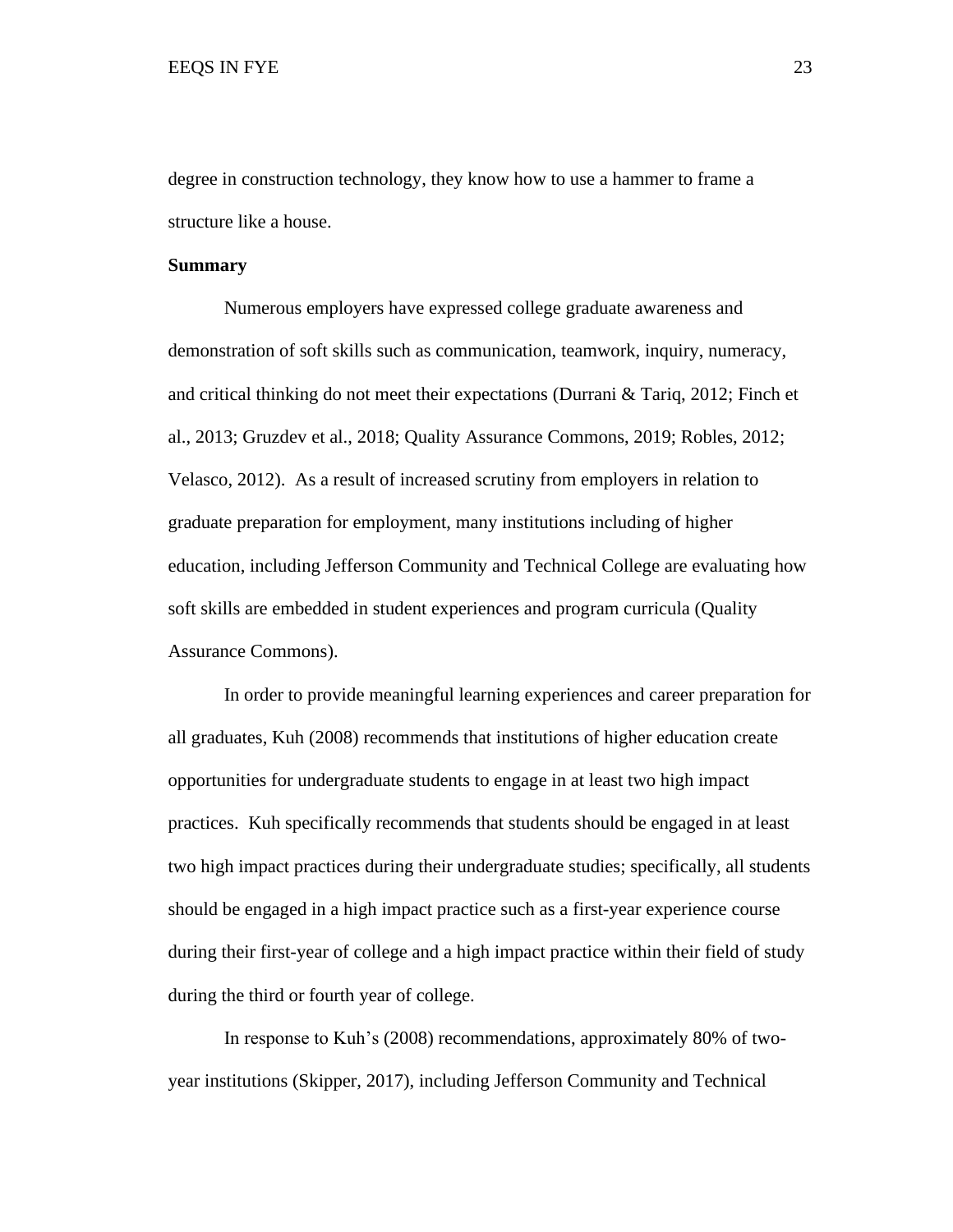College (JCTC), require first-time freshmen students enroll in a first-year experience course during their first semester of college. The content and focus of the first-year experience course varies from one institution to another (Hatch & Bohlig, 2016), and the development of an understanding of essential employability qualities is often not explicit within the course learning outcomes. At JCTC, the first-year experience course primarily focuses on the student identification of a career path and the development of strategies for academic success. .........The lack of current literature focusing on the explicit introduction of essential employability qualities within firstyear experience courses and the underlying elements of essential employability qualities within the learning outcomes for the first-year experience course at JCTC served as the problem and foundation for this study. To address this problem, the research questions for this qualitative study were:

RQ1: What skills do students enrolled in a first-year experience course at JCTC perceive that employers are looking for in college graduates? RQ2: How are the perceptions of students in a first-year experience course at JCTC of essential employability skills similar to or different than the skills employers are seeking in new graduates (as demonstrated in the literature)?

 The purpose of this study was to explore student perception of essential employability qualities during enrollment in a first-year experience course at JCTC. The significance of this study within the context of JCTC, was that the student perceptions collected from this study will provide insight into student development of essential employability qualities throughout the college experience at JCTC. Student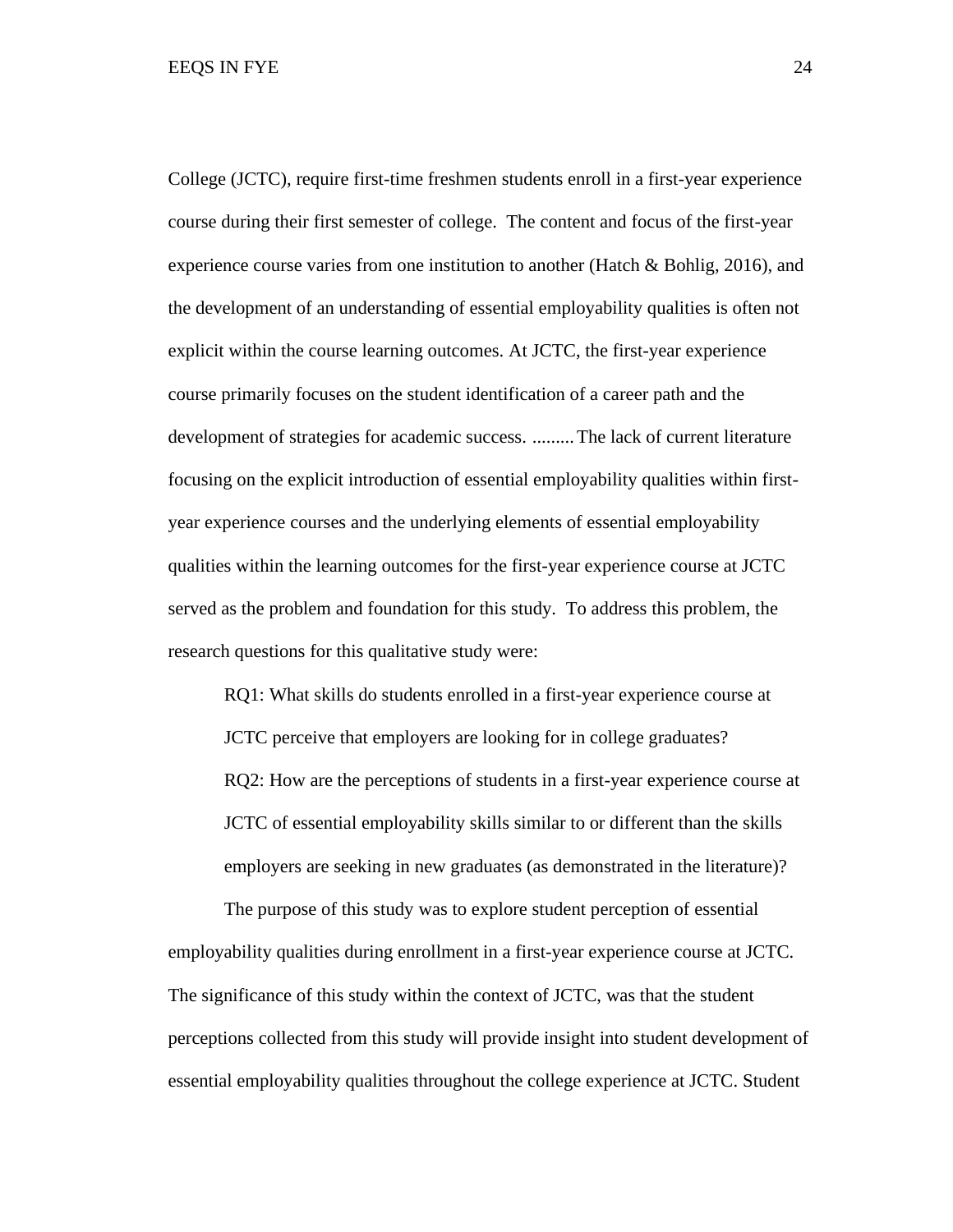perceptions of essential employability qualities during the first-year experience course at JCTC will provide a baseline from which essential employability qualities can potentially be embedded within all courses throughout the college. Embedding essential employability qualities throughout all college courses in a meaningful way will meet the expectations of employers. This study is significant to the field of higher education by contributing student perception of essential employability qualities within a first-year experience course that can be compared to employer perceptions of essential employability qualities that exist within the literature.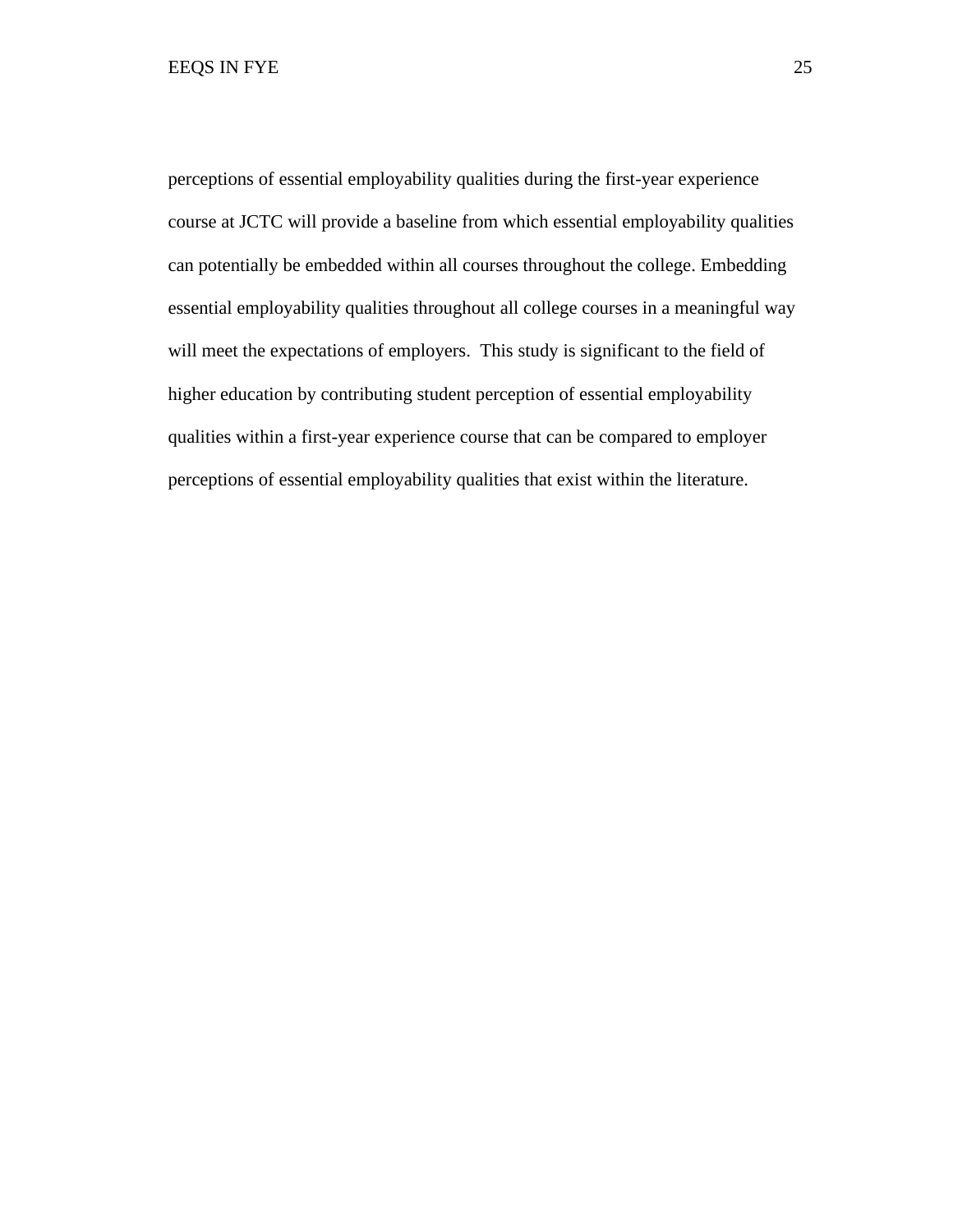#### **Chapter 2**

#### **Review of Literature**

Essential employability qualities are becoming as important as technical skills for new graduates entering the job market (Hart Research Associates, 2018; National Association of Colleges and Employers, 2018). Essential employability qualities, also called soft skills, are recognized, and defined in different ways by employers, faculty, students, and college program graduates. Lists of soft skills typically sought by employers include skills such as communication, teamwork, inquiry, collaboration, critical thinking, numeracy, and problem solving (Durrani & Tariq, 2012; Gruzdev, 2018; Quality Assurance Commons; Robles, 2012). The level of emphasis being placed on essential employability qualities by employers has lead institutions of higher education, including Jefferson Community and Technical College, to examine the emphasis being placed on essential employability qualities within the courses and programs being offered including first-year experience courses.

This literature review provides background information about the perception of the development of soft skills in undergraduate education coursework from the employer, student, and faculty perspectives; provides examples of soft skills assessments; discusses variations that exist in first-year experience courses; and provides a context for the proposed study. The proposed study is based on the lack of current research that combines the explicit introduction of essential employability along with the other learning objectives within first-year experience courses. First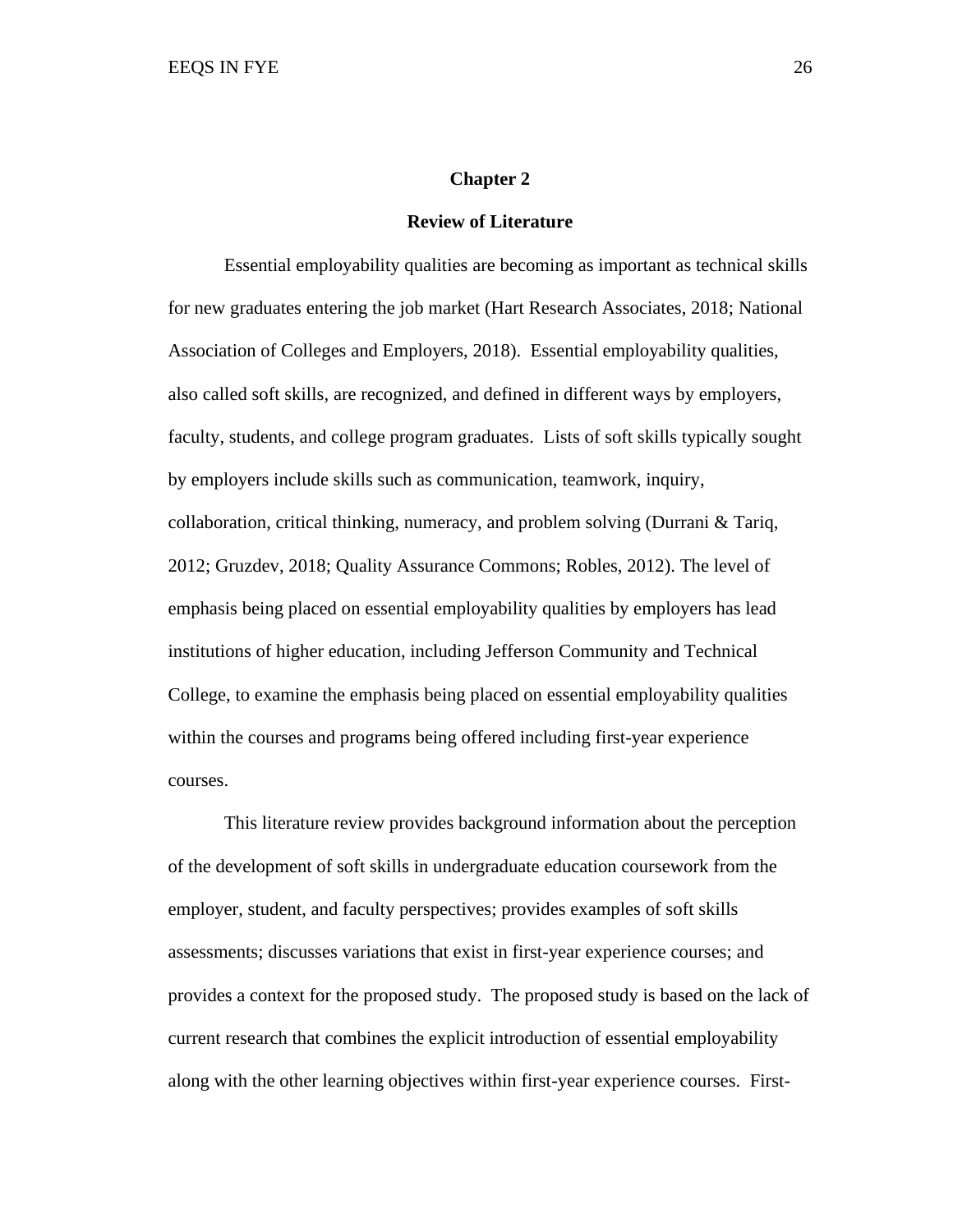year experiences courses are typically designed to help students create a career plan and become more aware of resources available at the institution that can help them persist to graduation (Acevedo-Gil & Zerquera, 2016; Ben-Avie et al., 2012; Wismath  $&$  Newberry, 2019). Many of the essential employability qualities are skills that not only enhance student employability but increase college student retention and success, therefore exploration of student perception of essential employability qualities within the first-year experience course is significant for both JCTC and the field of higher education.

#### **Employer Perceptions of Essential Employability Qualities**

Employers are quite upfront about the gap that exists between the skills they seek in employees and the preparation of college graduates with the essential employability qualities necessary to be successful in the workforce. In a 2018 survey of 1000 business executives and hiring managers conducted by Hart Research Associates on behalf of the Association of American Colleges and Universities, both business executives and hiring managers identified the ability to communicate orally as the skill with the highest level of importance. However only 40% of executives and 47% of hiring managers rated recent college graduates as adequately prepared with the necessary communication skills (Hart Research Associates, 2018).

In a similar study conducted by the National Association of Colleges and Employers (2018), only 43% of employers indicated that college graduates are proficient in professionalism and work ethic. Statistics like these have gained the attention of college and university administrators throughout the country. In the last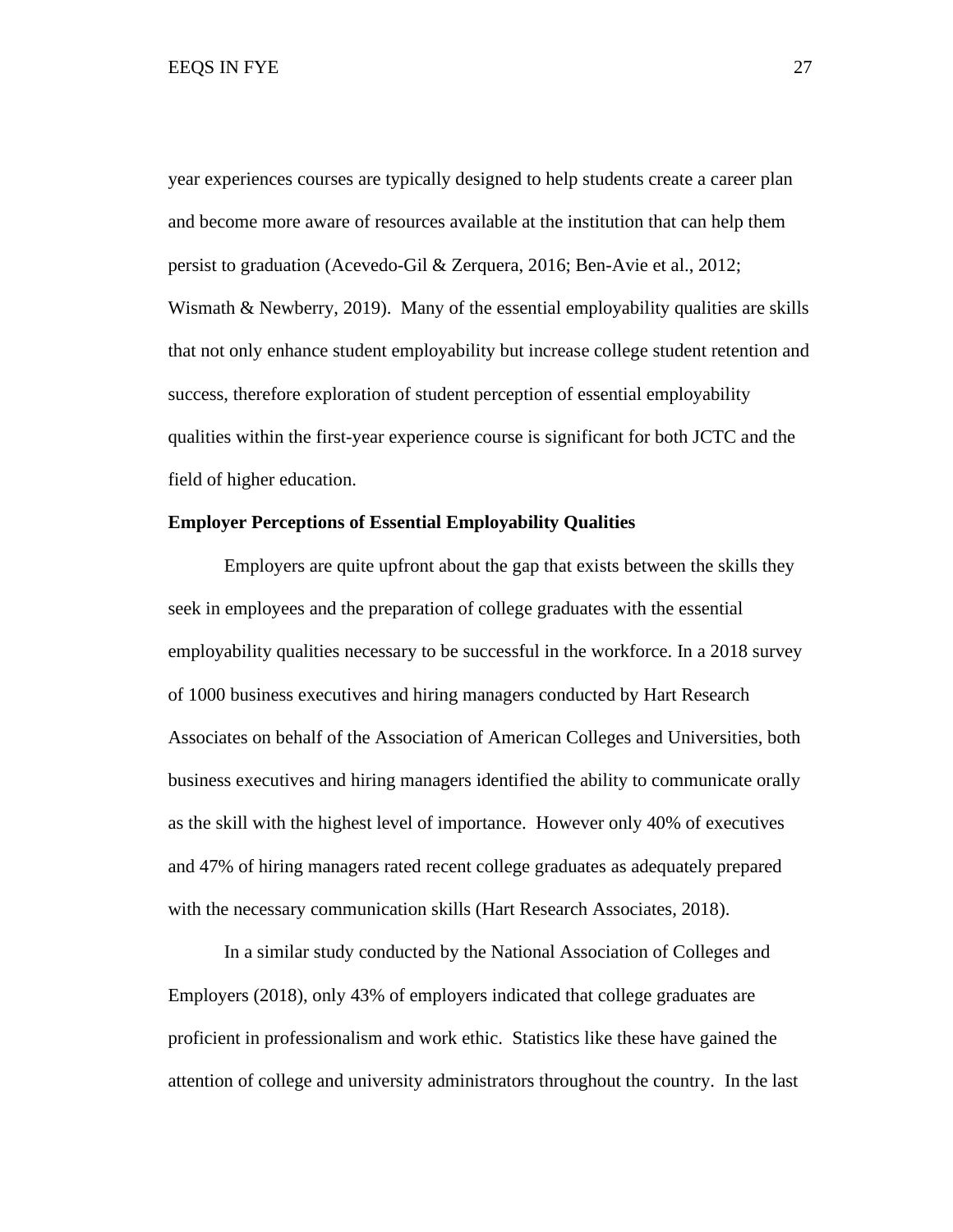decade, employers have voiced their concerns about recruiting, training, and retaining employees to meet job expectations via a variety of studies conducted by organizations and researchers.

The array and scope of the existing research focusing on employer perceptions of college graduate readiness for the workforce has enhanced the recognition of an existing skills gap (Ahmad, 2019). The skills gap is acknowledged and addressed in different ways throughout current literature on human resource management and higher education curriculum development (Maguire, 2018; Paterson, 2017; Pheko & Molefhe, 2017; Winstead et al., 2009). Some of the research has been conducted by public facing organizations with a goal of increasing public awareness of the need for preparation for workforce entry as well as advancement in the workforce (Manpower Group, 2020; McGraw Hill Education, 2018). Other research has focused on the identification of essential employability qualities perceived by employers as necessary for entry and advancement in the workforce and communication of the need for these skills to institutions of higher education (Ahmad, 2019; Finch et al., 2013; Ortiz, 2016; Robles, 2012; Velasco, 2012).

The public-facing employment agency, the Manpower Group keeps a pulse on the global need for skilled workers within the various employment sectors. In the Manpower Group's 2020 "Talent Shortage" survey, 69% of companies globally reported talent shortages and the greatest shortages occurred in the following roles: skilled trades, information technology personnel, marketing, technicians, and engineering. Employers indicated the cause of the talent shortage occurs due to a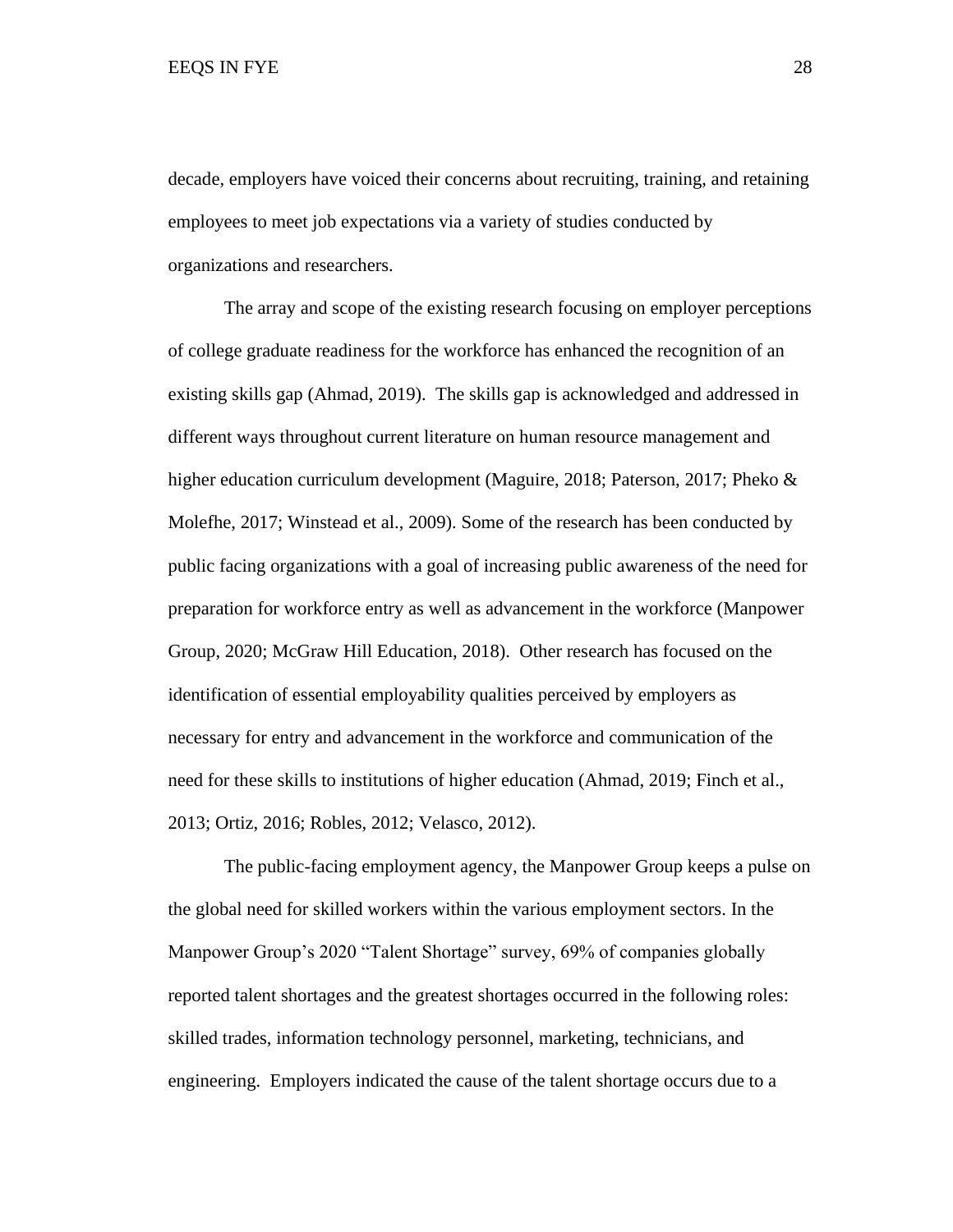EEQS IN FYE 29

lack of applicants, applicants lack experience, and applicants lack hard skills and/or human strengths necessary for top performance within their company. More than half (56%) of employers surveyed indicated that communication skills, collaboration, and problem solving are the most important human skills necessary for success within their companies. In response to the survey data, the Manpower Group suggests that employers can retain employees by aligning their company's mission and values with the desires and needs of the employees.

In contrast to the Manpower Group survey, much of the research described in the current literature focuses on the employer identification of the essential employability qualities that are sought in employees. The set of essential employability qualities identified as important varies form one study to another and the terminology used to describe the various skills varies from one survey to another (Ahmad, 2019; Ortiz, 2016; Robles, 2012). Similarities exist in the results obtained from several studies. In a survey of eighty-six employers in the business sector, Ahmad (2019) identified the top five skills sought in potential job candidates in order of priority as "honesty/integrity, communication (verbal and written), strong work ethic, interpersonal skills (relates well to others), and motivation/initiative" (p. 51). Robles (2012) surveyed fifty-seven business executives and all of the respondents indicated that integrity and communication are very important or extremely important skills they seek in employees. Both Ahmad and Robles include communication as an essential soft skill for success in the workforce.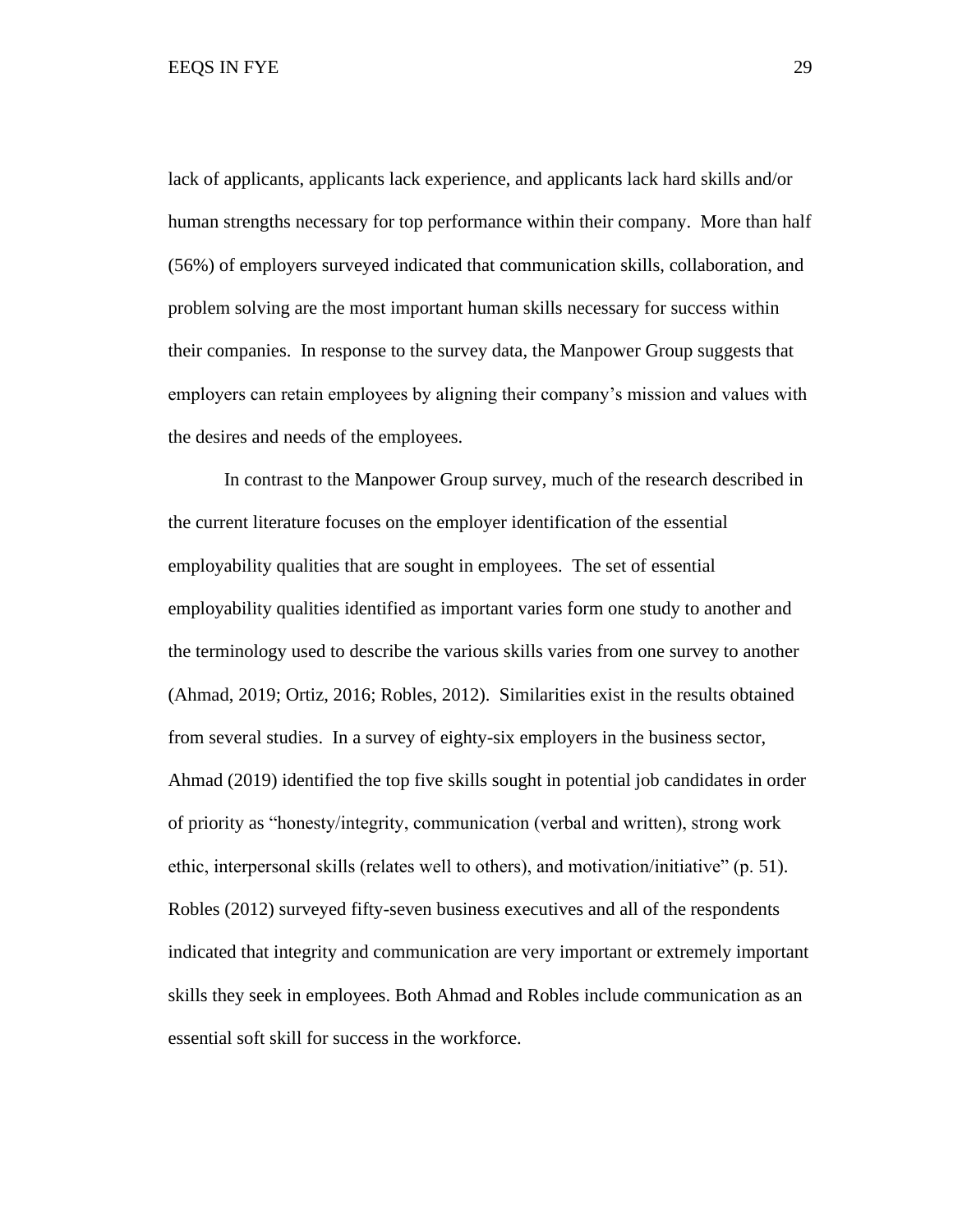Evaluation of the importance of communication in employability also appeared in the literature as the primary focus of a study conducted by Ortiz et al. (2016). In this study, 72 employers in the United States and identified the following communication/essential employability qualities as important skills for new hires: using proper grammar, team communication, engaging in conversation, participating in meetings, telephone, informing customers about products, and giving feedback. In addition to answering Likert scale questions, respondents were also asked to provide feedback via an open-ended question that asked which oral communication skills new hires most lack. Responses to the question included "... knowing when to put the cell phone away"; "trusting their own instincts and abilities to get things done"; "clear communication"; "…clearly articulate thoughts in a logical, easy to comprehend, manner" (pp. 326-327). This study demonstrates that communication skills can be broken into subcategories and employee awareness of the subcategories is important to employer perception of performance within a company.

Durrani and Tariq (2012) focused on the importance of numeracy skills in graduate employability. Fifty-one percent of the 165 employers surveyed indicated that they currently use numeracy tests during employee recruitment and expect sixty percent competency on the numeracy test. The numeracy skills that received the highest rankings on the survey included: calculating percentages, interpreting data, using spreadsheet software, and numerical problem solving. Undergraduate students were also surveyed as part of this research to determine the level of student awareness and recognition of the importance of preparation for employer numeracy tests.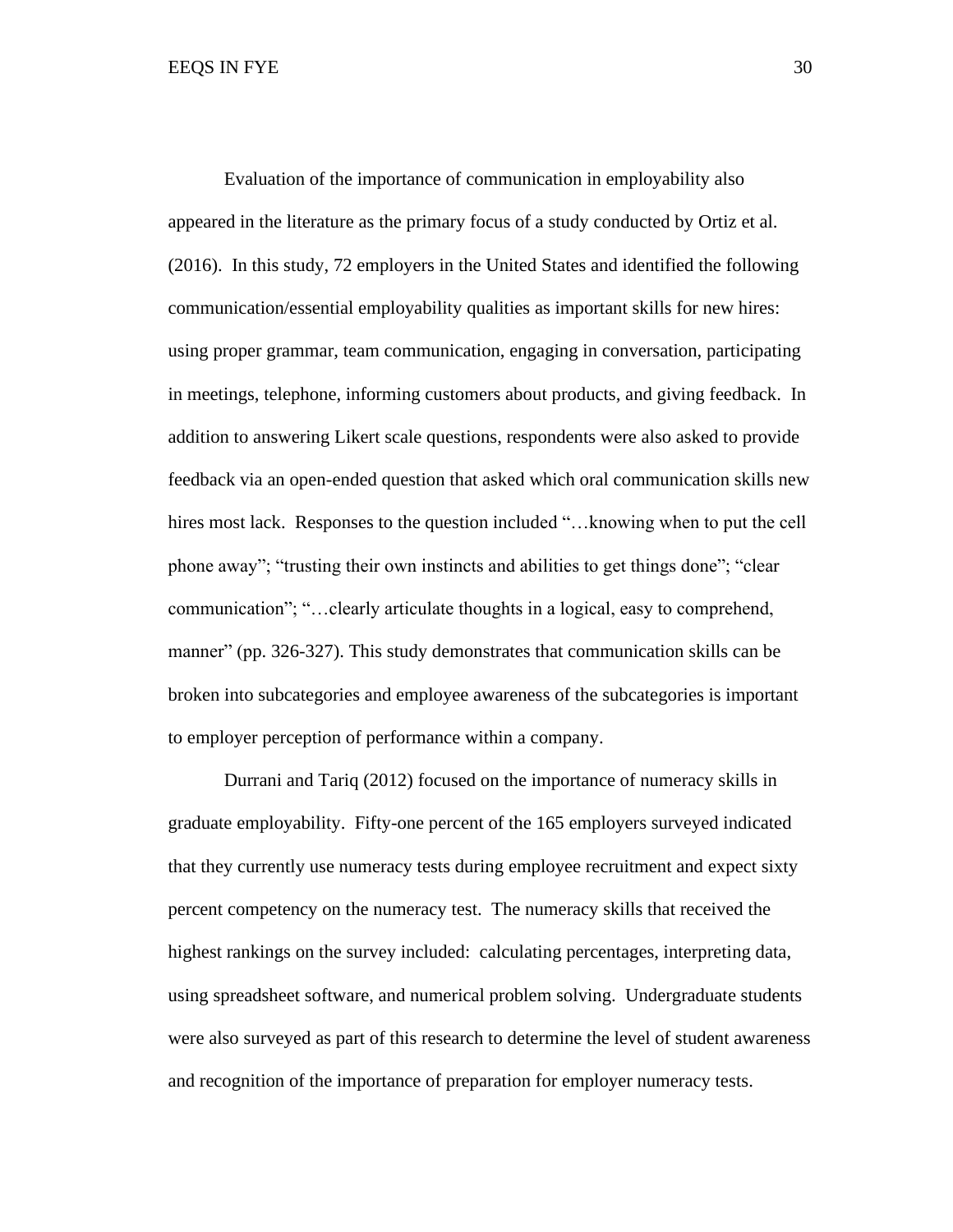Eighty percent of the students surveyed indicated that they were not aware of the types of numeracy tests used by employers to determine proficiency in numeracy. This research demonstrates a common trend in the research; the disconnect between employer expectations and undergraduate student awareness of employer expectations.

Surveys that included specific questions related to higher education preparation of employees demonstrated the need for an enhanced focus and collaboration between employers and higher education institutions. Gruzdev et al. (2018) surveyed 185 managing directors and personnel managers in both the public and private sectors in Russia and found that social interaction within a team; time management and life-long learning; critical analysis of situations and development of an action plan were the essential employability qualities are most valued by employers. As part of the survey, employers also consistently indicated that employees that are graduates of higher education institutions typically are not as prepared for success within the organization as expected. A similar study conducted by Velasco (2012) found that employers in the field of management in Spain do not hire candidates based solely on grades or degrees earned in college, employers seek identifiable hard skills and essential employability qualities such as enthusiasm, personality, teamwork, and work ethic. Both Gruzdev et al. and Velasco emphasize the expectation of college graduates to be well equipped with essential employability qualities in conjunction with technical skills.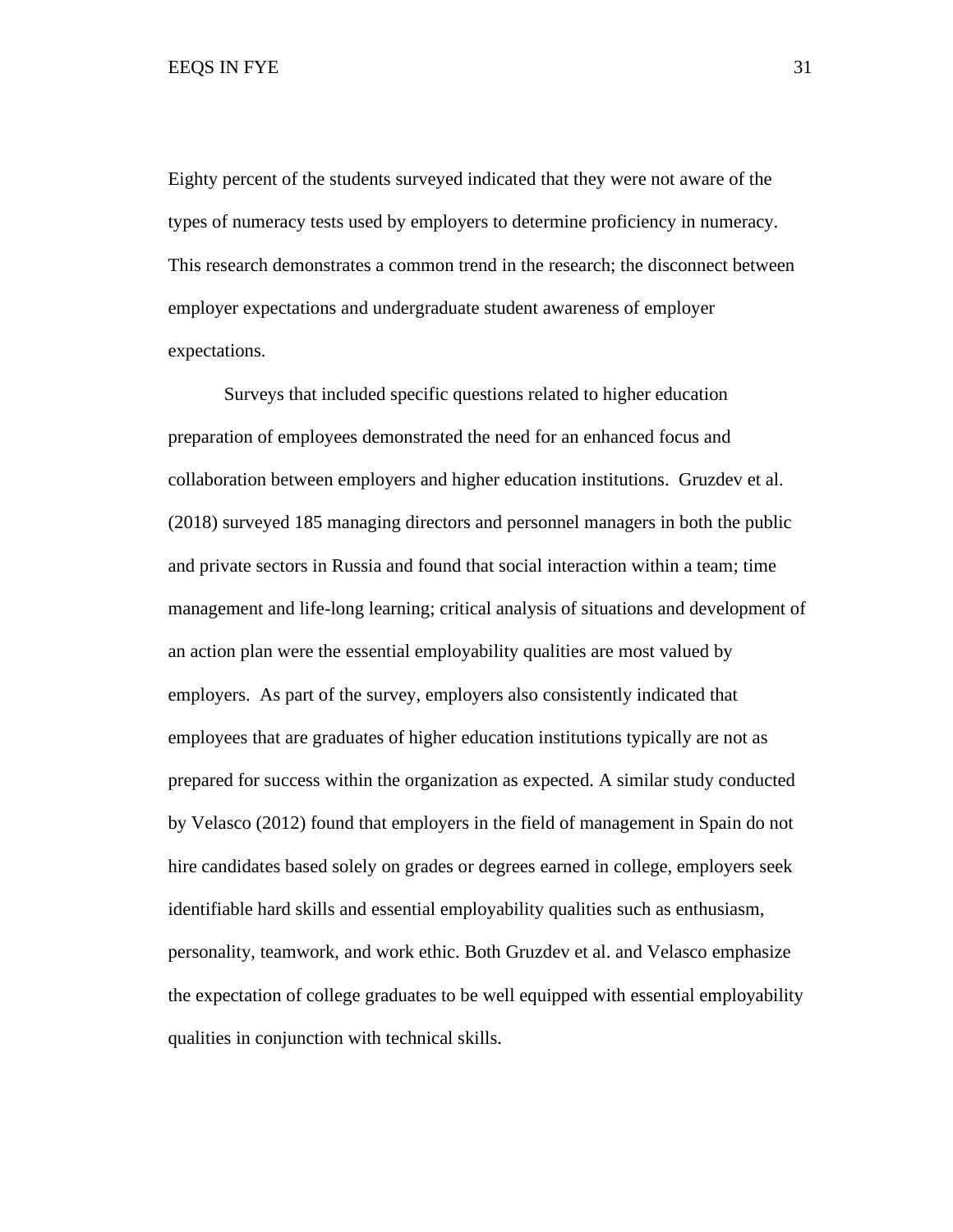In a study similar to Velasco (2012), Finch et al. (2013) conducted a mixed methods study in which they established five composite categories of employability and asked employers to evaluate the level of importance of each of five categories including essential employability qualities, problem-solving skills, academic reputation, and pre-graduate work experience when hiring new college graduates. Based on survey data, the essential employability qualities category received the highest ranking and problem-solving skills, which are often included in essential employability qualities in other studies, received the second highest ranking. Contradictory to what some researchers might expect, the academic reputation category received the lowest rating, meaning that pre-graduate work experience is even more important to employers during the hiring process than academic performance in college.

#### **Student Perception of Essential Employability Qualities**

Current literature demonstrates that students and faculty recognize the impact that essential employability qualities have on employability and often identify similar lists of essential employability qualities as those identified as important by employers (McGraw-Hill Education, 2018; Tang, 2019; Paterson, 2017; Ritzer & Sleigh, 2019; Thirunavukarasu et al., 2020). Students consistently indicated that they rely on professors, advisors, and career counselors to help them become employable and many students leave college feeling unprepared for the workforce (Ritzer & Sliegh, 2019; Pott, 2015; Donaldson, et al., 2016). A 2018 study conducted by McGraw-Hill Education is indicative of the feeling of under preparedness of college graduates for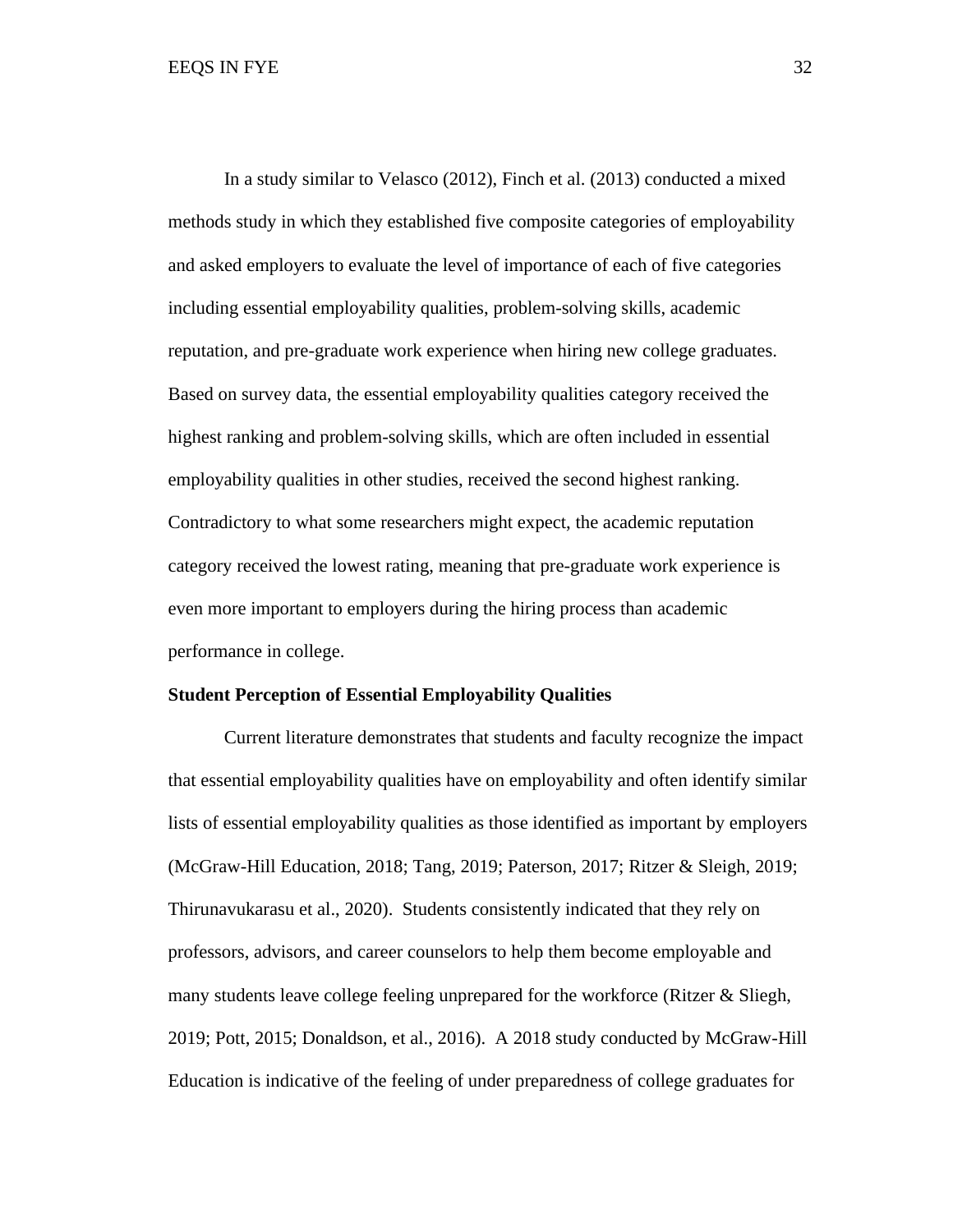EEQS IN FYE 33

the workforce. According to the results, only 4 in 10 United States college students feel very or extremely prepared for the workforce. Among those that participated in the survey, students that entered college immediately following high school were less confident in their career readiness than nontraditional college students (McGraw-Hill Education, 2018). Women overall were also less confident in their career readiness than men (McGraw-Hill Education, 2018).

In relation to college graduates feeling underprepared for the workforce, the current study pinpoints the early introduction of essential employability qualities as a potential way to enhance student feeling of preparedness for the workforce. Exploring student perception of essential employability qualities during a first-year experience course could provide institutions of higher education with a baseline from which college curricula can be enhanced to assist students in the development of essential employability qualities throughout all college coursework. The current study focuses on student perception of essential employability qualities during the first-year of the college experience via a first-year experience course as a place to initiate a much larger analysis of essential employability qualities within all college curricula at Jefferson Community and Technical College.

Ritzer and Sleigh (2019) demonstrated the effects of short-term messaging could also potentially influence a student's formation of college goals. The researchers divided students into four groups and provided each group with a prompt (or no prompt) that described one of three goals of education. The three goals of education included becoming an educated citizen, earning top grades, and preparing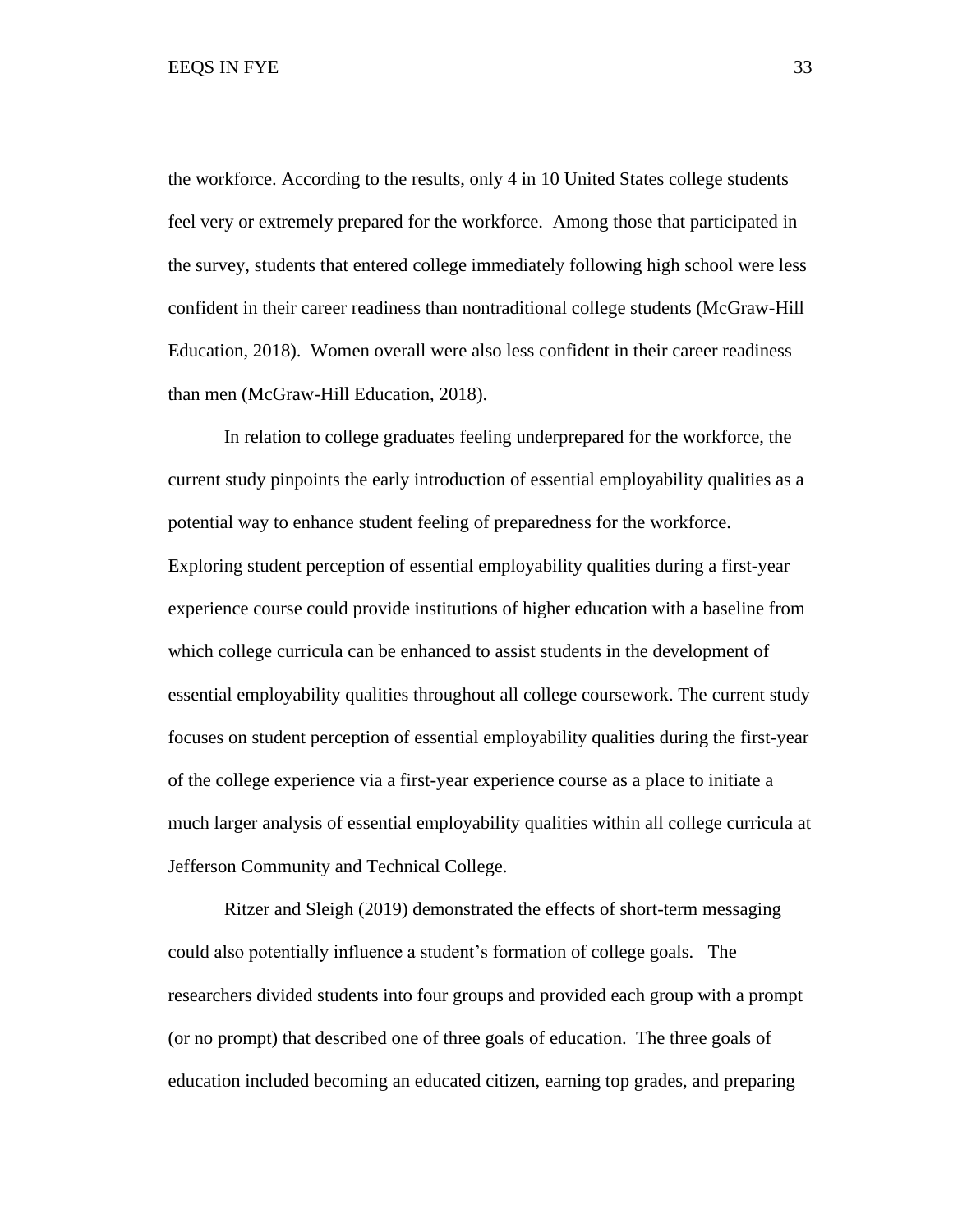for a career. After reading the assigned prompt, each student completed a series of evaluations related to the assigned prompt. Regardless of the prompt that a student received, the student agreed that the prompt matched his personal college goal and what his high school teachers posed as the purpose for attending college. The majority of the students, regardless of the prompt they received, indicated career preparation and becoming an educated citizen were of more importance than earning top grades.

Ritzer and Sleigh (2019) demonstrated the influence that the presentation of explicit goals can have on student perception of the purpose of attending college as well as the influence high school teachers can have on the student perception of the purpose of attending college. Additional literature exists that sheds light on the student experience of preparation for the workforce. Topics found within the literature include the identification of specific essential employability qualities that should be included in curricula, the impact of messaging, engagement or lack of in learning opportunities such as internships and work integrated learning, and the impact the program of study and faculty can have on a student's preparation for the workforce (Pheko & Molefhe, 2017).

Several studies focus on the student identification of essential employability qualities, the gap that exists in the development of essential employability qualities in higher education curricula, and how the gap can be addressed. Pheko and Molefhe (2017) surveyed college students enrolled in psychology courses in Botswana and asked them to list characteristics that university graduates should possess in order to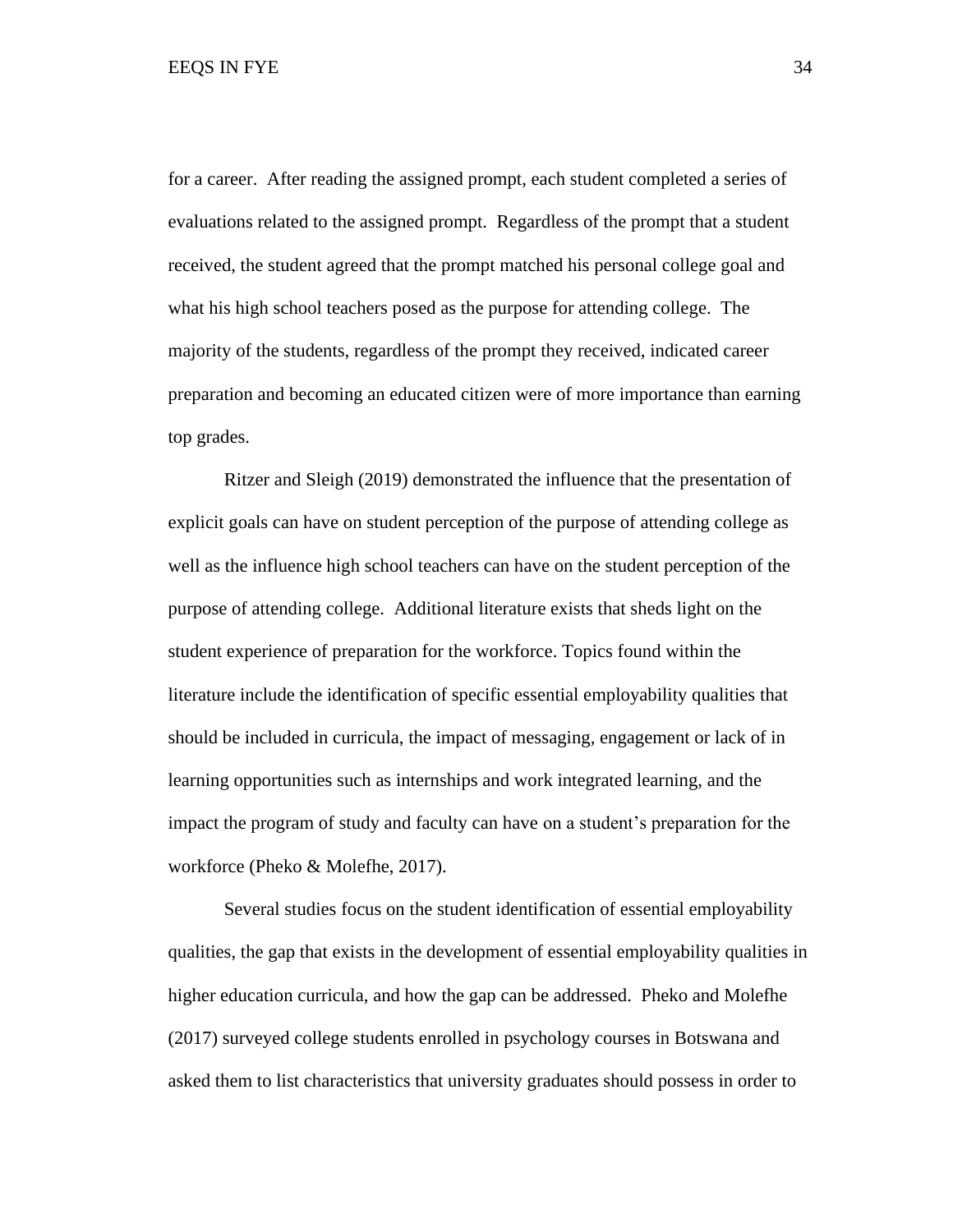be viewed as employable. The skills perceived as the most important were enthusiasm/commitment, vocational job-seeking, and personal presentation (Pheko & Molefhe). When asked how their employability could be improved, students in this survey indicated that the university and employers should explicitly share the skills that students need in order to become more employable and increase the availability of internships, volunteer work, and part-time jobs (Pheko & Molefhe, 2017; Thirunavukarasu et al., 2020).

Results similar to those obtained by Pheko and Molefhe (2017) were also found by Ahmad (2019) and Thirunavukarasu et al. (2020). Juniors and Seniors in business school students surveyed by Ahmad (2019) indicated communication, honesty/integrity, teamwork, and a strong work ethic as essential to employability. Many of the same essential employability qualities appear in a word cloud created by Thirunavukarasu et al. (2020) after interviewing engineering students at varying levels of program completion. Students that participated in this survey believe that the engineering program they participate in delivers discipline specific knowledge but lacks exposure to the level of skills expected by employers (Thirunavukarasu et al., 2020). Students specifically indicated that opportunities such as internships, industry projects, and community work programs could provide students with the necessary experience, however these opportunities are not currently available to all students in the engineering program (Thirunavukarasu et al., 2020).

In relation to the emphasis placed on the need for increased availability of internship and work-integrated learning (Thirunavukarasu et al., 2020; Pheko &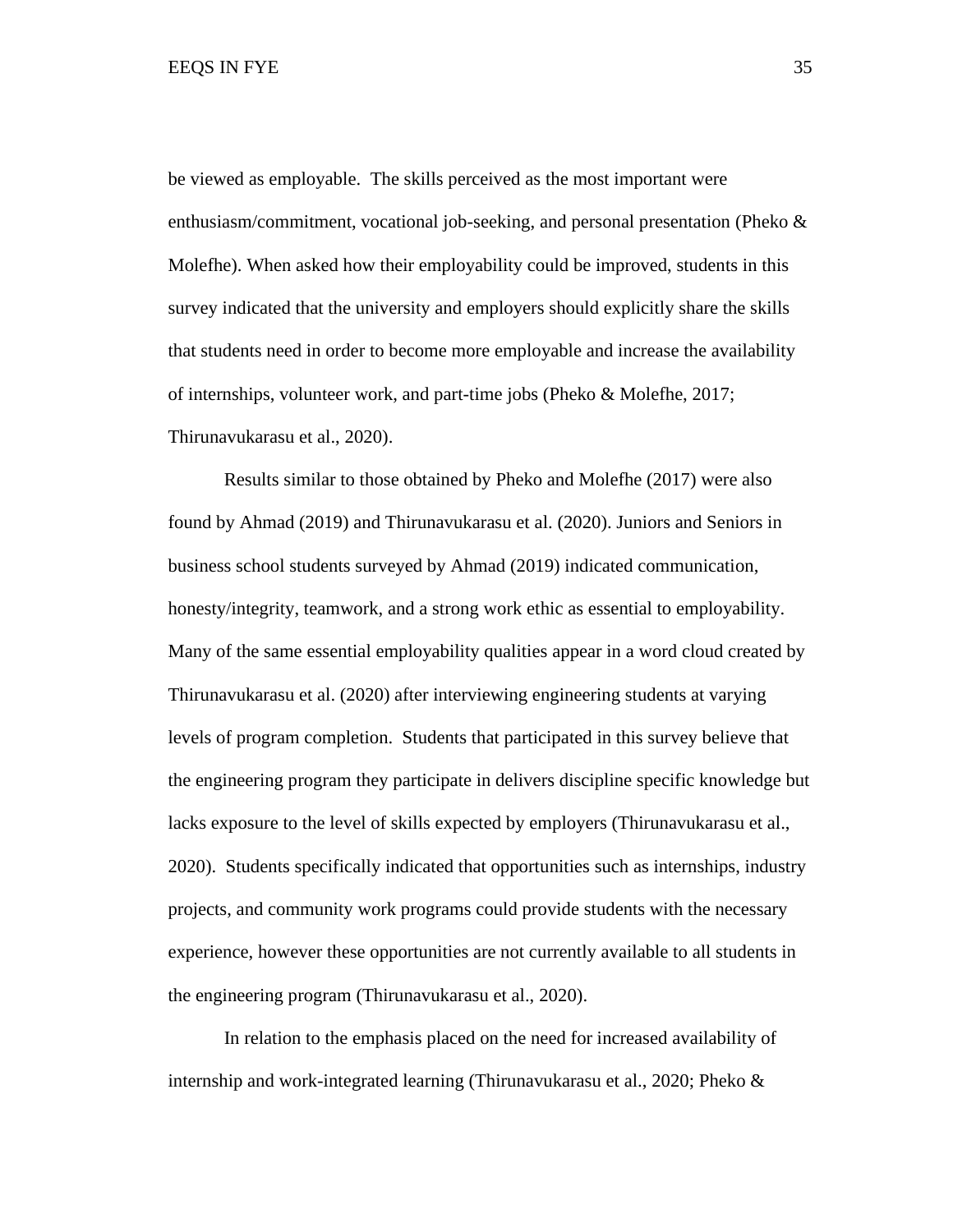Molefhe, 2017), Kuh (2008) identified internships/work integrated learning as high impact educational practices. In addition to internships/work integrated learning, Kuh (2008) identified first-year experience courses, common intellectual experiences, learning communities, writing intensive courses, collaborative assignments and projects, undergraduate research, global learning, eportfolios, service learning, and capstone courses as high impact practices that have been widely tested and proven to increase the retention and success for all college students. Kuh (2008) recommends that institutions of higher education create opportunities for all students to engage in at least two high impact practices during their undergraduate coursework, specifically one high impact practice occurring during their first year of college and one occurring within their chosen field of study.

In support of Kuh's (2008) recommendations related to internships, Jackson (2015) focused on student development of employability skills via work integrated learning experiences and Maguire (2018) focused on the benefits of an early experiential learning experience on students' confidence in their choice of major and awareness of career options. Students that participated in Jackson's (2015) study expressed that scaffolding the learning of skills in the classroom in relation to what would be experienced during work-integrated learning was beneficial to their preparation for work-integrated learning. Students in this study also indicated that goal setting and self-reflection exercises assisted them in their development of employability skills. In contrast to Jackson (2015), the first year business students that participated in Maguire's (2018) study indicated that the early integrated work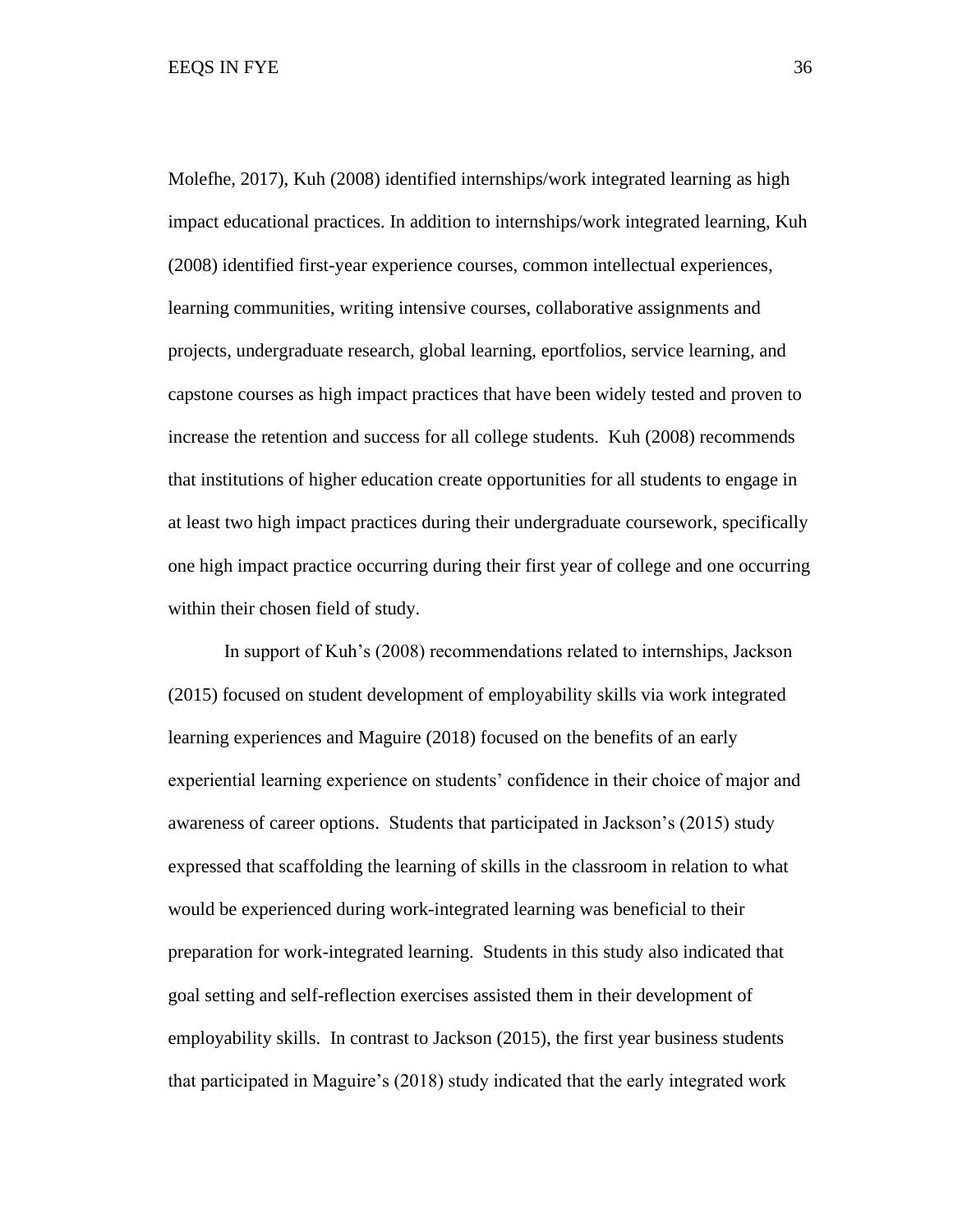experience they participated in had little to no effect on their awareness of career options. Maguire (2018) suggests that elements focusing on career preparation, similar to those included in the scaffolding model suggested by Jackson (2015), should be included in the early work integrated learning experience. Even though Maguire's (2018) study lacked the scaffolding that could have enhanced student preparation for employability, after completing the early work integrated learning experience, all of the students indicated they were more confident in their selected major than they were prior to participating in the work integrated learning experience.

Providing all students at an institution of higher education with an opportunity to complete an internship or early work-based learning experience would require additional financial resources and community partnerships that many institutions do not have the resources to invest. Based on a previous research project, the researcher proposes taking a different approach to career exploration by introducing students enrolled in a first-year experience course to essential employability qualities using video recordings of employers that focus on the skills necessary for a career within the field. Introduction of the essential employability qualities and career options early in a student's college experience will provide the student with a foundation upon which they can grow their understanding of essential employability qualities throughout their other coursework in relation to a potential career path.

According to the National Center for Education Statistics (2021), 33 percent of first-time, full-time students who began seeking a credential (certificate or associates degree) at a 2-year institution in fall 2016 earned the credential within 3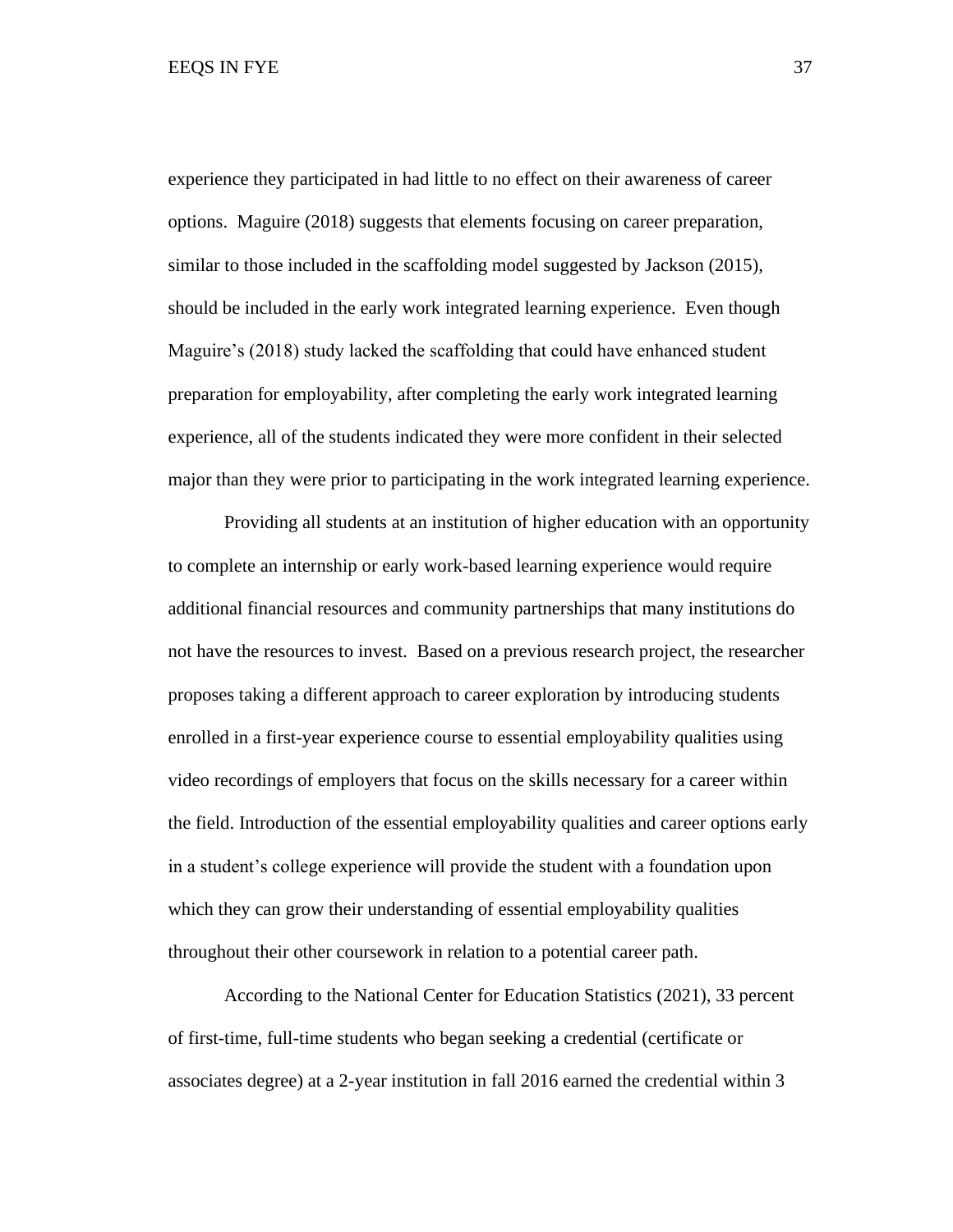years. Most 2-year institutions have several programs that have a higher graduation rate than other programs at the institution and investigating the reasons for the success can provide a framework for change within other programs at the institution. Within this area of research, Nitecki (2011) investigated the factors that contribute to the success of the Paralegal Program and the Early Childhood Education program at an urban community college in the northeastern United States. Nitecki (2011) acknowledges that "success" is difficult to define at a community college because of the various programs and credentials available at most community colleges, including the college where the study was conducted. In order to remain consistent with other current research in the field, graduation rate was used as the measure of success for the study (Nitecki, 2011). At the time of the study, the college's overall 4-year graduation rate was 12.5%. In comparison, Nitecki (2011) found the Paralegal program had a graduation rate of 32.2% and the Early Childhood Education program had a graduation rate of 51.3%. Nitecki (2011) interviewed faculty and students in both programs and identified several essential elements that made each program more successful than other programs at the college. The Early Childhood Education program faculty and students communicate with one another in a family-like atmosphere, students in the program have a remarkable drive for success and passion for the field and faculty are dedicated to the education of the whole student. In contrast to the Early Childhood Education program, the Paralegal program faculty focus on the development of professionalism and individual student excellence, require students to meet with an assigned advisor, and completion of an internship is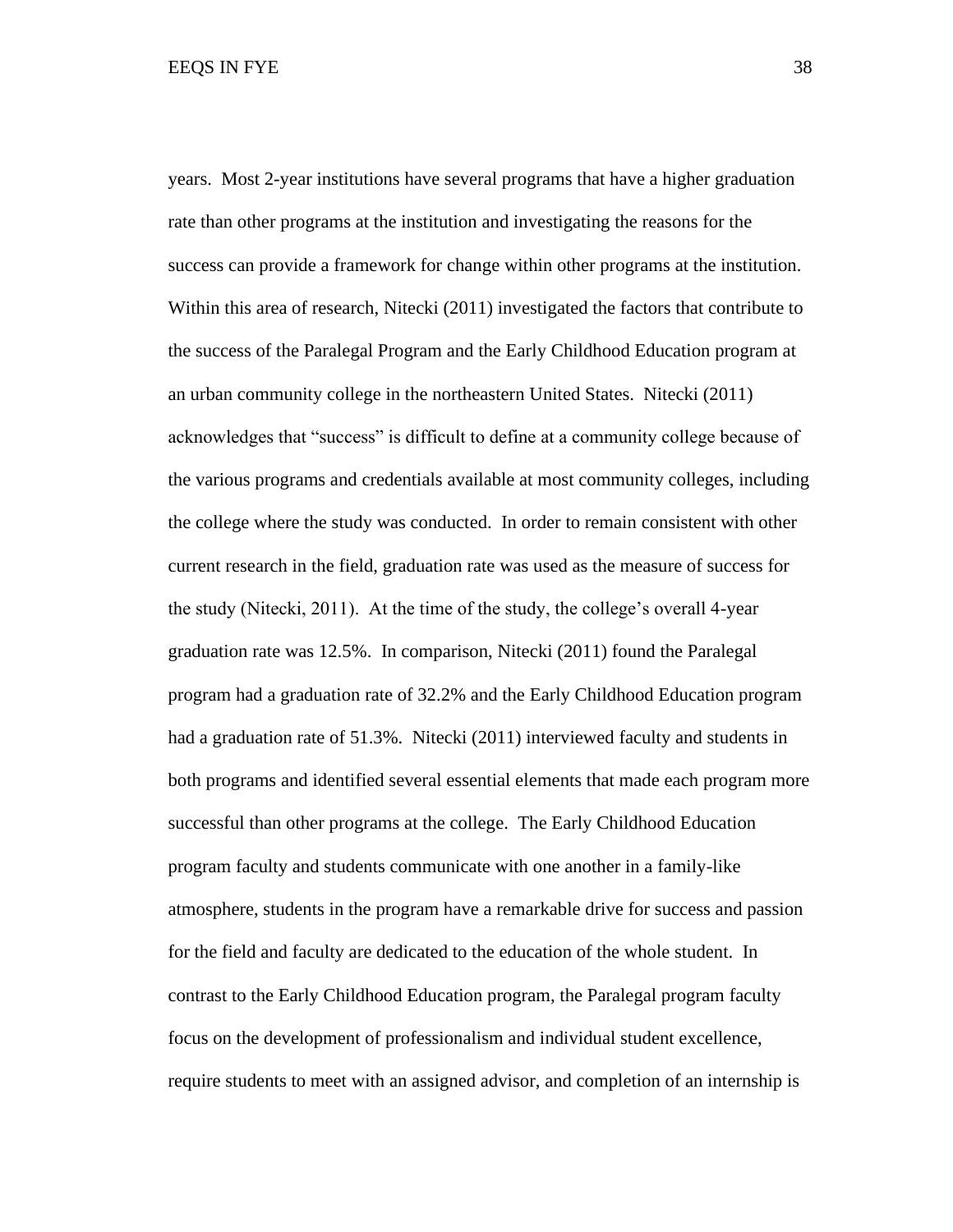required for graduation (Nitecki, 2011). From this research, a key takeaway is the impact that program size and positive classroom culture can have on student retention and graduation.

In the context of the proposed study, all students pursuing an Associate of Arts or Science at Jefferson Community and Technical College (JCTC) are required to complete the first-year experience course during their first year of enrollment at the College. One of the learning outcomes of the first-year experience course is the identification of a career path and the corresponding program of study offered at JCTC. If a student struggles to identify a clear career path within the first-year experience course, the student may not persist at JCTC. Since the first-year experience course is the first step in the identification of a career path and corresponding program, it is important that students have a clear understanding of what programs of study are offered at the College and the potential careers that are connected to the programs. The introduction of essential employability qualities via employer interviews and targeted career specific assignments will provide students with career development support prior to their entry into a program of study.

### **Faculty Perception of Essential Employability Qualities**

Despite student inflections that faculty may not explicitly embed essential employability qualities into their teaching, research has demonstrated that faculty recognize the importance of introducing essential employability qualities in college courses. However, there is often a lack of understanding how to articulate essential employability qualities in a way that is understood by students and assess essential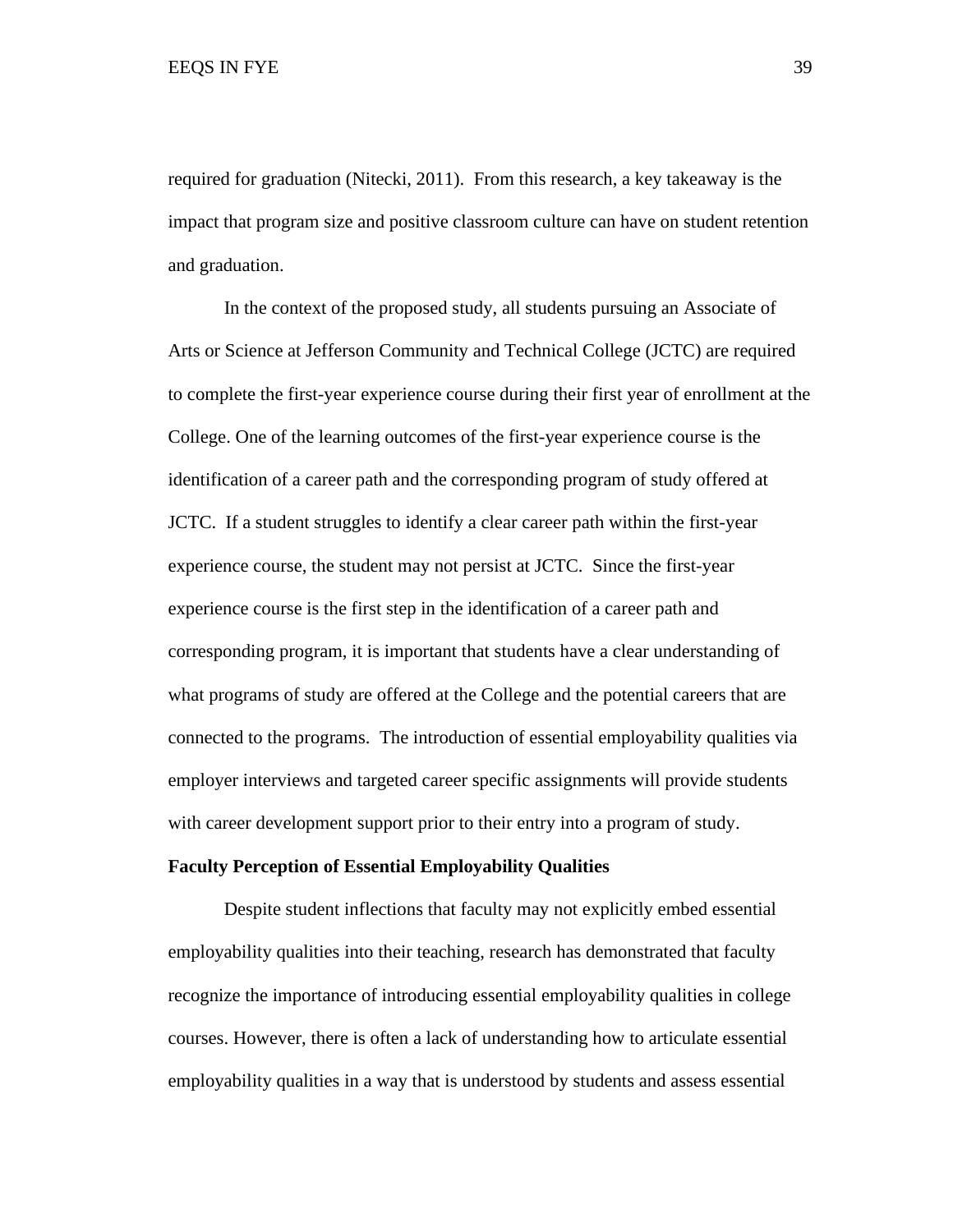employability qualities in a way that is meaningful to students and faculty (Cotronei-Baird, 2020; Huang et al., 2016; Paterson, 2017; Tang, 2019). Paterson (2017) focused on identifying a list of employability skills that lecturers' feel are the most sought by employers and comparing the list to skills identified by students. The list of skills identified by faculty included adaptability, analytical skills, communication skills, presentation skills, team-working, and self-management (Paterson, 2017). The list of employability skills identified by students included similar key words including presentation skills, team-working, time management, and communication skills (Paterson, 2017).

 Tang (2019) took a deeper look at the faculty perspective of essential employability qualities and identified three essential themes. The faculty indicated that there are a diverse number of methods that instructors can embed in their instruction to develop essential employability qualities, however essential employability qualities are not emphasized as much as technical skills within their institutions (Tang, 2019). In response to the gap that exists between technical skill training and soft skill development, the faculty suggested that instructors should think about the purpose of the instructional activities they choose to include in a course. When choosing course activities, the instructors should consider the essential employability qualities that can be developed by the chosen activities, and the application of the activities to the jobs the students will hold in their future careers (Tang, 2019). The faculty also voiced the importance of essential employability qualities being taught alongside technical skills and emphasized soft skills cannot be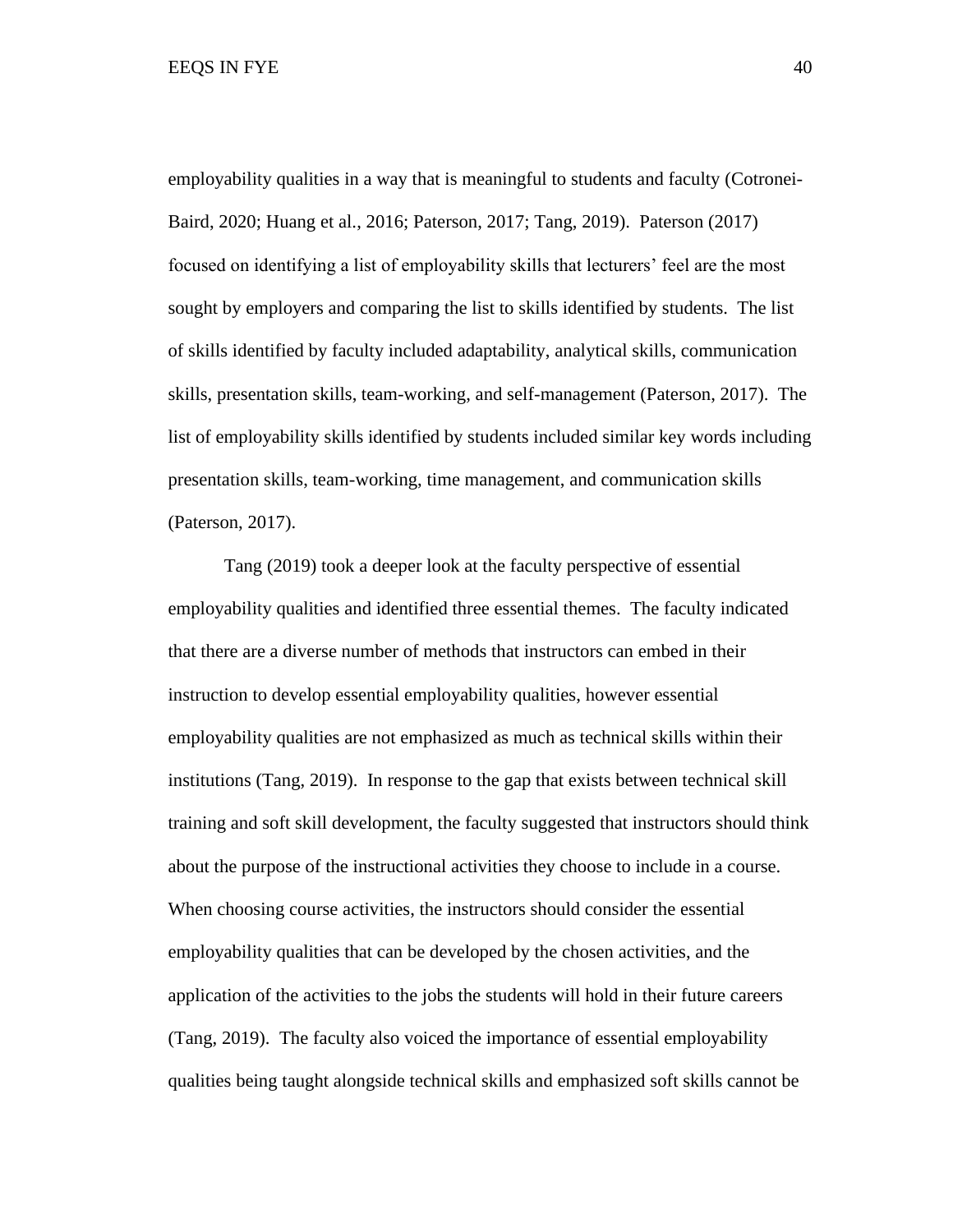taught via stand-alone courses. Based on the responses obtained from faculty, Tang (2019) concluded that most faculty do not adequately embed communication, personal development, teamwork, critical thinking, and problem-solving skills into the typical lecture-based format that most faculty rely on as a foundation of instruction.

Similar to Tang (2019), Cotronei-Baird investigated faculty perception of essential employability qualities via qualitative interviews with faculty and found that faculty recognized the importance of introducing essential employability qualities during classroom instruction and could provide instructional examples. In addition to conducting qualitative interviews with faculty, Cotronei-Baird (2020) introduced the Theories of Action Framework as a means of comparing faculty perceptions of the importance of essential employability qualities to actual instructional practices. By observing faculty teaching courses, Cotronei-Baird (2020) identified four types of teaching practice in which essential employability qualities were introduced. These four practices included discussion, demonstration, practice, and assessment. From faculty teaching observations, Cotronei-Baird (2020) concluded that despite faculty identifying ways in which they introduce essential employability qualities during instruction, there was a lack of consistency in the use of all four types of instruction to impart knowledge of essential employability qualities. Faculty participants also typically assessed student understanding of discipline knowledge and content more often than essential employability qualities (Cotronei-Baird, 2020). Assessment of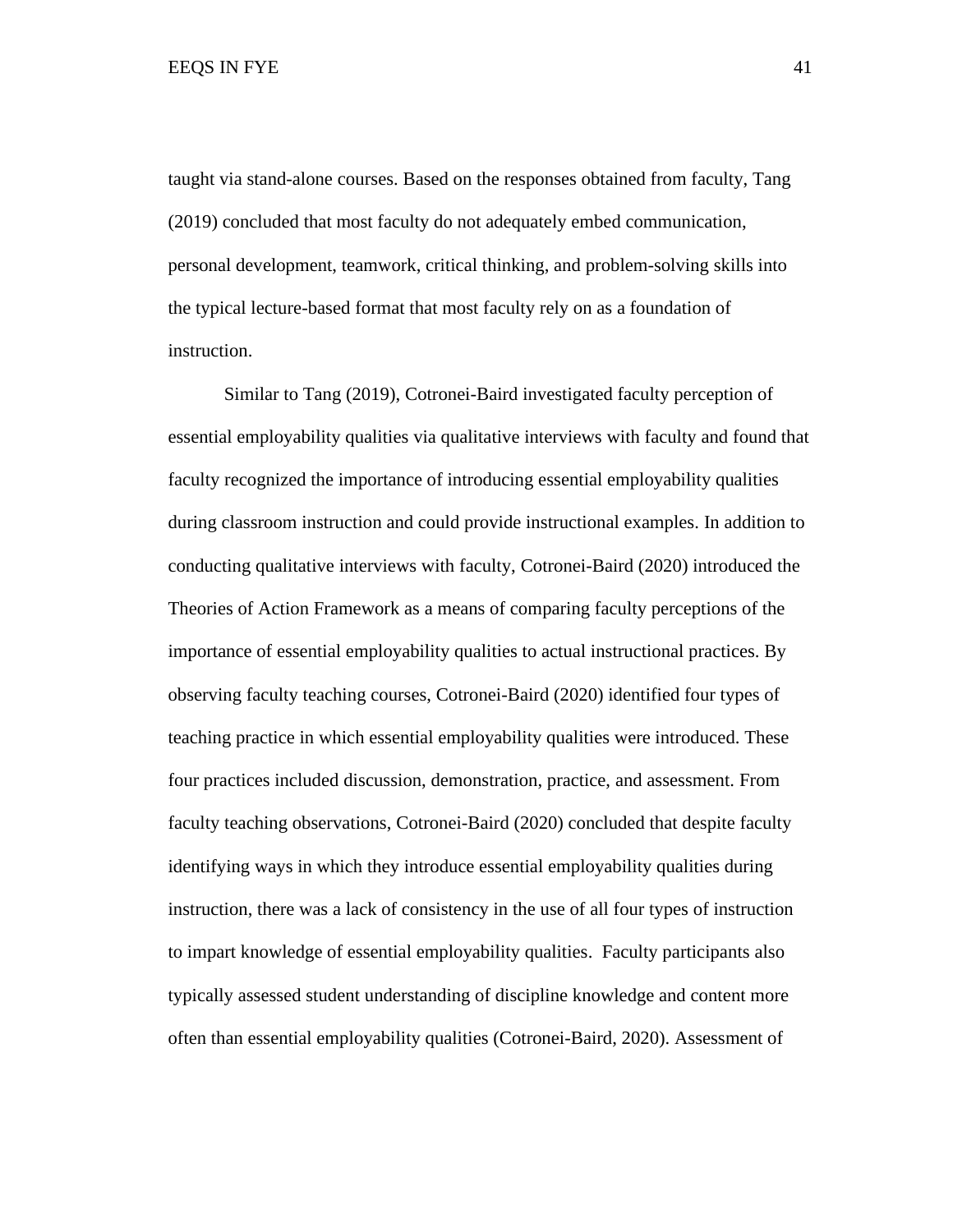essential employability qualities was an indirect practice and received minimal attention (Cotronei-Baird, 2020).

Tang (2019) and Cotronei-Baird (2020) are of significance because even though faculty recognize the importance of providing students with opportunities to develop essential employability qualities, the introduction and assessment of discipline specific content often takes precedence over essential employability qualities. Based on Tang (2019) and Cotronei-Baird, to ensue effective instruction of essential employability qualities, the qualities may need to be explicitly included in course learning outcomes. The inclusion of essential employability qualities in the course learning outcomes is of significance to the current study as the evaluation of the depth and breadth of the inclusion of essential employability qualities in curricula would be a necessary step to embedding the qualities throughout curricula.

Huang et al. (2016) were interested in determining instructional strategies used by faculty teaching future medical professionals to teach critical thinking. Responses from 44 faculty from eight institutions were organized into three categories. The categories included what faculty teach to students about critical thinking, how they teach critical thinking, and why they teach critical thinking. The majority of the faculty indicated they place an emphasis on critical thinking during hands-on clinical experience and noted the need for institutions to enhance curricula to explicitly include critical thinking as a learning outcome in all courses. Huang et al. (2016) suggest that college faculty to examine their own teaching practices and implement exercises that enhance critical thinking opportunities. Huang et al. (2016)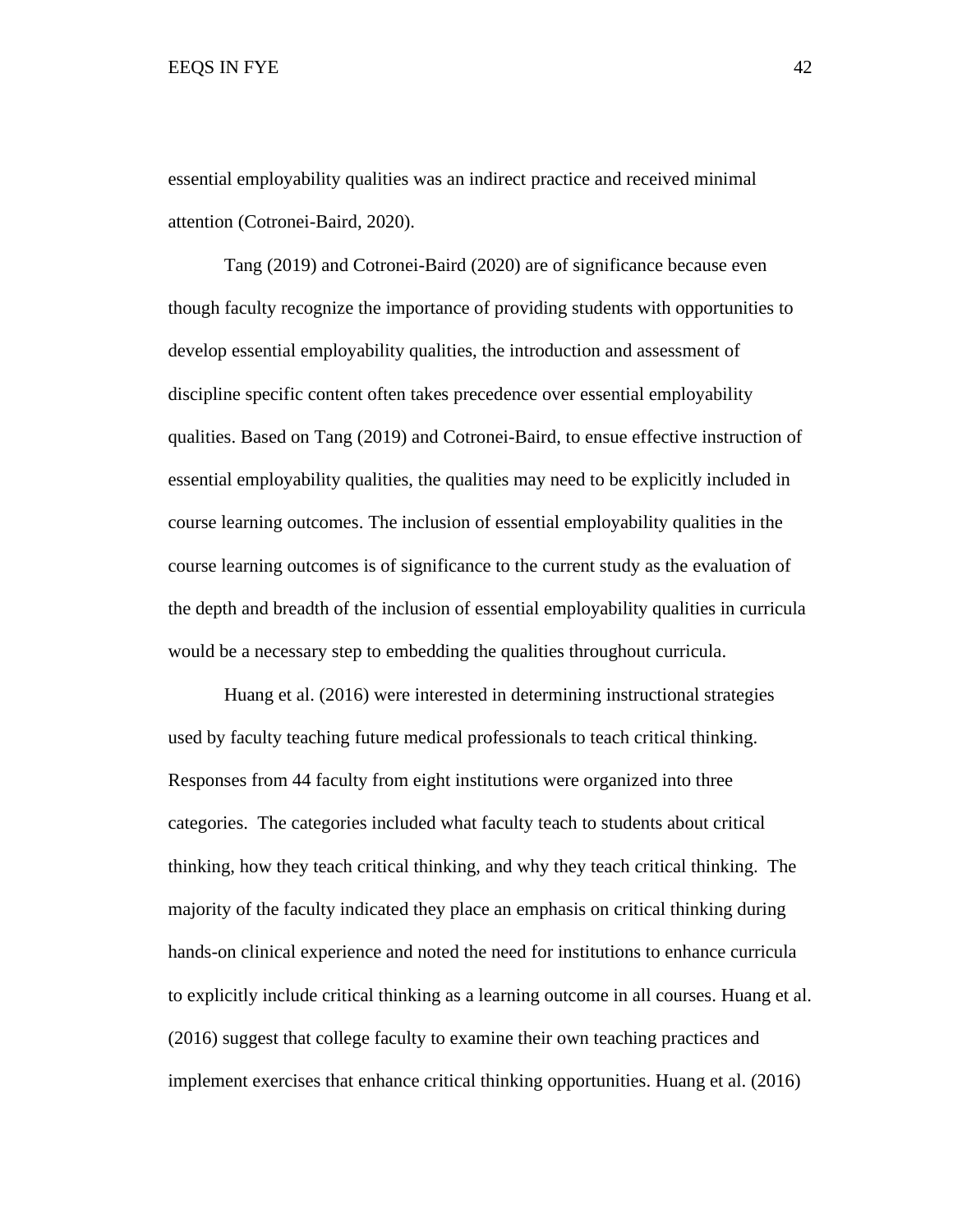recommend that faculty create opportunities for inquiry to probe students thoughts and generate discussion, embedding props into instruction that supplement teaching tools, creating opportunities for students to solve problems in teams, and modeling the process of critical thinking during all types of instruction. This study is of significance and value because many of these strategies could easily be used to provide students with opportunities to develop other essential employability qualities, including teamwork and communication.

Even though there is overlap in employer, faculty and student identification of essential employability qualities, there remains a gap that even faculty recognize in the extent to which essential employability qualities are emphasized within courses. The current study at Jefferson Community and Technical College involved the engagement of a faculty member instructing the first-year experience course with the researcher. Student engagement in the first-year experience course relied heavily on the course instructor, therefore students selected to participate in the study were chosen from two sections of the course taught by the same instructor. Prior to the selection of the two sections of the course, the researcher discussed the purpose of the project with the instructor and gained the instructor's buy-in and support of the research.

### **Assessment of Essential Employability Qualities**

Despite the employer expectation that college graduates should enter the workforce well equipped with the essential employability qualities necessary to fulfill job requirements, gaps exist in the depth to which essential employability qualities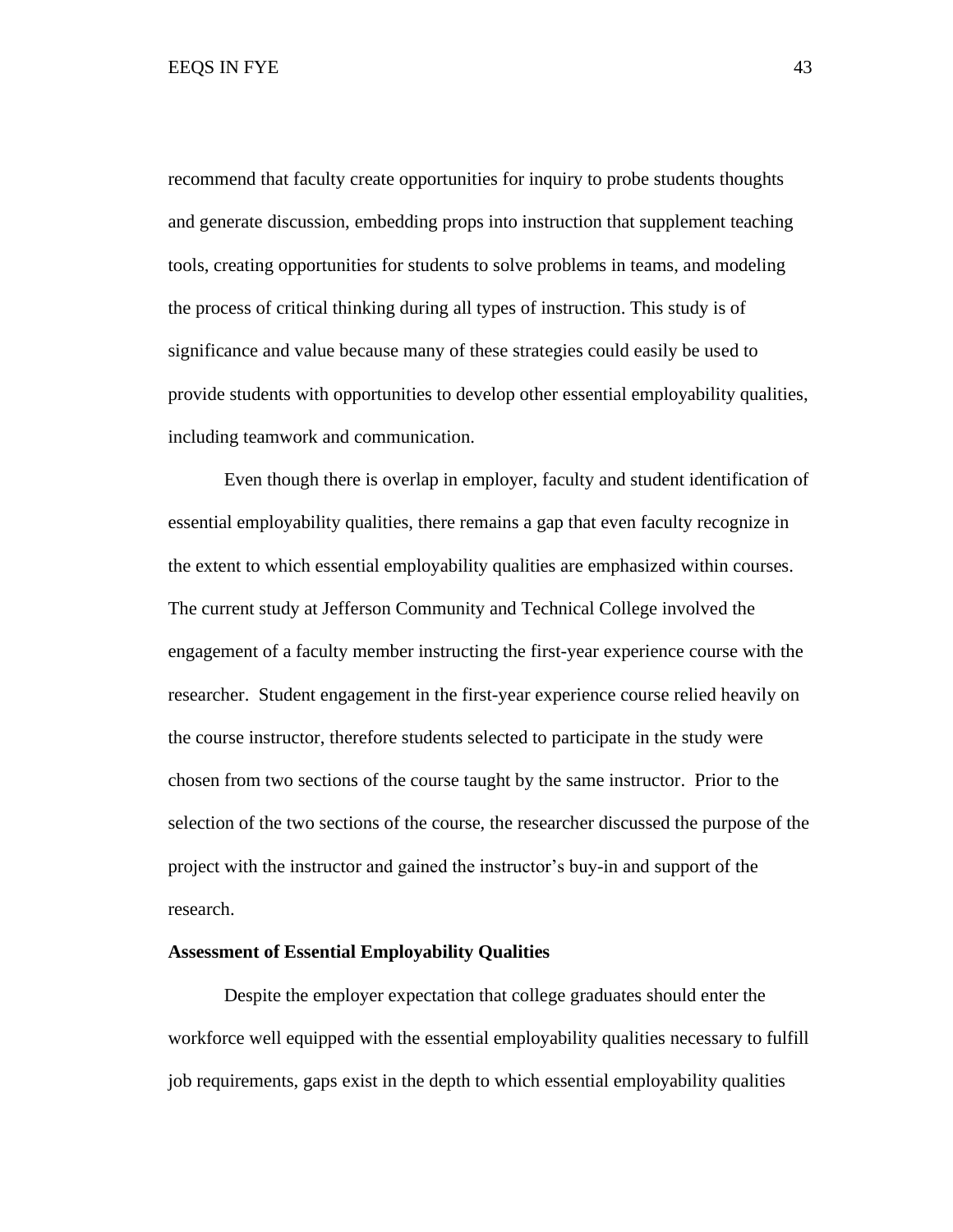are explicitly embedded in college curricula, including in first-year experience courses. Several studies suggest that the development of essential employability qualities assessment tools could prove to be promising practices that insure student development of essential employability qualities during the completion of higher education. The essential employability qualities assessment tools developed in response to employer expectations in partnership with higher education institutions are both broad and designed to meet the skills expected in certain industry sectors (Cotronei-Baird, 2020; Devedzic et al., 2018; Winstead et al., 2009; QA Commons; Sattar Rasul, 2012).

Winstead et al. (2009) focused on the student perception of an essential employability qualities curriculum developed by faculty and embedded in the business program at South Carolina State University. The program is called the Leadership and Professional Development Program (LAPD). The essential employability qualities embedded in the program include communication, interpersonal teambuilding and other skills identified by local employers in the business sector. All business program students are required to enroll in a one-credit seminar hour course during the sophomore, junior and senior years in the program. The seminar course meets each week and focuses on self-development during the sophomore year, interpersonal development during the junior year, and leadership development during the senior year. In addition to enrolling and participating in the seminar course, students complete an experiential learning course during the junior or senior year in which they have the opportunity to demonstrate their soft skill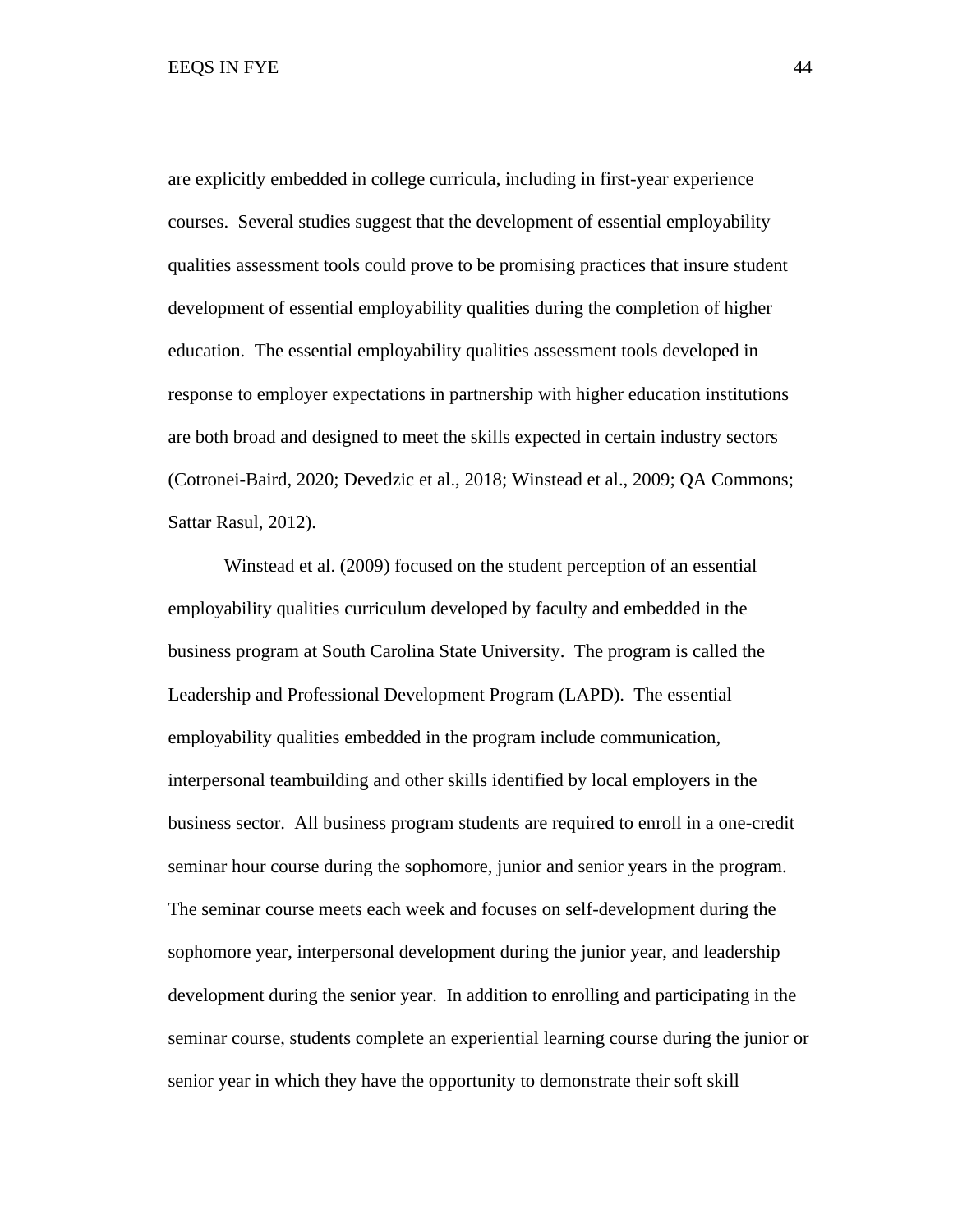development. Winstead et al. (2009) were interested in the student opinion of the LAPD program. Quantitative survey results indicated that students perceived the LAPD had a significant impact on their personal development of essential employability qualities. The students voiced an enhanced ability to focus on their career development, time management, leadership style, an understanding of ethical and diversity issues in the workplace, teambuilding, and business etiquette. The significance of this study is the positive student perception of their personal essential employability qualities development by participation in a structured program focused on professional development.

Sattar Rasul et al. (2012) developed a very specific essential employability qualities assessment based on the expectations of employers in the manufacturing industry in Malaysia. Employers from five sectors in manufacturing were surveyed to determine the rank of basic skills, thinking skills, resource skills, information skills, interpersonal skills, system and technology skills, and personal qualities. Basic skills included: reading, writing, math, listening, and speaking. The thinking skills category included creativity, innovation, and problem solving. Resource skills were identified as time management, management of facility resources, and human resources. Organization and maintenance of information and computer processing ability were the skills categorized as information skills. Interpersonal skills being evaluated were teamwork, leadership ability, and appreciation of diversity. System and technology skills were correcting performance errors, use of technology, and troubleshooting. The personal qualities included in the survey were responsibility, self-esteem,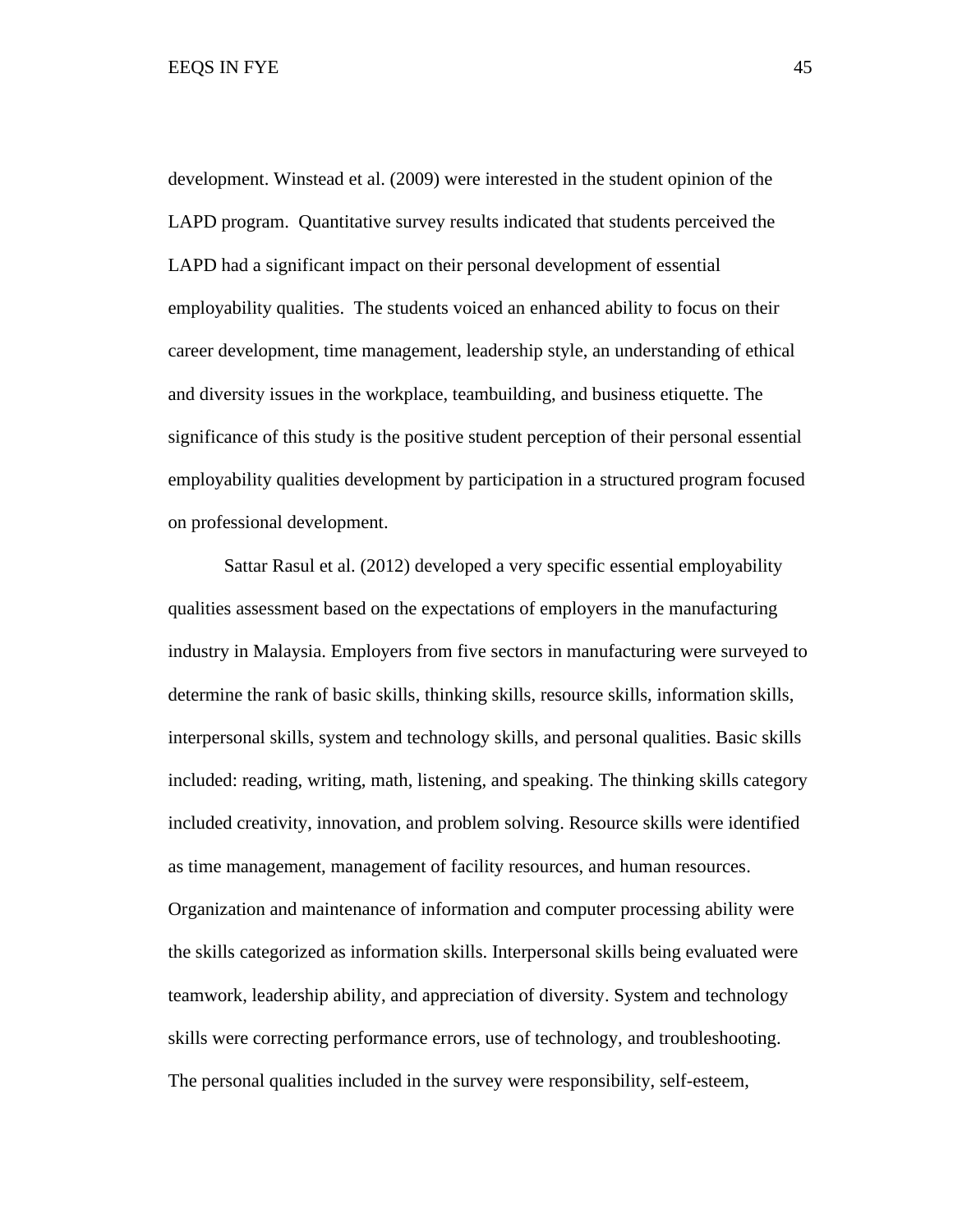honesty, and adaptability. Mean scores from the employer survey were then used to create a tool that can be used to assess a student or employee's employability level. Results in each of the competency categories is summarized to provide an employability level (excellent, good, moderate, or poor).

As part of a larger research project called Grading Soft Skills (GRASS) supported by the European Union, Devedzic et al. (2018) conducted two case studies focusing on the creation of a framework for assessing essential employability qualities, assisting professors in embedding formative and summative assessments of essential employability qualities in their courses, and evaluating the professors' assessment of essential employability qualities within courses they instructed. One of the case studies was conducted in a college level Java programming course and the other was conducted in a secondary education Radio and Television Broadcasting course. The faculty in the Java programing course focused on student development of collaboration, communication, and problem solving. The faculty teaching this course assessed student essential employability qualities using a rubric during classroom observations and evaluated each student's level of contribution to a group project using a statistical analysis tool. The teacher for the Radio and Television Broadcasting course focused on the assessment of collaboration. Student collaboration was evaluated by using a rubric to grade student performance while reviewing video tapes of students completing assignments working in small groups (3 to 4 students), reviewing students' reflective journals, and analyzing scores on surveys completed by the students. Several lessons were learned by the researchers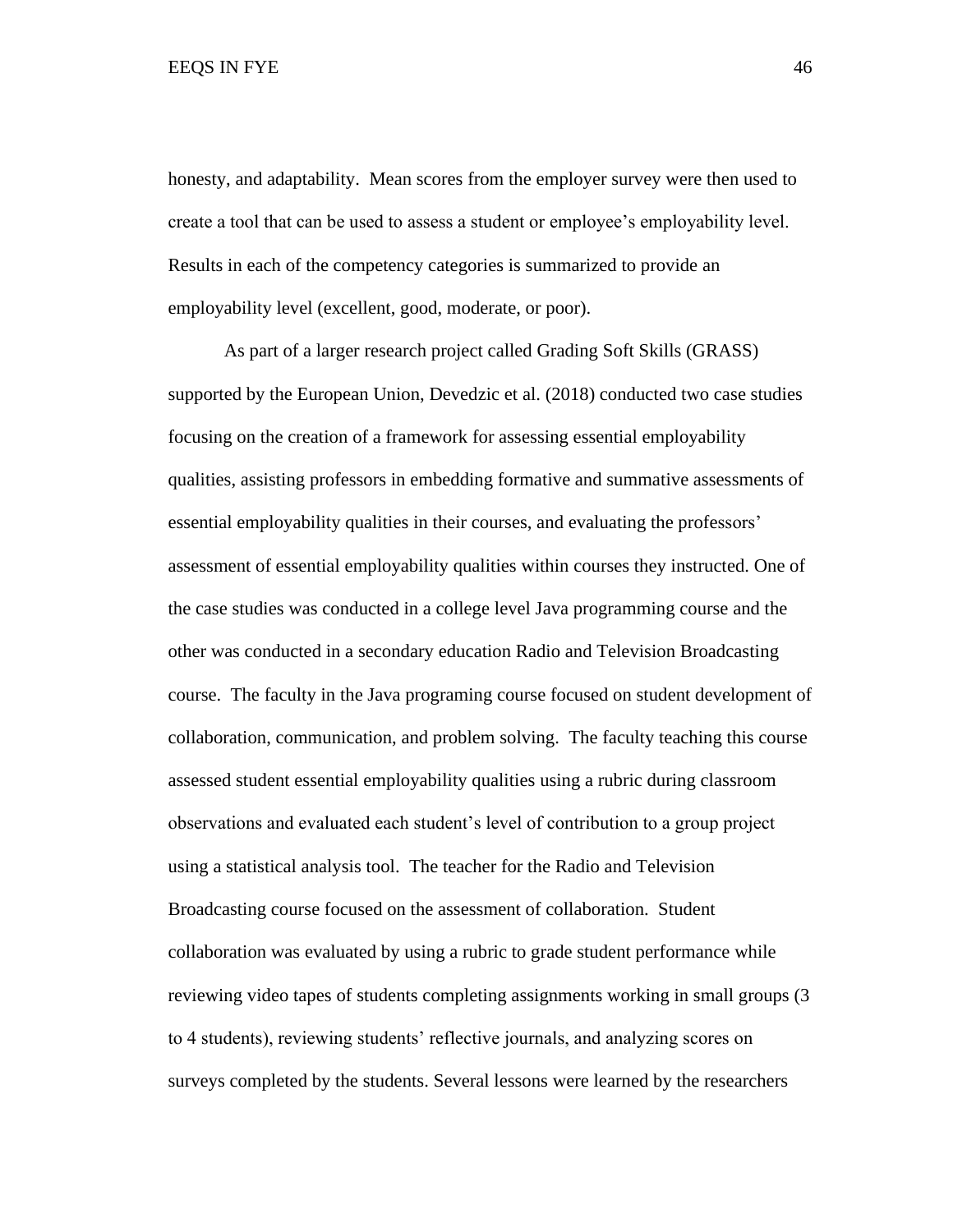while conducting the two case studies. Specifically, Devedzic et al  $(2018)$ recommend using the GRASS principles as a foundation for evaluating student development of essential employability qualities. Even though the two case studies were conducted within specific disciplines, the GRASS principles can be applied in entirety or in subsets within any secondary or college level course.

In response to literature emphasizing the importance of student assessment of essential employability qualities, the researcher for the proposed study evaluated the instructional outline for the first-year experience course and identified vague elements of student self-assessment of essential employability qualities. In the current study, the student self-assessment of essential employability qualities was enhanced by conducting one-on-one interviews with students focusing on their individual perceptions of essential employability qualities. The one-on-one interviews required student reflection on their understanding and perception of the essential employability qualities and enhanced the participant's attention to the importance of the qualities by employers during the hiring process. The qualitative interview data provided a baseline from which the student perception of essential employability qualities within the course can be better understood by the researcher and by the faculty teaching the first-year experience course. The data obtained in this study serves as a foundation for the conclusions and recommendations presented within this paper.

Since 2016 the Quality Assurance Commons has been working to develop a series of tools by which programs in higher education can certify the degree to which they are providing students with the scaffolding necessary to develop essential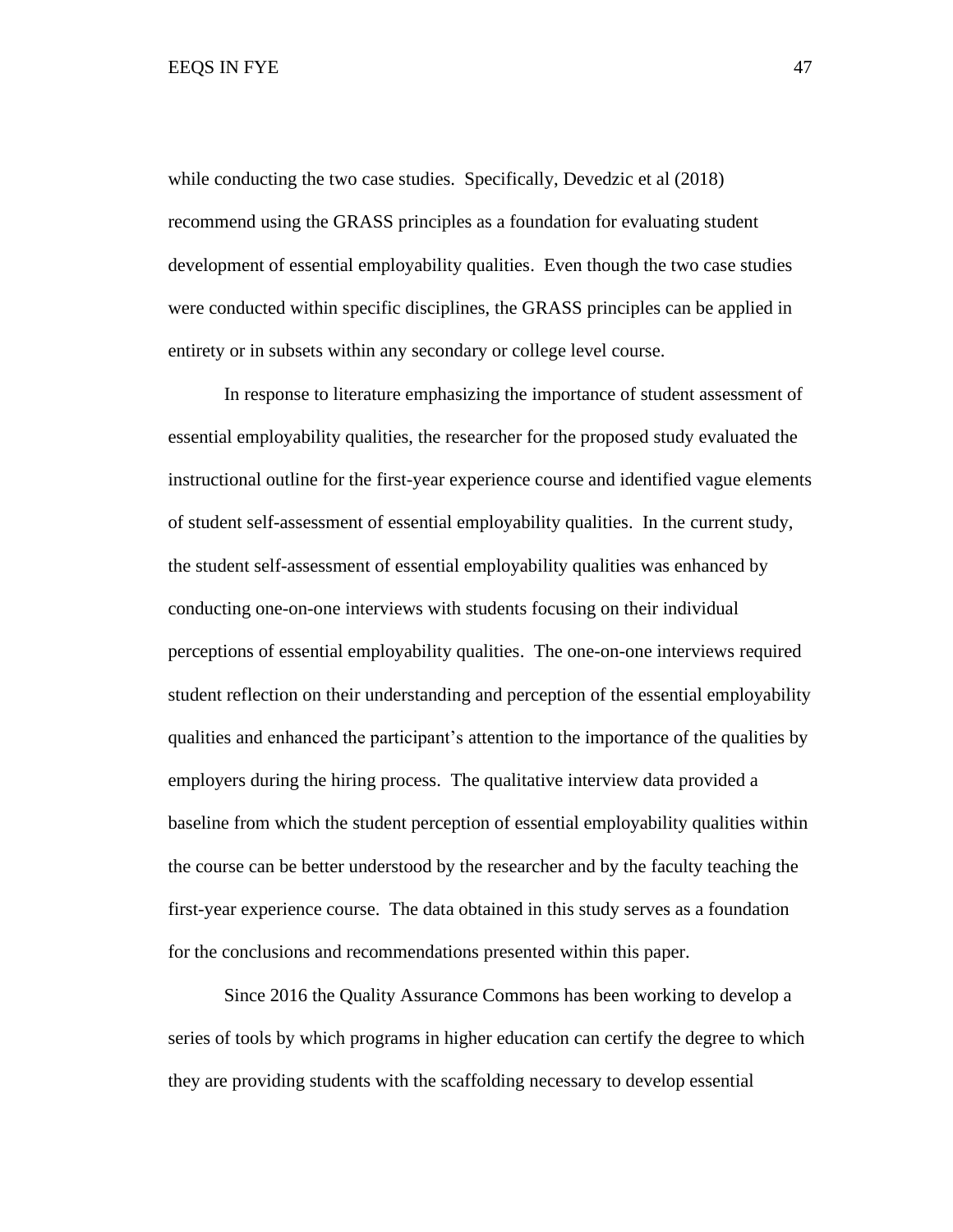employability qualities, also called essential employability qualities (EEQs). The QA Commons established its core eight EEQs based on feedback from employers and current research. The EEQs include "communicators, thinkers and problem solvers, inquirers, collaborators, adaptable, principles and ethical, responsible and professional, and learners" (QA Commons). In 2018, the QA Commons began an 18 month partnership with the Kentucky Council on Postsecondary Education (CPE) to conduct a pilot study in which six state institutions chose to assess the level to which degree programs at each institution faired in the presentation and assessment of the EEQs, collaboration with employer partners to establish opportunities for growth of EEQ instruction based on recent program graduates as employees, and student recognition and evaluation of their own growth of EEQs throughout the program of study. Each of the program submitted a portfolio demonstrating documentation of employer engagement, the embedding of EEQs in program level learning outcomes, and assessment of student development of EEQs. Based on the portfolio evaluation, the Advanced Manufacturing Program and Medical Assisting programs at Jefferson Community and Technical College both received the EEQ Program Certification designation for three years. The QA Commons portfolio process is specially designed for the evaluation of programs and student development of employability qualities within programs.

In addition to the certification of essential employability qualities within programs of study in Kentucky, QA Commons also engaged faculty from each of the institutions in the assessment of essential employability qualities from the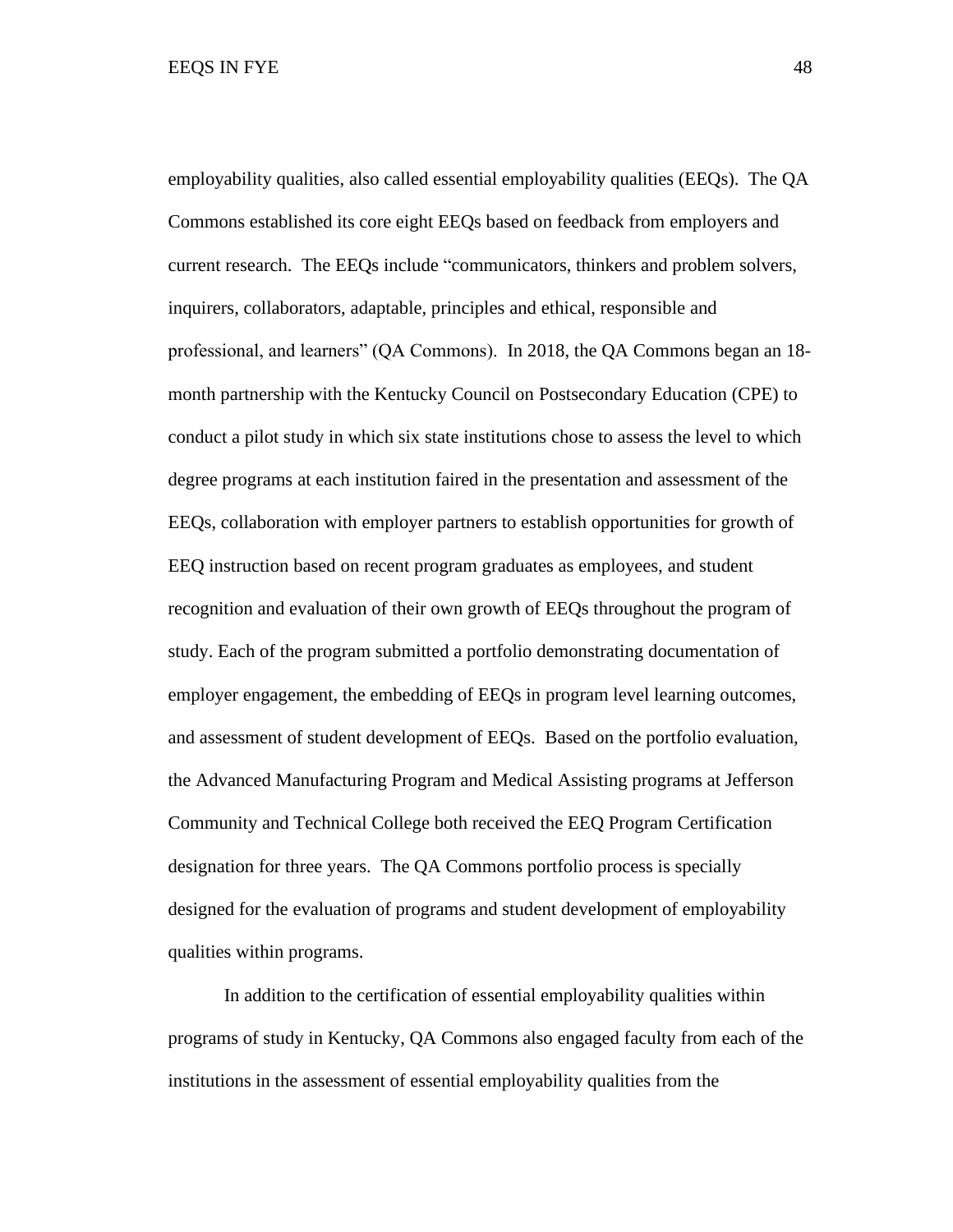institutional level. Two faculty from Jefferson Community and Technical College, including the researcher proposing the current study, participated in the QA Commons Faculty Employability Fellows during the 2019-2020 academic year. As a participant in the Faculty Employability Fellows, the researcher and her colleague collaborated to complete interviews with two local healthcare employers focusing on employer perception of essential employability qualities. It was via the employer interviews required for the Faculty Employability Fellows and reflection on current literature, that the researcher discovered a need for enhanced student introduction to potential careers as well as essential employability qualities early in the college experience at Jefferson Community and Technical College (JCTC). Both of the healthcare employers being interviewed stated that they felt the JCTC graduates demonstrated competence in essential employability qualities upon being hired, however students completing required clinical experiences at their facilities could benefit from more and earlier exposure to the essential employability qualities throughout all of their coursework at JCTC.

As the culmination of participation in the Faculty Employability Fellow, the researcher and her colleague drafted a proposal for the introduction of essential employability qualities within the first-year experience course. The introduction of essential employability qualities within the first-year experience course was proposed as an expansion of the QA Commons focus on the embedding of essential employability qualities as learning outcomes with academic programs to a focus on the course specific level. The proposal developed as the culminating project for the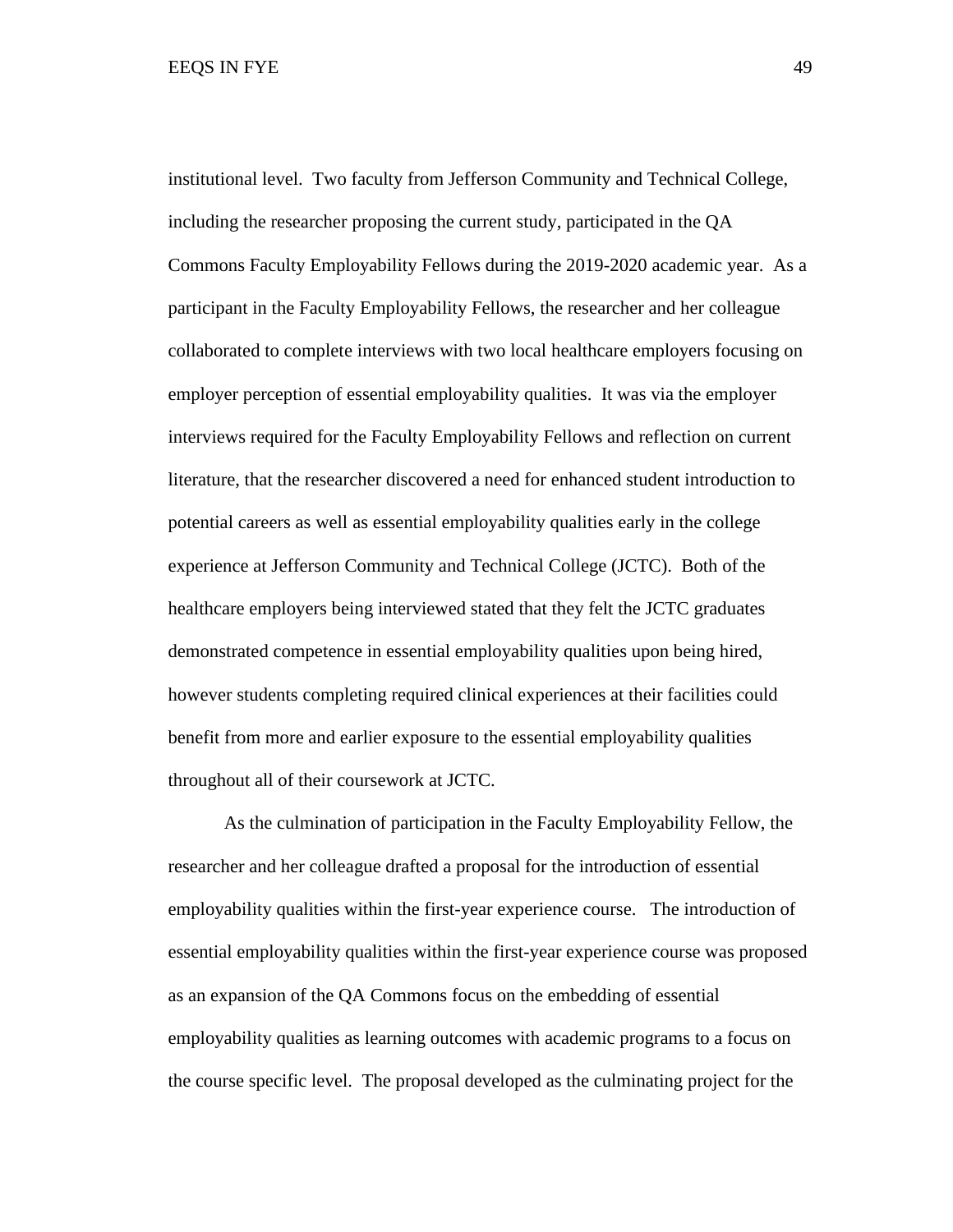Faculty Employability Fellows served as the foundation for the current study. The original proposal was not as in-depth and did not contain connection to the literature as is included in this study. The original proposal failed to evaluate student perception of essential employability qualities prior to recommending changes to the learning outcomes for the first-year experience course. The current study engaged students and provides insight into their perceptions as well as provides recommendations for changes to learning outcomes for the first-year experience course.

### **First-Year Experience Courses**

With reductions in federal funding and the emergence of state level performance-based funding models, many community colleges and universities have been forced to analyze their metrics for success and identify and implement practices that elevate student performance and engagement (Dougherty et al., 2014; Hatch & Bohlig, 2016). At many community colleges, one area of focus has been the implementation or enhancement of student success courses (Hatch & Bohlig, 2016). Much of the research in this area is based on the identification of first-year seminars, learning communities and student success courses as high impact or promising practices by Kuh (2008). There is growing evidence that suggests student success courses, also called first-year experience courses, are successful at equipping students with general skills and knowledge that assist the student in overcoming obstacles to attending college that could cause the student to drop-out (Hatch & Bohlig, 2016). According to Hatch and Bohlig (2016), the content and focus of a first-year experience course varies from one institution to another. Due to the inconsistency in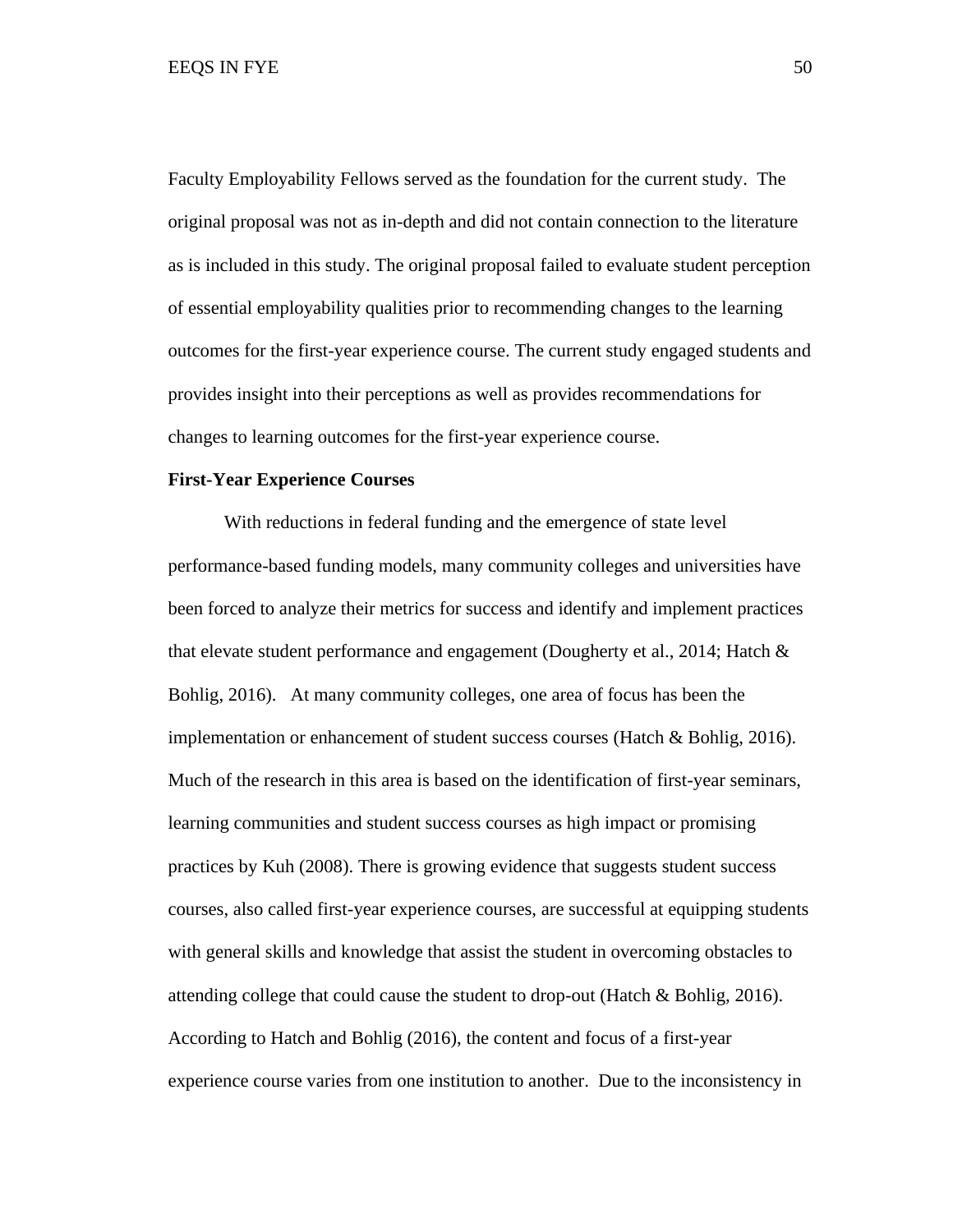content, design, and focus, evaluation of the effectiveness of a first-year experience course also varies from one institution to another (Hatch & Bohlig, 2016). Even though inconsistencies in course content exist in the research, first-year experience courses have proven to be very effective in increasing student retention at some community colleges. However, a gap exists in the research. A review of the literature provides neither examples of the explicit inclusion of essential employability qualities in a first-year experience course nor evaluation of student perception of the qualities during enrollment in a first-year experience course; hence exploration of student perception of essential employability qualities to provide recommendations as to how to enhance the introduction of the qualities in a way that is meaningful to students.

Several pieces of literature exist that share insight into student perceptions of the first year of college and student success courses (Acevedo-Gil & Zerquera, 2016; Ben-Avie et al., 2012). At some colleges and universities participation in a first-year experience course is optional but often recommended for low-income students who are first generation college students. Acevedo-Gil and Zerquera (2016) focused on first-year experience course access, experience, and success from the perspective of low-income students. Since participation in the first-year experience course was optional at the institution where the study was conducted, Acevedo-Gil and Zerquera were interested in determining why students chose to participate in the course, the benefits of participating in the course, and how participation in the course prepared students for success beyond the first year of college. Many of the students that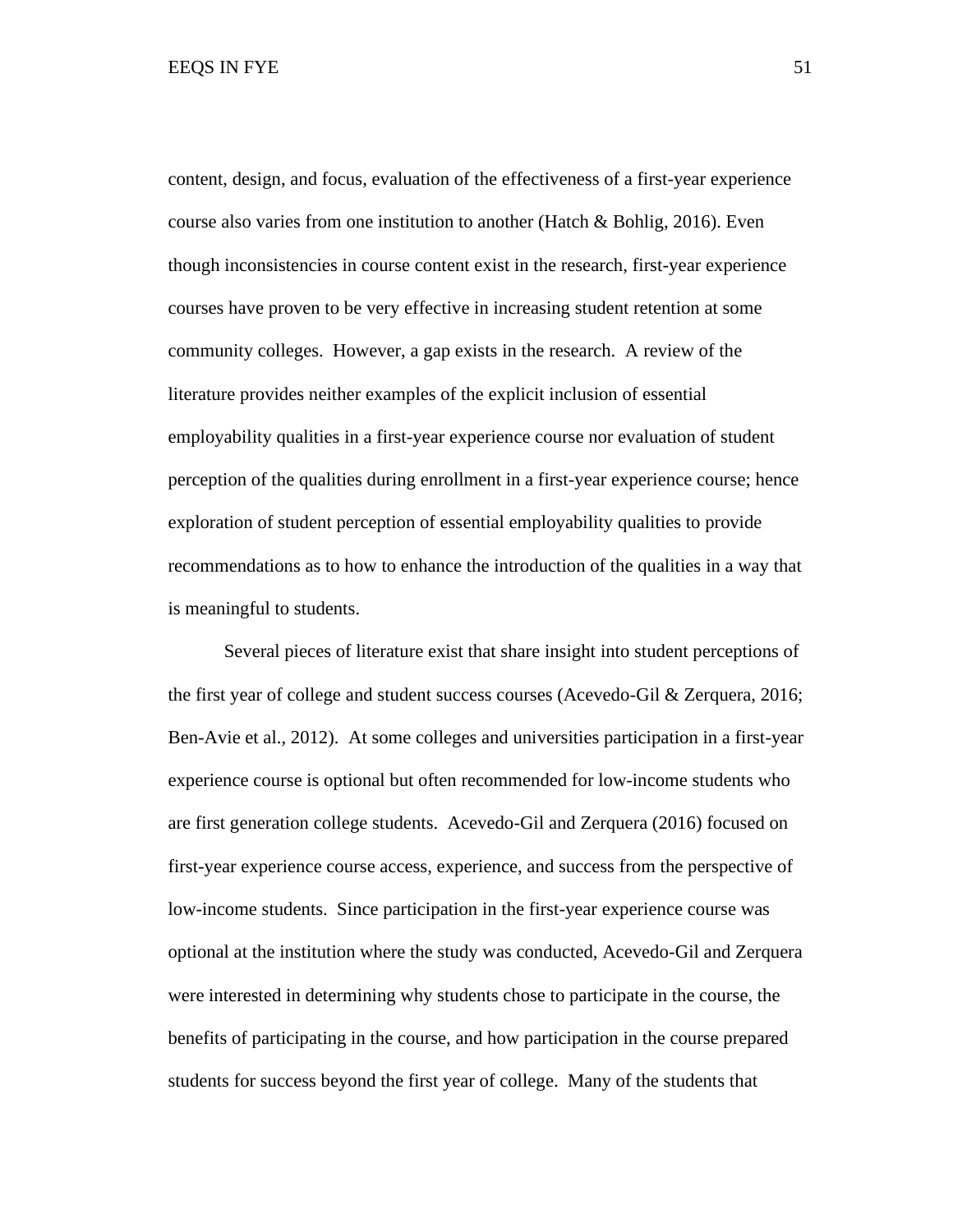participated in the course enrolled after receiving advice from family members and friends about their own college experiences and the benefits they experienced from completing the course. The students also recognized the value of understanding the access available to academic resources, including tutoring, on campus and the benefit of the relationship they developed with their classmates and faculty by completing the first-year experience course. Based on the responses of students that participated in the study, Acevedo-Gil and Zerquera suggest that the first-year experience course should be embedded in all programs throughout higher education institutions.

Engagement in a first-year experience course can also have an impact on a student's grade point average. Ben-Avie et al. (2012) evaluated a comprehensive first-year experience program at a year institution which included orientation, learning communities, academic support, campus activities, and an Inquiry seminar. Due to a limited number of course offerings, only about half of the first year students (561 students) were able to enroll in the Inquiry seminar. The students that participated in the Inquiry seminar were more aware of campus resources, earned higher semester and cumulative grade point averages, completed more credit hours, and were retained at a higher rate for seven semesters than students that did not have the opportunity to participate in the Inquiry seminar. Ben-Avie et al. (2012) suggest that participation in a first-year seminar course leads students to be more future oriented than students that do not have the opportunity to participate in a structured first-year experience. To increase student success, Ben-Avie et al. (2012) recommend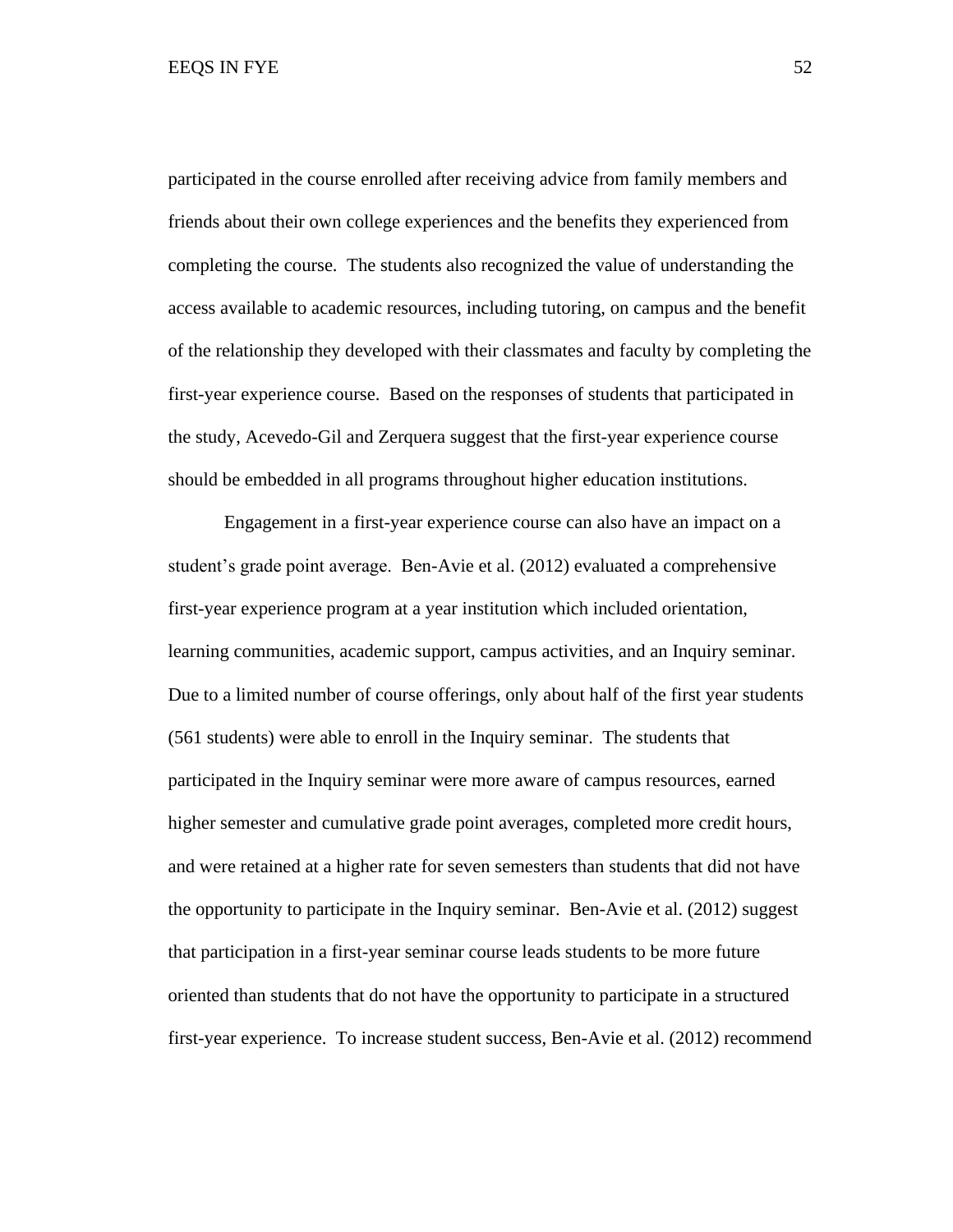that institutions seriously consider implementing mandatory first-year seminar courses into all curricula.

In contrast to Acevedo-Gil and Zerquera (2016) and Ben-Avie et al. (2012), in the proposed study, all students seeking an Associate of Arts or Associate of Science degree as well as most students seeking an Associate of Applied Science degree at Jefferson Community and Technical College (JCTC) are required to complete the first-year experience course. The first-year experience course at JCTC is foundational to student identification of a program of study and the development of a career plan. The course learning outcomes include introduction to much of the same information proposed by Ben-Avie et al. (2012). The learning outcomes for the firstyear experience course at JCTC are as follows:

- 1. Develop an educational plan that leads to a career path.
- 2. Research and understand career choices.
- 3. Research and understand transfer options.
- 4. Locate and utilize campus resources.
- 5. Demonstrate use of information technology (KCTCS email, Blackboard, Student Self-Service/Peoplesoft, and college website).
- 6. Develop self-management skills
- 7. Develop strategies for academic success.

The content of a first-year experience course impacts the perception of the value of the course to a student. Wismath and Newberry (2019) collected pre and post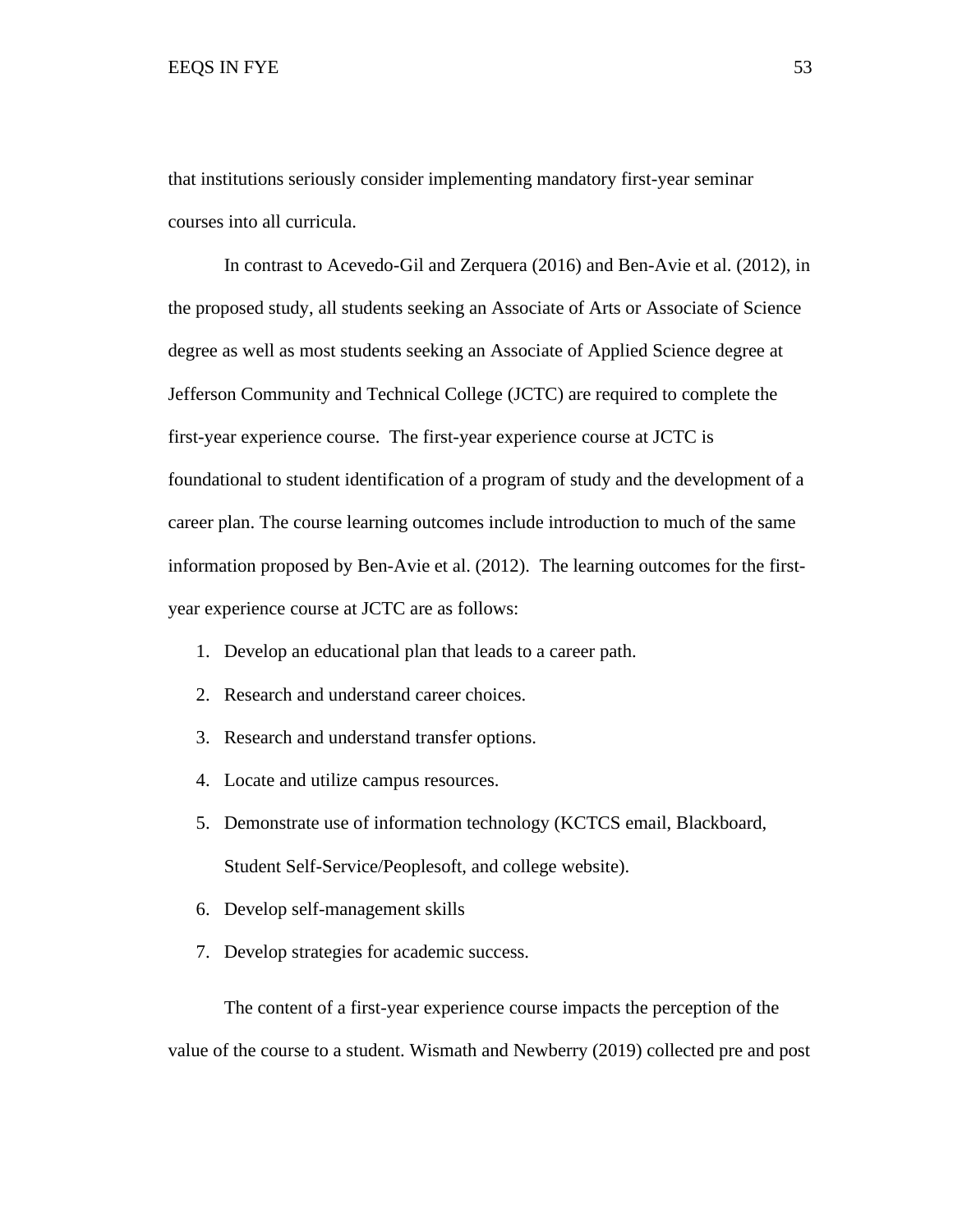survey data from students enrolled in a first-year experience course and analyzed work from students who completed the course to identify the level at which the various goals of the course were achieved. Common goals of a first-year experience course are identification of resources available on campus to assist students, community building, teamwork, and development of writing skills. Participants in the first-year experience course indicated an increased level of comfort in participating in class, interacting with professors during class and visiting office hours for assistance, awareness of campus resources available to support student success, and indicated they valued the goal setting activities embedded in the course. In the review of student comments and student work, Wismath and Newberry (2019) identified some noteworthy student comments such as "this course has allowed me the opportunity to view university less as a competition to be won and more as a journey to be had, with bumps in the road and changes of plans" (p. 48).

In contrast to Wismath and Newberry (2019), the proposed study will focus on student experience related to one specific part of the course content, essential employability qualities. For the purposes of evaluation of the overall student experience within the first-year experience course, students enrolled in the first-year experience course at Jefferson Community and Technical College receive an end-ofcourse survey in which they are given the opportunity to share their thoughts and experiences from participation in the course. The end of course survey is a Likerttype survey that is administered to students in every course at the institution. The survey completion rate varies from one course to another. In order to obtain a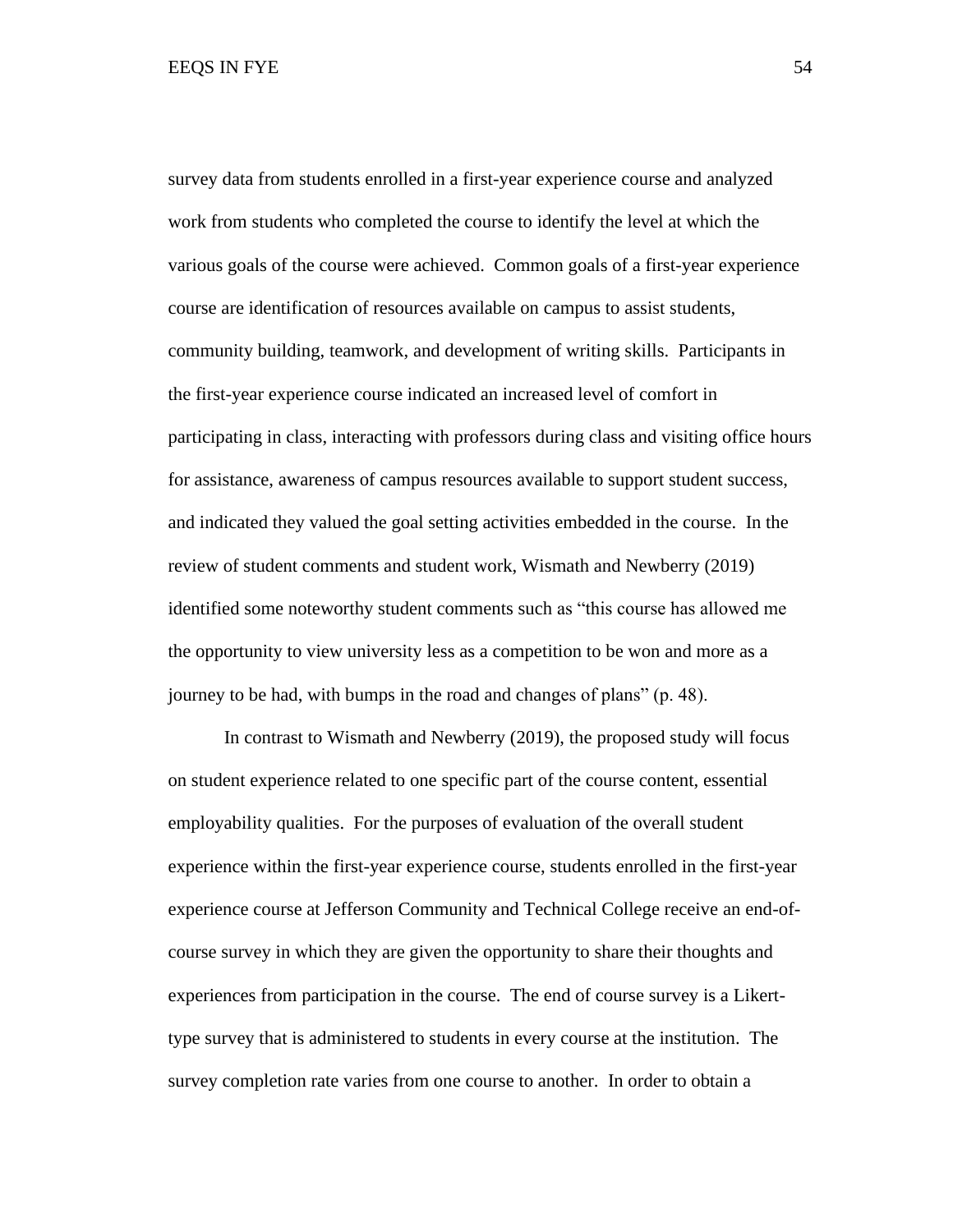meaningful set of responses related specifically to student perception of essential employability qualities and how students perceive their education as a whole at JCTC will impact their education, the researcher conducted one-on-one interviews with students enrolled in two identified section of the first-year experience course.

Recent research conducted by Turner (2016) demonstrates that freshman male students often need additional support in order to remain enrolled and complete a credential or degree. Turner was specifically interested in the freshman male student perspective and his primary qualitative research question was "How do the participants describe and reflect on their first-year college experience?" (p. 88). To get a broad range of perspectives, Turner interviewed male students who were currently enrolled or were previously enrolled at the same institution. Based on the categorization of participant responses, Turner identified several major themes that served as support structures and as challenges to freshman male student retention and success. The themes were the importance of opportunities for social engagement, underdevelopment of study habits, and development of meaningful relationships with instructors. Turner suggests that institutions should encourage male students to participate in campus social and professional events, implement academic advising strategies that assist students that are facing academic challenges, and provide professional development for faculty that focuses on the use of best teaching and learning practices for male students.

In light of Turner (2016), during the recruitment of student participants for the proposed study, students will be given the opportunity to disclose their gender. In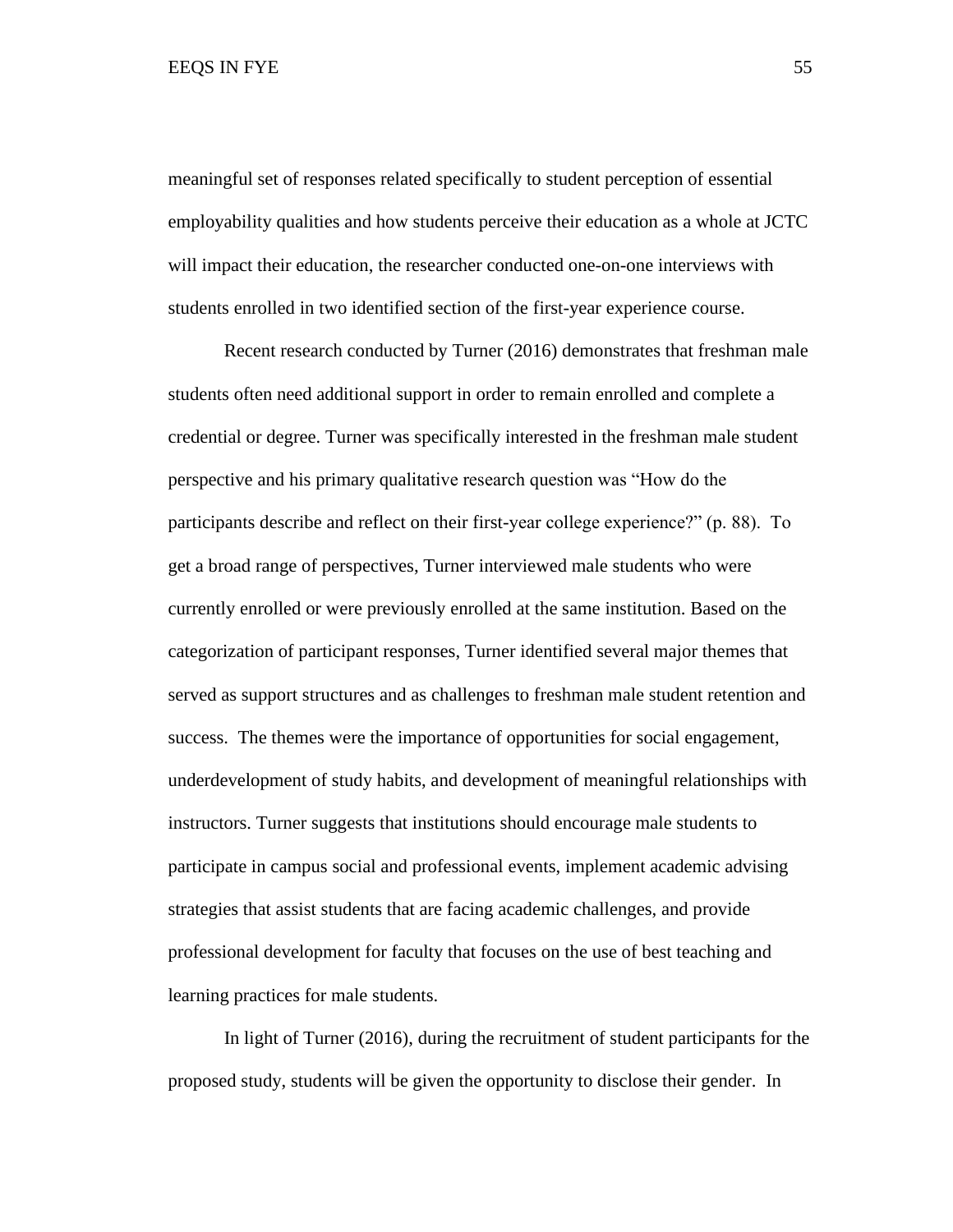order to minimize the impact that gender could have on student perception of essential employability qualities, a cohort of students comprised of both male and female students will be identified for participation in the one-on-one interviews with the researcher.

 Some institutions include academic advising as an essential element in firstyear experience course or as a stand-alone student retention initiative. Donaldson et al. (2016) focused on the relationship between intrusive advising and college student success at an urban community college. In intrusive academic advising, students are typically required to meet with an assigned academic advisor at least one time during the semester, commonly prior to registration for classes for the next semester. Donaldson et al. (2016) conducted a qualitative individual interviews with students that completed at least one required meeting with their assigned advisor. The coding of data collected from the student interviews revealed several major themes. The themes included the benefits of having an assigned advisor, the feelings about being required to participate in advising, the importance of creating a degree plan with a knowledgeable advisor, and receiving individual assistance overcoming barriers to success. In addition to the positive benefits, some students indicated that their advisor did not use all of the tools available to assist them, there are not enough advisors available to fully meet the needs of students, and the need for additional support and advise while transitioning to college. From this study, the conclusion can be drawn that intrusive academic advising can be a beneficial part of career planning for first year college students. However, a gap exists in the extent to which intrusive advising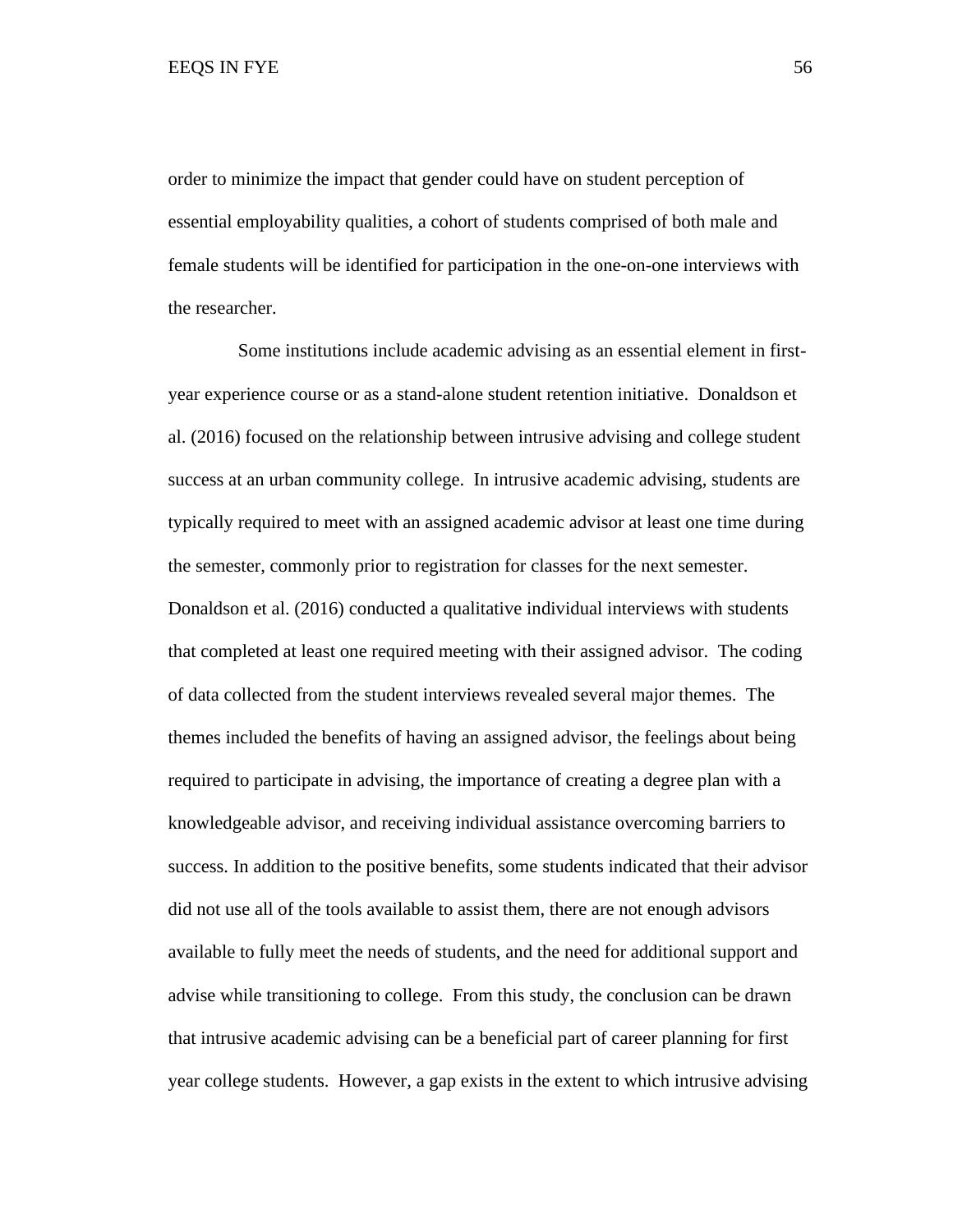alone can provide a student with a clear career plan and preparation for the future workforce.

Participation in academic advising for the purposes of career planning is an essential part of the first-year experience course at Jefferson Community and Technical College, however the advising process at JCTC typically focuses on student enrollment in courses required for completion of an academic program. The advising process does not engage student in reflection regarding their preparation for the workforce in relation to technical skills or development of essential employability qualities. During the advising process, if the need arises for a student to further explore career options and the skills required for a specific career, the student is referred to the career development center (CREW) for additional assistance. However, not all students take advantage of the services offered by the career development center; therefore to ensure that all students receive the same exposure to essential employability qualities during the first-year experience course at JCTC, the current study provides data from the student perception that serves as the foundation for recommendations related to the introduction of essential employability qualities within the instruction of the first-year experience course.

The expectations of mature students from advising and career counseling services are very different than the expectations of younger students (Pott, 2015). Mature students are typically identified as students over the age of 21 who pursued careers prior to entering higher education. Mature students differ from younger students in how they view their educational needs and they often experience a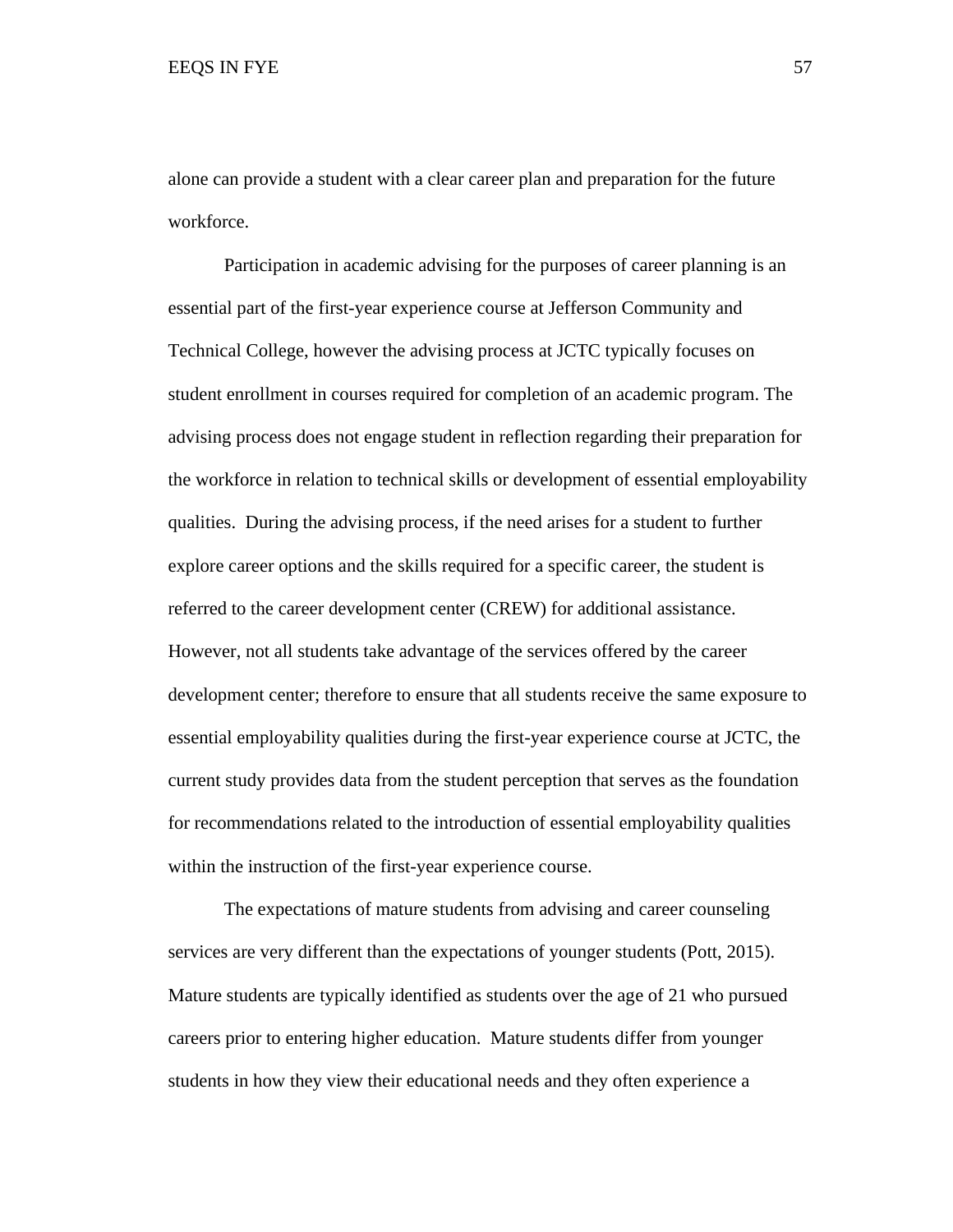changes in their self-identity while attending college (Pott, 2015). Many mature students enter college questioning their previous career decisions and struggle to identify a new career they feel will be a good fit for them. Career services are often tailored to assist mature students in exploring potential careers and include personal counseling, however little research exists to demonstrate the effectiveness of engagement with these services. Pott (2015) was interested in how mature students describe their relationship with their career counsellor. Using critical incident technique, Pott (2015) categorized the mature students' responses into several themes. The themes that the students indicated assisted them in building a positive relationship were the level of respect the counselors displayed while helping the mature students conduct career research, the discussion of careers in the context of the whole student, and the disclosure of personal information by the counselor in order to build a relationship with the student (Pott, 2015). These findings are significant because many community colleges including Jefferson Community and Technical College serve both young and mature students. College administrators should consider student age when developing courses and support programs.

## **Summary**

Based on the current literature, it is safe to conclude that employers, students, and faculty value the development of essential employability qualities during undergraduate education and recognize the importance of essential employability qualities during the employment process. However, a variety of teaching methods by which essential employability qualities can be addressed within curricula exist and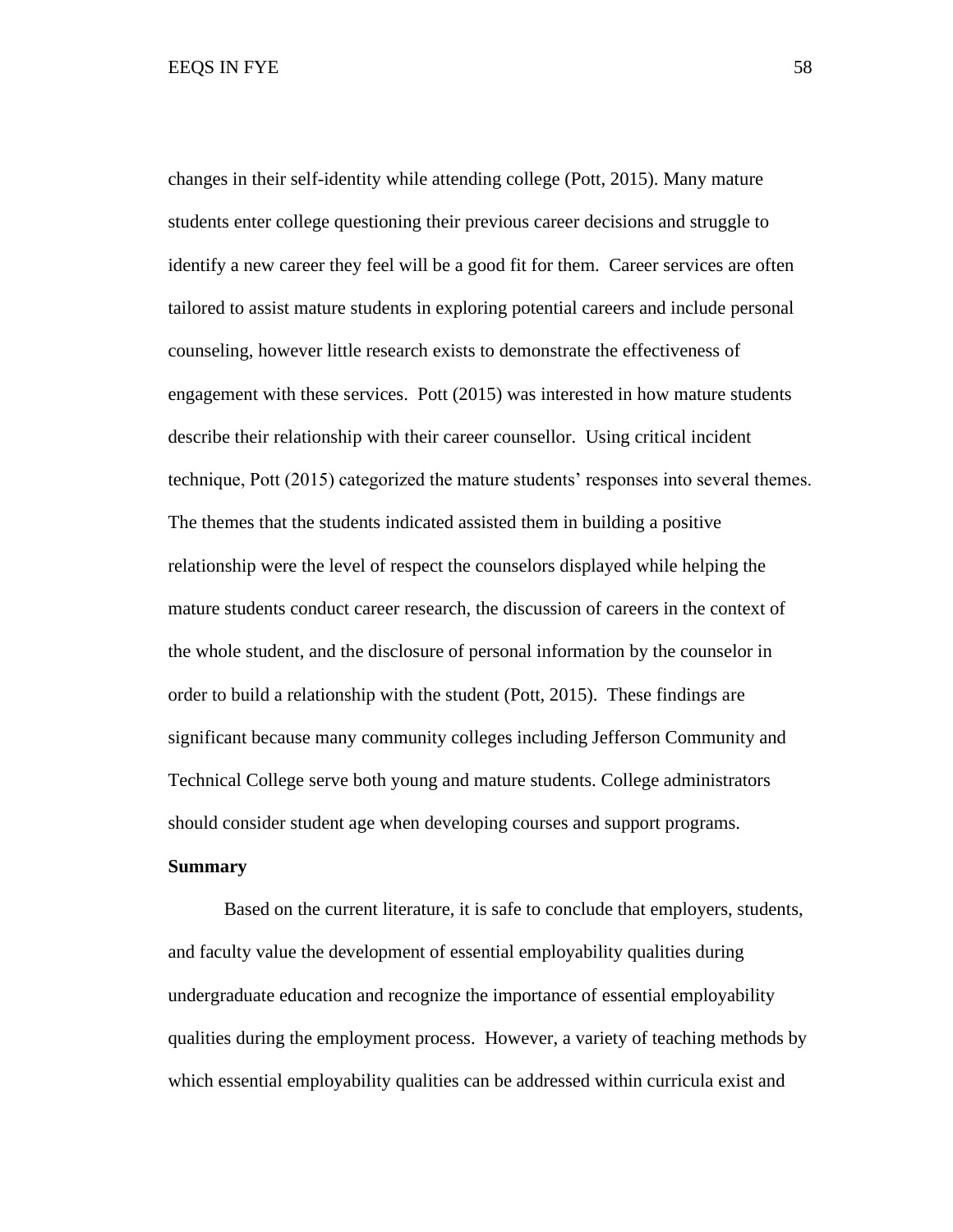the effective evaluation of essential employability qualities may require embedding the skills into program level learning outcomes. In relation to embedding essential employability qualities into every course, there is no available literature to demonstrate the introduction or evaluation of essential employability qualities within a first-year experience course. First-year experience courses are typically designed to introduce students to campus resources, advising, career counseling, and study skills. The introduction of essential employability qualities within the first-year experience course could provide students with a foundation for a heightened awareness of their individual development of softs skills throughout the rest of their undergraduate experience.

The purpose of the current study was to explore student perception of essential employability qualities within a first-year experience course offered at Jefferson Community and Technical College (JCTC). Elements of essential employability qualities exist within the learning outcomes for the first-year experience currently taught at JCTC, however the essential employability qualities are not currently being explicitly introduced within the course. Based on the data obtained from in-depth interviews with students enrolled in the first-year experience course, the researcher will provide recommendations for how JCTC can begin enhancing student awareness of essential employability qualities sought by employers in the conclusions and recommendations section of this paper.

Many of the studies within this literature review that focused on student perception were conducted via a qualitative interview. To achieve the purpose of the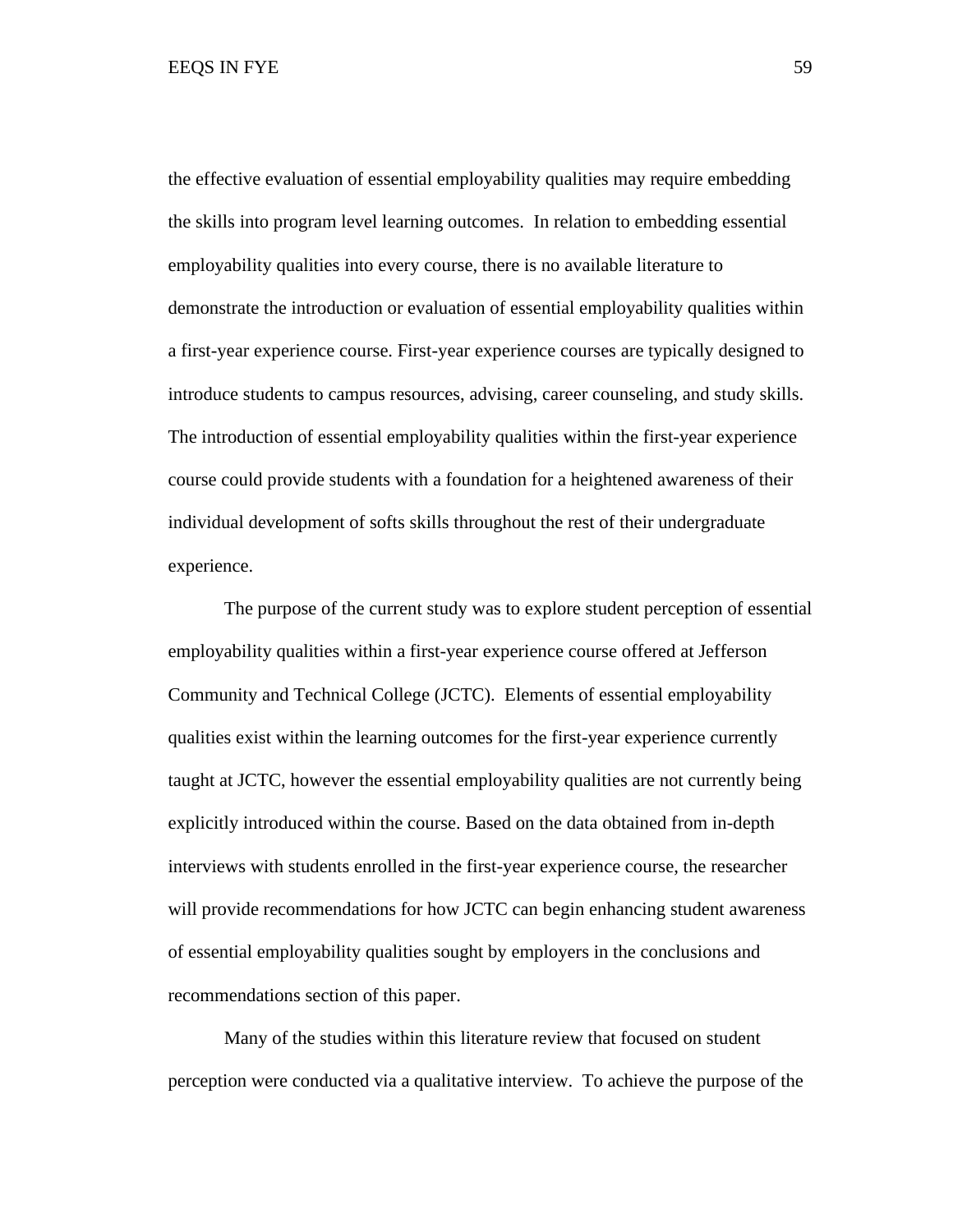proposed study, a diverse group of students enrolled in a first-year experience course were selected and a qualitative one-on-one interviews was conducted with each participant after the introduction essential employability qualities occurred within the course. Qualitative interview questions that were used for the completion of the interview were developed based on the following research questions:

- 1) What skills do students enrolled in a first-year experience course at JCTC perceive that employers are looking for in college graduates?
- 2) How are the perceptions of students in a first-year experience course at JCTC of essential employability skills similar to or different than the skills employers are seeking in new graduates (as demonstrated in the literature)?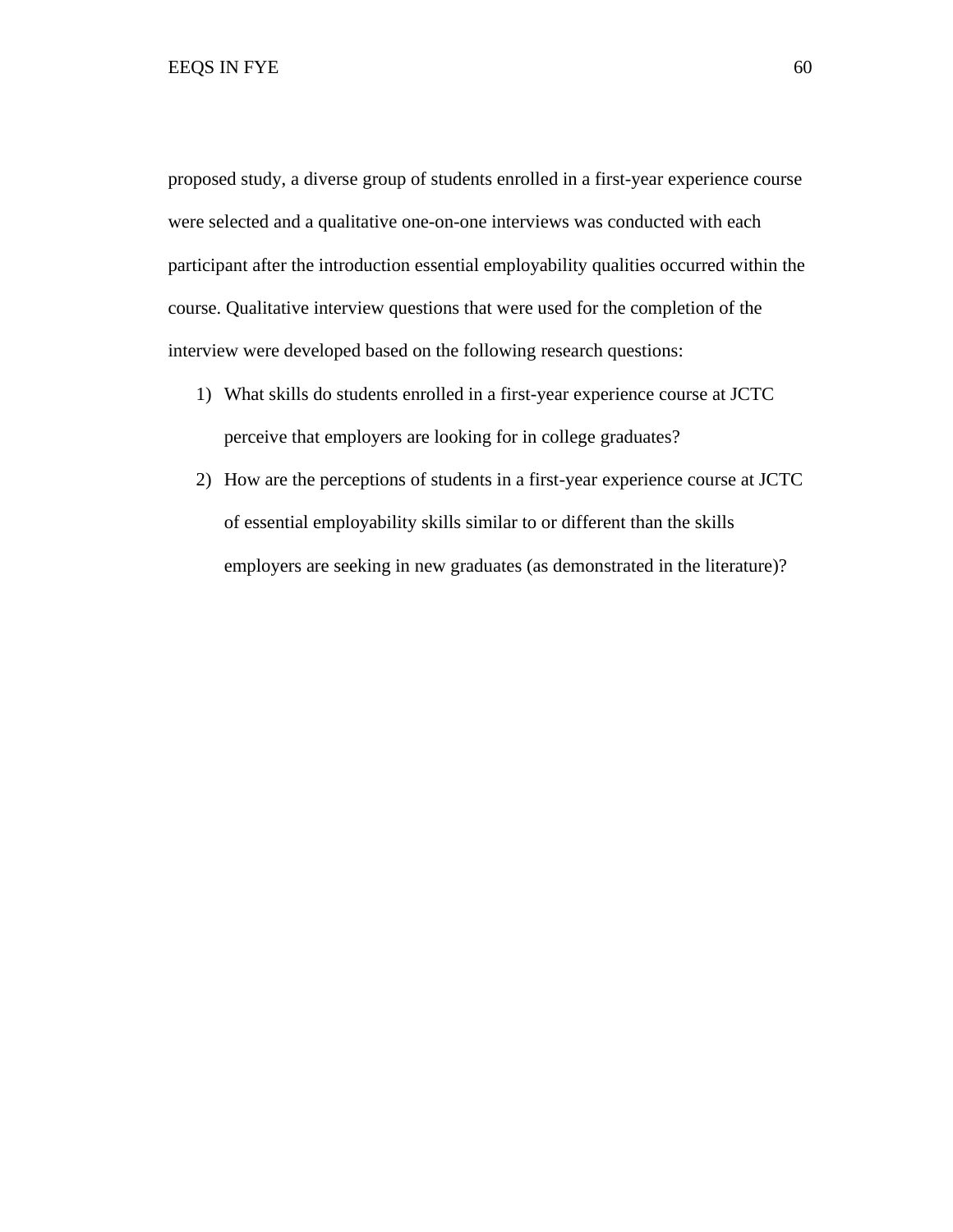## **Chapter 3**

### **Methodology**

Based on the exploratory nature of the concept of student perception of soft skills, a qualitative design was chosen as the research method for this study. This chapter provides a detailed discuss of the rationales for choosing qualitative in-depth interviews as the method for data collection, describes the specifics of the study design including the number of participants, interview questions, validity, and data analysis.

## **Rationales for a Qualitative Research Design**

As demonstrated in the literature review, employers, higher education faculty, and students recognize the importance of essential employability qualities development during college level coursework, however a gap commonly exists in the introduction and instruction of essential employability qualities within college level curricula. As discussed in the review of the literature, the researcher identified a potential gap within the college curriculum at Jefferson Community and Technical College (JCTC) in the first-year experience course (FYE 105). The learning outcomes for the FYE 105 course include underlying assumptions of essential employability qualities development but essential employability qualities are not explicitly included in the course learning outcomes. The purpose of this research was to explore student perception of essential employability qualities in the first-year experience course at JCTC.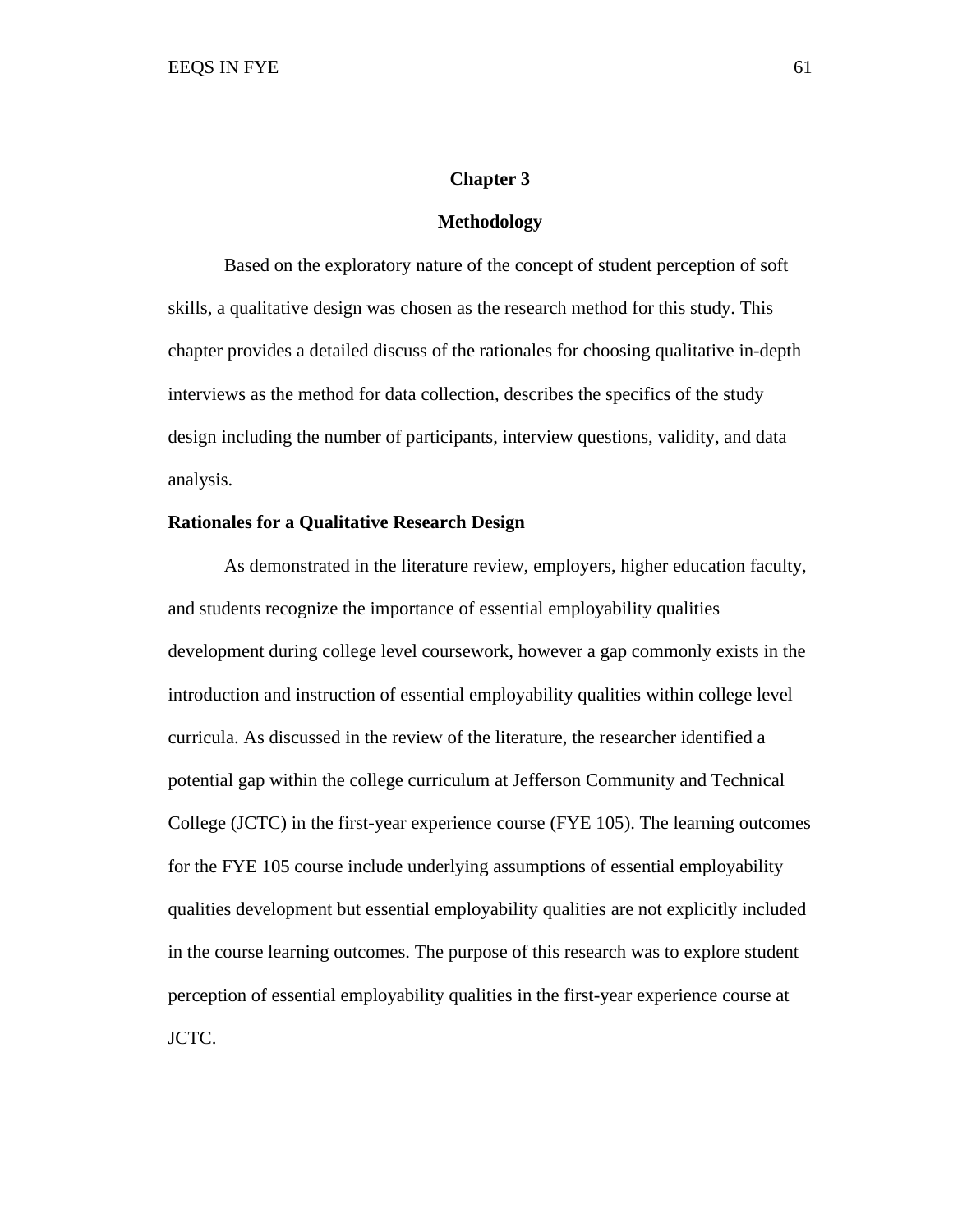Creswell and Creswell (2018) suggest the use of a qualitative design for exploration of concepts and perceptions of individuals participating in a course of study, such as the first-year experience course. Qualitative studies are often used for exploration of complex factors that surround a central phenomenon (Creswell & Creswell, 2018). The central phenomenon in this study is the connection between student enrollment in a first-year experience course and student perception of essential employability qualities. When the central phenomenon is complex and impacted by numerous factors, a qualitative design allows for the exploration of the varied perceptions of the study participants (Creswell & Creswell, 2018)). Saldana (2011) recommends the use of in-depth interviews as a qualitative data collection method when the researcher wants to solicit and document individual "perspectives, feelings, opinions, values, attitudes, and beliefs about their personal experiences and social world, in addition to factual information about their lives" (p. 32). The use of a qualitative method allows for the exploration of how patterns and categories emerge within individual responses and how the patterns and categories are interrelated (Saldana, 2011).

In contrast, in a quantitative study a researcher tries to make predictions about the relationships between and among variables in an attempt to make generalizations about a specific population (Creswell & Creswell, 2018; Saldana, 2011). Within the current study, there were numerous variables and factors and each student experience was unique. Based on the uniqueness of the student experience with essential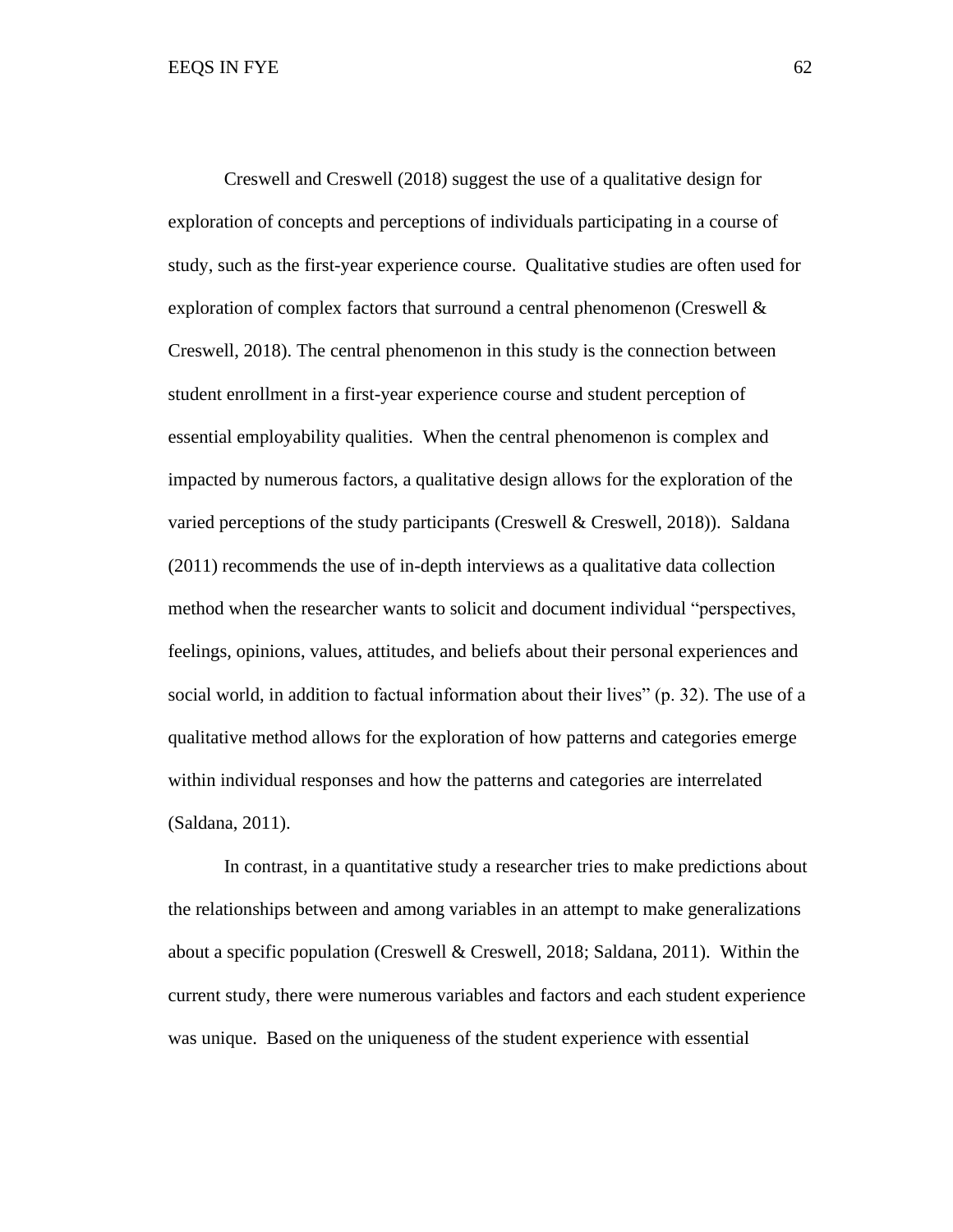employability qualities, a qualitative one-on-one interview approach was the method of choice for this study.

The choice of a qualitative design for the current study was also supported by current literature. Within current literature, there are several other studies from which one-on-one interviews provided meaningful student insight into the development of college level courses and programs. For example, Nitecki (2011) conducted one-onone interviews with students enrolled in two programs to explore why students within the programs had a higher grade point average than other programs within the institution. Via the one-on-one interviews Nitecki was able to ask students follow-up questions and capture additional insight that might not have been effectively captured via a quantitative design. Pheko and Molefhe (2017) used a qualitative interview design to capture student perceptions of essential employability qualities for comparison of the qualities to those found within the literature from the employer perspective.

## **Qualitative Study Using In-depth Interviews**

This current qualitative study was conducted via in-depth interviews. The exploratory nature of the student perception of essential employability qualities and the emerging concept of essential employability qualities development within curricula supported the use of such a qualitative design. Creswell and Creswell (2018) and Saldana (2011) suggest the use of an in-depth interview study design for the analysis of a program or course by collecting data from participants while they are engaged in the program or course. Collecting data in a natural setting and providing a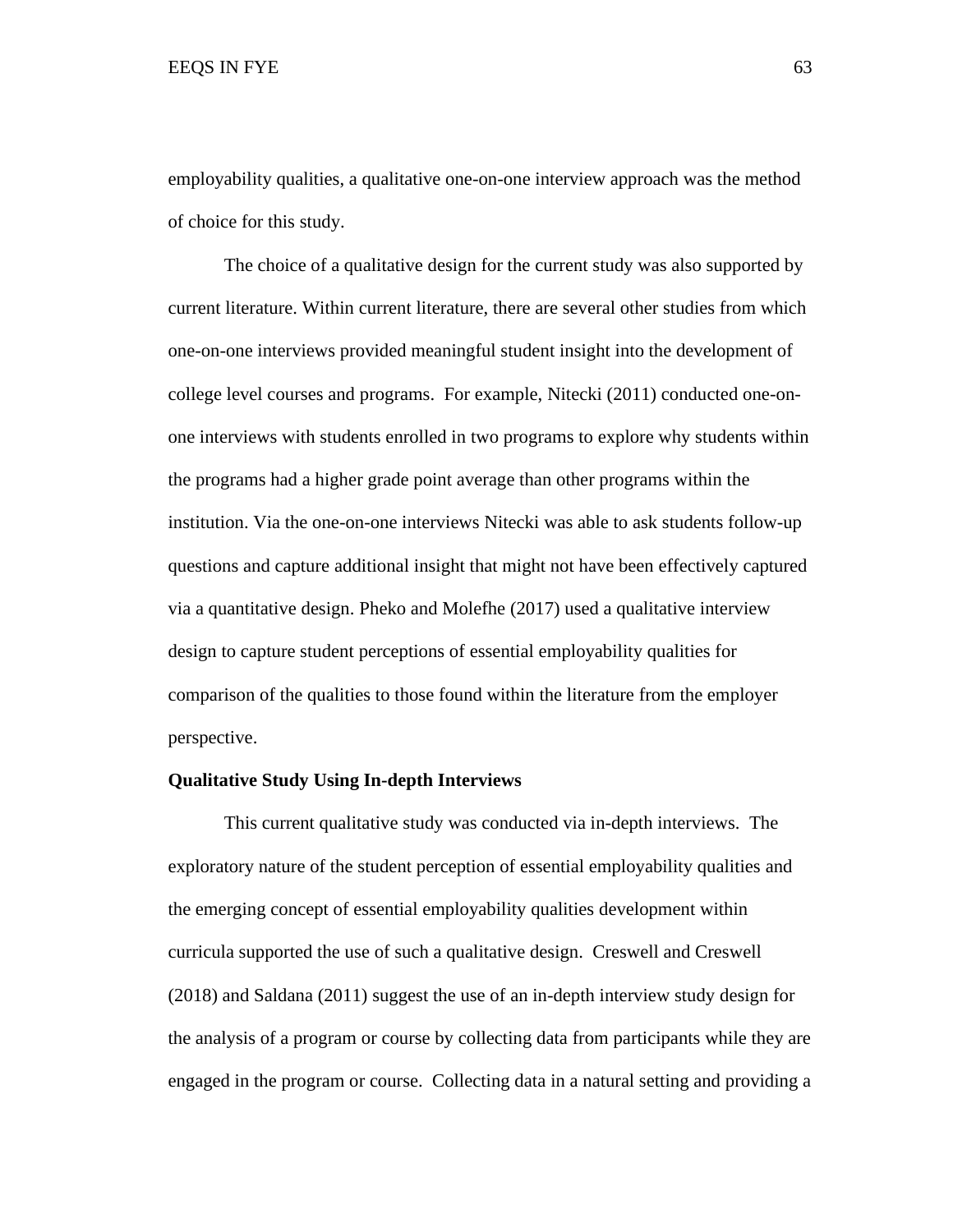holistic account of a complex problem are two essential elements of a qualitative study (Creswell & Creswell, 2018; Saldana, 2011). In order to provide a holistic account of the first-year experience course and the introduction of essential employability qualities within the course, one-on-one interviews were conducted with each student participant after the introduction of essential employability qualities within the course.

The interview questions used to conduct the one-on-one interviews, were created by the researcher after reviewing interview questions used in similar studies found within the literature (Paterson, 2017; Pheko & Molefhe, 2016; Winstead et al., 2009) in an effort to answer the research question (RQ1): What skills do students enrolled in a first-year experience course at JCTC perceive that employers are looking for in college graduates? The four primary interview questions and a fifth question providing participants an opportunity to provide additional comments used to conduct the in-depth interviews were as follows:

IQ1: What skills do you think employers look for in college graduates? (*If a participant asks for clarification of "skills." The following definition will be provided: Skills are the expertise or talent needed in order to do a job or task.*)

IQ2: Read the definitions below.

Job-specific skills: skills that are often learned during college coursework within a specific field of study represented by completion of a college degree within the field of study. For example, if a student earns a college degree in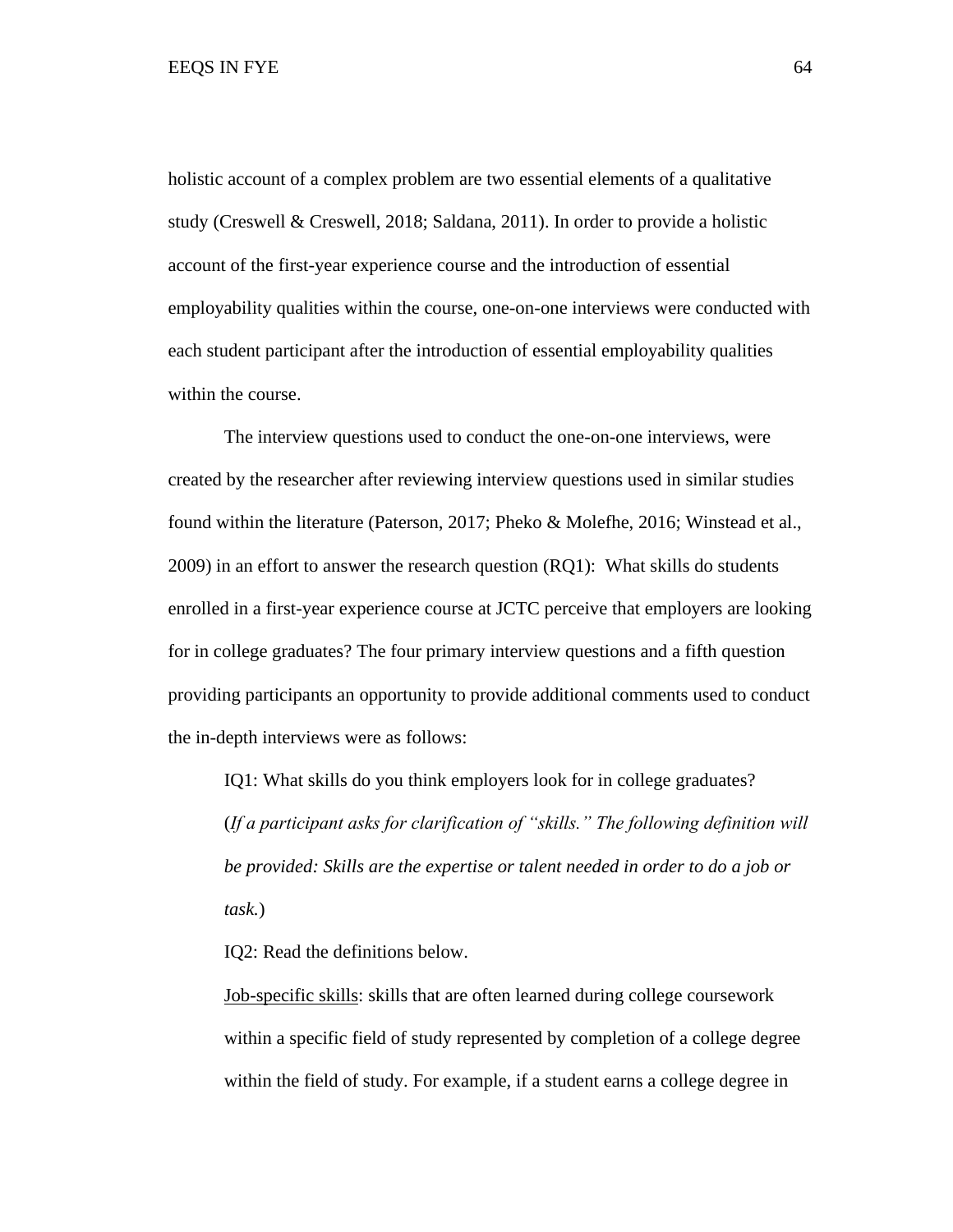nursing, they know how to take a person's blood pressure. If a student earns a college degree in construction technology, they know how use a hammer to frame a structure like a house.

Soft skills: soft skills include skills such as communication, problem solving, inquiry, teamwork, responsibility, ethics, and life-long learning. Pick the statement (only one) which you most agree with and give your explanation.

- A) Employers believe job-specific skills are more important than soft skills
- B) Employers believe soft skills are more important than job-specific skills
- C) Employers believe job-specific skills and soft skills are equally important Explanation:

IQ3: Do you think you currently possess the soft skills that employers seek? If so, what skills do you possess and where did you learn the skills? If not, what skills do you need to develop?

IQ4: Do you think your education at JCTC will influence your preparation for the workforce? If so, how? If not, why?

IQ5: Do you have any additonal comments regarding soft skills you would like to share?

The second research question (RQ2) for the current study was: How are the perceptions of students in a first-year experience course at JCTC of essential employability skills similar to or different than the skills employers are seeking in new graduates (as demonstrated in the literature)? In order to address this question,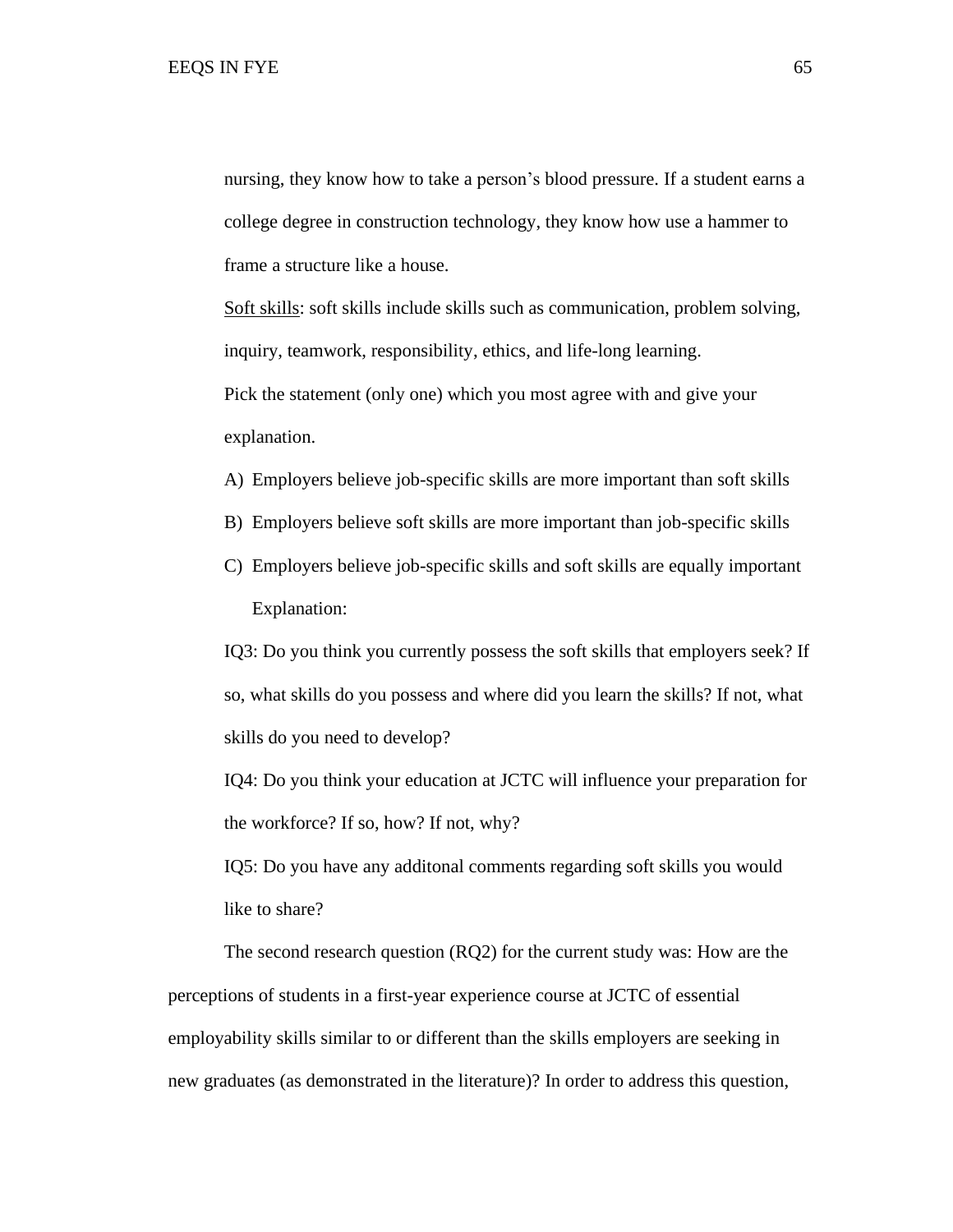in-depth analysis of student responses to the interview questions occurred and student responses were compared to employer expectations of new graduates found within the literature. Specific results of this comparison are shared in the Findings section of this paper.

## **Interview Participants**

To identify study participants, prior to the start of the Fall 2021 semester, the researcher identified an FYE instructor that was teaching multiple sections of the course and introduced the instructor to the purpose of the study. The instructor assisted the researcher by allowing the researcher to come and discuss the purpose of the research in-person with the students enrolled in two sections of the course. The instructor used the same course syllabus for both the sections of the course, and the syllabus included the student learning outcomes that vaguely emphasize student development of essential employability qualities.

The researcher attended a meeting of both class sections of the course and provided the students with a letter of introduction to the study as well as a potential participant survey. Students interested in participating were asked to complete the participation survey indicating their name, email address, phone number, age, gender, race, and career goal (Appendix A). Forty-one students enrolled in one of the two identified sections of the course were encouraged to complete the potential participant survey. Of the 41 students invited to participate, 14 completed and returned the potential participant survey to the researcher. The researcher corresponded with each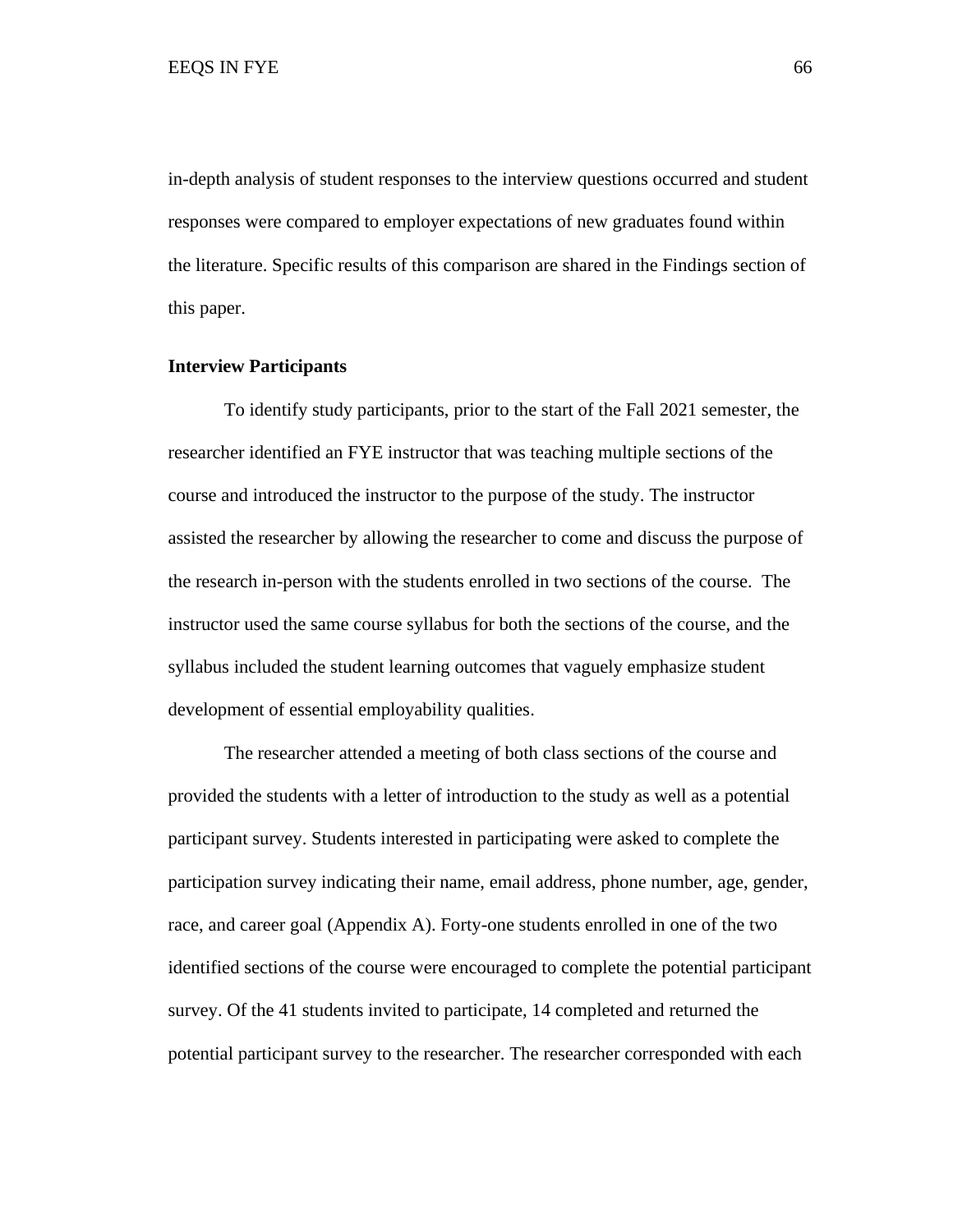of the 14 potential participants via email and was able to schedule and conduct an indepth interview with 10 participants.

Prior to the individual in-depth interview, the 10 student participants were asked to complete the participant consent form (Appendix B). The consent form contained information about the purpose of the interview, audio and video recording, and use of responses. Via the consent form and verbally before each interview, participants were made aware that they were able to withdraw from the interview process at any time and that their participation/withdraw and/or responses to the interview questions would not have any effect or influence on their grade in the firstyear experience (FYE 105) course.

# **Data Collection**

The 10 study participants were interviewed individually during the month of November, prior to the end of the Fall 2021 semester, after a brief introduction of essential employability qualities during the first-year experience course. The researcher conducted the one-on-one interviews with each study participant at a time that worked best for each participant. Each interview lasted approximately 25 to 30 minutes. Interviews were conducted either in-person in the researcher's office at Jefferson Community and Technical College and recorded via Microsoft Teams or were conducted and recorded exclusively online via Microsoft Teams. As previously discussed, the questions used during the interview process were open-ended (Appendix C) and the researcher asked additional follow-up or clarifying questions to add depth to each participant's perception and individual experience.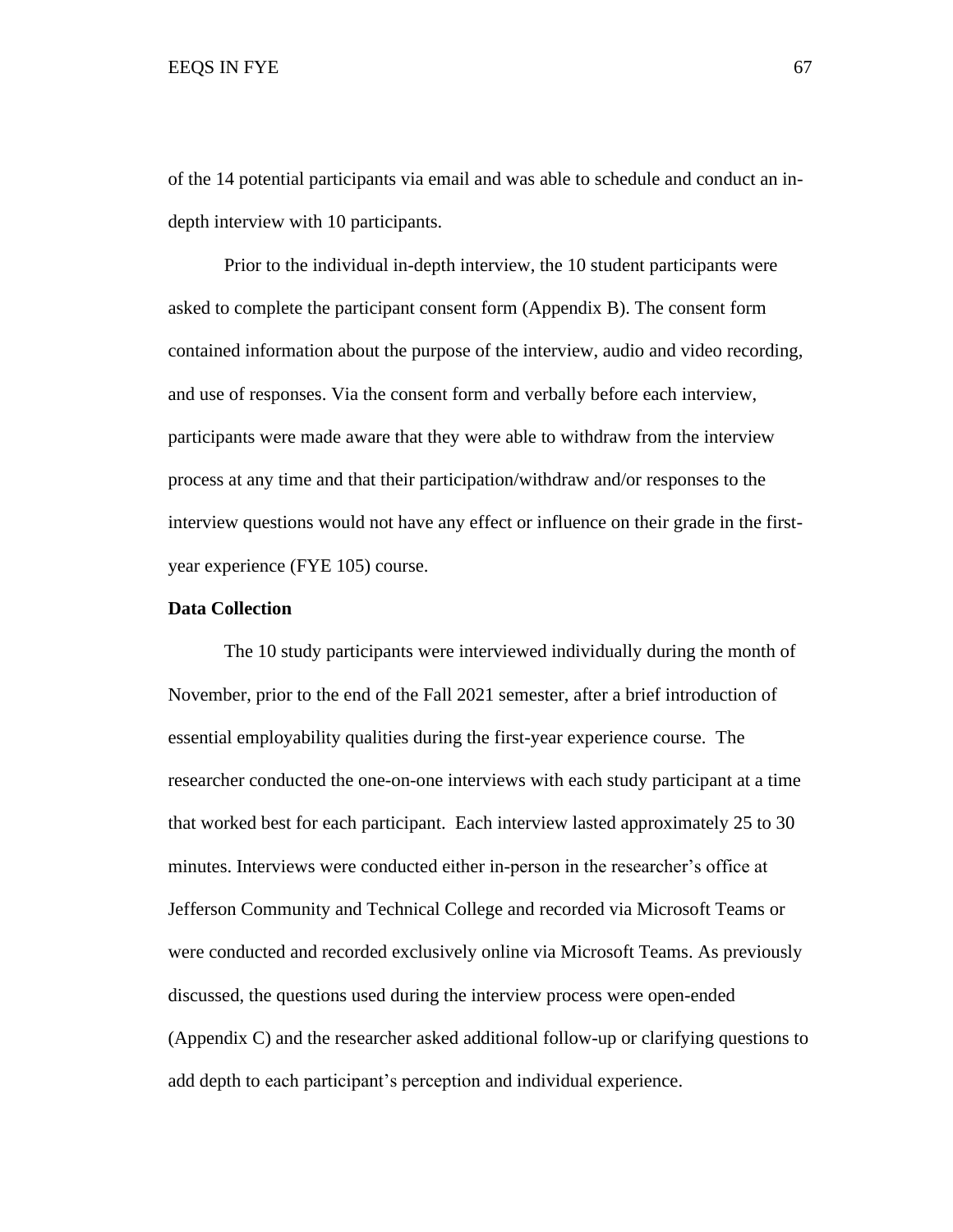## **Data Analysis**

Creswell and Creswell (2018) suggest a series of steps for the analysis of qualitative data. The first step is to prepare data for analysis. In this study, a transcript of each interview was recorded via Microsoft Teams and converted into a Microsoft Word document and edited for accuracy by listening to the audio recording of each interview. The second step was importing all of the edited transcripts into QSR NVivo. Once all of the transcripts were imported into QSR NVivo, all of the participant responses were read, and responses were compared to one another. With more in-depth review, it was determined that similarities in participant responses depended on the interview question being answered. To facilitate the analysis of the similarities in participant responses related to the interview questions, a code was created for each interview question and participant responses to each interview question were then placed in the corresponding code. A series of subcodes were then created that narrowed the scope of the participant responses for each interview question into a series of sub-themes.

The emerging themes related to each interview question provided a holistic approach to addressing RQ1: What skills do students enrolled in a first-year experience course at JCTC perceive that employers are looking for in college graduates? In-depth discussion of the emerging themes linked to this research question can be found in the Findings section of this paper.

RQ2, "How are the perceptions of students in a first-year experience course at JCTC of essential employability skills similar to or different than the skills employers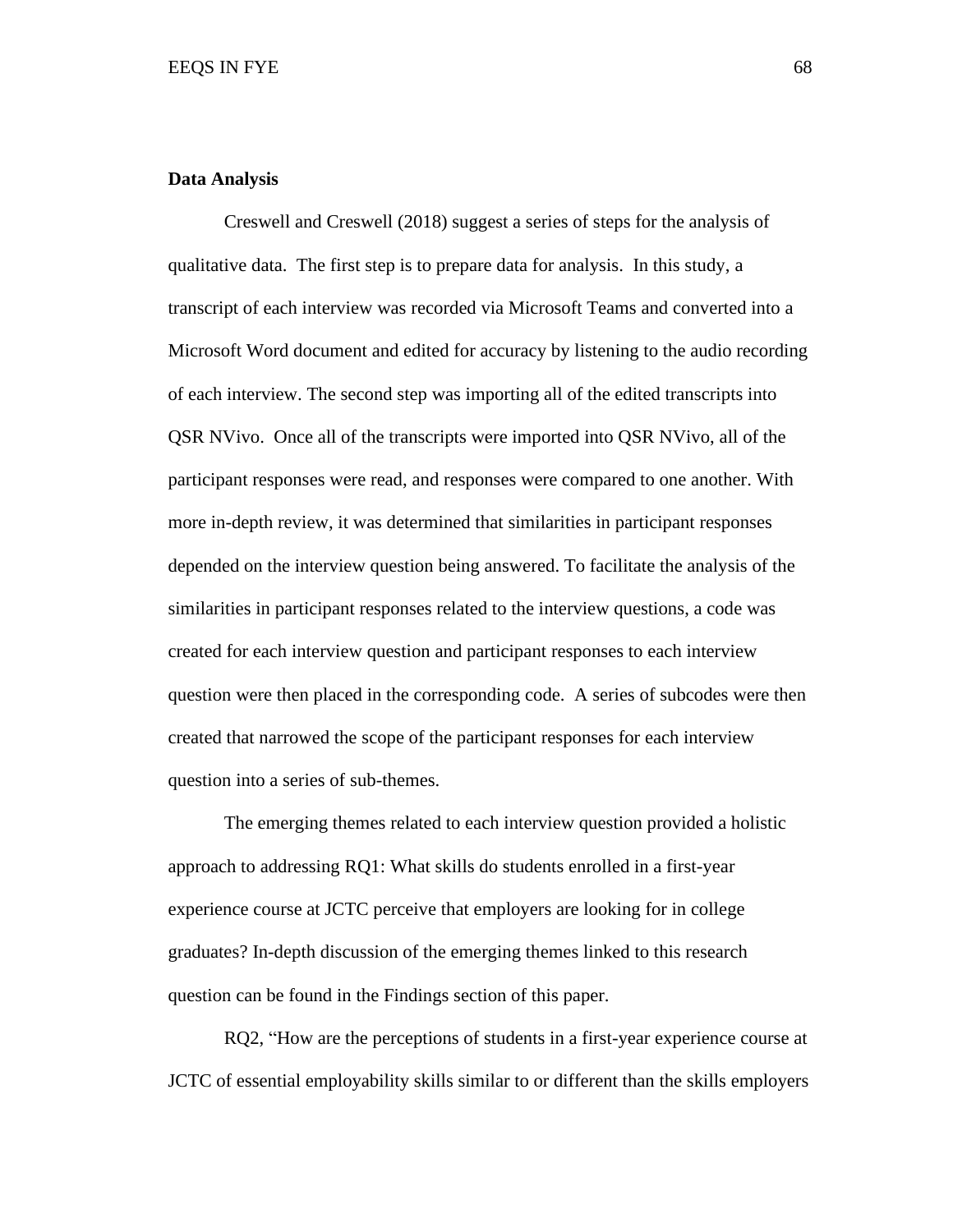are seeking in new graduates (as demonstrated in the literature)?" was then addressed by comparing the participant responses to employer perceptions found in the literature. This detailed comparison can be found in the Findings section of this paper. **Validity**

In order to ensure validity in a qualitative study, Creswell and Creswell (2018) suggest that researchers incorporate validity strategies into research plans. The recommended strategies include triangulation and member checking. In the current study, data obtained from student interviews was reviewed and compared and contrasted to other studies found within the literature and themes were generated based on the convergence of the data collected in the current study with the literature. According to Creswell and Creswell, the generation of themes based on similarities and differences to other studies within the literature can add to the validity of a study and is called triangulation. As recommended by Creswell and Creswell, member checking was conducted by asking the 10 study participants to review the transcripts of their individual interviews and provide any corrections or feedback.

# **Summary**

An in-depth interview qualitative design was used to conduct this study. The purpose of this research was to explore student perception of essential employability qualities in the first-year experience course at JCTC. Four open-ended interview questions and an opportunity for participants to provide additional comments were developed to address RQ 1. Ten study participants were identified from among students enrolled in two sections of the first-year experience course at JCTC. The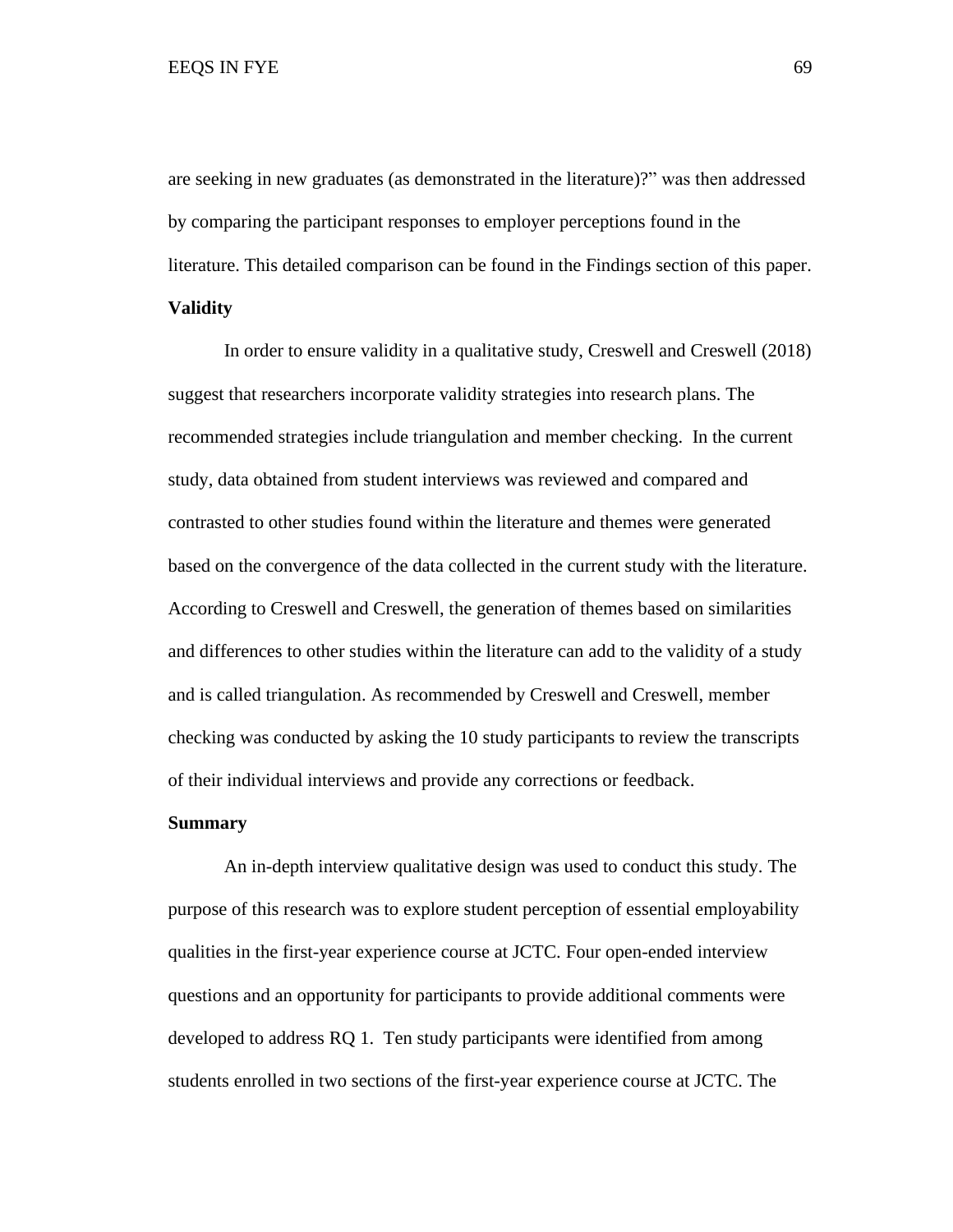individual interviews were audio/video recorded and transcribed via Microsoft Teams. Transcriptions were edited and imported in QSR NVivo for coding purposes. Emerging themes were identified based on the interview questions and several subthemes were identified within each theme. In an effort to address RQ2, participant responses were compared and contrasted to current literature.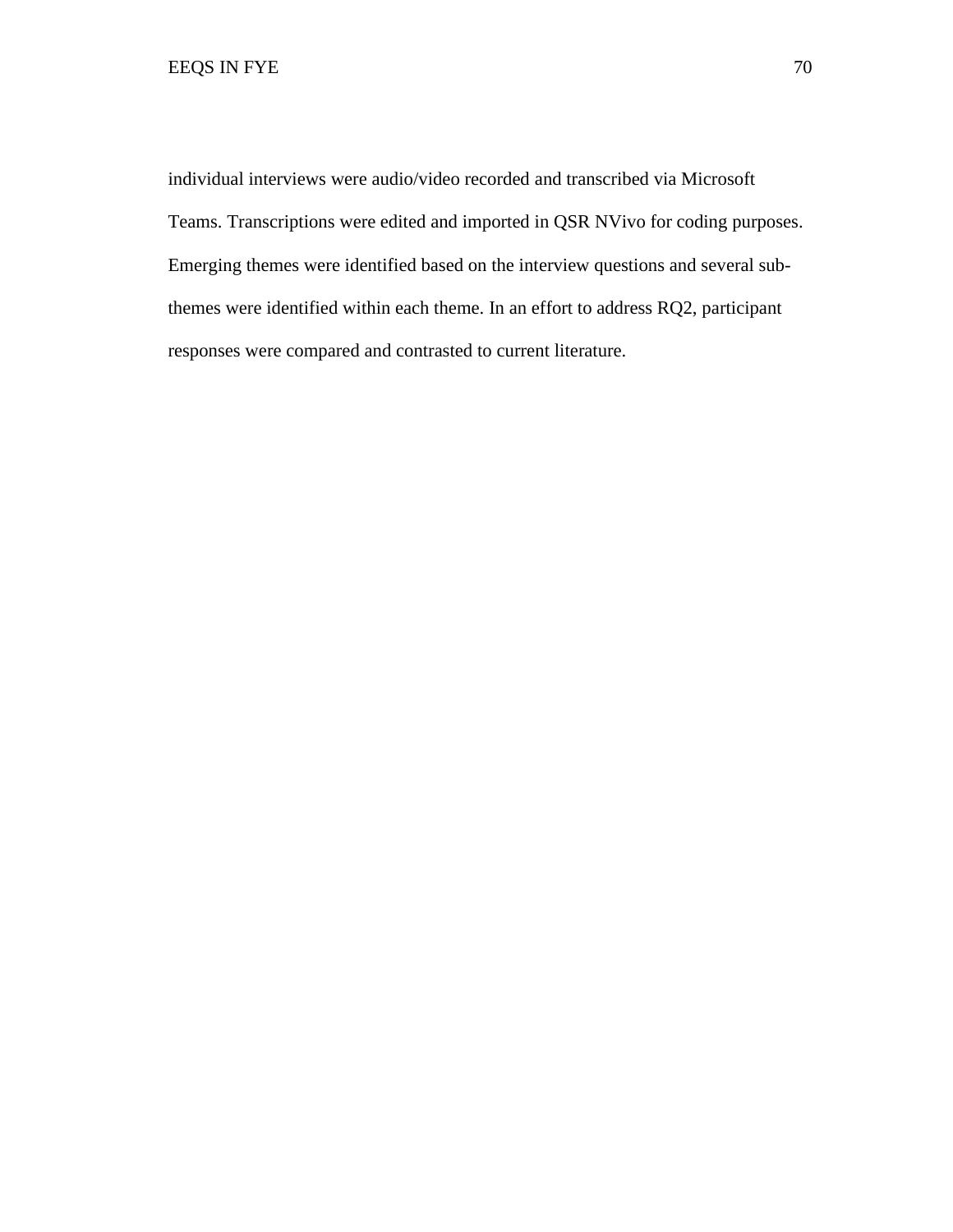## **Chapter 4**

### **Findings**

The purpose of this qualitative study was to explore student perception of essential employability qualities during enrollment in a first-year experience course (FYE 105) and compare and contrast student perceptions to employer perceptions found within the literature. The research questions for this study were:

RQ1: What skills do students enrolled in a first-year experience course at JCTC perceive that employers are looking for in college graduates? RQ2: How are the perceptions of students in a first-year experience course at JCTC of essential employability skills similar to or different than the skills employers are seeking in new graduates (as demonstrated in the literature)?

This chapter contains the demographics of the 10 study participants, the data collected via participant responses to the four in-depth interview questions and a comparison of participant responses to employer responses demonstrated in the literature.

## **Participant Demographics**

Potential study participants were asked to complete a participation survey that included their name, email address, phone number, age, gender, race, and career goal. The researcher received 14 completed participation surveys and was able to make arrangements with 10 participants that completed the in-depth interview. As shown in Table 1, participants were anonymized and represented numerically. Participants will be referred to numerically throughout the remainder of the discussion of this study to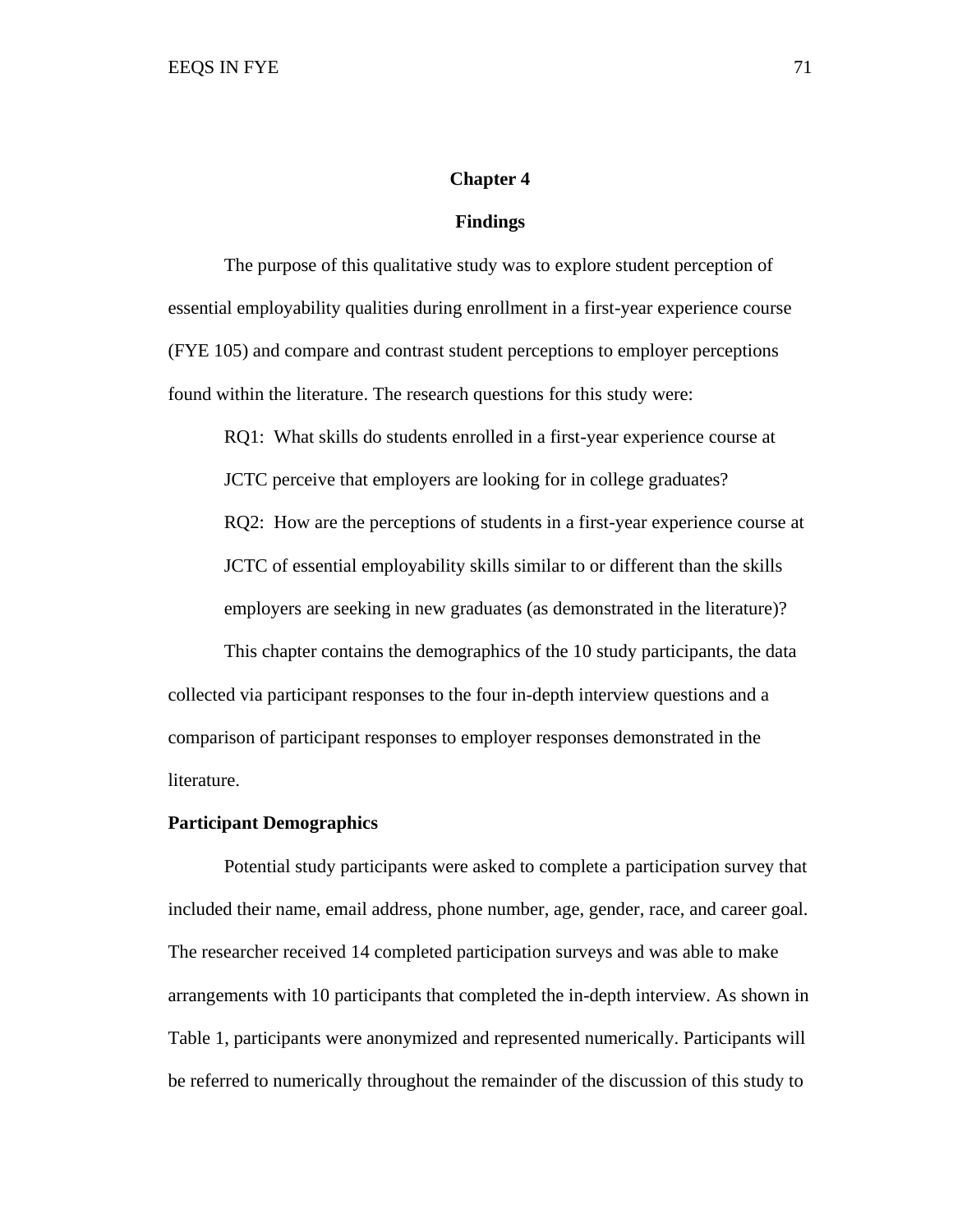indicate individual responses as needed. Six of the study participants identified as female and 4 identified as male. Six identified their race as white and 4 identified as either biracial, African American, or Latino. Eight study participants ranged in age from 18 to 23 years of age and the remaining study participants identified as 30 and 49 years of age. Three of the study participants indicated their career goal as obtaining a career in computer information technology. The remaining participants indicated their career goals as professions such as counseling, nursing, radiography technology, aviation maintenance, and chemical engineering.

# **Table 1**

| Participant    | Age | Gender | Race               | Career goal                 |
|----------------|-----|--------|--------------------|-----------------------------|
|                | 18  | Female | White              | Psychology/Therapist        |
| $\overline{2}$ | 18  | Male   |                    | Computer App                |
|                |     |        |                    | Development                 |
| 3              | 18  | Female | White/Middle       | <b>Chemical Engineering</b> |
|                |     |        | Eastern            |                             |
| $\overline{4}$ | 18  | Female | African American   | <b>Nursing</b>              |
| 5              | 19  | Male   | Latino/Brazil      | <b>Computer Programming</b> |
| 6              | 19  | Male   | White              | Cybersecurity               |
| 7              | 20  | Female | White              | Radiography Technician      |
| 8              | 23  | Female | Black/White/Native | <b>Aesthetic Nursing</b>    |
|                |     |        | American           |                             |
| 8              | 30  | Male   | White              | <b>Aviation Maintenance</b> |
| 9              | 49  | Female | White              | Counseling                  |

# *Participant Demographics*

## **Themes**

The in-depth interview questions were created to address RQ1: What skills do students enrolled in a first-year experience course at JCTC perceive that employers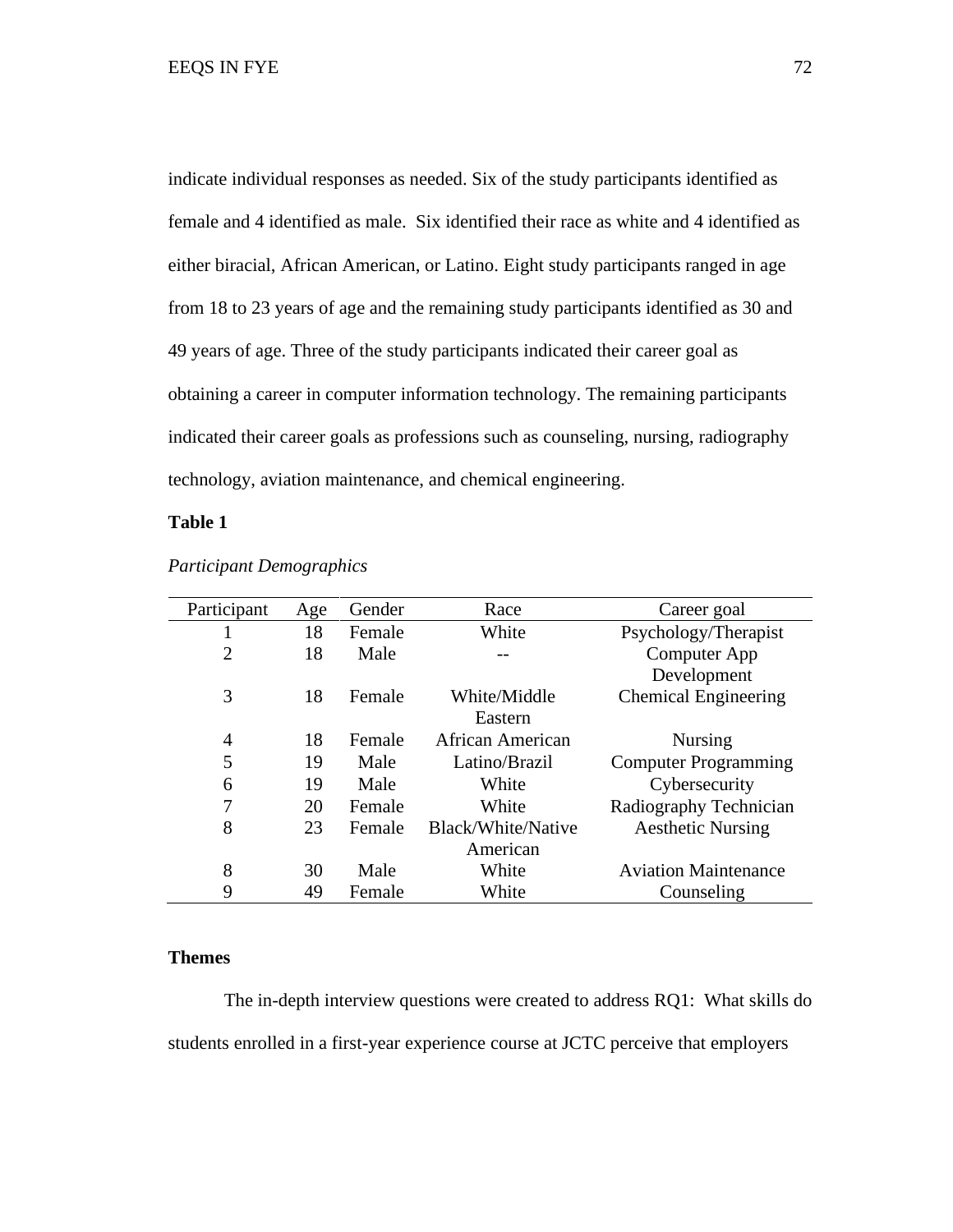are looking for in college graduates? Emerging themes were identified within the participant responses to each in-depth interview question. To provide a context for the emergence of the themes, in this section of the paper, the interview questions from which the themes were coded serve as the foundation for the presentation of the results. Following the presentation of the themes identified within the participant responses to the interview questions, participant responses are compared and contrasted with the employer perceptions found within the literature to address RQ2, "How are the perceptions of students in a first-year experience course at JCTC of essential employability skills similar to or different than the skills employers are seeking in new graduates (as demonstrated in the literature)?"

## *Skills Employers Look for in College Graduates*

Participant responses to IQ1: "What skills do you think employers look for in college graduates?" were categorized into 3 sub-themes. As shown in Table 2, the sub-themes included job-specific skills, soft skills, and education qualifications. Several participants included one or more of these sub-themes in their individual response to the interview question, therefore the maximum number of potential responses for any one sub-theme was 10. A list of keywords indicative of each subtheme was created based on the participants' responses.

#### **Table 2**

## *Skills Employers Look for in College Graduates*

| Sub-theme<br>Number of responses<br>Keywords |  |
|----------------------------------------------|--|
|----------------------------------------------|--|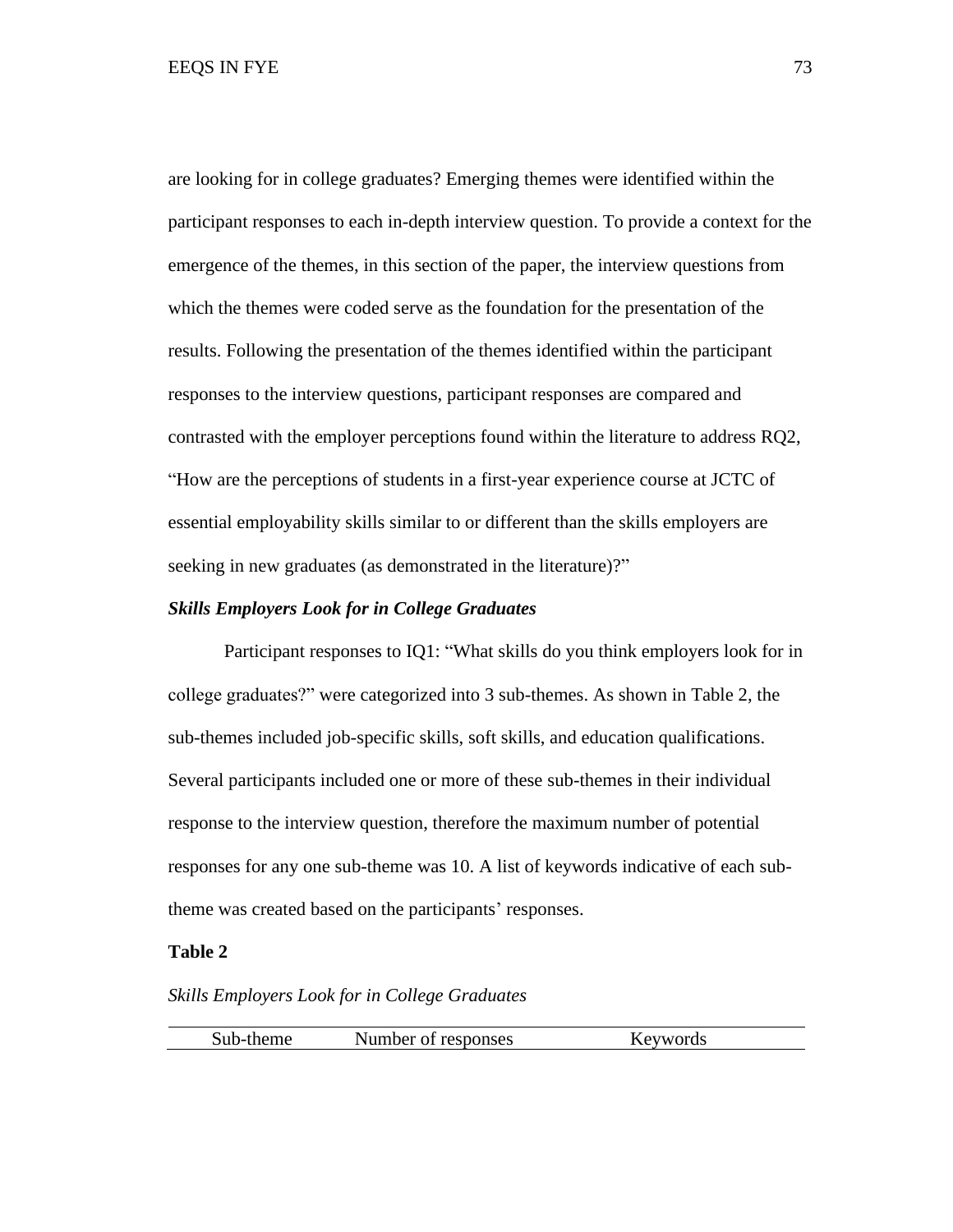| Job-specific skills | 8              | Computer programming,              |
|---------------------|----------------|------------------------------------|
|                     |                | computer information technology,   |
|                     |                | hands-on labor, well-versed in     |
|                     |                | field, vary based on job           |
| Education           | $\overline{4}$ | Level of education, alignment of   |
| qualifications      |                | education with position being      |
|                     |                | filled, college degree, overall    |
|                     |                | grade point average in college     |
|                     |                | level coursework                   |
| Soft skills         | 6              | Time management, loyalty,          |
|                     |                | honesty, hard worker,              |
|                     |                | organization skills, confidence,   |
|                     |                | ability to trust, communication,   |
|                     |                | teamwork, reliability, respect for |
|                     |                | diversity, good at studying,       |
|                     |                | listening, following instructions, |
|                     |                | trainable, being hospitable,       |
|                     |                | common sense, being a leader,      |
|                     |                | knowing what's expected of you     |

 Eight of the 10 participants' responses were categorized as job-specific skills. A participant's response was categorized as indicative of employers seeking job specific skills during the hiring process if the participant chose a specific field of study upon which to provide their explanation of the skills employers seek in college graduates or if job specific skills were mentioned in some context. Four of the participants mentioned skills related to information technology and computer programming including basic programming and application of programming techniques outside of the workplace to create personal websites or applications. For example, Participant 5 stated, "they look for things you do outside of work like…you made a game by yourself, or you made a website by yourself." In addition to the emphasis placed on the demonstrable use of technology, participants also mentioned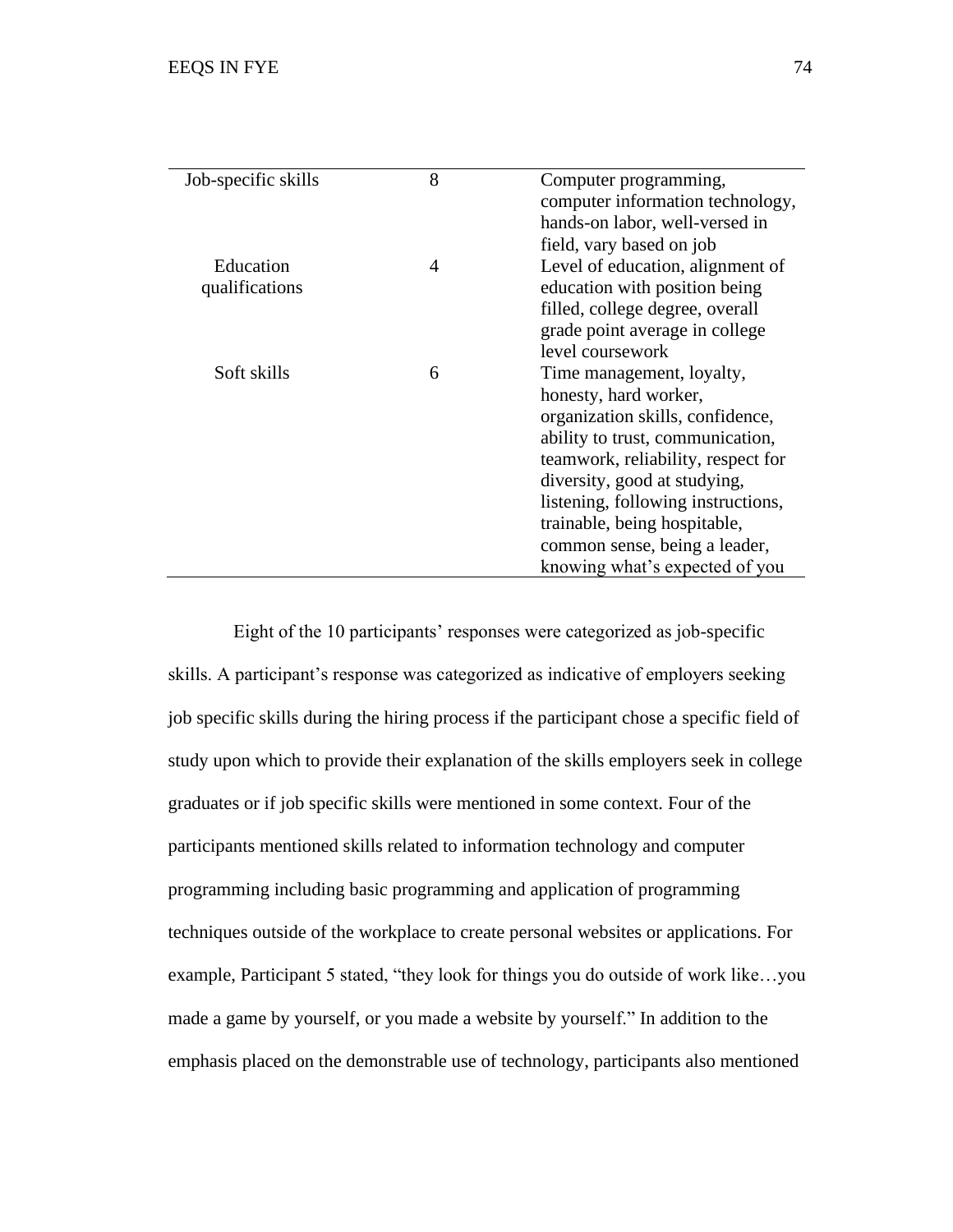the importance of previous experience with hands-on labor, being well versed in multiple areas of a field such as teaching or counseling, meeting a business's requirements for being able to do a job and that the necessary skills would depend on the job that an individual is seeking. In relation to being well versed, participant 10 stated, "I think diversity, well roundedness…being well versed in multiple areas within an industry." To demonstrate the connection of the necessary skills as dependent on the job an individual is seeking, prior to providing a response, to IQ1, participant 9 asked, "What employers?" and participant 1 stated, "it depends on what job you would like."

In addition to 8 of the participants placing emphasis on job-specific skills, four of the participants' responses were categorized as the educational qualifications necessary for a position as included in a job posting. More specifically, the participants mentioned employers reviewing a job applicant's level of education, alignment of education with the position being filled, college degree, and overall grade point average in college level coursework. To demonstrate the importance of grade point average, Participant 9 stated, "If you got a 4.0 that tells them a lot without you saying anything. Without them seeing your work, that lets them know you are good at doing your chores."

Six of the 10 participants provided responses that were categorized as soft skills. Keywords that appeared in the participant responses that were indicative of employers looking for college graduates with soft skills during the hiring process included: time management, loyalty, honesty, a hard worker, organization skills,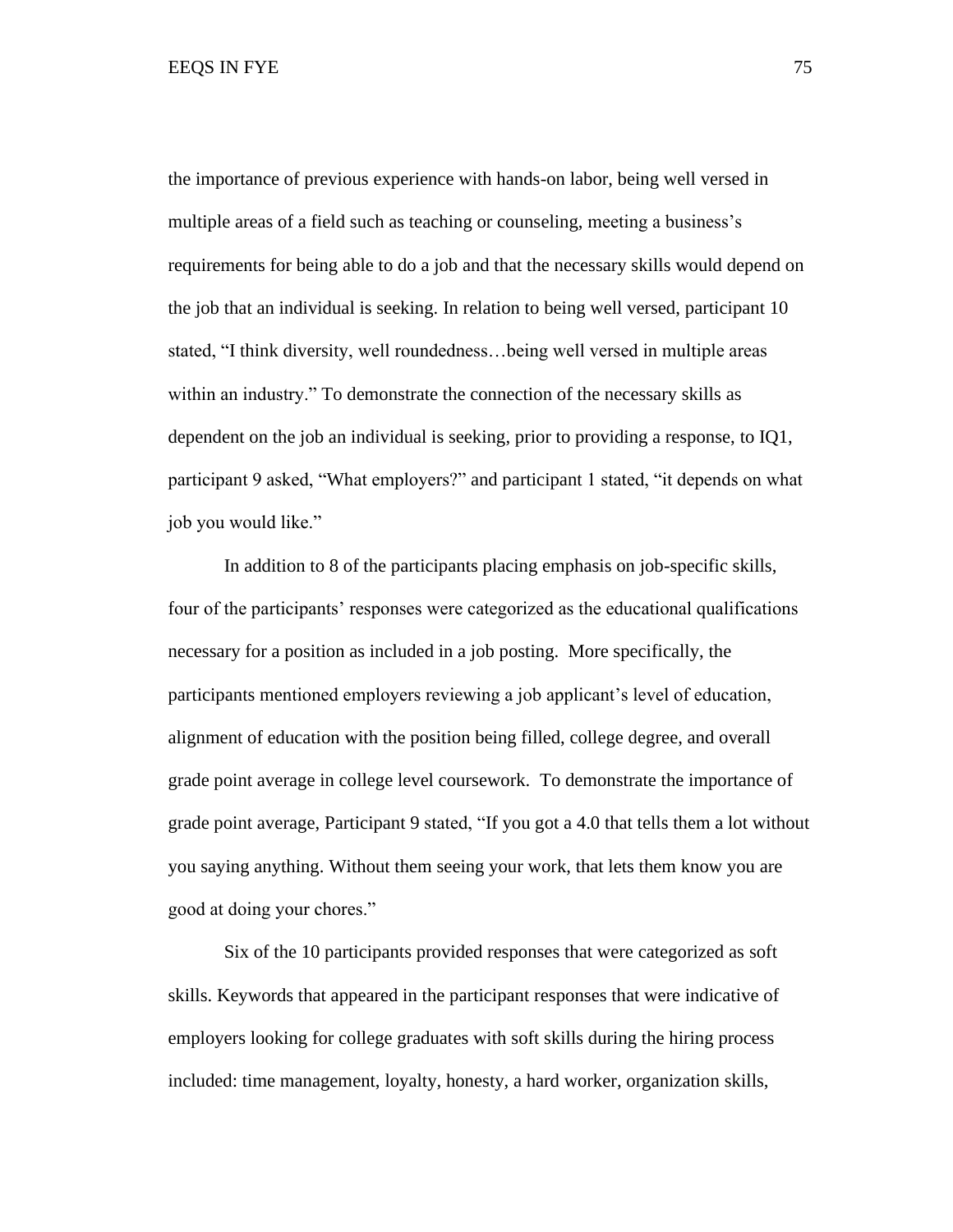confidence, ability to trust, communication, teamwork, reliability, being able to relate to other people that are different from you, good at studying, good at turning things in on time, listening, following procedures, someone that is trainable, good at prioritizing tasks, being hospitable, showing love towards other people, helping others, standing your ground, not being a follower but a leader, common sense, and knowing what's expected of you. Within the soft skills mentioned, confidence, communication, and teamwork appeared in the responses provided by two participants. The other soft skills were unique and each provided were by individual participants.

## *Job-specific Skills, Soft Skills, or Both*

For the second interview question, participants were provided with the following definitions of job-specific skills and soft skills:

Job-specific skills: skills that are often learned during college coursework within a specific field of study represented by completion of a college degree within the field of study. For example, if a student earns a college degree in nursing, they know how to take a person's blood pressure. If a student earns a college degree in construction technology, they know how use a hammer to frame a structure like a house.

Soft skills: soft skills include skills such as communication, problem solving, inquiry, teamwork, responsibility, ethics, and life-long learning.

The participants were then asked whether employers believe: (a) job-specific skills are more important than soft skills, (b) soft skills are more important than job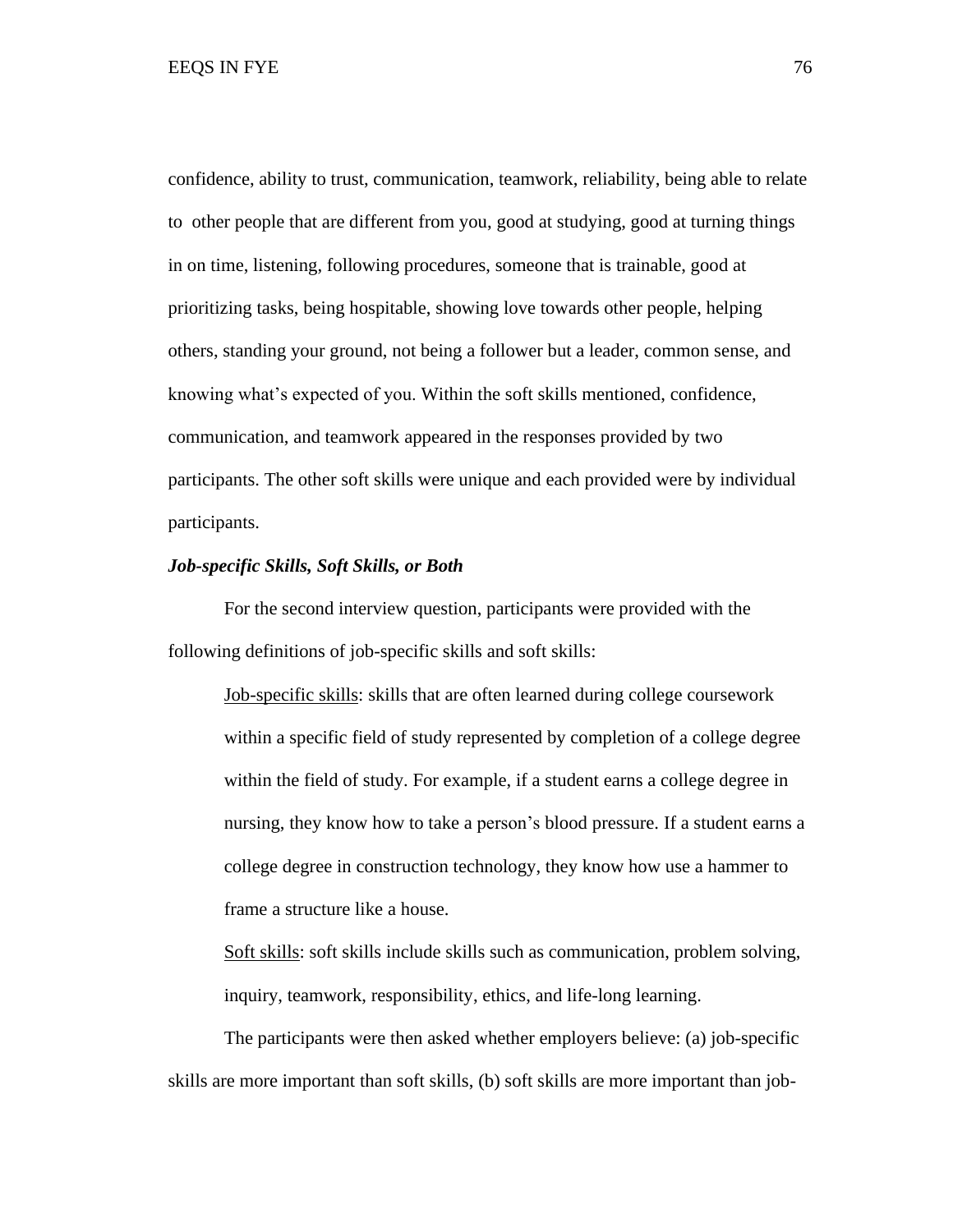specific skills, or (c) job-specific skills and soft skills are equally important.

Participants were asked to choose the statement they agree with the most and provide an explanation for their response. As shown in Table 3, participant responses were categorized into sub-themes based on the multiple-choice options provided in the interview question.

# **Table 3**

| <b>Employers believe</b>                                           | Number<br>of   | Example quotes                                                                                                                                                                                                                                                                                                                                   |
|--------------------------------------------------------------------|----------------|--------------------------------------------------------------------------------------------------------------------------------------------------------------------------------------------------------------------------------------------------------------------------------------------------------------------------------------------------|
| (A) Job-specific skills are<br>more important than<br>soft skills  | Responses<br>1 | "In a perfect world I would<br>say that some employers<br>look for soft skills, but<br>nowadays a lot of them are<br>looking for what college<br>degree I got, probably what<br>grades that you hadSo I<br>think that nowadays it is<br>more job specific over soft<br>skills even though I think<br>both could have been<br>equally important." |
| (B) Soft skills are more<br>important than job-<br>specific skills | 3              | "Every job comes with<br>training so you're going to<br>learn how to do it. I mean<br>the basics is always helpful,<br>but they're going to teach<br>you that anyways. So really,<br>if you can show that you<br>can learn and communicate<br>properly then you are<br>already going to learn how<br>to do the job."                             |

*Job-specific Skills, Soft Skills, or Both*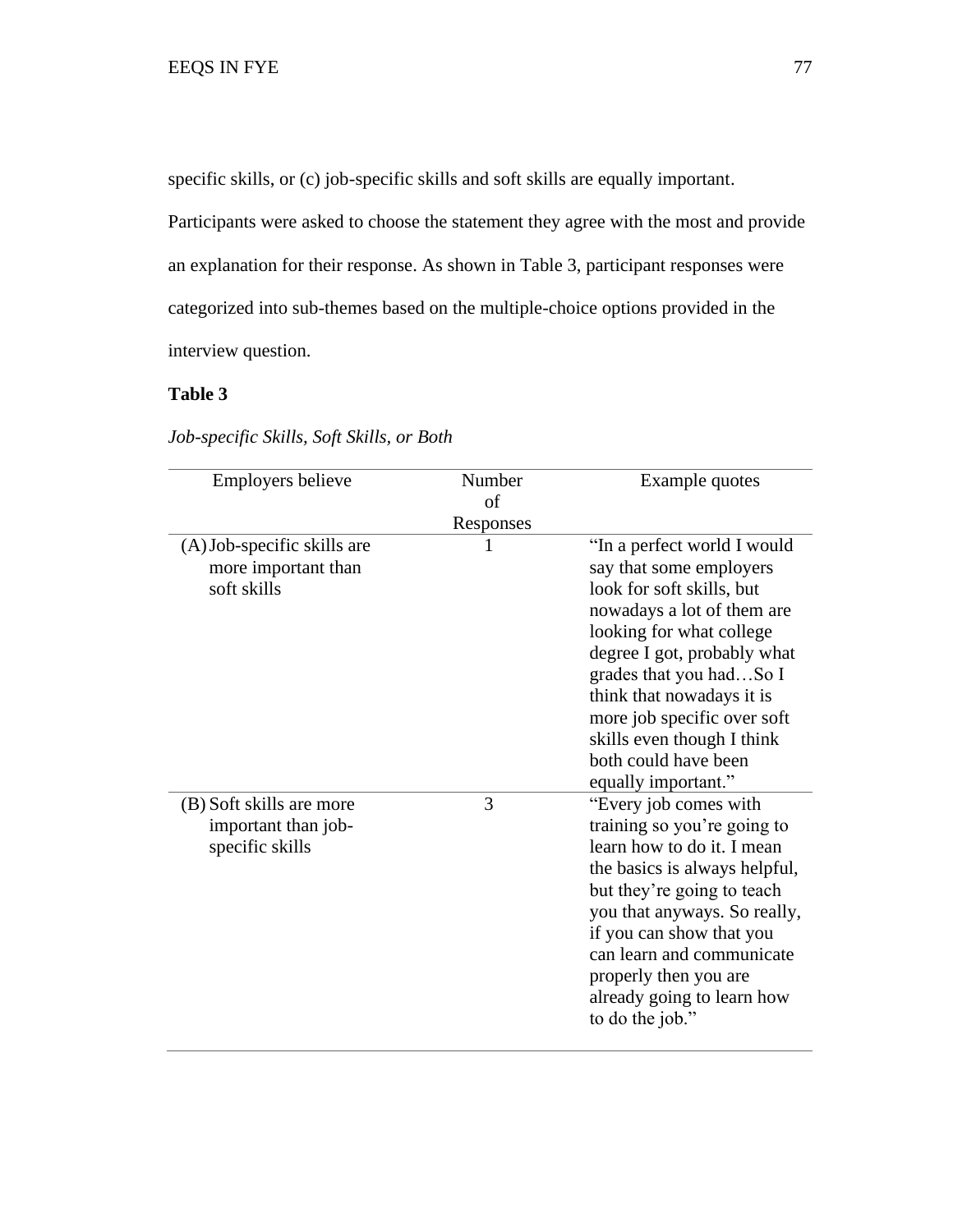|                                                                     |   | "I feel that soft skills are<br>something that you kind of<br>learn over a long period of<br>time, not something that you<br>can be taught in a short<br>amount of time but I think<br>job specific skills are<br>something that someone<br>could teach you in a short<br>amount of time." |
|---------------------------------------------------------------------|---|--------------------------------------------------------------------------------------------------------------------------------------------------------------------------------------------------------------------------------------------------------------------------------------------|
|                                                                     |   | "I feel like soft skills are<br>inherited. Usually just due<br>to growing up. It's much<br>easier. Soft skills are<br>abstract. They're much<br>easier to learn and<br>obviously once you learn<br>those, you can incorporate<br>those into a job specific<br>skill."                      |
| (C) Job-specific skills and<br>soft skills are equally<br>important | 6 | "For example, you could be<br>the best baseball player but<br>if you cannot work well<br>with your team you are<br>useless. It's not going to<br>help you be better, it's not<br>going to help the company<br>be better."                                                                  |
|                                                                     |   | "Communication is really"<br>importantsometimes you<br>run into things that they<br>might not have shown you<br>in nursing school and you<br>might have to ask a more<br>senior nurse to address<br>this."                                                                                 |
|                                                                     |   | "Because you need to know<br>how to work something<br>before you guess and do it                                                                                                                                                                                                           |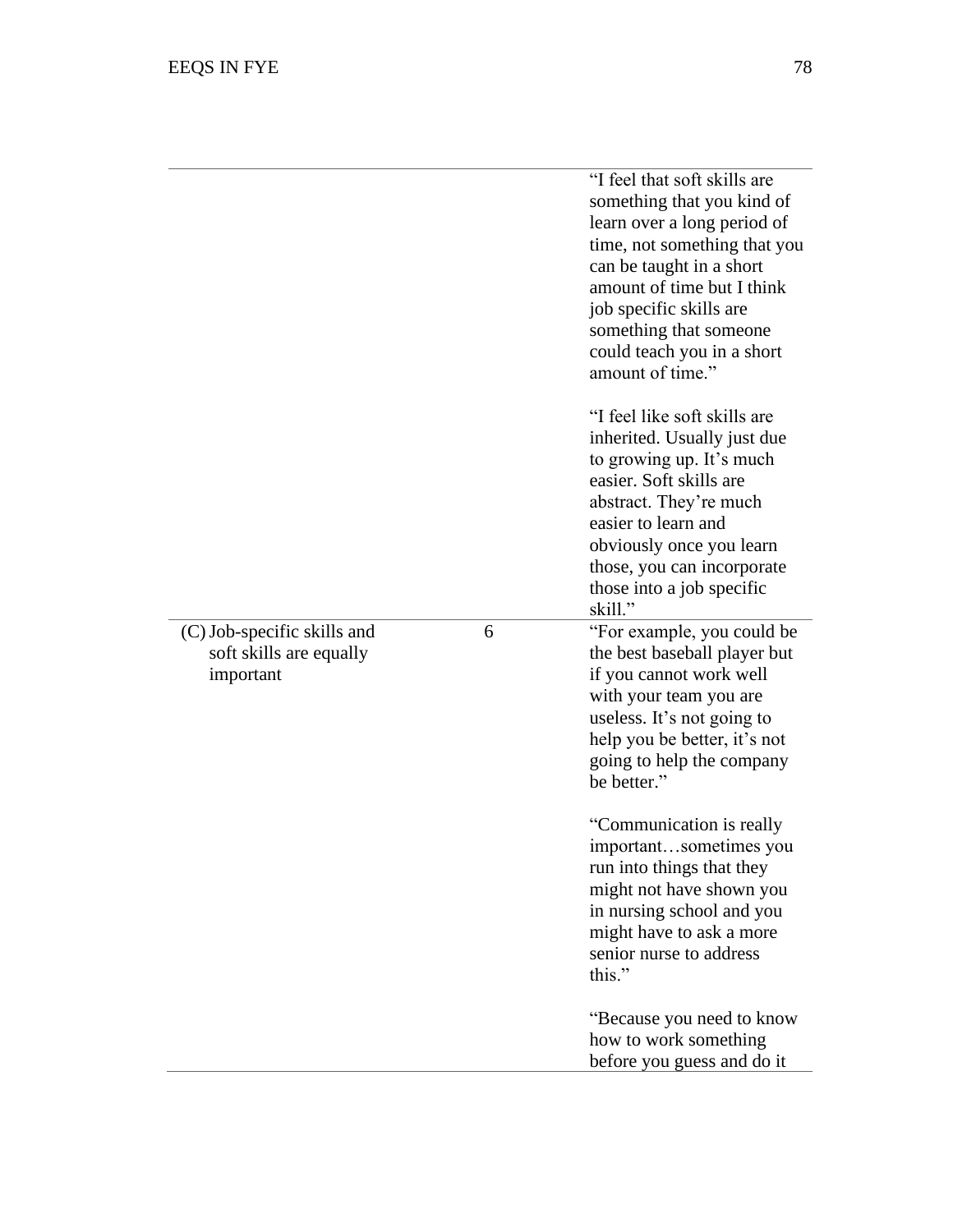on your own…because you could mess up and make everybody be off track."

"Personally, if I were hiring, I would want to know that their skills are up to par, but that they can also really sit down and work with other people and problem solve."

"You need to be able to do your job, you need to be able to do what is expected of you…you should still be able to communicate with a patient and be able to get their needs through without them feeling uncomfortable."

"You need to know how to do the job, but you also need to know how to deal with the other employees."

One participant indicated that employers believe job-specific skills are more important than soft skills (Table 3). The participant explained that he believes that in a perfect world job-specific skills and soft skills could be equally important, but employers place a lot of emphasis on the college degree that an individual has earned, the grades an individual earned during college, and what college an individual attended. In explanation of the importance of degree and grades, the participant expressed that employers believe an individual's grades are a good representation of what an individual's performance may be like in the workplace.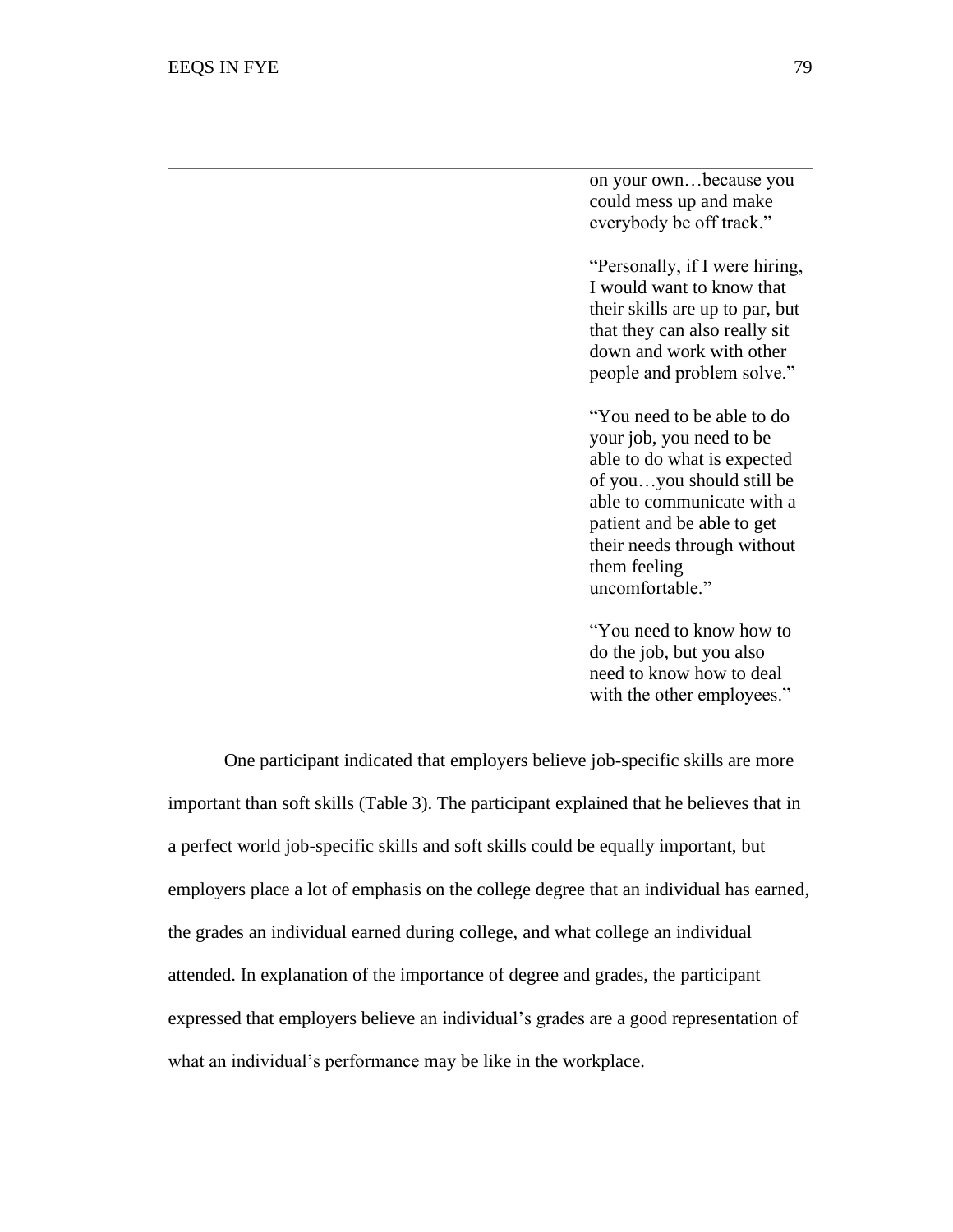Three participants responded that employers believe soft skills are more important than job-specific skills (Table 3). One of the three participants explained that every job comes with training that focuses on the job-specific skills necessary to do a job, so if a potential employee demonstrates his ability to learn and communicate, then the individual can be taught to do the job effectively. The second participant that indicated soft skills are more important explained that soft skills are learned over a long period of time and cannot be taught in a short period of time. However, job-specific skills are something that someone can teach a potential employee in a short amount of time. The third participant explained that soft skills are an abstract concept. Soft skills like teamwork and problem solving are fundamentals of all jobs, learned by growing up, easier to learn than job-specific skills, and serve as a foundation upon which job-specific skills can be built.

Six of the 10 participants responded that employers believe job-specific skills and soft-skills are equally important (Table 3). Each participant provided an in-depth explanation for their choice. All the responses included emphasis on the importance of being able to perform a job while also being able to communicate and collaborate with others as a member of a team. One participant stated, "For example, you could be the best baseball player but if you cannot work well with your team, you're useless." A second participant stated, "Personally, if I were hiring, I would want to know that their skills are up to par, but that they can also sit down and work with other people and problem solve." A third participant stated, "You do need to know how to do the job, but you also have to know how to deal with the other employees."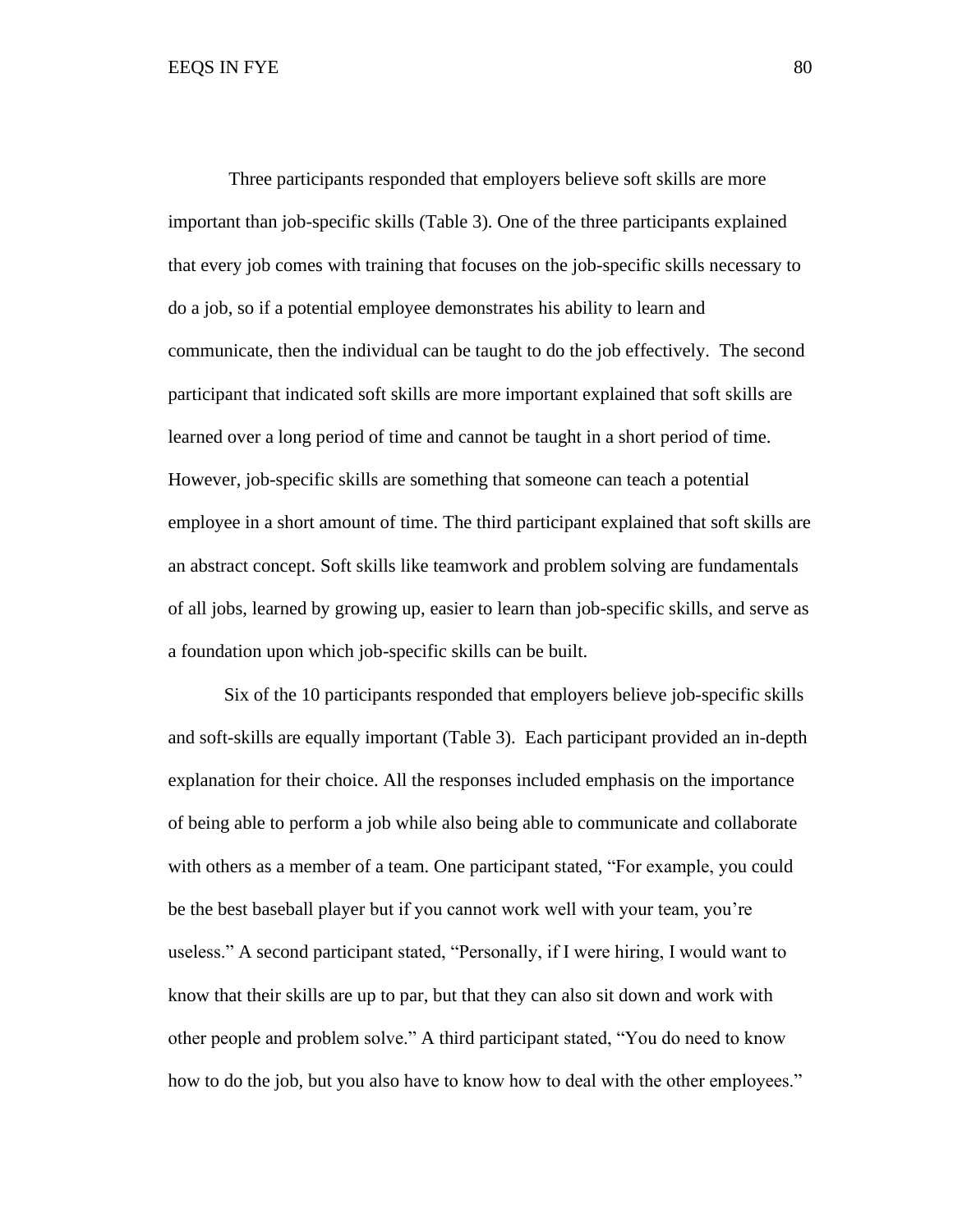A fourth participant emphasized the importance of being able to ask questions about work processes and procedures because mistakes made by one employee can "make everybody off track." The two remaining participants used the nursing example provided in the definition of job-specific skills to explain that nurses have to know how to take a person's blood pressure, but they also have to know how to communicate with patients and other employees to provide the best care for patients. In the nursing context, communicating with other employees involves asking for assistance from more senior level professionals to address patient care needs.

#### *Prepared with the Soft Skills Employers Seek*

When asked IQ3, "Do you think you currently possess the soft skills that employers seek? If so, what skills do you possess and where did you learn the skills? If not, what skills do you need to develop?" All 10 of the participants stated that they possess the soft skills that employers seek. The skills that participants expressed they possess varied, as did where the skills were learned (Table 4). Seven of the participants indicated that they possess communication skills. However, 4 participants indicated that they could continue to develop their communication skills. For example, one participant indicated that they have good communication skills but explained the need to continue to develop communication skills, "I think there is always room for personal improvement, [like] paying more attention when someone is talking to you." In addition to placing emphasis on continuing to develop communication skills, 3 participants indicated the importance of continuing to develop soft skills in general throughout one's life. For example, one of the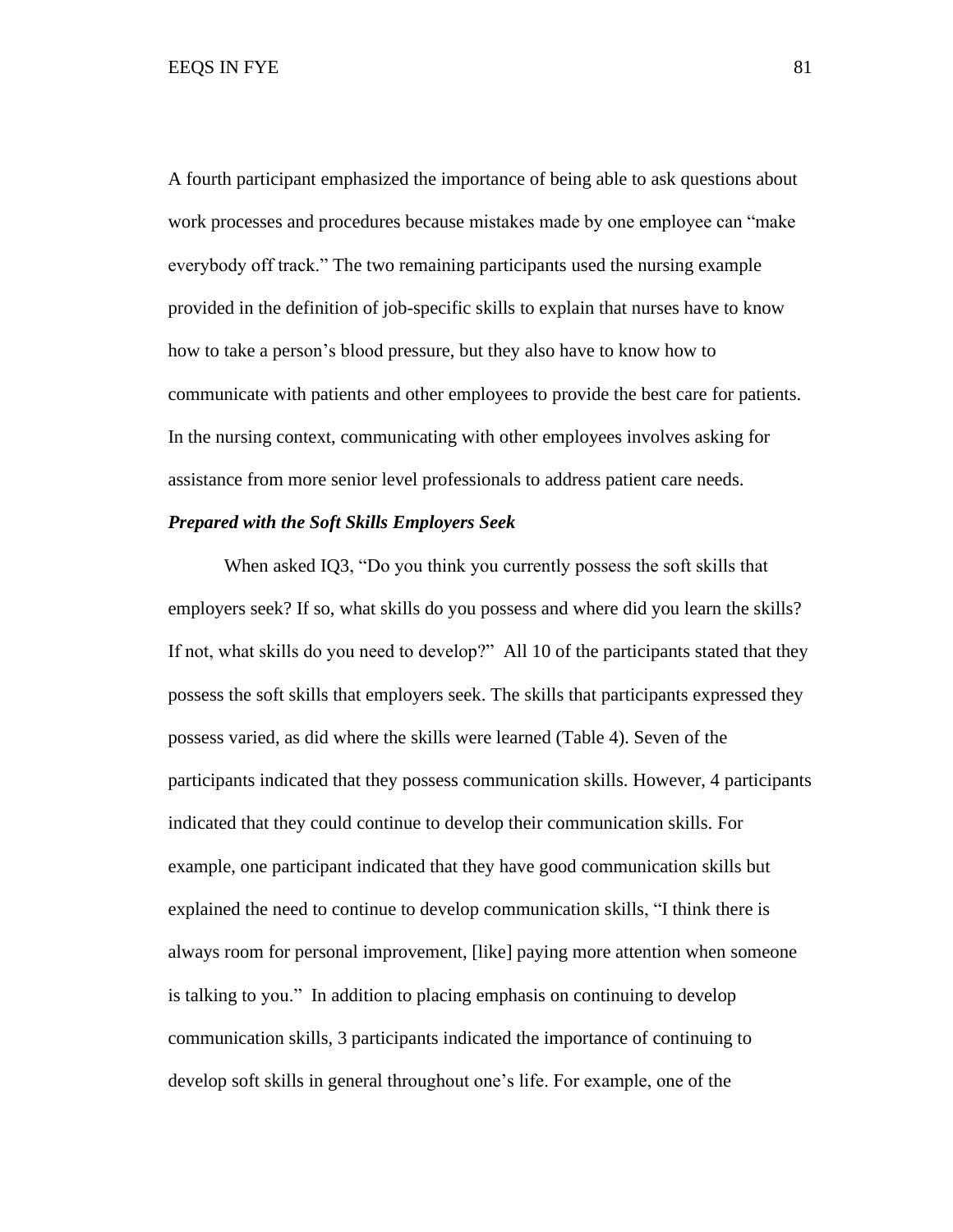participants stated about soft skills, "I'm sure by the time I'm 50 or 60 I'll have even more." Overall, even though all of the participants indicated that they possess the soft skills that employers seek, the majority recognized the need to continue to develop their soft skills.

# **Table 4**

| Theme                               | Number of responses |  |
|-------------------------------------|---------------------|--|
| What skills do you possess?         |                     |  |
| Communication                       | 7                   |  |
| Teamwork                            | 5                   |  |
| Problem solving                     | $\overline{4}$      |  |
| Life-long learning                  | $\overline{2}$      |  |
| Honesty                             | 1                   |  |
| Loyalty                             | 1                   |  |
| Time management                     | $\mathbf{1}$        |  |
| Good work ethic                     | $\mathbf{1}$        |  |
| Responsibility                      | $\mathbf{1}$        |  |
| Respect for diversity               | $\mathbf{1}$        |  |
| Where did you learn the skills?     |                     |  |
| Family/upbringing                   | 8                   |  |
| Work experience                     | 7                   |  |
| Playing sports                      | 2                   |  |
| School                              | $\overline{2}$      |  |
| What skills do you need to develop? |                     |  |

*Skills Possessed, Where Learned, and Skills Continuing to Develop*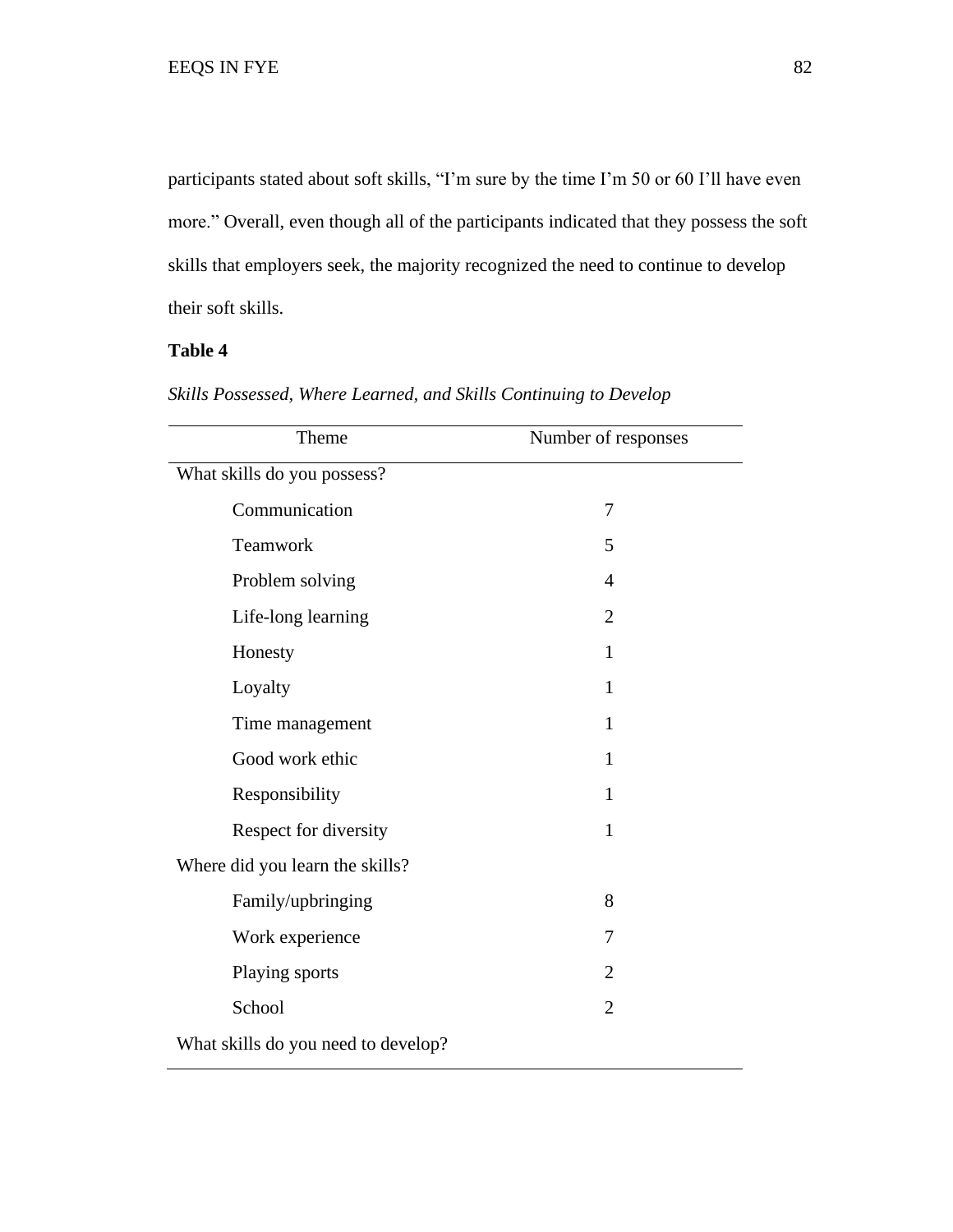| Communication                          | 4 |
|----------------------------------------|---|
| Continue to develop all soft<br>skills | 3 |
| Responsibility                         | 1 |
| Organization                           | 1 |
| Professionalism                        | 1 |
| Problem Solving                        |   |
|                                        |   |

When asked to explain where they learned the soft skills they currently possess, 8 of the participants indicated that they learned the skills from observing and interacting with their families (Table 4). One participant stated, "My parents always told me to communicate to talk to them, to tell them my problems…so that was my upbringing." A second participant stated, "My mom especially. We are immigrants. She had to learn English and she currently works somewhere that she has to talk with customers all day and she has an accent, so she has to deal with people who are saying stuff like, I don't want her because of the way she talks." A third participant stated, "My parents always taught me to work with others and even if you don't agree with someone, you just respect them..." A fourth participant stated, "In my family, I think it was important that we were ready for the job world so we always learned all the responsibilities and as a family we've always worked together." Overall examples set by parents and interactions with family members was a primary driving force in the development of soft skills among the participants. The two participants that did not mention family as an important factor in their soft skills development emphasized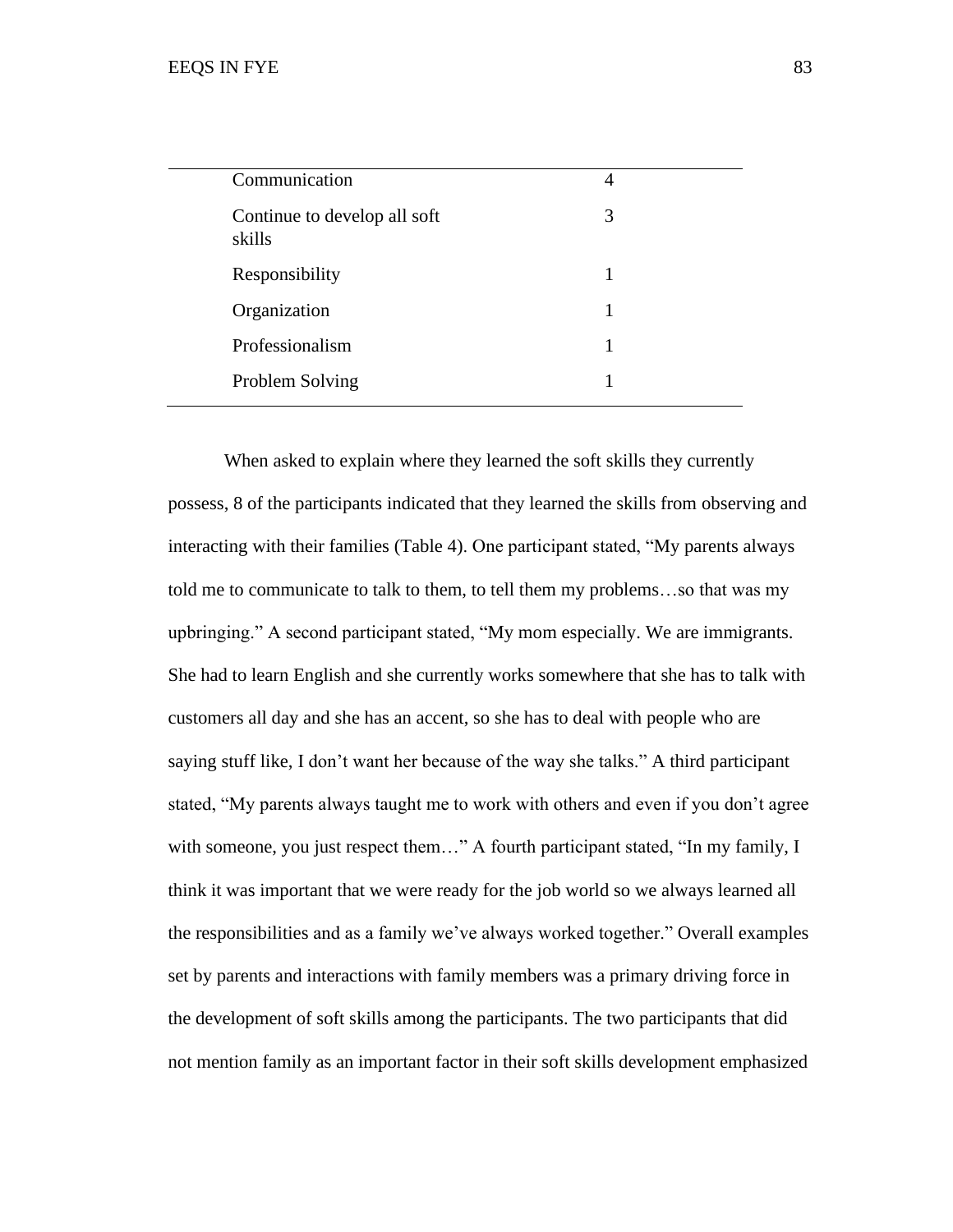the importance of their previous work experiences; this is not indicative that family is not important to these individuals, but that family development of soft skills was not the first thing that came to mind for the participants.

Seven participants cited previous work experience as one of the ways in which they developed soft skills (Table 4). At various points in the interview process, the participants shared a variety of previous work experiences including working in fastfood, teaching swimming lessons, working in customer service, being a hairdresser, working in retail, and working at United Parcel Service. Four of the participants explained that at previous or current places of employment they held supervisory roles. One of the participants shared that she managed a hair salon for three years and found that being a manager was difficult. She explained, "You lose the one on one…it is difficult to be their boss and be their peer. I didn't like that." Another participant shared that he has had various leadership roles and is currently a team lead at United Parcel Service, where he has had the opportunity to enhance his communication skills "UPS has taught me a lot of different ways to communicate with people and different types of people to communicate with." Overall, the majority of the participants have had very little leadership responsibility within the workplace, but work experience has impacted the majority of the participants development of soft skills.

## *Impact of Education at JCTC*

When asked IQ4, "Do you think your education at JCTC will influence your preparation for the workforce? If so, how? If not, why?" all of the study participants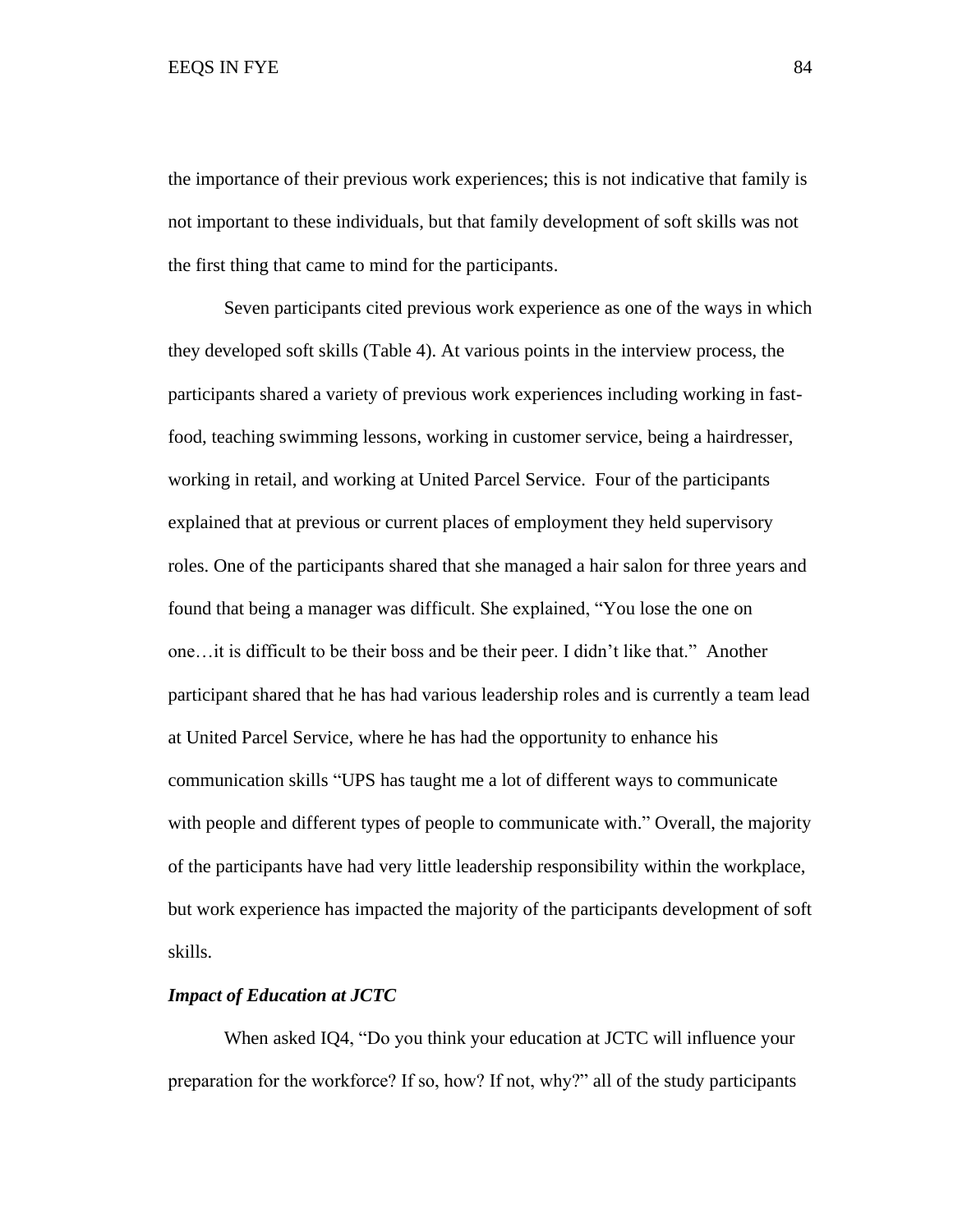indicated that their education would influence their preparation for the workforce by preparing them with the job specific skills that are embedded within a college degree in a specific field. In their individual explanations each of the participants referenced their career goal and the importance of learning skills related to the field (Table 5). One participant stated, "I'm here to learn about my job" and another said, "…figuring out the work that I will be doing to help me proceed in the career that I want." In addition to the importance of learning job specific skills, 4 participants vaguely mentioned that their education at JCTC would help them develop soft skills (Table 5). One of the participants stated that their education at JCTC would, "prepare me with both soft skills and job specific skills." A second participant stated that the education they receive at JCTC will "get me ready to work with diverse groups and many people on one thing, like getting good at communicating." Another participant indicated that the English class she was enrolled in had helped her learn how to communicate in a more professional manner, especially in email communication. Even for those that mentioned the importance of gaining soft skills throughout their education, the importance of a degree and job specific skills outweighed the level of importance of developing soft skills.

## **Table 5**

*Impact of Education at JCTC*

| Education at JCTC will influence my | Number of responses |
|-------------------------------------|---------------------|
| Development of job-specific skills  | 10                  |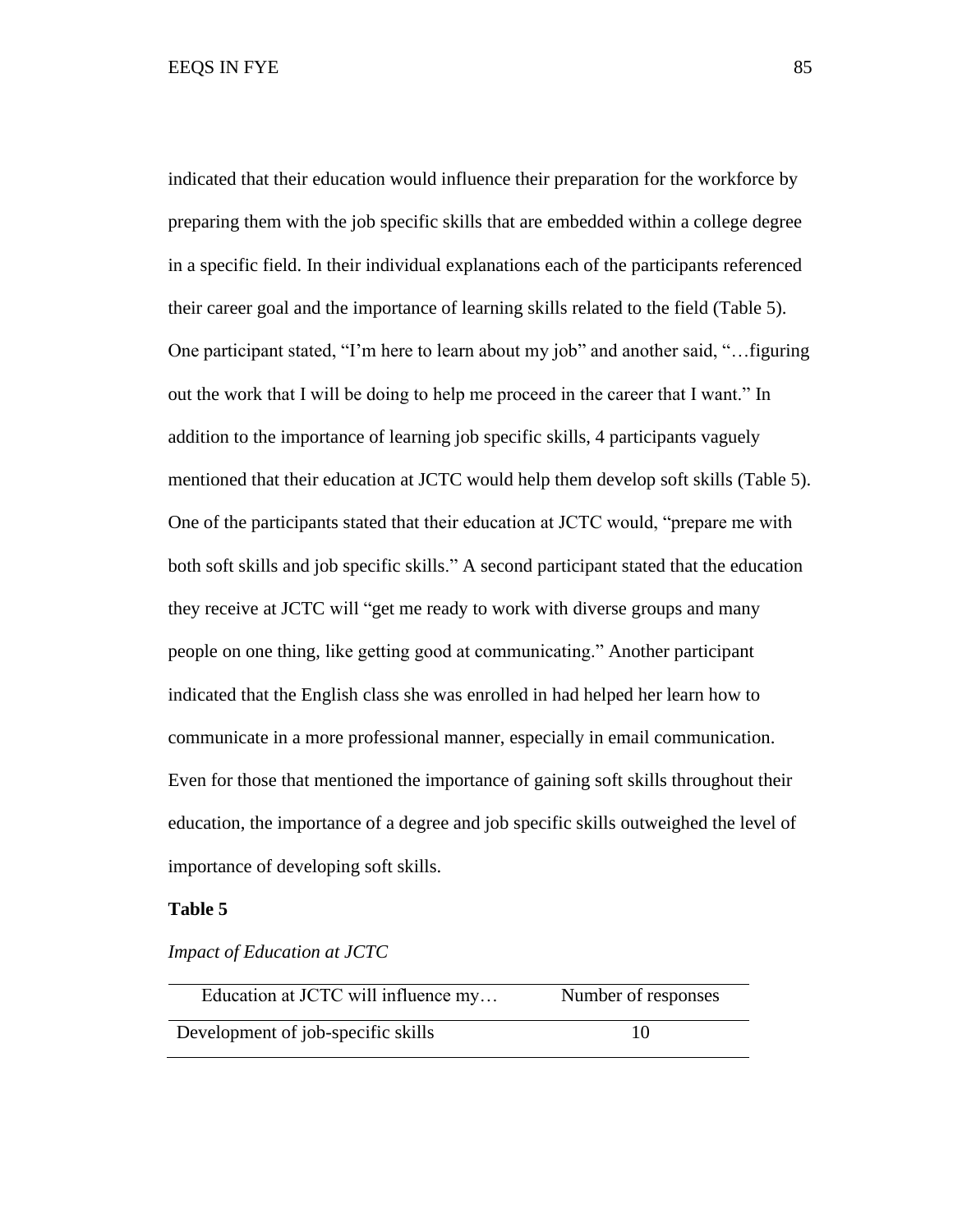#### **Summary of Themes**

Student responses to the four interview questions were organized into themes and sub-themes in an effort to answer research RQ1: What skills do students enrolled in a first-year experience course at JCTC perceive that employers are looking for in college graduates? Based on the themes and sub-themes, the students recognize the emphasis placed on both job-specific skills and soft skills by employers during the hiring process. More specifically, 6 out of 10 students indicated that job-specific skills and soft skills are equally important during the hiring process (Table 3). All of the students indicated that they feel they possess the soft skills that employers seek and the majority (8 out of 10) indicated that they learned the skills from interactions with family members (Table 4). Homing in on the specific skills students possess, seven out of 10 of the students indicating that they possess communication skills sought by employers (Table 4). Reflective of the students' individual perceptions of preparedness with the soft skills sought by employers, all of the students also indicated that their education at JCTC would assist them with the development of jobspecific skills; only 4 students indicated that their education at JCTC would influence their development of soft skills (Table 5).

#### **Emerging Themes Compared to the Literature**

To address RQ2, "How are the perceptions of students in a first-year experience course at JCTC of essential employability skills similar to or different than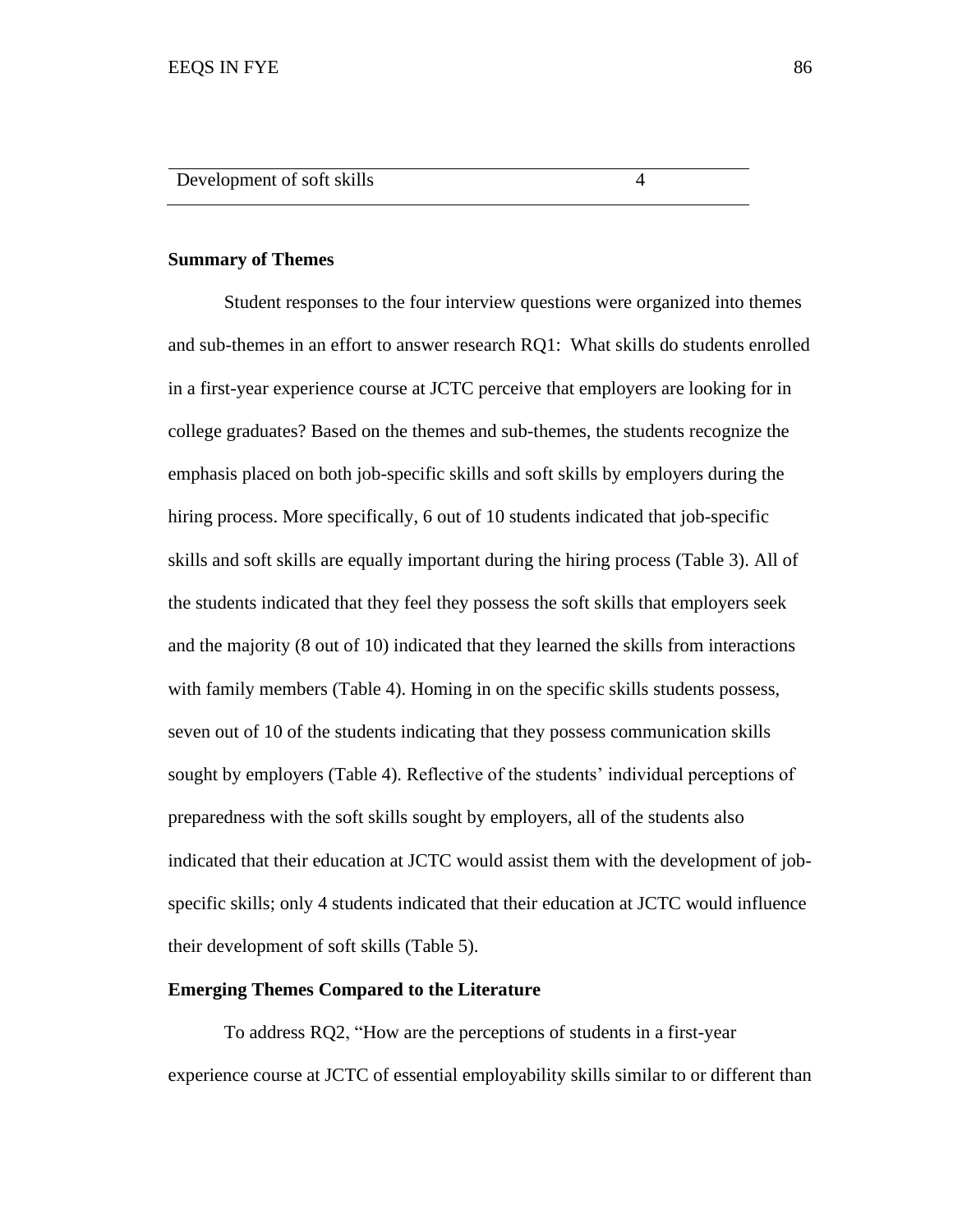the skills employers are seeking in new graduates (as demonstrated in the literature)?", the emerging themes within the participant responses to the interview questions were compared to employer expectations found within the literature. This section of the paper shares the researcher's analysis of the emerging themes of this study compared to themes found within the literature.

Based on the emerging themes generated from participant responses to the interview questions, many of the participants recognized the importance of both jobspecific skills and soft skills to employers during the hiring of college graduates. In response to the first interview question, 8 of the 10 participants included keywords that were categorized as job-specific skills and 6 of the 10 participants included keywords that were categorized as soft skills (Table 2). The depth of explanation of the soft skills employers seek varied from one participant to another, just as the list of soft skills sought by employers found within the literature varies from one employer to another. Some of the keywords participants included in their responses that were indicative of soft skills included: communication, teamwork, reliability, organization skills, time management, and honesty (Table 2). Many of the same terms appear in the list of soft skills that employers seek in college graduates found within the literature. A typical list of soft skills sought by employers found within the literature includes communication, teamwork, inquiry, collaboration, critical thinking, numeracy, and problem solving (Durrani & Tariq, 2012; Gruzdev, 2018; Quality Assurance Commons; Robles, 2012).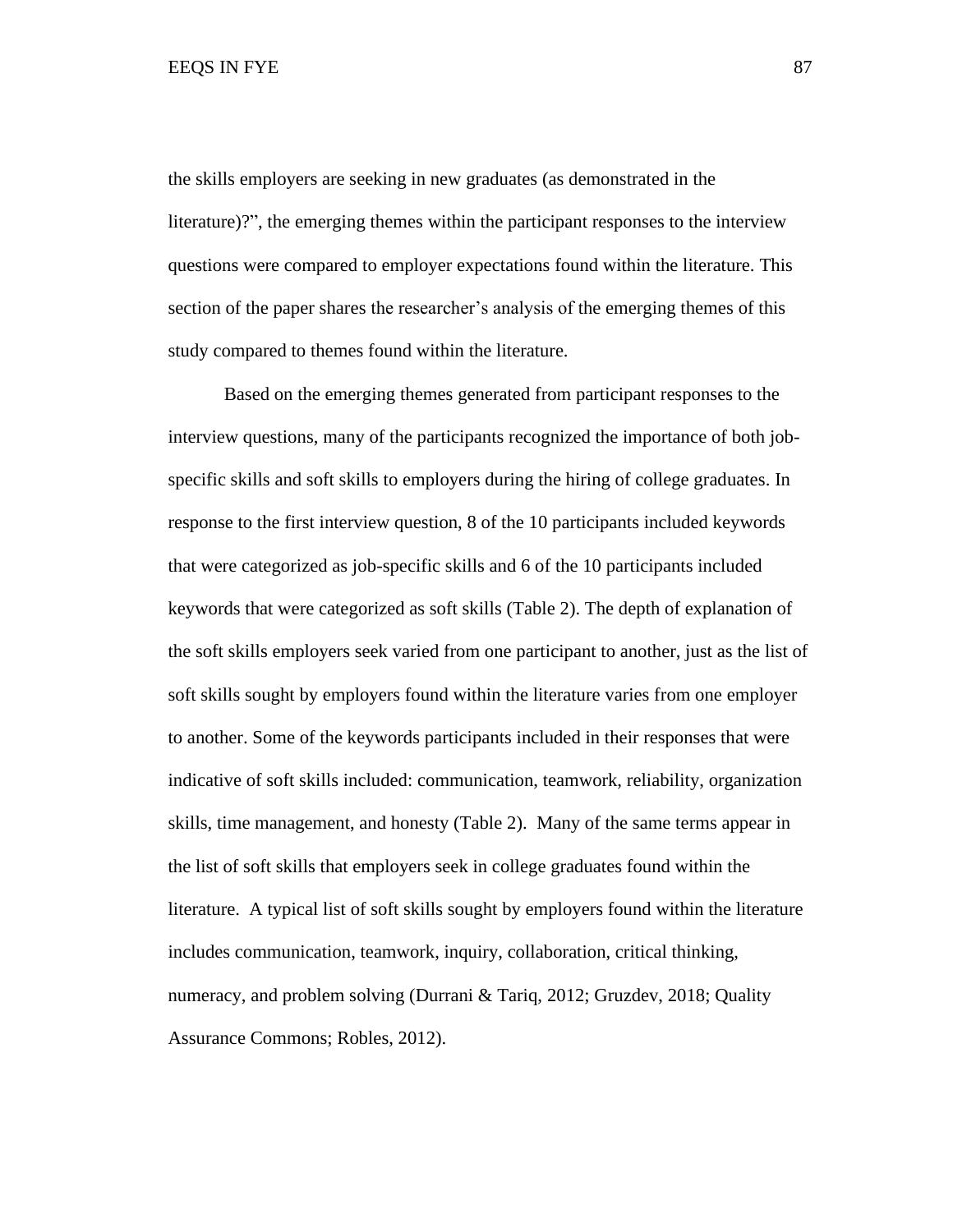In response to the second interview question, 6 of the 10 participants indicated that job-specific skills and soft skills are believed to be equally important to employers, 3 participants indicated that soft skills are more important to employers than job specific skills, and 1 participant indicated that job-specific skills are more important to employers than soft skills (Table 3). These findings contrast to the equal importance employers typically place on job-specific skills and soft skills found in the literature (Ahmad, 2019; 2013; Ortiz, 2016; Robles, 2012; Velasco, 2012) and the complete lack of emphasis placed solely on job-specific skills demonstrated by college performance (Finch et al., 2013).

As indicated by the participant responses to the third interview question (Table 4), all the participants perceive that they possess the soft skills that employers seek. Seven of the participants specifically mentioned feeling adequately prepared with communication skills and 5 participants mentioned teamwork as one of their strengths (Table 4). The majority of the participants did not provide specific soft skills that they needed to continue to develop. Three participants shared their perception that individuals should continue to develop their soft skills throughout life and 4 participants acknowledged that they could improve their communication skills (Table 4). The majority of the participants' perceptions of the adequacy of their soft skills is a contrast to employer perceptions found in the literature. According to a 2018 survey conducted by Hart Research Associates, only 40% of business executives and 47% of hiring managers surveyed rated recent college graduates as adequately prepared with the necessary communication skills. In addition to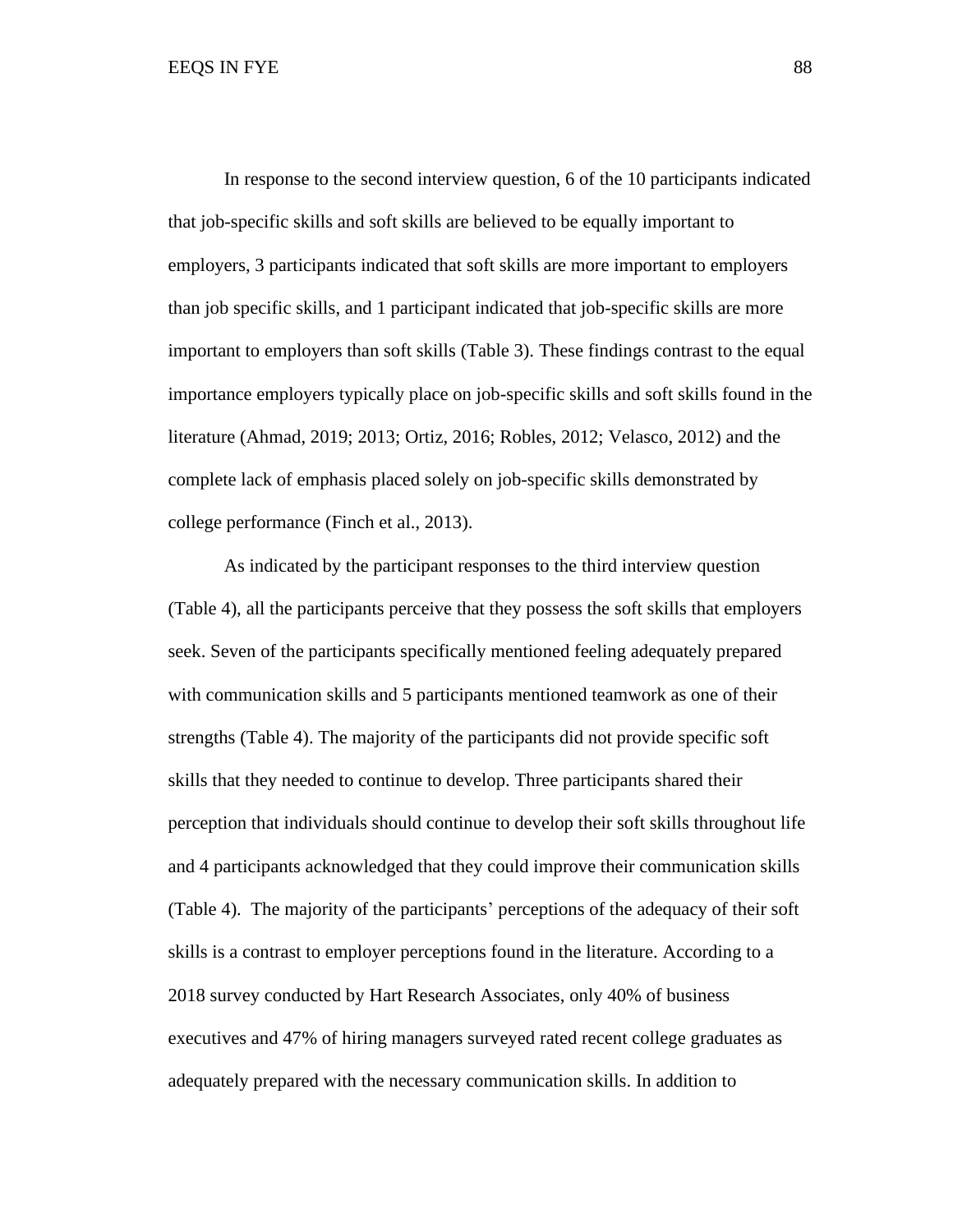#### EEQS IN FYE 89

employers surveyed by Hart Associates (2018), employers surveyed by Gruzdev et al. (2018) consistently indicated that college graduates are not adequately prepared with the soft skills necessary for success within their organizations.

In response to where they learned the soft skills they currently possess, the majority of the participants indicated that they learned the skills from interactions with their family (8 participants) and/or through work experience (7 participants). Only 2 participants included their education experiences as having had an impact on their development of soft skills (Table 4). This finding conflicts with the increased emphasis that employers and institutions of higher education alike have placed on student development of soft skills via participation in education (Devedzic et al., 2018; QA Commons; Sattar Rasul et al, 2012; Winstead et al., 2009).

The lack of emphasis placed on the development of soft skills via education was also evident in participant responses to the fourth interview question (Table 5). Only 4 of the 10 participants included the development of soft skills as one of the ways in which their education at JCTC would prepare them for the workforce (Table 5). This finding supports the consistent recommendation that employers and institutions of higher education should work together to create meaningful curriculum that emphasizes soft skills development while also making students aware of the soft skills they are developing (Huang et al., 2016; Paterson, 2017; QA Commons; Tang, 2019)

## **Summary**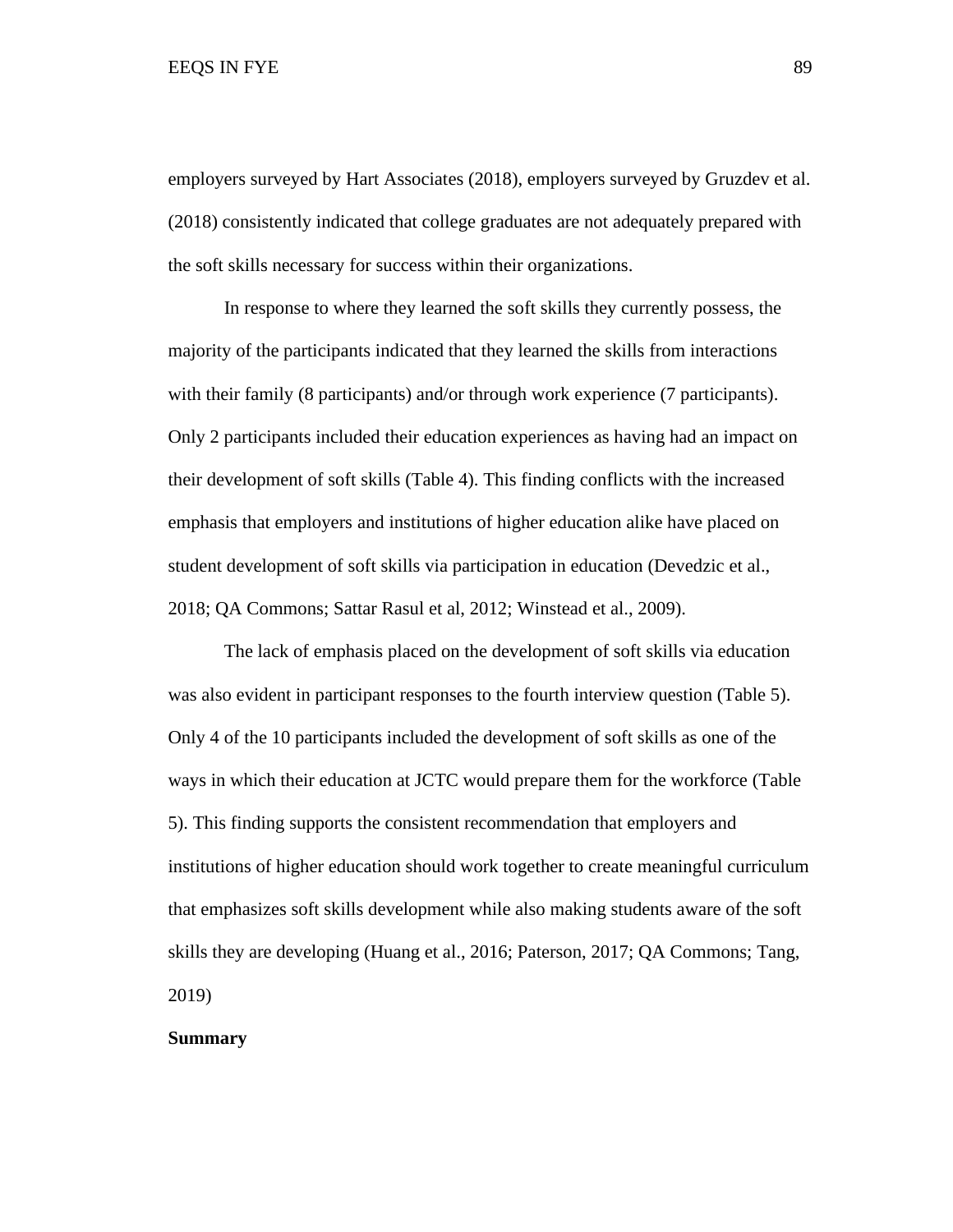The participants' responses indicated that the participants recognized the importance of both job-specific and soft skills in the employment process. The participants included many of the same soft skills in their responses as those included in the typical list of skills sought by employers. However, in contrast to employer expectation found in the literature, the participants placed more emphasis on the development of job-specific skills via education than soft skills. Also, in contrast to the literature, the majority of the participants indicated that they currently possess the soft skills employers seek.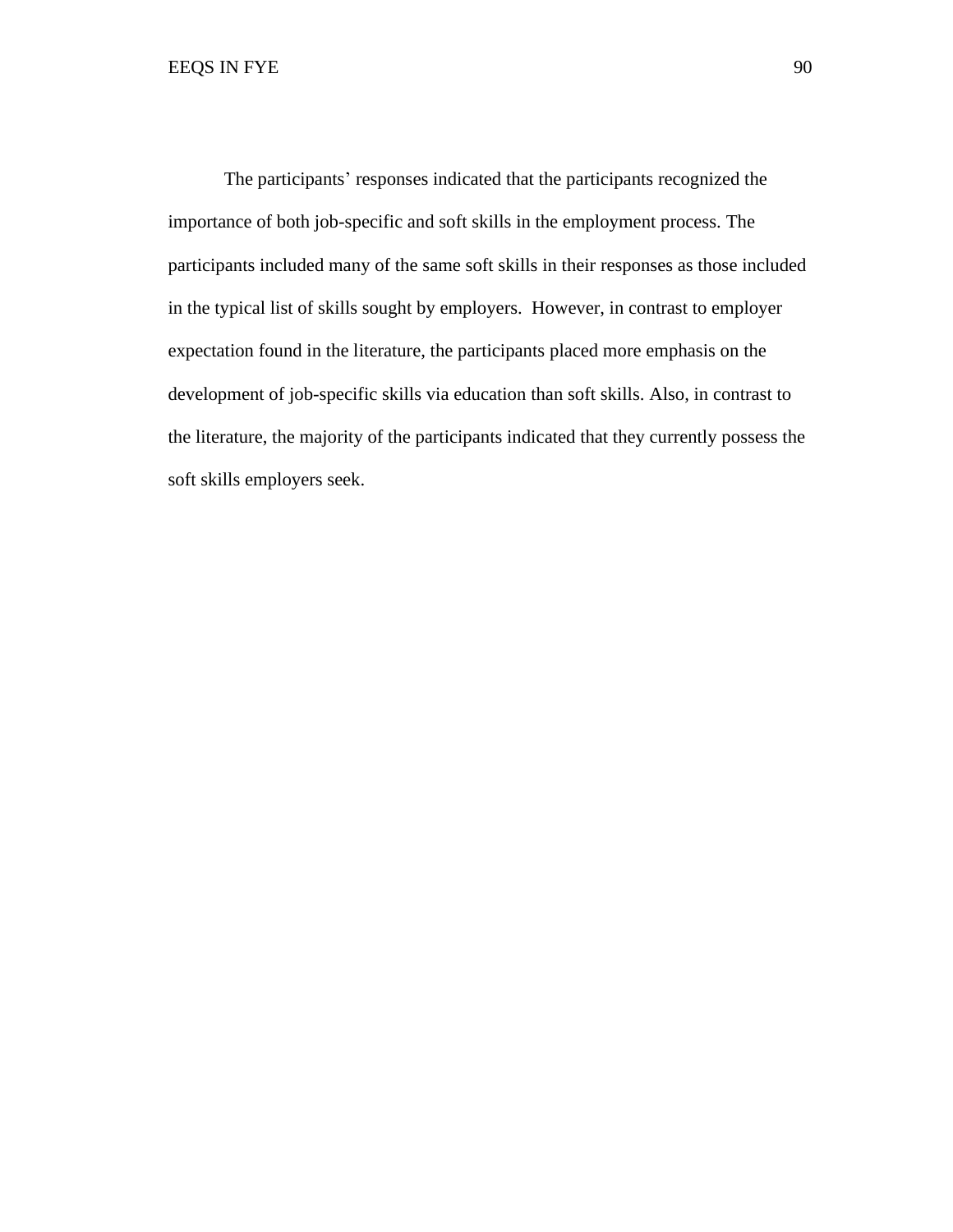#### **Chapter 5**

#### **Conclusions, Discussion, and Recommendations**

The purpose of this study was to explore student perception of essential employability qualities within a first-year experience course (FYE 105) offered at Jefferson Community and Technical College (JCTC). This purpose was achieved by conducting in-depth interviews with 10 students enrolled in the first-year experience course (FYE 105) at JCTC focusing on their perceptions of essential employability qualities. Several conclusions were drawn from the analysis of the participants' interview responses and recommendations can be suggested with current literature as the foundation. This section of the paper shares the conclusions, describes limitations of the study, and provides recommendations for future research.

## **Conclusions and Discussion**

Based on the participants responses to the in-depth interview questions which were tailored to answer RQ1, each participant's perception of the skills sought by employers varied. Prior to being provided a definition of job-specific skills and soft skills, some of the participants included specific soft skills in the list of skills that employers seek, while others focused on the job specific skills that they are hoping to gain in a specific field by attending college. Once provided definitions of job-specific skills and soft skills the majority of the participants recognized the value that employers place on both job-specific skills and soft skills during the hiring process. Despite recognition of the equal value that employers place on job-specific skills and soft skills, most of the participants expressed that they feel they are prepared with the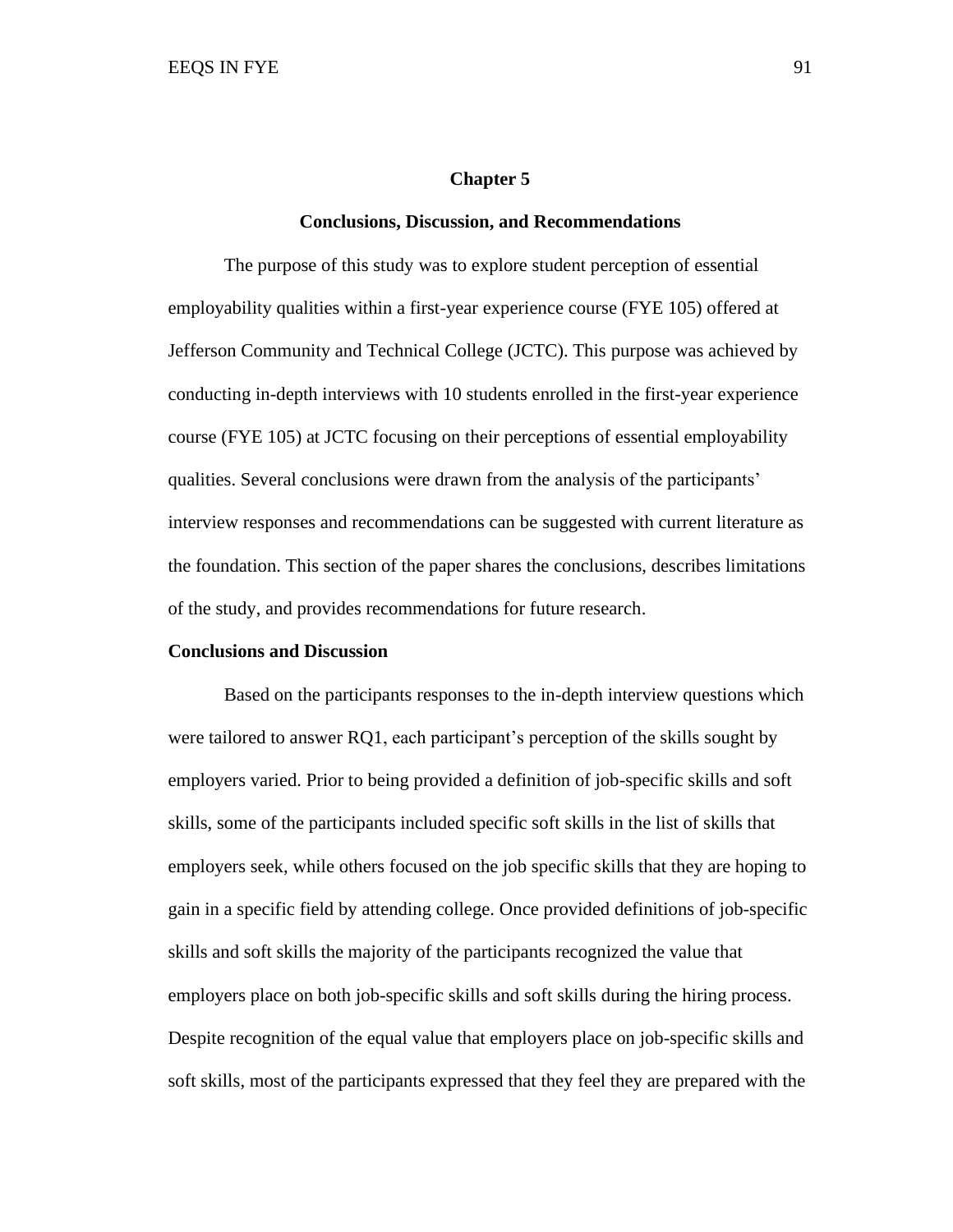necessary soft skills and attending college would most benefit their development of job-specific skills. This finding is significant when compared to McGraw-Hill Education (2018) study in which only 4 in 10 United States college students expressed that they felt very or extremely prepared for the workforce. The McGraw-Hill Education study did not specify a focus on what skills the students felt they were lacking, whether those skills were job-specific skills or soft skills, but the level of confidence in preparation for the workforce is assumed to include both job-specific skills and soft skills.

The previous and current work experiences of the participants varied, therefore the real-life experience of the emphasis placed on soft skills within the interview process and in the workplace varied. The majority of the participants shared their current and previous work experiences and most emphasized the importance of being able to communicate with other people in a workplace. Communication even appeared as the top skill that most of the participants felt they possess. Only 4 of the participants felt they could improve their communication skills. The comparison of the participants' perceptions to employer expectations of new college graduates within the literature provide an answer to RQ2. The participant findings in comparison to the literature are concerning because of the emphasis placed on communication skills by employers (Ahmad, 2019; Manpower Group, 2020; Ortiz et al., 2016; Robles, 2012) and the feeling that college graduates are not adequately prepared with the necessary communication skills (Hart Research Associates, 2018).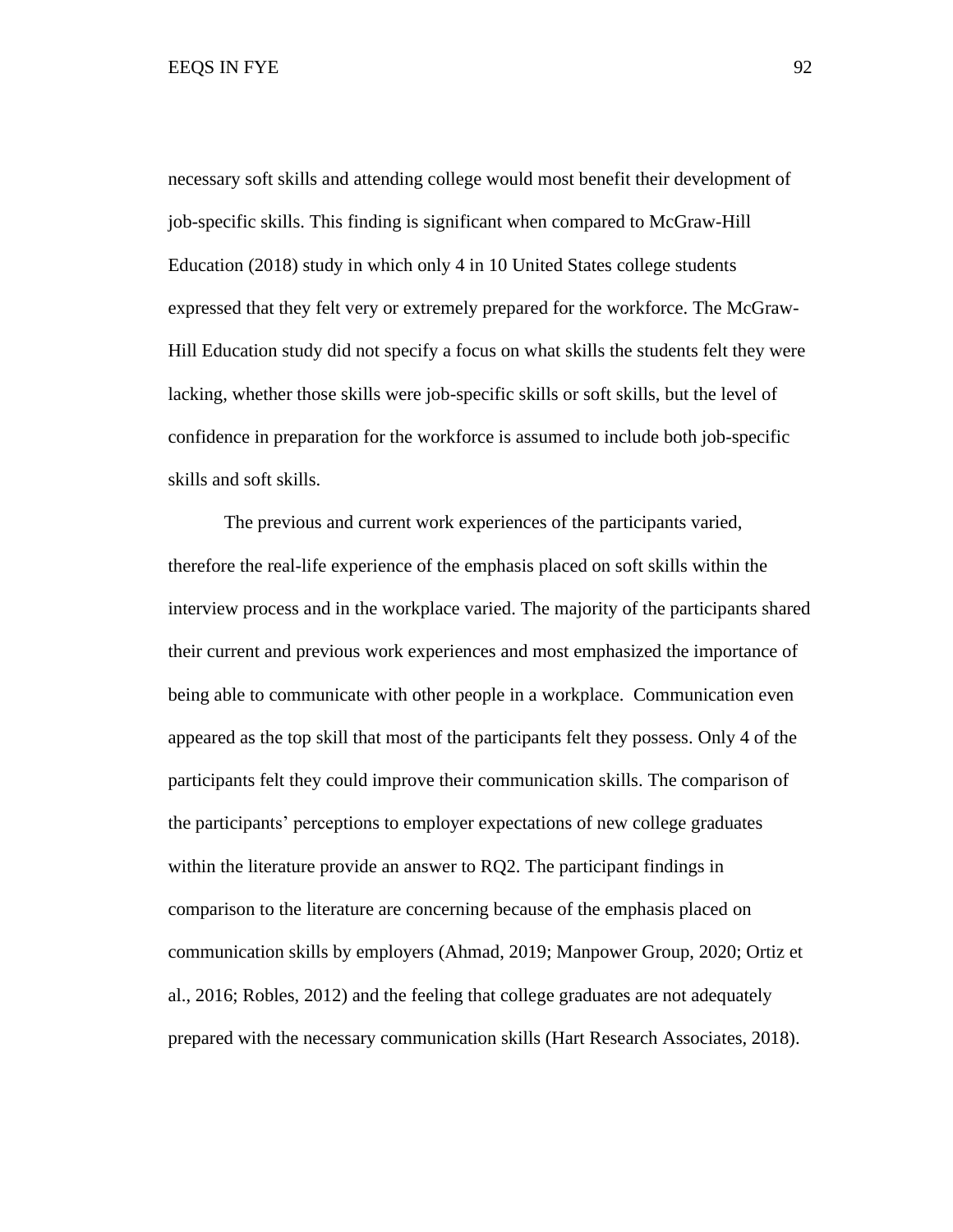Surprisingly, the majority of the participants included family experiences and previous/current work experiences, rather than via education, as the main ways in which they had learned soft skills. This presents a question regarding whether the participants were explicitly introduced to soft skills during elementary and/or secondary education. Regardless of the level of explicit introduction of soft skills during previous educational experiences, the participants also expressed that their college education would assist them more with developing job specific skills than developing soft skills. This is noteworthy because students within the literature typically rely on their college instructors to help them develop the skills, including soft skills, necessary to become employable (Pheko & Molefhe, 2017; Thirunavukarasu et al., 2020).

#### **Recommendations**

Based on the data obtained from the analysis of student responses to the indepth interview questions and comparison of the student responses to literature, the researcher has several recommendations for improvement of the first-year experience course at Jefferson Community and Technical College. Prior to being provided a definition of job-specific skills and soft skills, the students' responses to the skills that employers seek varied. Some of the students included soft skills in their responses, while others focused specifically on job-specific skills. Based on this finding, the researcher recommends that the understanding of definitions for soft skills and jobspecific skills be embedded into the learning outcomes for the first-year experience course at JCTC. Presenting students with concrete learning definitions of job-specific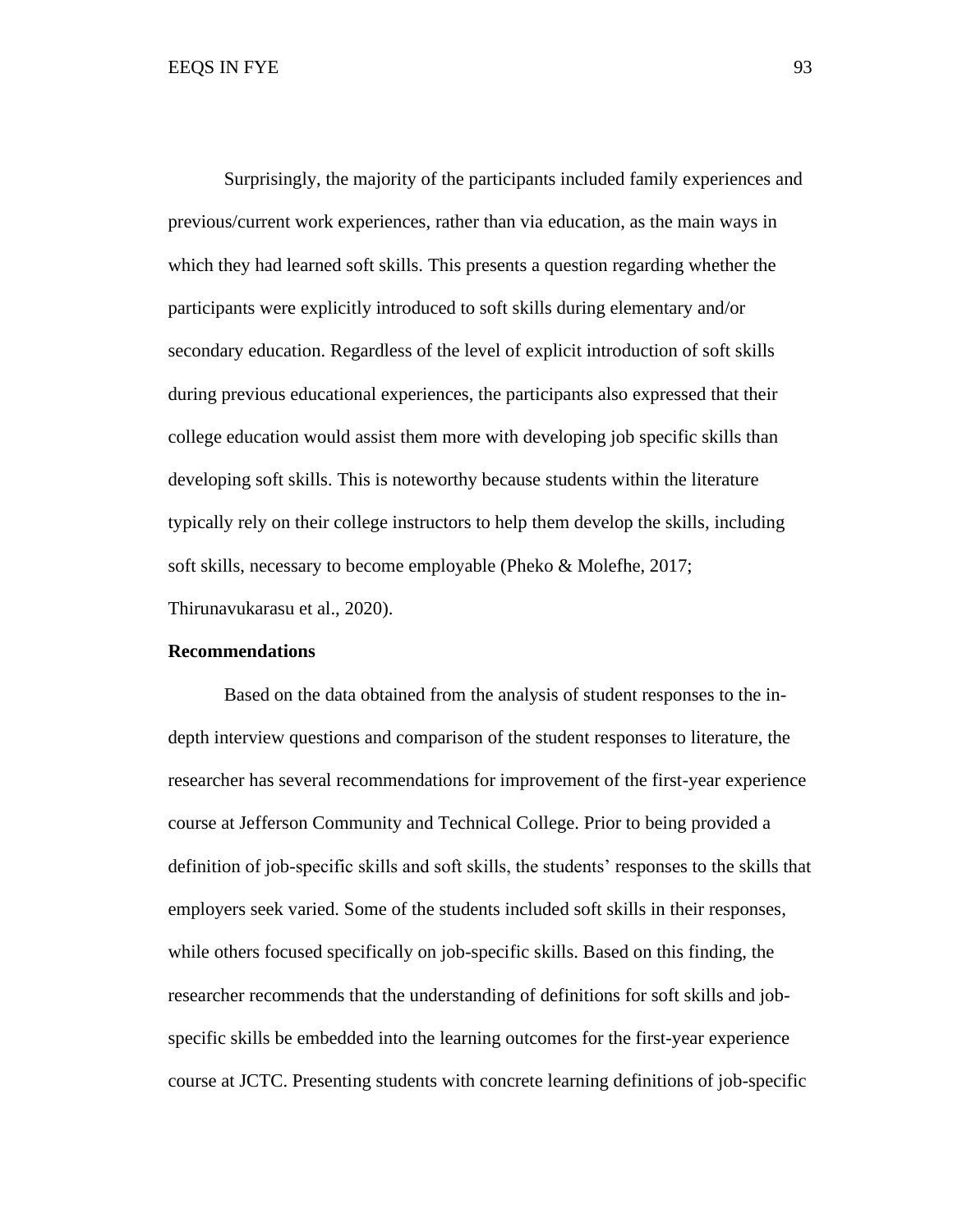EEQS IN FYE 94

skills and soft skills and holding them accountable for understanding the definitions related is supported by the desire that students demonstrated in Pheko and Molefhe (2017) to be told explicitly by college faculty what skills employers are looking for during the hiring process. Along with holding students accountable for understanding the definitions of job-specific skills and soft skills, it is important that students be exposed to data demonstrating that employers have expressed concern that college graduates are lacking the expected skills.

Course learning outcomes serve as the goals for student learning within a course, and Ritzer and Sleigh (2019) found that when goals are clearly articulated to students, students have a better understanding of the skills they are learning by attending college. Based on the emphasis the students in the current study placed on the development of job-specific skills rather than soft skills via their education at JCTC, including specific goals related to soft skills development as related to career path could enhance student understanding of the importance of soft skills within a career preparation context. To effectively create individual goals, students should be engaged in self-assessment of soft skills. Several tools exist within the literature that could be adapted for use within the first-year experience course (Devedzic et al., 2018; QA Commons). After students have initially assessed their soft skills during the first-year experience course, individual reassessment of soft skills should occur at appropriate intervals of program completion, perhaps at the end of every semester of coursework with the assistance of the student's academic advisor or the coordinator for the program in which the student is enrolled.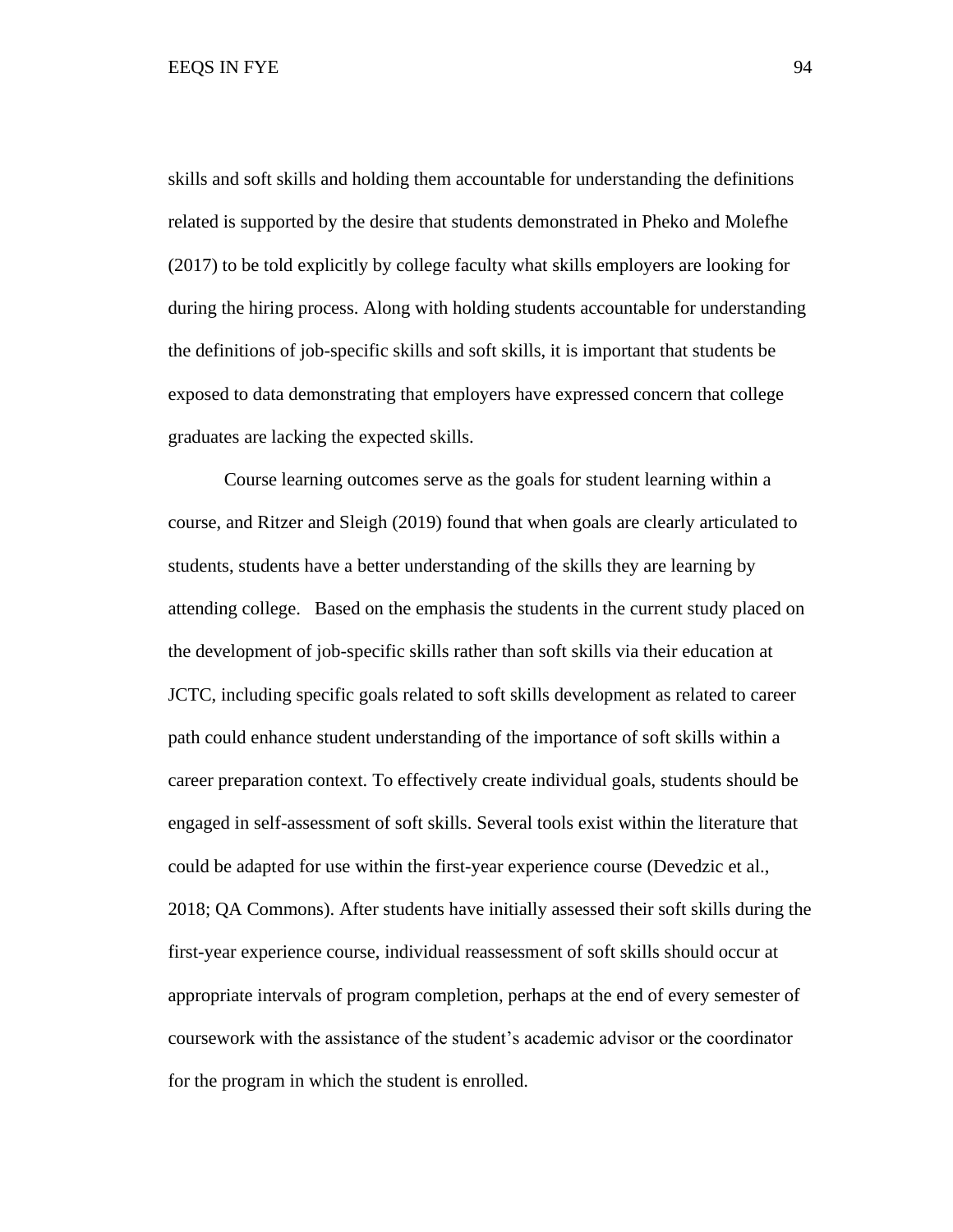Students in the current study indicated that they learned most of their soft skills from their families or from previous work experiences. To ensure that students understand that they also learn soft skills from participation in school (elementary, secondary, and post-secondary), it is imperative that faculty teaching the first-year experience course provide students with adequate introduction to the skills. Based on the literature, faculty often place less emphasis on soft skills than on job-specific skills (Tang, 2019). To address this concern, the researcher recommends creating a series of assignments focusing on soft skills and their connection to various career paths. The assignments should be required as part of the instruction of all sections of the course. In a previous project, the researcher video recorded several interviews with employers discussing the soft skills they seek when hiring employees. Expansion of this video series and use of this series by first-year experience instructors would be an additional way to enhance student exposure to soft skills as related to career path.

Embedding a definition of job-specific skills and soft-skills within the firstyear experience course, providing faculty with resources to ensure adequate introduction of soft skills within the course, and implementing student selfassessment of soft skills, could spur conversation on the potential need to evaluate student understanding and development of soft skills throughout all curricula at JCTC. To ensure adequate introduction of soft skills throughout all courses and programs offered at the institution, programs of study should be engaged in curriculum mapping. Within the curriculum map, soft skills should be embedded with both programmatic learning outcomes as well as course learning outcomes.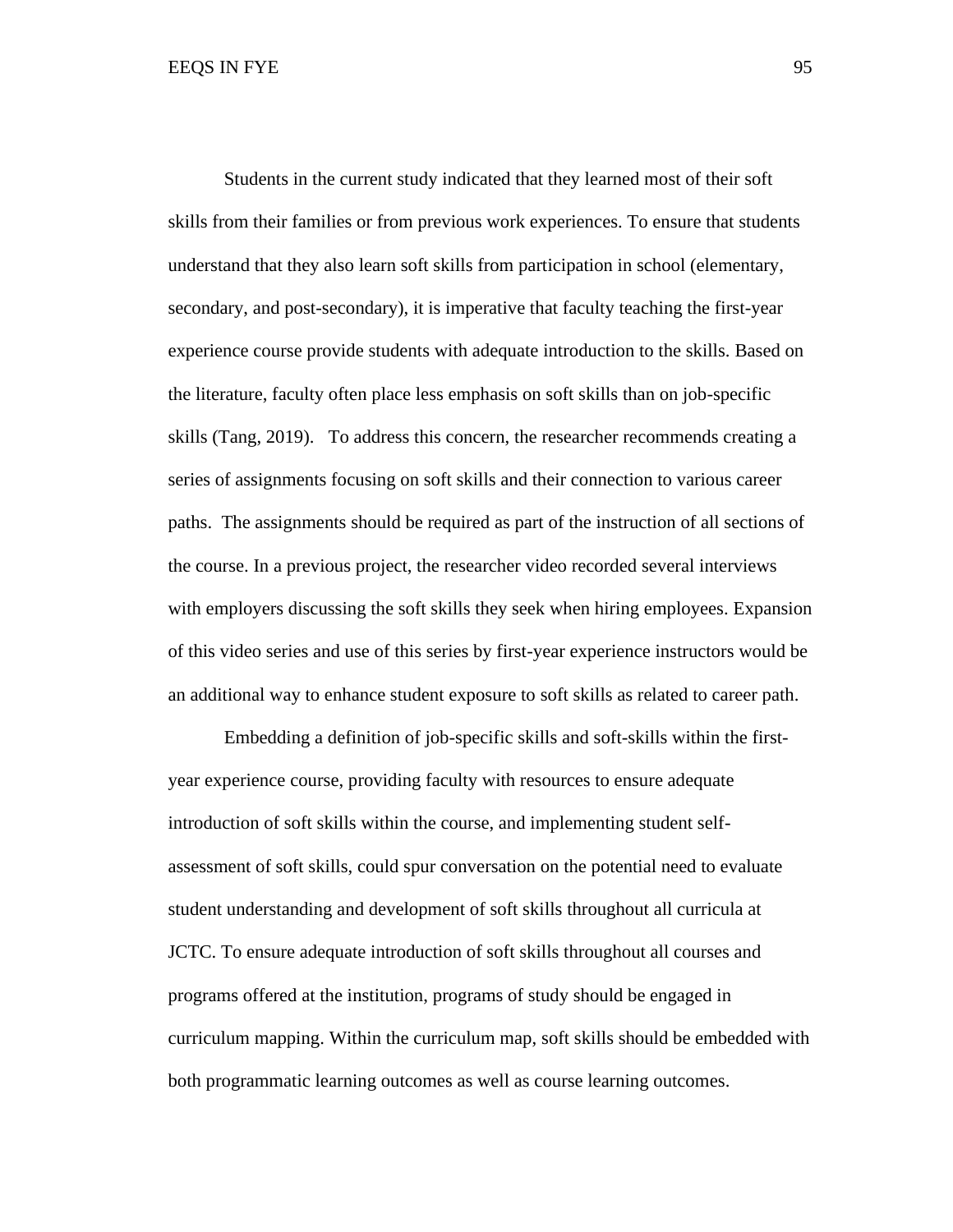Embedding soft skills at both the programmatic and course level would place much needed emphasis on the instruction and evaluation of student development of soft skills by faculty.

#### **Limitations of the Study and Implications**

This study was conducted at Jefferson Community and Technical College and participants were enrolled in one of two sections of the first-year experience course (FYE 105). Several limitations to the study occurred due to the setting and selection of study participants. The study was conducted solely at JCTC. Students enrolled in a first-year experience course at another community college may or may not have led to different results. To address this limitation, the study could be expanded to include other community colleges and data obtained could be compared and contrasted to the current study.

A second limitation of the study was that participants were volunteers that were enrolled in one of two sections of the course taught by the same instructor. The instructor's presentation of the course content, including the connection of the course learning outcomes to soft skills development may or may not have influenced student perception prior to the in-depth interview. This limitation could be addressed by expanding the study to include sections of the first-year experience course (FYE 105) taught by other instructors at JCTC and comparing the data obtained to the data from the current study findings.

A third limitation of the study was that the participants were volunteers and were academically successful and passed the course. The level of engagement of the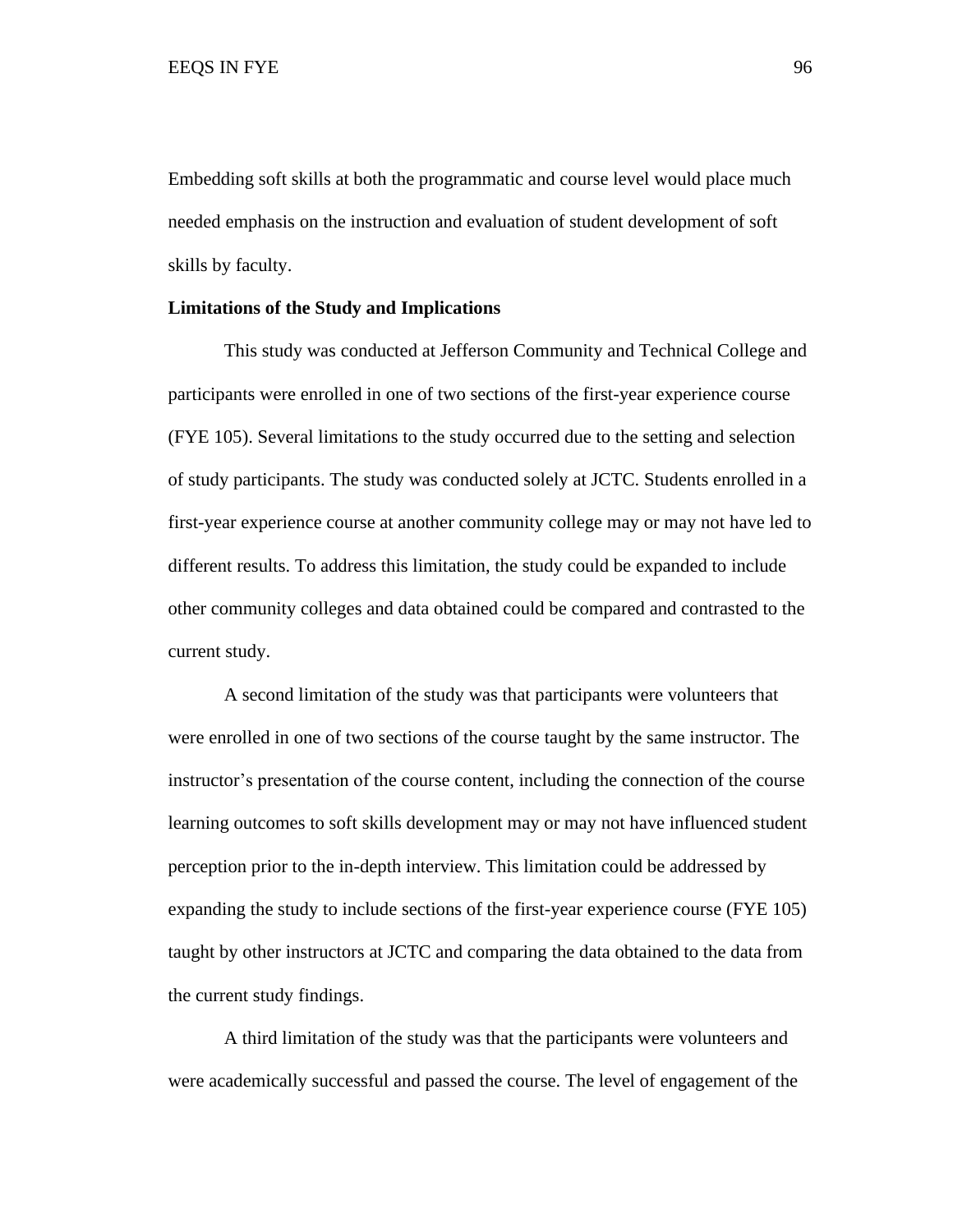participants may or may not have been reflective of other students enrolled in the course. To address this limitation the study could be repeated, and criteria could be created to capture students at varying academic levels of performance prior to the indepth interview. This would allow for the comparison of student responses based on academic performance.

This study focused specifically on student perception of soft skills during enrollment in a first-year experience course. To expand upon the current study, the students that participated in this study could be interviewed after completing their coursework, earning a degree from JCTC, and gaining employment in their designated field of study. Expanding the study in this way would provide a more complete picture of each student's perception of soft skills, the impact their education at JCTC had on their preparation for the workforce, and their individual readiness for the workforce. In addition to tracking the progress of the study participants through graduation and on to employment, interviews could also be conducted with each participant's employer to determine if the student received the soft skills preparation necessary for work within the field.

The perceptions of soft skills by the faculty at Jefferson Community and Technical College were not captured by this study. Future research could focus on faculty development of effective methods of embedding soft skills within course instruction. Creating faculty discussion groups for the purposes of comparing and contrasting the level of emphasis placed on soft skills in various courses by various instructors could assist instructors in identifying their strengths and weaknesses in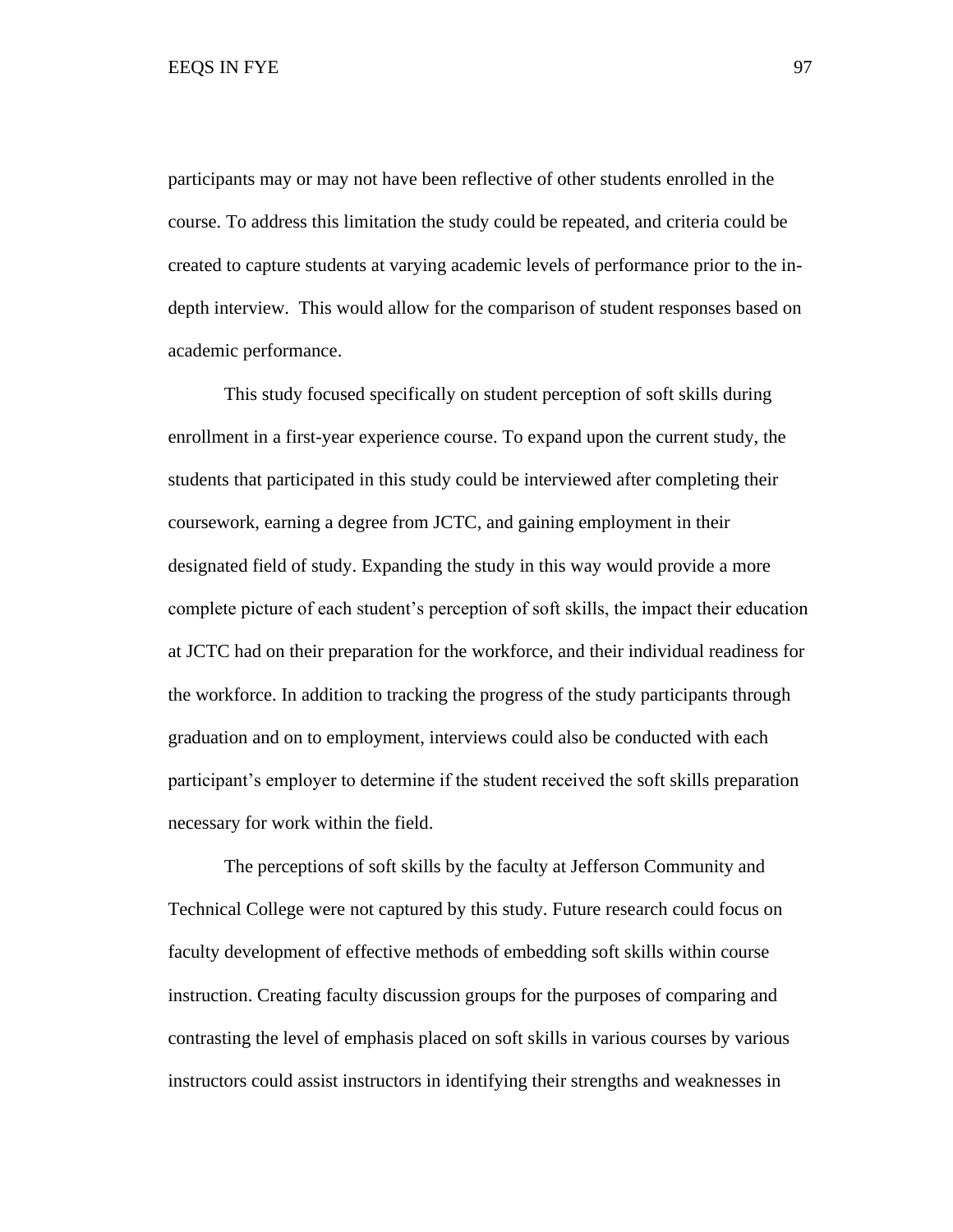embedding soft skills in their instruction. This could also allow for the creation of a collection of assignments in which soft skills are emphasized and the assignments could be used as a template for the creation of assignments focusing on soft skills throughout the curricula.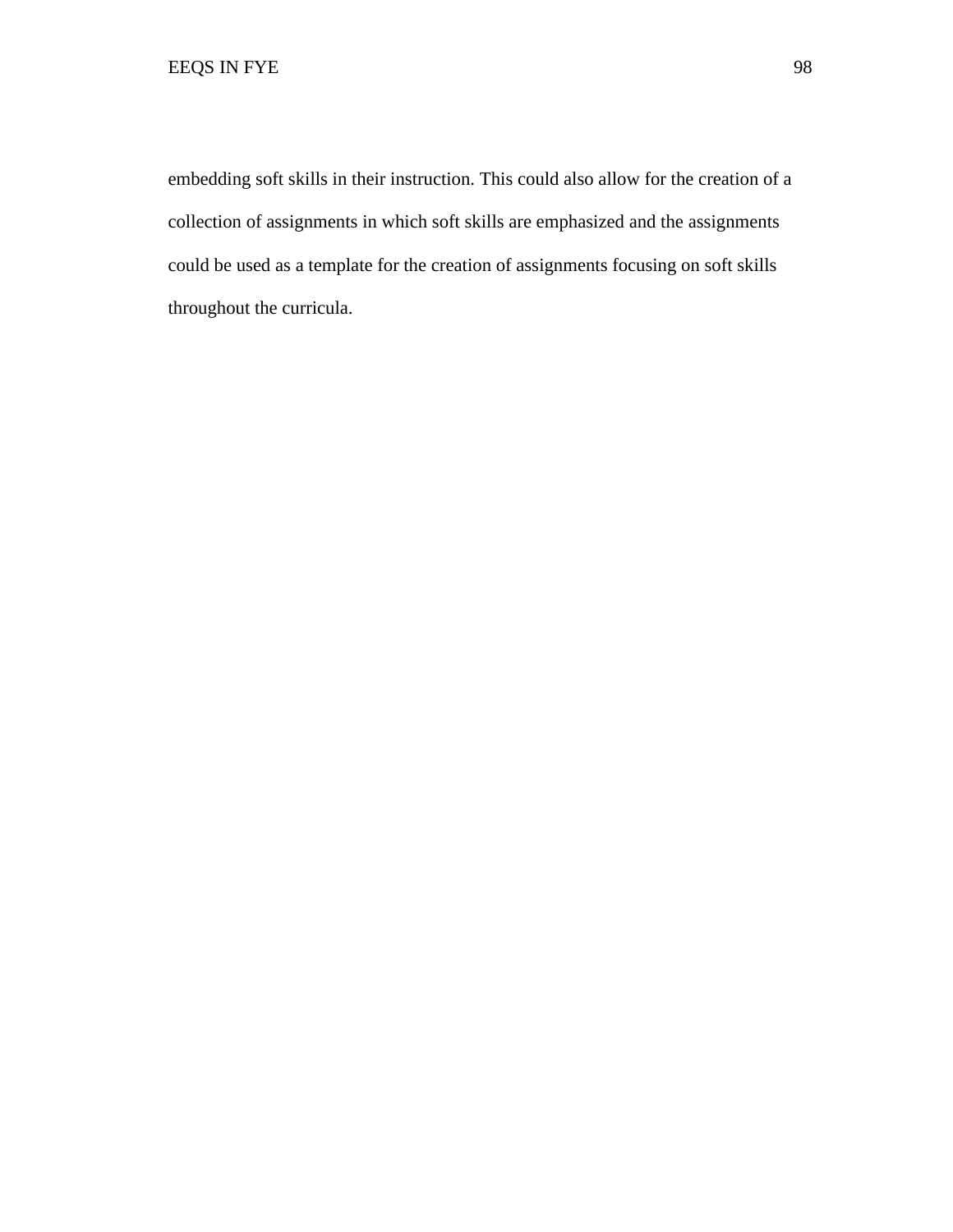#### **References**

- Acevedo-Gil, N., & Zerquera, D. D. (2016). Community college first-year experience programs: Examining student access, experience, and success from the student perspective. *New Directions for Community Colleges*, *175*, 71-82. <https://doi.org/10.1002/cc.20213>
- Ahmad, S. (2019). Mind the gap: Approaches to gaining important job skills. *Business Education Innovation Journal, 11* (1), 50-56.
- Ben-Avie, M., Kennedy, M., Unson, C., Li, J., Riccardi, R. L., & Mugno, R. (2012). First-year experience: A comparison study. *Journal of Assessment and Institutional Effectiveness, 2*(2), 143-170. <https://jstor.org/stable/10.5325/jasseinsteffe.2.2.0143>
- Chhinzer, N. & Russo, A.M. (2018). An exploration of employer perceptions of graduate student employability. *Education and Training, 60* (1), 104-120. [www.emeraldinsight.com/0040-0912.htm](http://www.emeraldinsight.com/0040-0912.htm)
- Contronei-Baird, V. S. (2020). Academic hindrances in the integration of employability skills development in teaching and assessment practice. *Higher Education, 79*, 203-223. <https://doi.org/10.1007/s10734-019-00405-4>
- Creswell, J. & Creswell, J. D. (2018). *Research design: Qualitative, quantitative, and mixed methods approaches.* (5<sup>th</sup> Ed.). Sage.
- Devedzic, V., Tomic, B., Jovanovic, J., Kelly, M., Milikic, N., Dimitrijevic, S., Djuric, D., & Sevarac, Z. (2018). Metrics for students' soft skills. *Applied*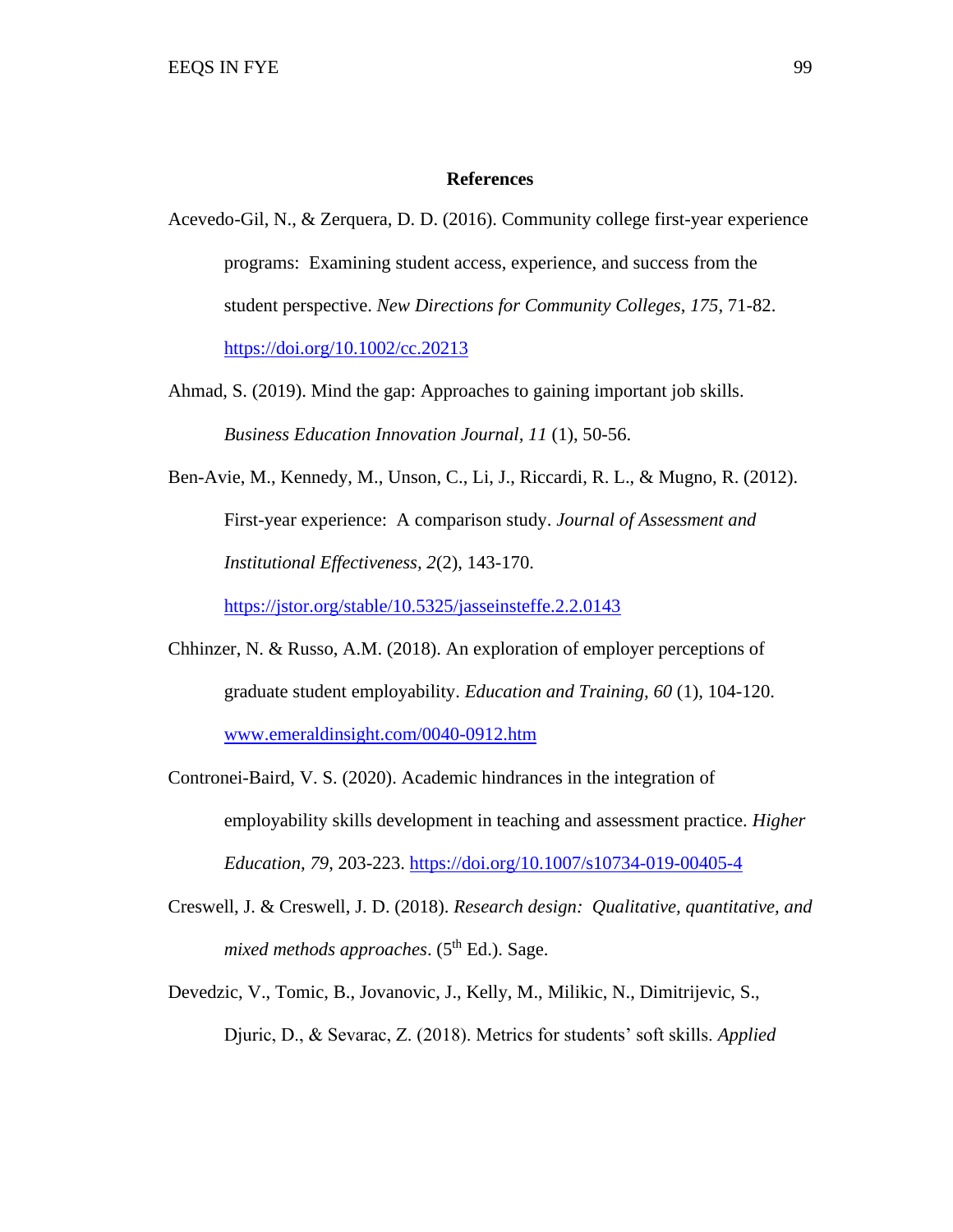*Measurement in Education, 31*(4), 283-296.

<https://doi.org/10.1080/08957347.2018.1495212>

- Donaldson, P., McKinney, L., & Lee, M. (2016). First-year community college students' perceptions of and attitudes toward intrusive academic advising. *NACADA Journal, 36* (1), 30-42.<https://doi.org/10.12930/NACADA-15-012>
- Dougherty, K. J., Jones, S.M., Lahr, H., Natow, R. S., Pheatt, L., & Reddy, V. (2014). Performance funding for higher education: Forms, origins, impacts, and futures. *American Academy of Political and Social Science*, *655*, 163-184.
- Durrani, N., & Tariq, V. N. (2012). The role of numeracy skills in graduate employability. *Education & Training, 54*(5), 419-434. <https://doi.org/10.1108/00400911211244704>
- Finch, D. J., Hamilton, L. K., Baldwin, R., & Zehner, M. (2013). An exploratory study of factors affecting undergraduate employability. *Education & Training, 55*(7), 681-704. [www.emeraldinsight.com/0040-0912.htm](http://www.emeraldinsight.com/0040-0912.htm)
- Gruzdev, M. V., Kuznetsova, I. V., Tarkhanova, I. Y., & Kazakova, E. I. (2018). University graduates' soft skills: the employer's opinion*. European Journal of Contemporary Education, 7*(4), 690-698.

[http://ejournal1.com/journals\\_n/1545139005.pdf](http://ejournal1.com/journals_n/1545139005.pdf)

Hart Research Associates. (2018). Fulfilling the American dream: Liberal education and the future of work. *Association of American Colleges and Universities*. [https://www.aacu.org/sites/default/files/files/LEAP/2018EmployerResearchRe](https://www.aacu.org/sites/default/files/files/LEAP/2018EmployerResearchRe%09port.pdf) [port.pdf](https://www.aacu.org/sites/default/files/files/LEAP/2018EmployerResearchRe%09port.pdf)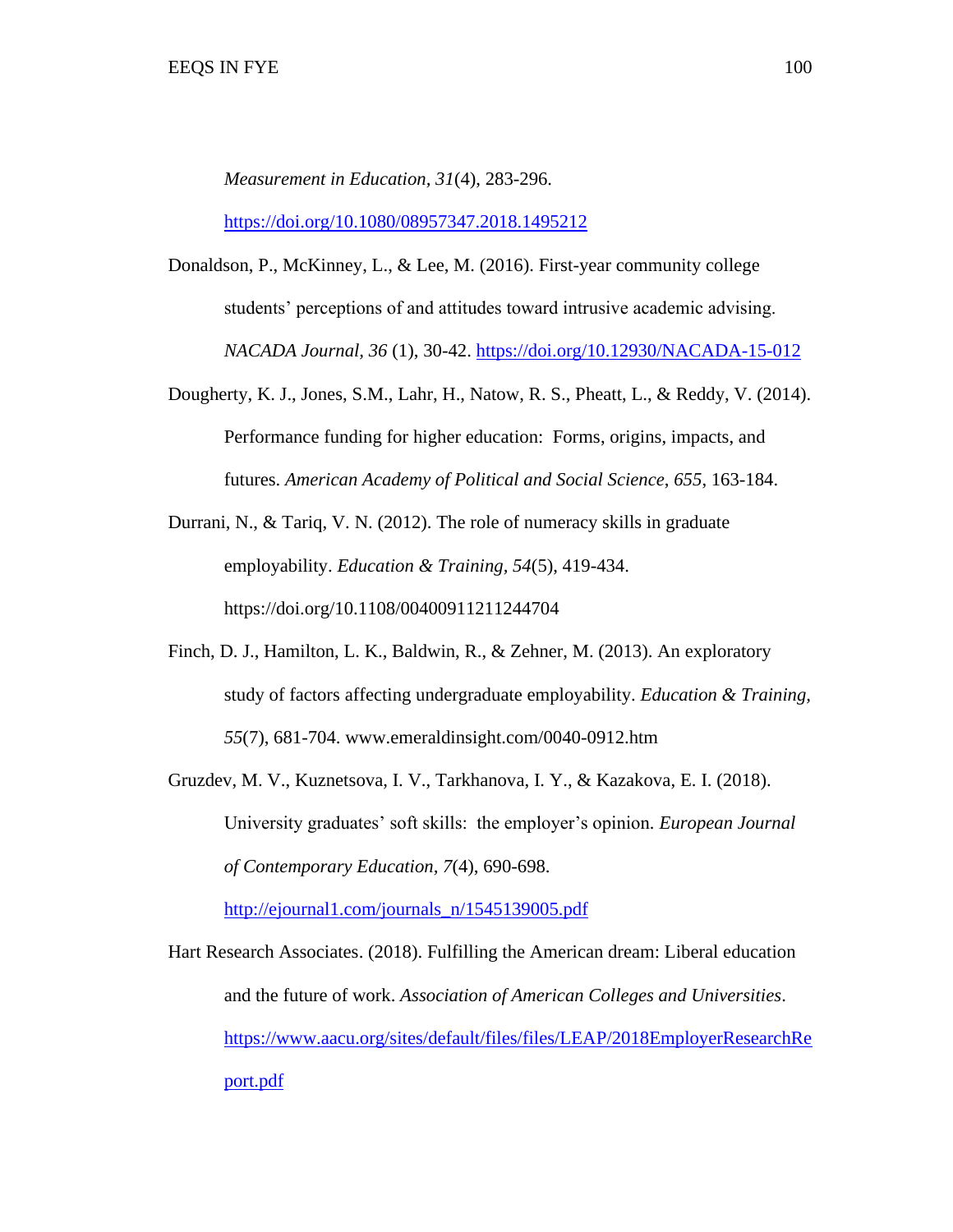Hatch, D. K., & Bohlig, M. E. (2016). An empirical typology of the latent programmatic structure of community college student success programs. *Research in Higher Education, 57*, 72-98.

Huang, G. C., Lindell, D., Jaffe, L. E., & Sullivan, A. M. (2016). A multi-site study of strategies to teach critical thinking: 'why do you think that?'. *Medical Education, 50*, 236-249.<https://doi.org/10.1111/medu.12937>

- Jackson, D. (2015). Employability skill development in work-integrated learning: Barriers and best practice. *Studies in Higher Education, 40*(2), 350-367. <http://dx.doi.org/10.1080/03075079.2013.842221>
- Kuh, G. D. (2008). High-impact educational practices: What they are, who has access to them, and why they matter. Association of American Colleges and Universities.<https://www.aacu.org/node/4084>
- Maguire, D. S. (2018). First year business practicum: Impacts of early experiential learning. *e-Journal of Business Education & Scholarship of Teaching, 12*(1) 88-101.
- Manpower Group. (2020). *Talent Shortage 2020*.

<https://web.manpowergroup.us/talent-shortage>

McGraw-Hill Education. (2018). *Future workforce study*.

<https://www.mheducation.com/future-workforce.html>

National Association of Colleges and Employers (2018). *2018 Job Outlook Study*. [https://www.naceweb.org/job-market/trends-and-predictions/job-outlook-](https://www.naceweb.org/job-market/trends-and-predictions/job-outlook-%092018-college-%09hiring-to-increase-by-4-percent/)

2018-college- [hiring-to-increase-by-4-percent/](https://www.naceweb.org/job-market/trends-and-predictions/job-outlook-%092018-college-%09hiring-to-increase-by-4-percent/)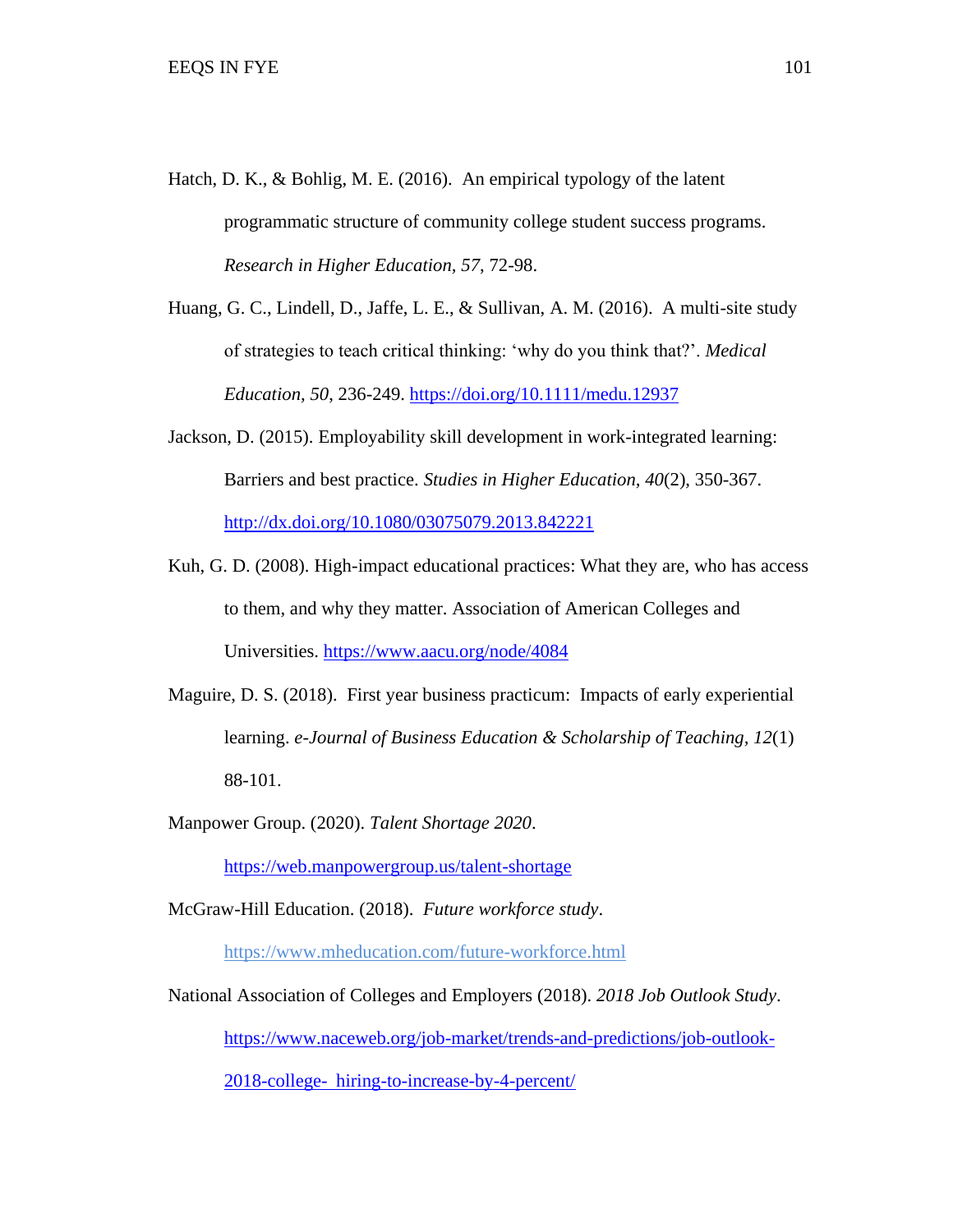- National Center for Education Statistics (2021). *Undergraduate Retention and Graduation Rates*. <https://nces.ed.gov/programs/coe/indicator/ctr>
- Nitecki, E. M. (2011). The power of the program: How the academic program can improve community college student success. *Community College Review, 39*(2), 98-120.<https://doi.org/10.1177/0091552111404926>
- Ortiz, L. A., Region-Sebest, M., & MacDermott, C. (2016). Employer perceptions of oral communication competencies most valued in new hires as a factor in company success. *Business and Professional Communication Quarterly, 79*(3), 317-330.<https://doi.org/10.1177/2329490615624108>
- Paterson, R. (2017). 'Because sometimes your failures can also teach you certain skills': Lecturer and student perceptions of employability skills at a transnational university. *Qualitative Research in Education, 6*(3), 241-275. <http://dx.doi.org/10.17583/qre.2017.2583>
- Pheko, M. M., & Molefhe, K. (2017). Addressing employability challenges: a framework for improving the employability of graduates in Botswana. *International Journal of Adolescence and Youth, 22*(4), 455-469. <https://doi.org/10.1080/02673843.2016.1234401>
- Pott, T. (2015). Mature students speak up: Career exploration and the working alliance. *Qualitative Research in Education, 4*(3), 225-242. <https://doi.org/10.17583/qre.2015.1418>
- Quality Assurance Commons. (2019). *Essential employability qualities certification*. https://theqacommons.org/eeq-cert/#certification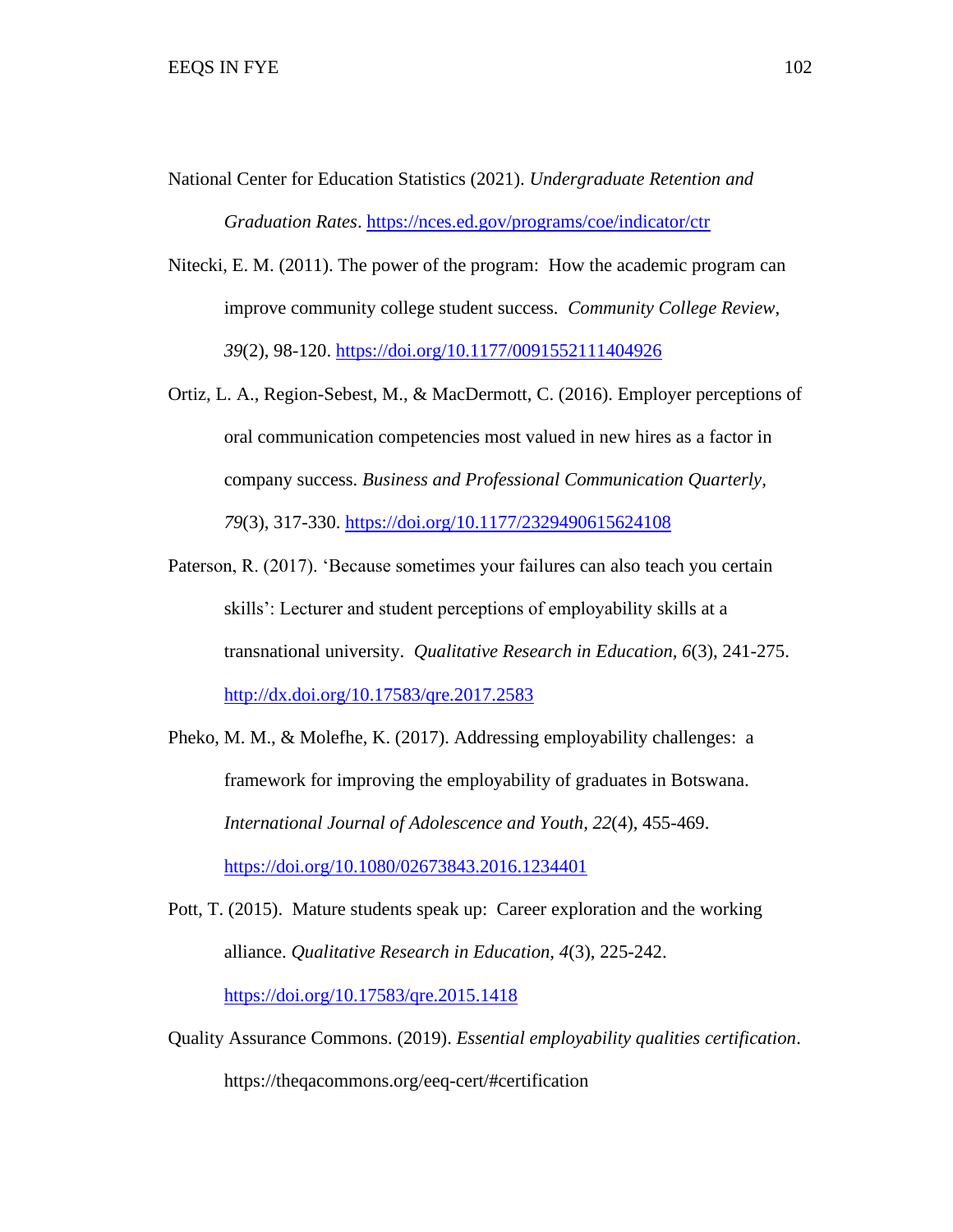- Ritzer, D. R., & Sleigh, M. J. (2019). College students' comparative focus on grades, career preparation, and educated citizenry. *Scholarship of Teaching and Learning in Psychology, 5*(2), 148-161. [https://psycnet.apa.org/record/2019-](https://psycnet.apa.org/record/2019-24264-001) [24264-001](https://psycnet.apa.org/record/2019-24264-001)
- Robles, M. M. (2012). Executive perceptions of the top 10 soft skills needed in today's workplace. *Business Communications Quarterly,75*(4), 453-465. <https://doi.org/10.1177/1080569912460400>
- Saldana, J. (2011). *Fundamentals of Qualitative Research*. Oxford University Press.
- Sattar Rasul, M., Amnah Abd Rauf, R., Norhaini Mansor, A., & Puvanasvaran, A. P. (2012). Employability skills assessment tool development. *International Education Studies, 5*(5), 43-56.<http://dx.doi.org/10.5539/ies.v5n5p43>
- Succi, C. & Canovi, M. (2020). Soft skills to enhance graduate employability: comparing students and employers' perceptions. *Studies in Higher Education, 45*(9), 1834-1847.<https://doi.org/10.1080/03075079.2019.1585420>
- Skipper, T. L. (2017). *What make the first-year seminar high impact? An exploration of effective educational practices*. Columbia, SC: University of South Carolina, National Resource Center for The First-Year Experience & Students in Transition.<https://files.eric.ed.gov/fulltext/ED573737.pdf>
- Tang, K. N. (2019). Beyond employability: Embedding soft skills in higher education. *The Turkish Online Journal of Educational Technology, 18* (2).

Thirunavukarasu, G., Chandrasekaran, S., Subhash Betageri, V., & Long, J. (2020).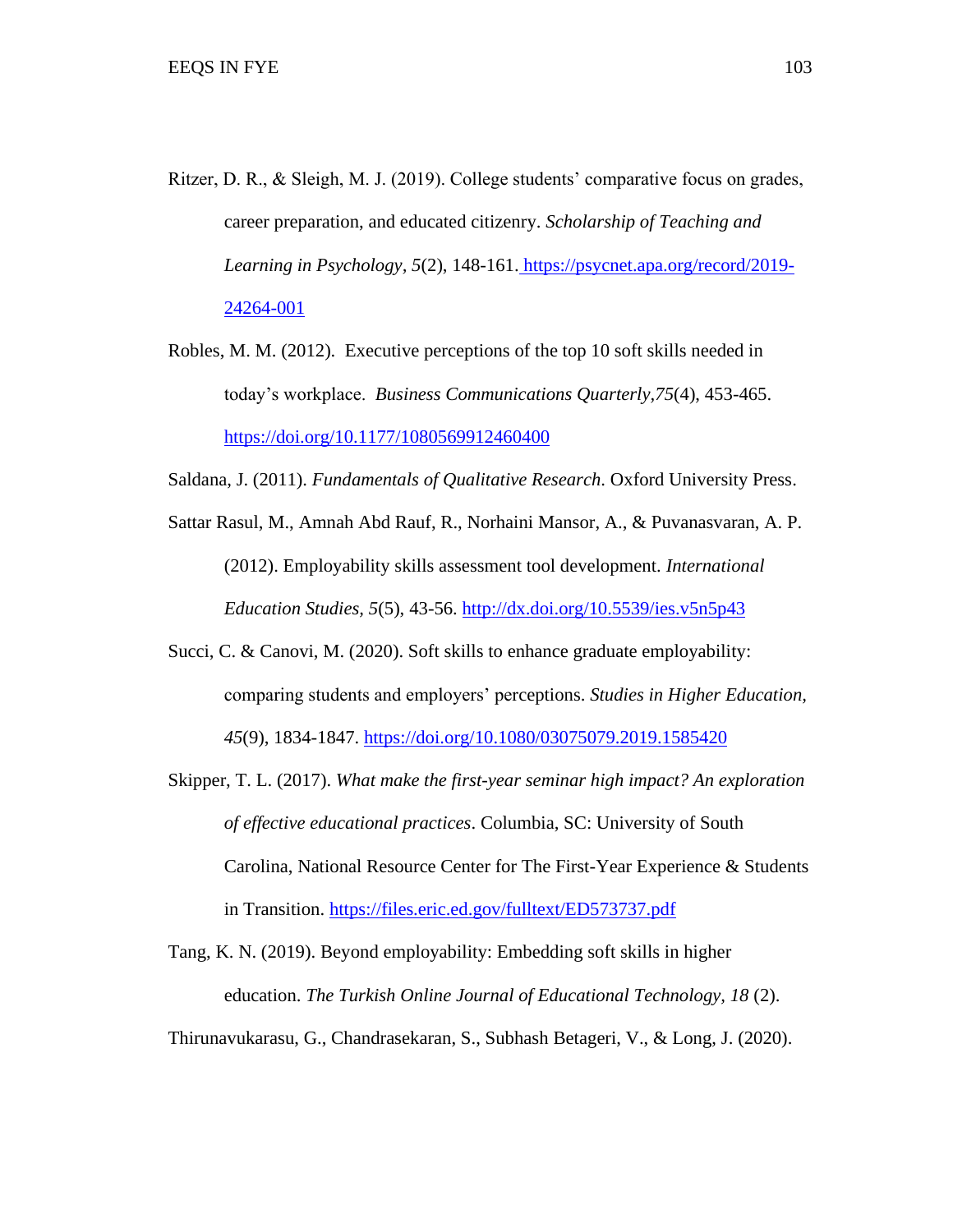Assessing learners' perceptions of graduate employability. *Sustainability,*

*12*(2).<https://doi.org/10.3390/su12020460>

- Turner, P. D. (2016). Supporting freshman males during their first-year of college. *College Student Journal, 50*(1), 86-94. [https://www.ingentaconnect.com/content/prin/csj/2016/00000050/00000001/a](https://www.ingentaconnect.com/content/prin/csj/2016/00000050/00000001/art00010) [rt00010](https://www.ingentaconnect.com/content/prin/csj/2016/00000050/00000001/art00010)
- Velasco, M. S. (2012). More than just good grades: Candidates' perceptions about the skills and attributes employers seek in new graduates. *Journal of Business Economics and Management, 13*(3), 499-517.

<https://doi.org/10.3846/16111699.2011.620150>

- Winstead, A. S., Adams, B. L., & Rogers Sillah, M. (2009). Teaching the 'soft skills': A professional development curriculum to enhance the employability skills of business graduates. *American Journal of Business Education, 2* (5), 35-44.
- Wismath, S., & Newberry, J. (2019). Mapping assets: High-impact practices and the first-year experience. *Teaching & Learning Inquiry, 7*(1), 34.

<https://doi.org/10.20343/teachlearninqu.7.1.4>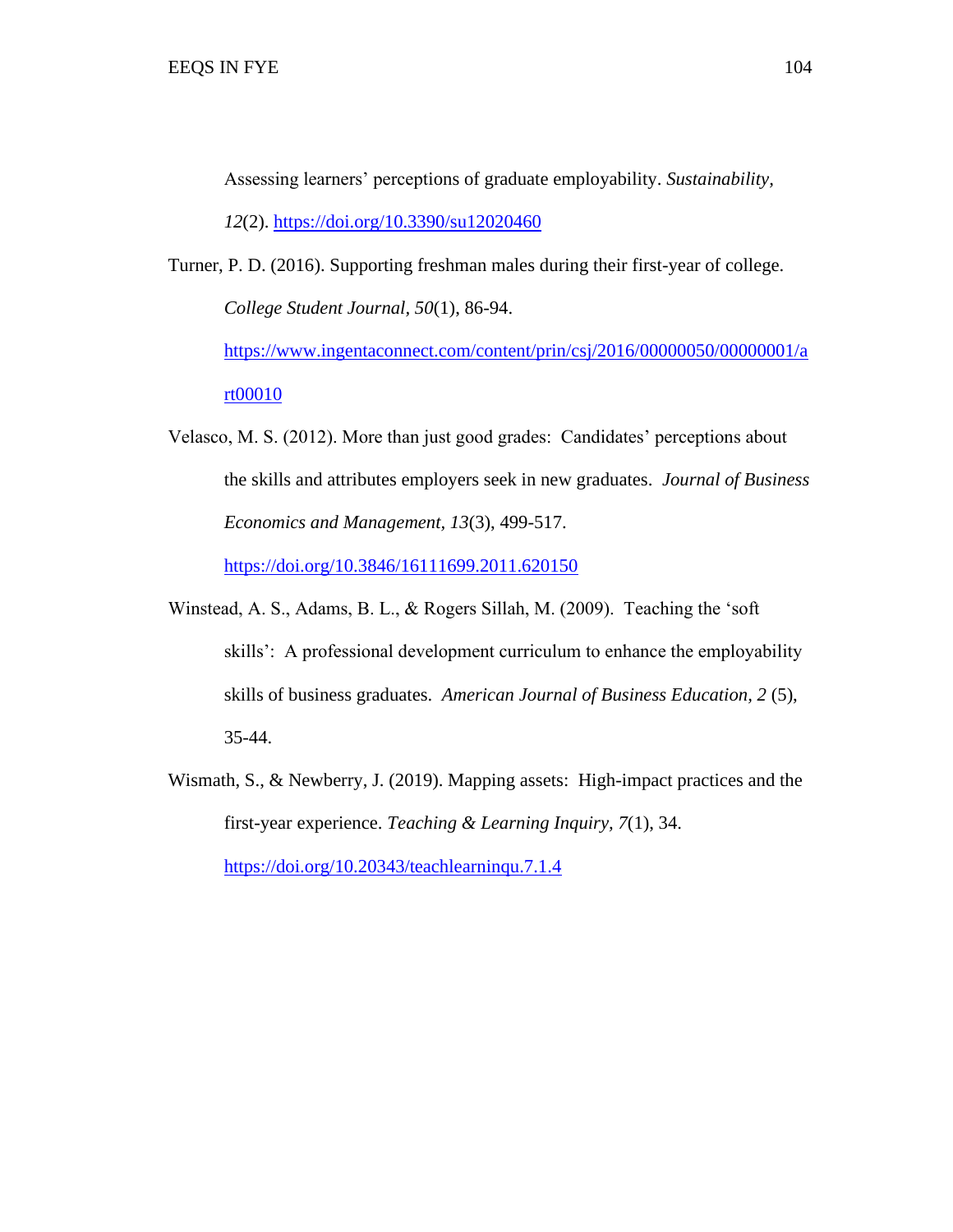# **Appendix A**

Greetings potential participant,

I am writing this letter to ask whether you have any interest in participating in an interview for a research project entitled "Student Perception of Essential Employability Qualities in a First-Year Experience Course." Participation is completely voluntary.

The purpose of this study is to gather student perceptions on the skills sought in recent college graduates as potential employees. The data gathered will be used for instructional purposes at Jefferson Community and Technical College to promote the student development of soft skills. Data from interviews with other students enrolled in the first-year experience course will be compiled for the creation of a research report. Within the research report, your identity will remain anonymous. A pseudonym will be used for any direct quotations of your responses.

If you are chosen to participate, you will be interviewed via a virtual platform at a time you select and the interview will be audio and video-taped (The interview will take 10 to 15 minutes).

If you are interested in participating, please complete the attached survey and return it to your first-year experience course instructor. If you are chosen to participate in the study, you will be contacted via email or phone with additional information.

I look forward to your response.

Thank you very much for your time and consideration!

Sincerely,

Kara Schotter

Institution name: Morehead State University

Contact: 502-213-4245

MSU IRB office contact: 606-783-22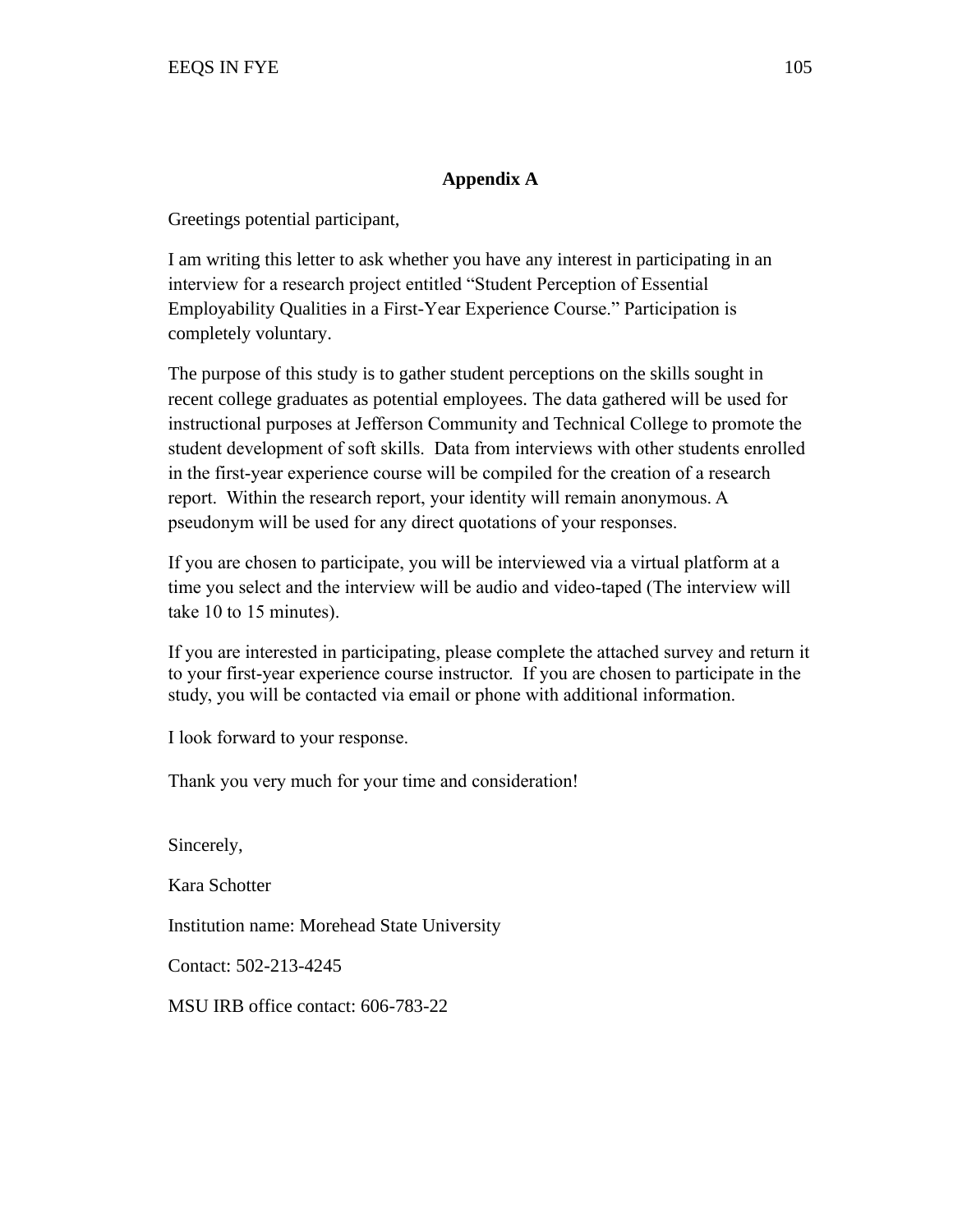# Potential Participant Survey

Name (First and Last):\_\_\_\_\_\_\_\_\_\_\_\_\_\_\_\_\_\_\_\_\_\_\_\_\_

| Email address: |  |
|----------------|--|
|----------------|--|

Phone number: \_\_\_\_\_\_\_\_\_\_\_\_\_\_\_\_\_\_\_\_\_

Age:\_\_\_\_\_\_\_\_\_\_\_\_\_

Gender:\_\_\_\_\_\_\_\_\_\_\_

Race:\_\_\_\_\_\_\_\_\_\_\_\_\_

\_\_\_\_\_\_\_\_\_\_\_\_\_\_\_\_\_\_\_\_\_\_

Career Goal (program of study or profession planning to pursue):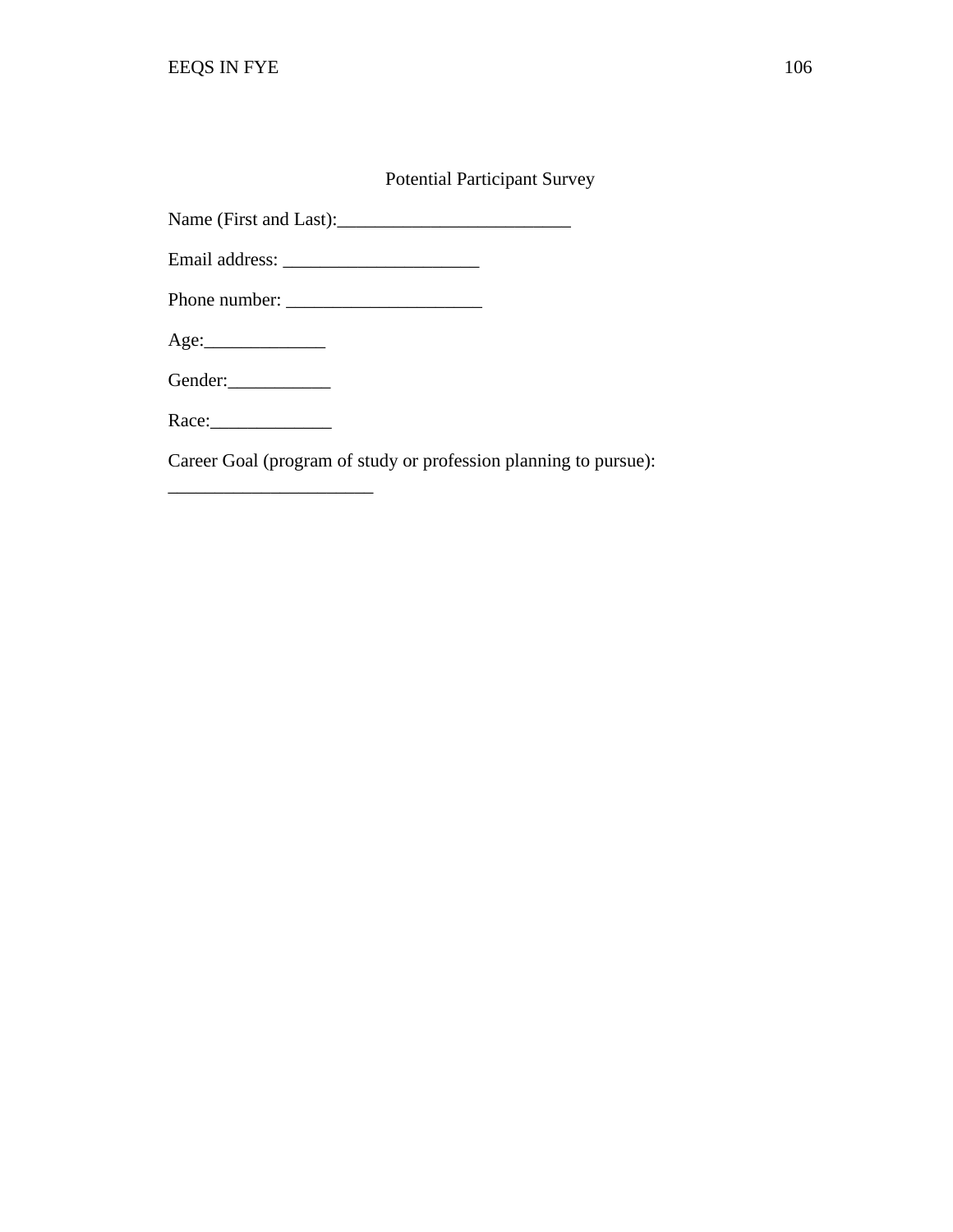# **Appendix B**

# *Interview Participant Consent Form*

The purpose of this study is to explore student perception of essential employability qualities during enrollment in a first-year experience course. The research is expected to illuminate particular areas of promoting soft skills during student preparation at Jefferson Community and Technical College.

The interview will take approximately 10 to 15 minutes.

Your identity will remain confidential and only the researcher will have access to your responses.

Participation is voluntary. Refusal to participate will involve no penalty or loss of benefits to which you are otherwise entitled, and you may discontinue participation at any time.

The interview in which you will participate will be audio/video taped.

Within a research report, your identity and responses will remain anonymous and will be compiled along with responses from other participants. For any quotation of your responses, a pseudonym will be used in place of your name.

Please indicate your consent to participate by signing the statement below:

*I understand the information expressed above. I consent to participate in an interview for this research project and to allow my interview data to be used in a research report. I understand that my responses will remain confidential within the research report. My name will not be used in any reporting or publication of research data. I also agree to allow my responses to be audio and video-recorded for review by the researcher.*

Participant printed name:

Participant signature Date

Contact information of the researcher:

Kara Schotter [kschotter@moreheadstate.edu,](mailto:kschotter@moreheadstate.edu) kara.schotter@kctcs.edu

\_\_\_\_\_\_\_\_\_\_\_\_\_\_\_\_\_\_\_\_\_\_\_\_\_\_\_\_\_\_\_\_\_\_\_\_\_\_\_\_\_\_\_\_\_\_\_\_\_\_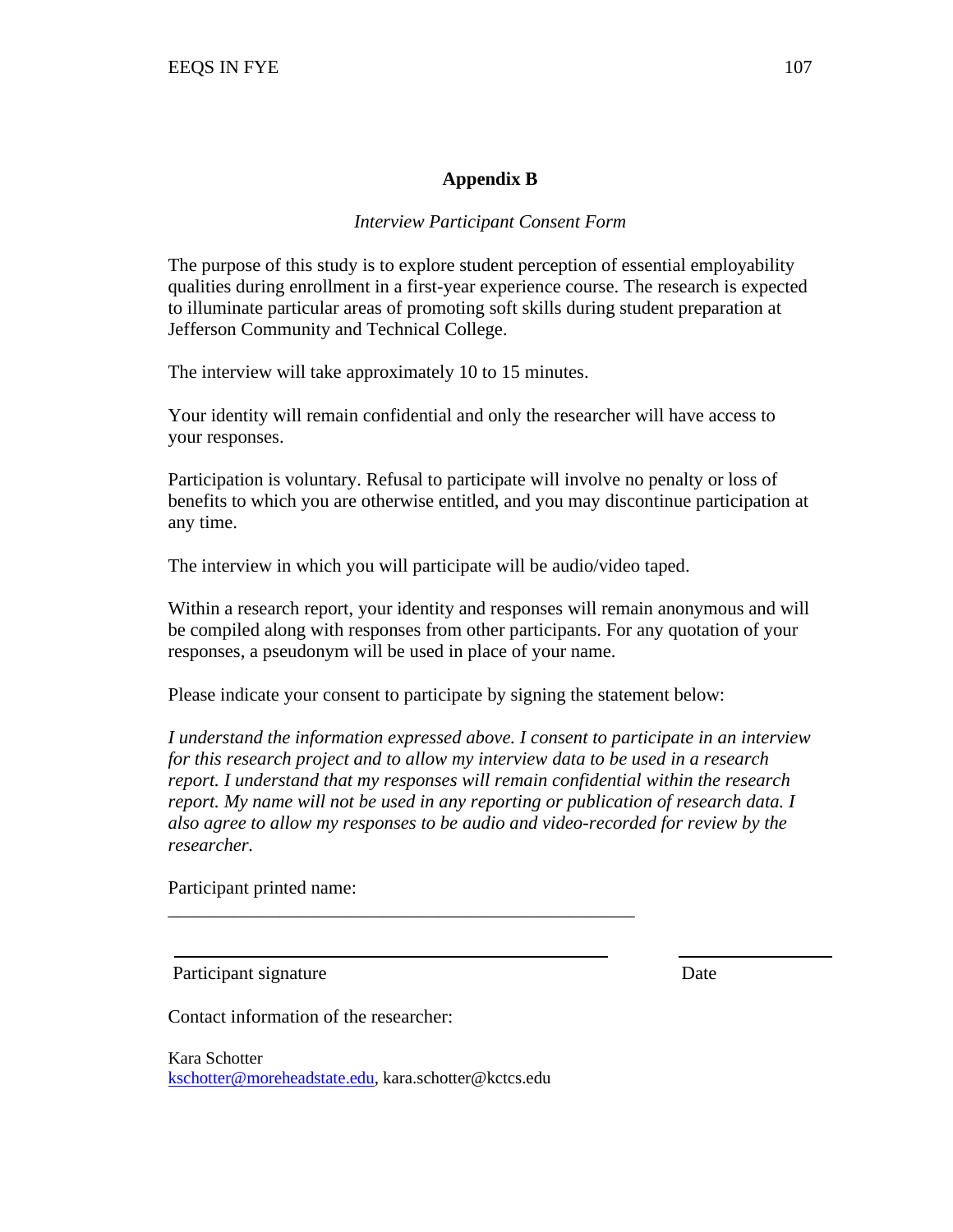502-213-4245 MSU Institutional Review Board office: 606-783-2278 JCTC Office of Institutional Effectiveness, Research, and Planning 502-213-5155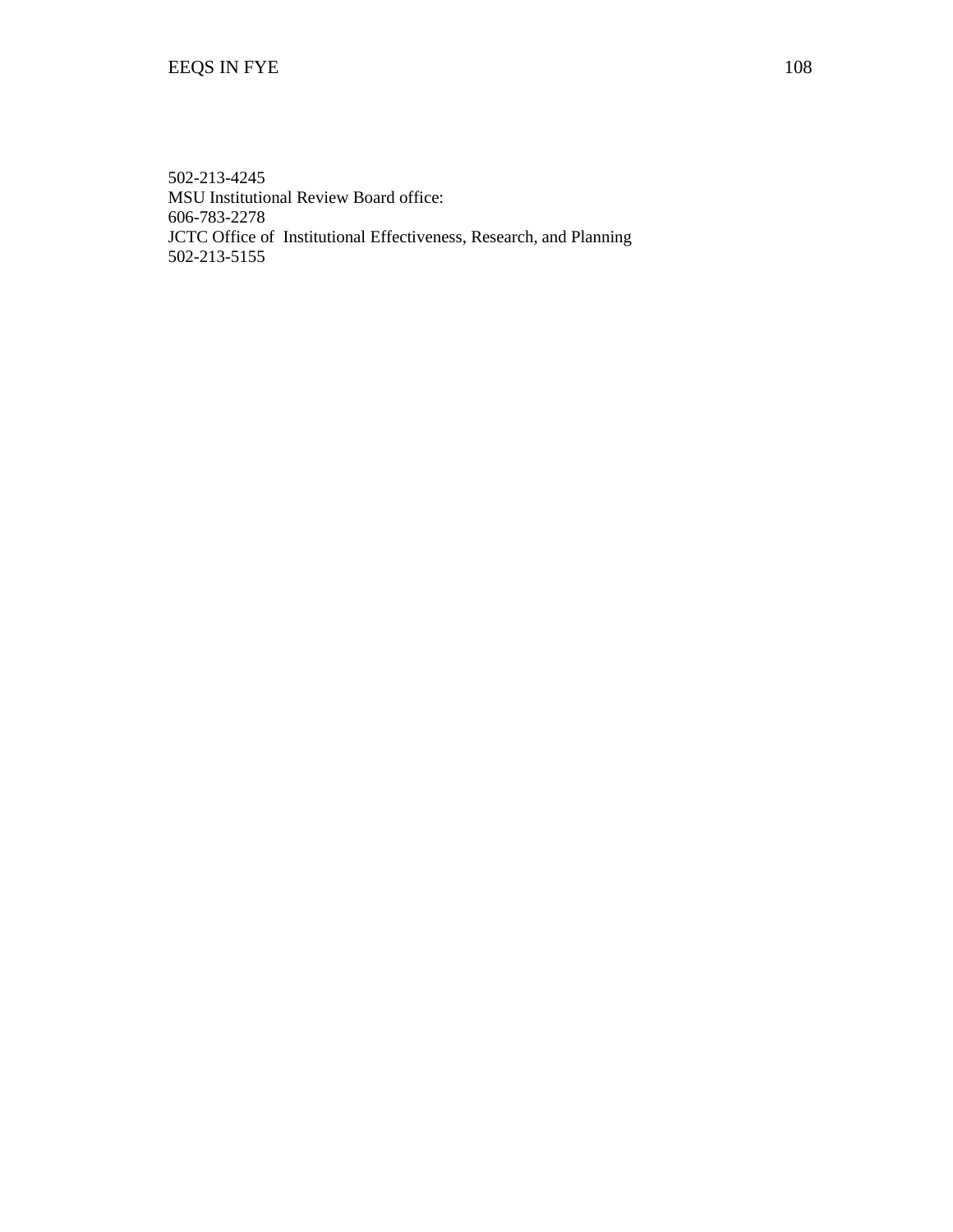## **Appendix C**

Questions for student participants in JCTC first-year experience course (FYE 105) focusing on perception of essential employability qualities

- 1. What skills do you think employers look for in college graduates? (*If a participant asks for clarification of "skills." The following definition will be provided: Skills are the expertise or talent needed in order to do a job or task.*)
- 2. Read the definitions below.

Job-specific skills: skills that are often learned during college coursework within a specific field of study represented by completion of a college degree within the field of study. For example, if a student earns a college degree in nursing, they know how to take a person's blood pressure. If a student earns a college degree in construction technology, they know how use a hammer to frame a structure like a house.

Soft skills: soft skills include skills such as communication, problem solving, inquiry, teamwork, responsibility, ethics, and life-long learning.

Pick the statement (only one) which you most agree with and give your explanation.

- D) Employers believe job-specific skills are more important than soft skills
- E) Employers believe soft skills are more important than job-specific skills
- F) Employers believe job-specific skills and soft skills are equally important

Explanation:

- 3. Do you think you currently possess the soft skills that employers seek? If so, what skills do you possess and where did you learn the skills? If not, what skills do you need to develop?
- 4. Do you think your education at JCTC will influence your preparation for the workforce? If so, how? If not, why?
- 5. Do you have any additonal comments regarding soft skills you would like to share?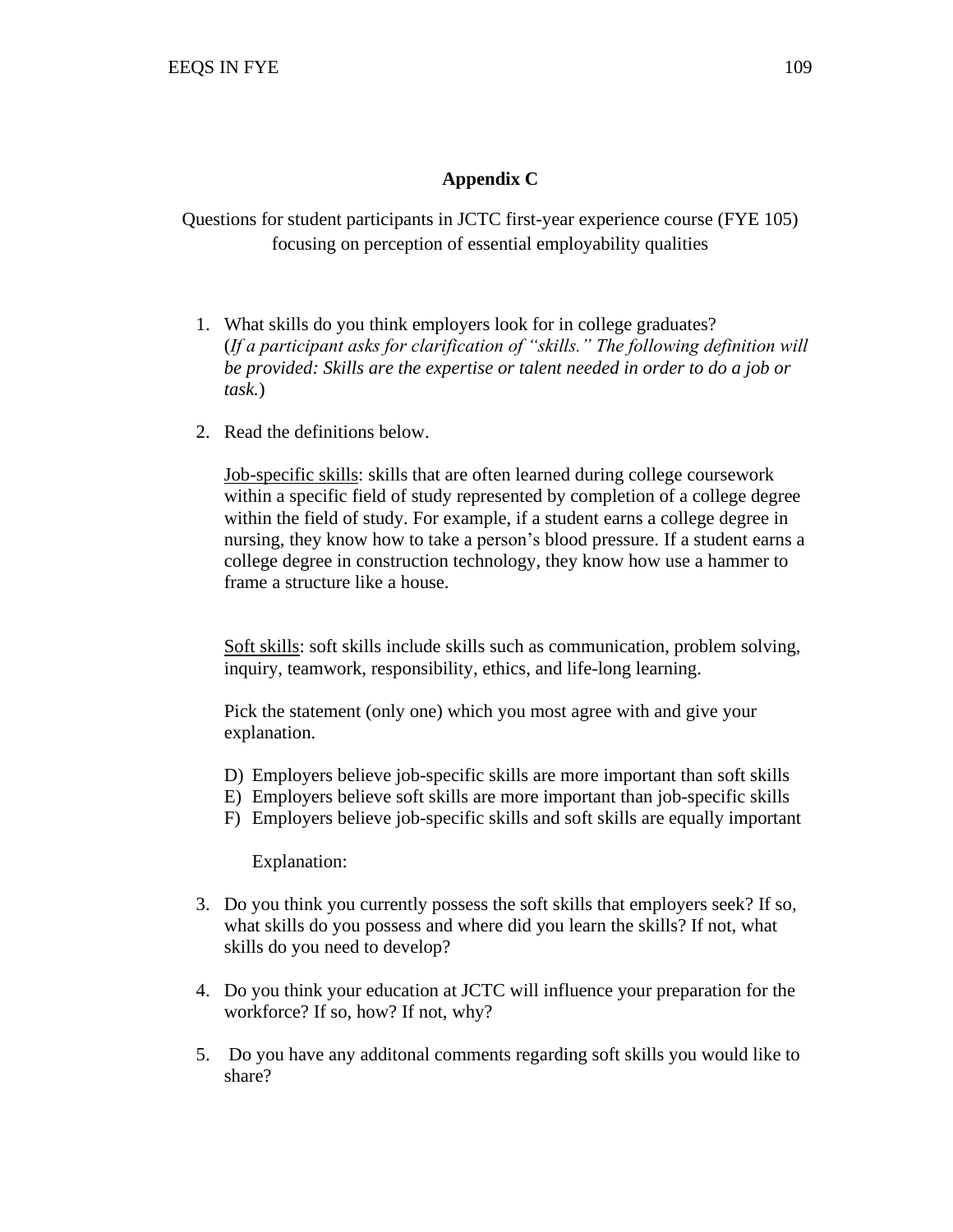## VITA

## KARA S. SCHOTTER

## EDUCATION

| December, 2006           | <b>Bachelor of Science</b><br>University of Southern Indiana<br>Evansville, Indiana                              |
|--------------------------|------------------------------------------------------------------------------------------------------------------|
| May, 2005                | <b>Bachelor of Science</b><br>University of Southern Indiana<br>Evansville, Indiana                              |
| May, 2012                | <b>Master of Arts</b><br>University of Louisville<br>Louisville, Kentucky                                        |
| Pending                  | Doctor of Education<br>Morehead State University<br>Morehead, Kentucky                                           |
| PROFESSIONAL EXPERIENCES |                                                                                                                  |
| 2015-Present             | Dean of Allied Health<br>Jefferson Community and Technical College<br>Louisville, Kentucky                       |
| 2012-2015                | <b>Pharmacy Technology Instructor</b><br>Jeffeson Community and Technical College<br>Louisville, Kentucky        |
| 2009-2012                | Adjunct Biology and Chemistry Laboratory Instructor<br>University of Southern Indiana<br>Evansville, Indiana     |
| <b>HONORS</b>            |                                                                                                                  |
| 2020                     | <b>Faculty Employability Fellow</b><br>QA Commons/ KY Council For Postsecondary Education<br>Frankfort, Kentucky |